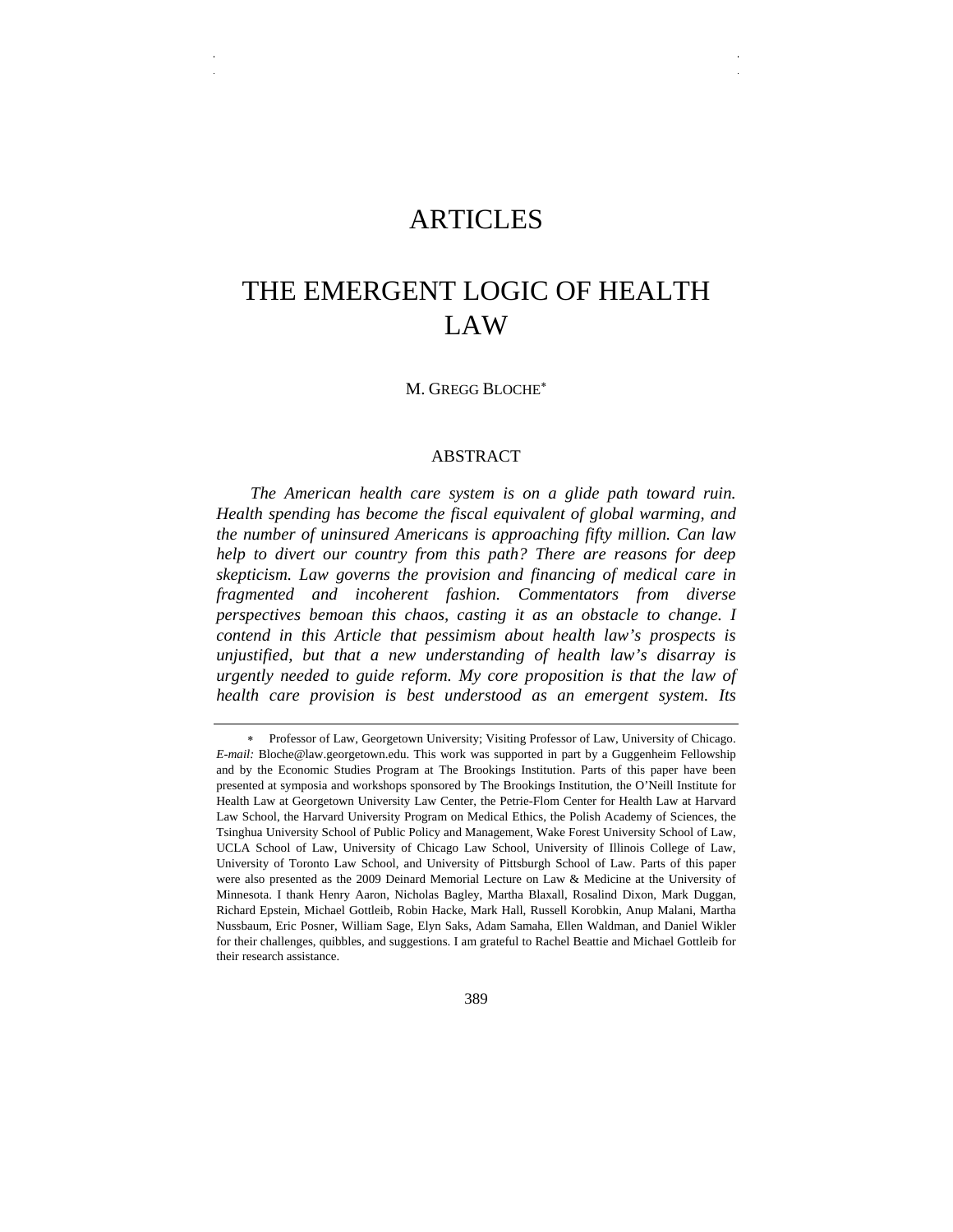*contradictions and dysfunctions cannot be repaired by some master design. No one actor has a grand overview—or the power to impose a unifying vision. Countless market players, public planners, and legal and regulatory decisionmakers interact in oft-chaotic ways, clashing with, reinforcing, and adjusting to each other. Out of these interactions, a larger scheme emerges—one that incorporates the health sphere's competing interests and values. Change in this system, for worse and for better, arises from the interplay between its myriad actors.* 

*By quitting the quest for a single, master design, we can better focus our efforts on possibilities for legal and policy change. We can and should continuously survey the landscape of stakeholders and expectations with an eye toward potential launching points for evolutionary processes processes that leverage current institutions and incentives. What we cannot do is plan or predict these evolutionary pathways in precise detail; the complexity of interactions among market and government actors precludes fine-grained foresight of this sort. But we can determine the general direction of needed change, identify seemingly intractable obstacles, and envision ways to diminish or finesse them over time. Dysfunctional legal doctrines, interest group expectations, consumers' anxieties, and embedded institutional and cultural barriers can all be dealt with in this way, in iterative fashion. This Article sets out a strategy for doing so. To illustrate this strategy, I suggest emergent approaches to the most urgent challenges in health care policy and law—the crises of access, value, and cost.* 

#### TABLE OF CONTENTS

| H. | THREE "TAKES" ON HEALTH CARE LAW 397                    |  |
|----|---------------------------------------------------------|--|
|    | A. REJECTIONISM: THE CASE AGAINST HEALTH LAW 399        |  |
|    | B. "BIG THEORY": PURSUIT OF A UNIFYING PARADIGM408      |  |
|    |                                                         |  |
|    | III. HEALTH CARE LAW AS AN EMERGENT SYSTEM 421          |  |
|    |                                                         |  |
|    | B. THE EMERGENT LOGIC OF HEALTH CARE LAW423             |  |
|    | IV. TOWARD AN AGENDA FOR HEALTH CARE LAW428             |  |
|    |                                                         |  |
|    |                                                         |  |
|    |                                                         |  |
|    |                                                         |  |
|    | 4. The Politics of Emergence: The Demise and Rebirth of |  |
|    |                                                         |  |
|    |                                                         |  |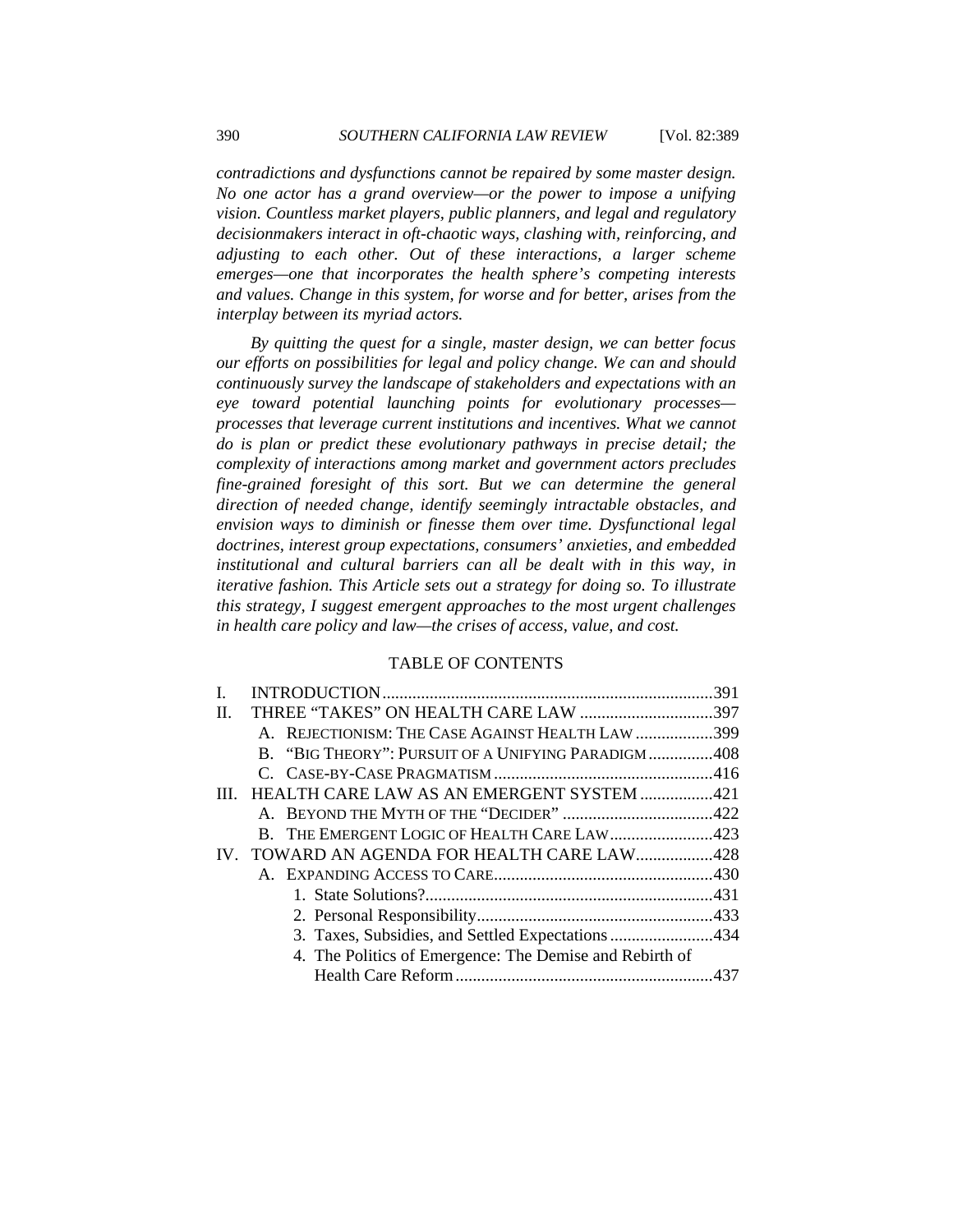|  | B. CONTROLLING COSTS AND PURSUING VALUE 444       |  |
|--|---------------------------------------------------|--|
|  |                                                   |  |
|  | a. Assessing the Benefits and Hazards of Medical  |  |
|  |                                                   |  |
|  | b. Balancing Benefits and Costs: Preferences,     |  |
|  |                                                   |  |
|  | c. Putting Policy into Practice: Our Fragmented   |  |
|  |                                                   |  |
|  |                                                   |  |
|  | a. Toward Evidence-Based Practice and Value-Based |  |
|  |                                                   |  |
|  |                                                   |  |
|  |                                                   |  |
|  | i. Antitrust- and Privacy-Law Barriers to         |  |
|  |                                                   |  |
|  |                                                   |  |
|  | iii. Health Insurance Contracts and "Medical      |  |
|  |                                                   |  |
|  | c. Expectations, Incentives, and the Evolution of |  |
|  |                                                   |  |
|  |                                                   |  |
|  |                                                   |  |

#### I. INTRODUCTION

The American health care system is on a glide path toward ruin. Medical spending is rising at an unsustainable rate: it is on track to reach 30 percent of gross domestic product ("GDP") a quarter century from now and half of GDP within seventy-five years.<sup>1</sup> The number of Americans without health insurance is approaching fifty million,<sup>2</sup> and surging unemployment could push this figure much higher. $3$  Most of the care that

 <sup>1.</sup> CONGRESSIONAL BUDGET OFFICE, THE LONG-TERM OUTLOOK FOR HEALTH CARE SPENDING 12 (2007). These CBO projections presume excess cost growth rates (rates by which medical cost increases exceed GDP growth) for Medicare, Medicaid, and other health spending that are well below historical averages. Were medical costs to continue to rise at historical rates, health spending would soar to an unimaginable 100 percent of GDP within seventy-five years. *Id.* app. D.

 <sup>2.</sup> The U.S. Census Bureau estimated the ranks of the uninsured to be forty-seven million in 2006 (just before the onset of the current recession). CARMEN DENAVAS-WALT, BERNADETTE D. PROCTOR & JESSICA SMITH, U.S. CENSUS BUREAU, INCOME, POVERTY, AND HEALTH INSURANCE IN THE UNITED STATES: 2006, at 18 (2007), *available at* http://www.census.gov/prod/2007pubs/p60- 233.pdf.

 <sup>3.</sup> A rough rule of thumb is that each 1 percent rise in the unemployment rate boosts the number of uninsured adults by 1.1 million (job loss is thought not to substantially increase the number of children without insurance since children who lose coverage are typically eligible for Medicaid or SCHIP). KARYN SCHWARTZ, KAISER COMM'N ON MEDICAID AND THE UNINSURED, HEALTH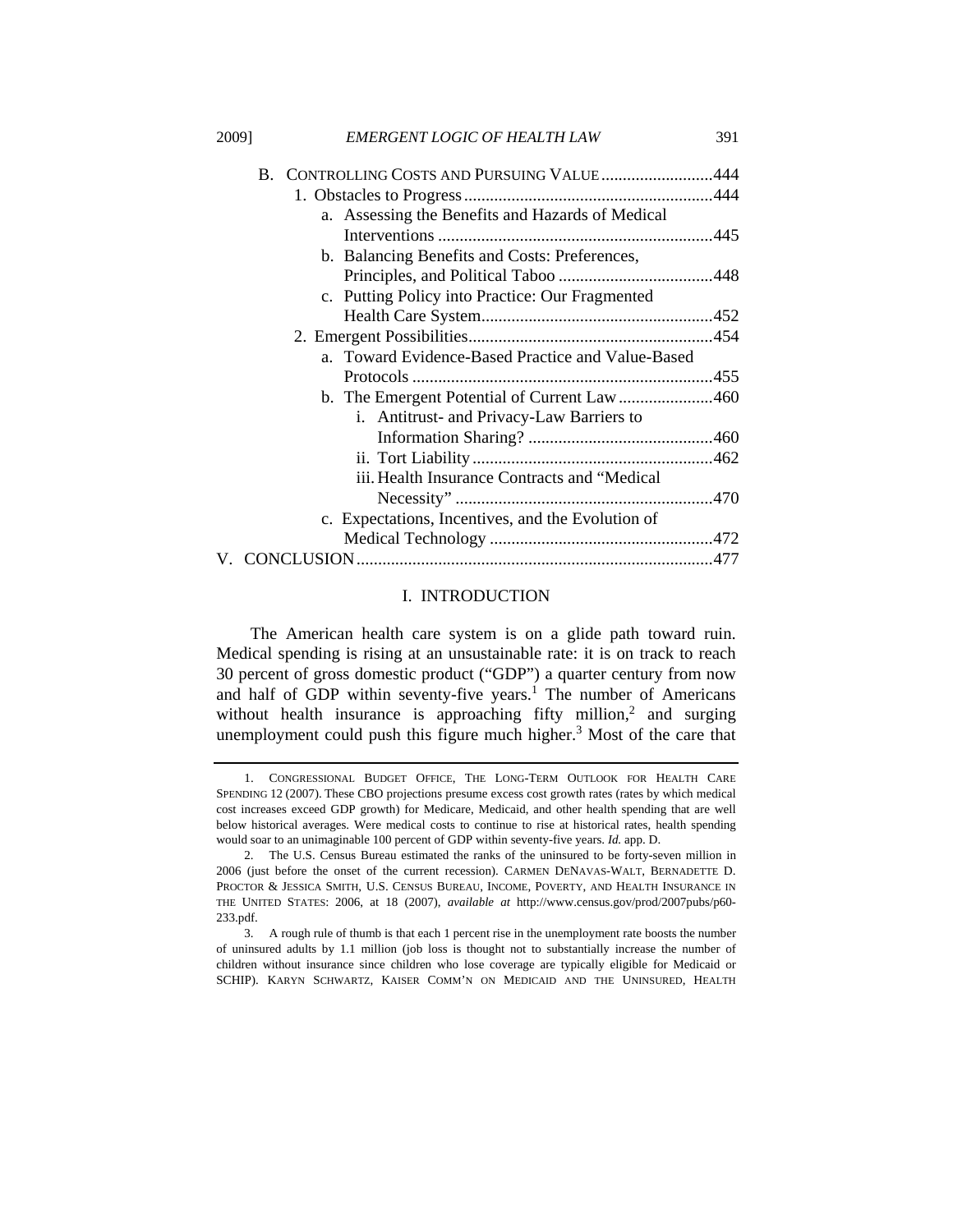patients receive is of unproven value, and up to one hundred thousand Americans die prematurely each year from medical mistakes.<sup>4</sup> So it is for good reason that health reform has returned to the top of the nation's political agenda. A decade and a half after the collapse of President Clinton's health reform plan, Americans are again pressing for relief from soaring costs and telling pollsters and politicians that they want medical care for all. The main difference, this time, is that the problems have grown much worse.

Are law and lawyers part of the cure? The prevailing view among health care reformers today is that lawyers have little to offer. Sure, statutes need to be drafted, laws must be enforced, and clients need to be told how to comply, but many reformers see these as technical tasks, requiring little insight or imagination. Lawyers should follow the dots that policymakers draw.<sup>5</sup> Within legal academia as well, there is much skepticism about health law: many do not view it as worthy of separate study. Such skepticism might seem anomalous, since America is awash in health law. Terabytes of legal text address the provision and financing of medical care, mandating and constraining all manner of activities. But does this vast

COVERAGE IN A PERIOD OF RISING UNEMPLOYMENT 8 (2008), *available at* http://www.kff.org/ uninsured/upload/7842.pdf. Thus, for example, were the unemployment rate to reach double digits (10 percent)—five percentage points higher than the December 2007 unemployment rate—the number of uninsured adults would rise by 5.5 million. *See* Bureau of Labor Statistics, U.S. Dep't of Labor, Labor Force Statistics from the Current Population Survey, http://data.bls.gov/PDQ/servlet/ SurveyOutputServlet?data\_tool=latest\_numbers&series\_id=LNS14000000 (last visited Mar. 20, 2009).

 <sup>4.</sup> COMM. ON QUALITY OF HEALTH CARE IN AM., INST. OF MED., TO ERR IS HUMAN: BUILDING A SAFER HEALTH SYSTEM 26 (Linda T. Kohn et al. eds., 2000) (estimating, based on extrapolations from New York, Colorado, and Utah data, that between forty-four thousand and ninety-eight thousand Americans die prematurely from medical errors each year).

 <sup>5.</sup> Christopher Jennings, President Clinton's senior health policy advisor from 1994 through 2000 (and chief health policy advisor to Senator Hillary Rodham Clinton's 2008 presidential campaign) states that health care policy is the province of people with expertise in politics, economics, and medicine and public health, not law. Lawyers, he argues, should limit themselves to advising and advocating for their clients—and to implementing and enforcing policies formulated by others with relevant expertise. Interview with Christopher Jennings, President, Jennings Policy Strategies (Mar. 2007). Lawyers played peripheral roles in developing President Clinton's health reform plan, numerous participants in that process have told me, and President George W. Bush's health reform proposals (emphasizing high-deductible health plans and medical savings accounts) were developed by economist Katherine Baicker (a member of the Council of Economic Advisors) and her staff. Interview with Katherine Baicker, Member, Council of Economic Advisors (July 2006). To be sure, lawyers drafted the legislation that Presidents Clinton and Bush submitted to Congress, but they had minimal roles in formulating the concepts behind it. Lawyers have been similarly peripheral, so far, in the development of President Obama's nascent health care reform plans, though these plans present intricate questions of regulatory governance. Economists (with some input from political scientists and physicians) have thus far led the way: no legal scholar or practitioner participated in the presidential transition's health policy team, and only a few served on or advised the transition's Health & Human Services Department review team.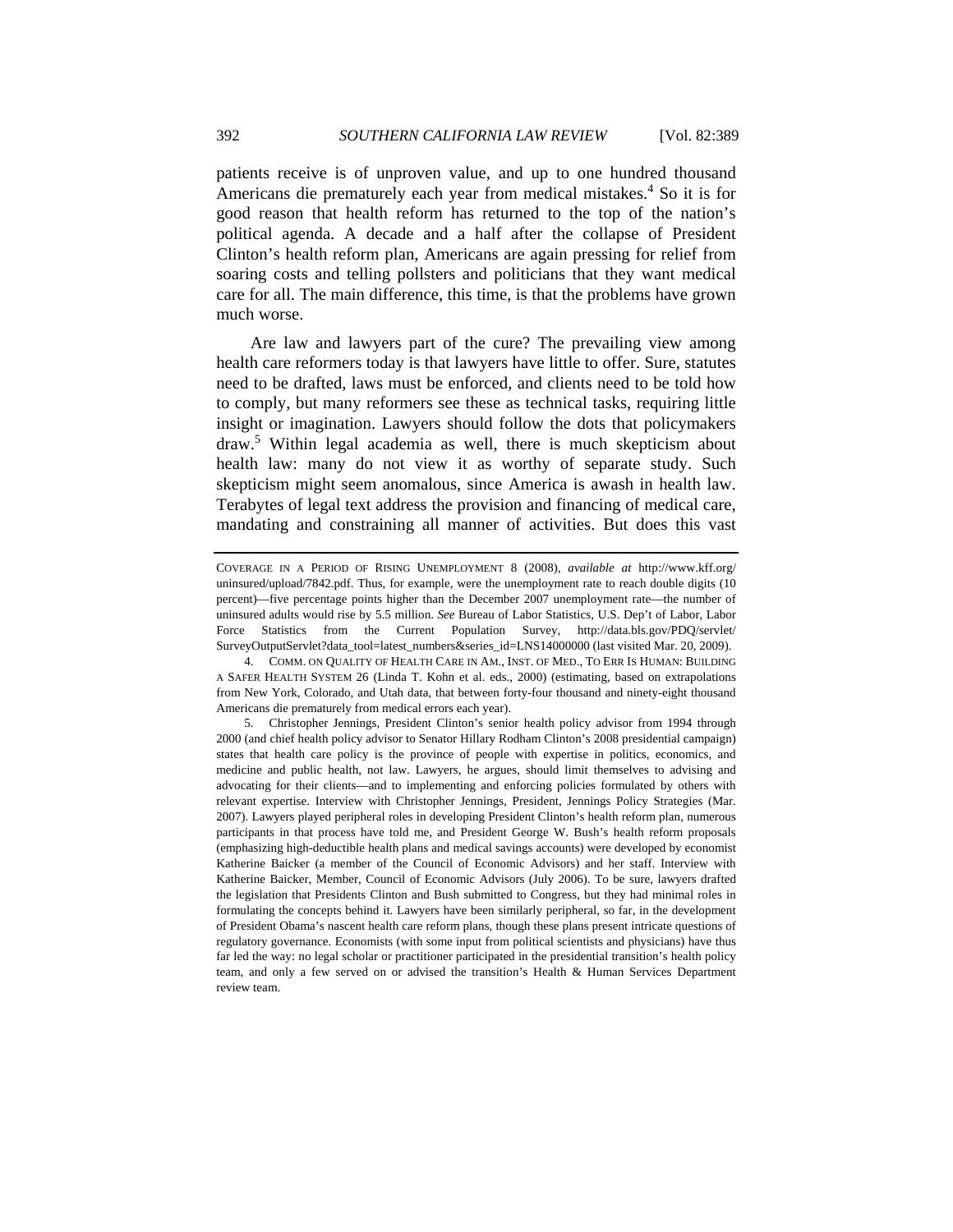body of law have a distinctive purpose or mission, or is it merely the sum total of diverse doctrines that happen to apply in the health sphere? To borrow from Judge Frank Easterbrook, who chided "cyberlaw" on these grounds, does it make as little sense to study health care law as it does "the law of the horse?"6 Laws govern the sale, theft, and racing of horses, but they do not thereby constitute a field of inquiry,<sup>7</sup> let alone reform-minded action. Scholars who devote much of their energy to health law<sup>8</sup> are made uncomfortable by this question<sup>9</sup>—and by the status anxiety it invites.<sup>10</sup> The

 8. The number of these is difficult to estimate, but a fair measure may be the one hundred or so attendees that are typical at the annual Health Law Professors Conference, sponsored by the American Society of Law, Medicine & Ethics. *See* 2008 Health Law Professors Conference—Description, https://www.aslme.org/aslmesecure/info/description.php?conf\_id=70 (last visited Mar. 20, 2009). Most of these attendees hold faculty positions at law schools; others teach in schools of medicine and public health.

 9. The law-of-the-horse put-down has provoked a series of responses from leading health law scholars. *See* Einer R. Elhauge, *Can Health Law Become a Coherent Field of Law?*, 41 WAKE FOREST L. REV. 365 (2006); Henry T. Greely, *Some Thoughts on Academic Health Law*, 41 WAKE FOREST L. REV. 391 (2006); Mark A. Hall, *The History and Future of Health Care Law: An Essentialist View*, 41 WAKE FOREST L. REV. 347 (2006). Earlier, George Annas wondered whether health law could be distinguished from "law and a banana," George J. Annas, *Health Law at the Turn of the Century: From White Dwarf to Red Giant*, 21 CONN. L. REV. 551, 553 (1989), and Hall—along with Mary Anne Bobinski and David Orentlicher—fretted that health law's topics were connected by "happenstance," like "the law of green things or the law of Tuesdays," MARK A. HALL, MARY ANNE BOBINSKI & DAVID ORENTLICHER, HEALTH CARE LAW & ETHICS, at xxxi (6th ed. 2003).

 10. This anxiety is justified by the peculiarities of legal academia's pecking order. As Henry Greely has pointed out, publications in elite medical and health policy venues like the *New England Journal of Medicine* and *Health Affairs* do not count for much when a candidate is being considered for a law faculty position or for tenure. And elite law reviews—those at schools near the top of the *U.S. News & World Report* rankings—rarely publish articles on health law topics. Since publication in these venues is the principal metric of scholarly accomplishment when hiring and tenure are at issue, wouldbe health law scholars face a competitive disadvantage. Greely, *supra* note 9, at 400–02. A glimpse at legal academia's skepticism about health law as a field was recently afforded by litigation (and discovery) that followed the University of Michigan Law School's denial of tenure to Peter Hammer in 2002. Hammer sued the school, alleging discrimination based on sexual orientation, obtained his tenure file, and posted its contents on a website. A law school committee voted to grant him tenure, but at least one panel member, James J. White, dissented. White won a sufficient percentage of "no" votes from the full faculty to turn down the committee's recommendation (the faculty voted 18-12 to tenure Hammer; he thus fell two votes short of the two thirds majority that Michigan requires). Hammer v. University of Michigan, Peter Hammer's Lawsuit Against the University of Michigan Law School, http://wayneoutlaws.org/hammer\_v\_umich/background (last visited Mar. 20, 2009). In a memo explaining his dissent, White acknowledged that Hammer "has been recognized by many in the health law field as one of the most prominent students of antitrust law's application to the health care

 <sup>6.</sup> Frank H. Easterbrook, *Cyberspace and the Law of the Horse*, 1996 U. CHI. LEGAL F. 207, 207.

 <sup>7.</sup> This is not to say that laws pertaining to horses do not matter, but it is to suggest that the law of the horse is not usefully analyzed as a discrete field. "Far better for most students—better, even, for those who plan to go into the horse trade—to take courses in property, torts, commercial transactions, and the like . . . . Only by putting the law of the horse in the context of broader rules about commercial endeavors could one really understand the law about horses." *Id.* at 208.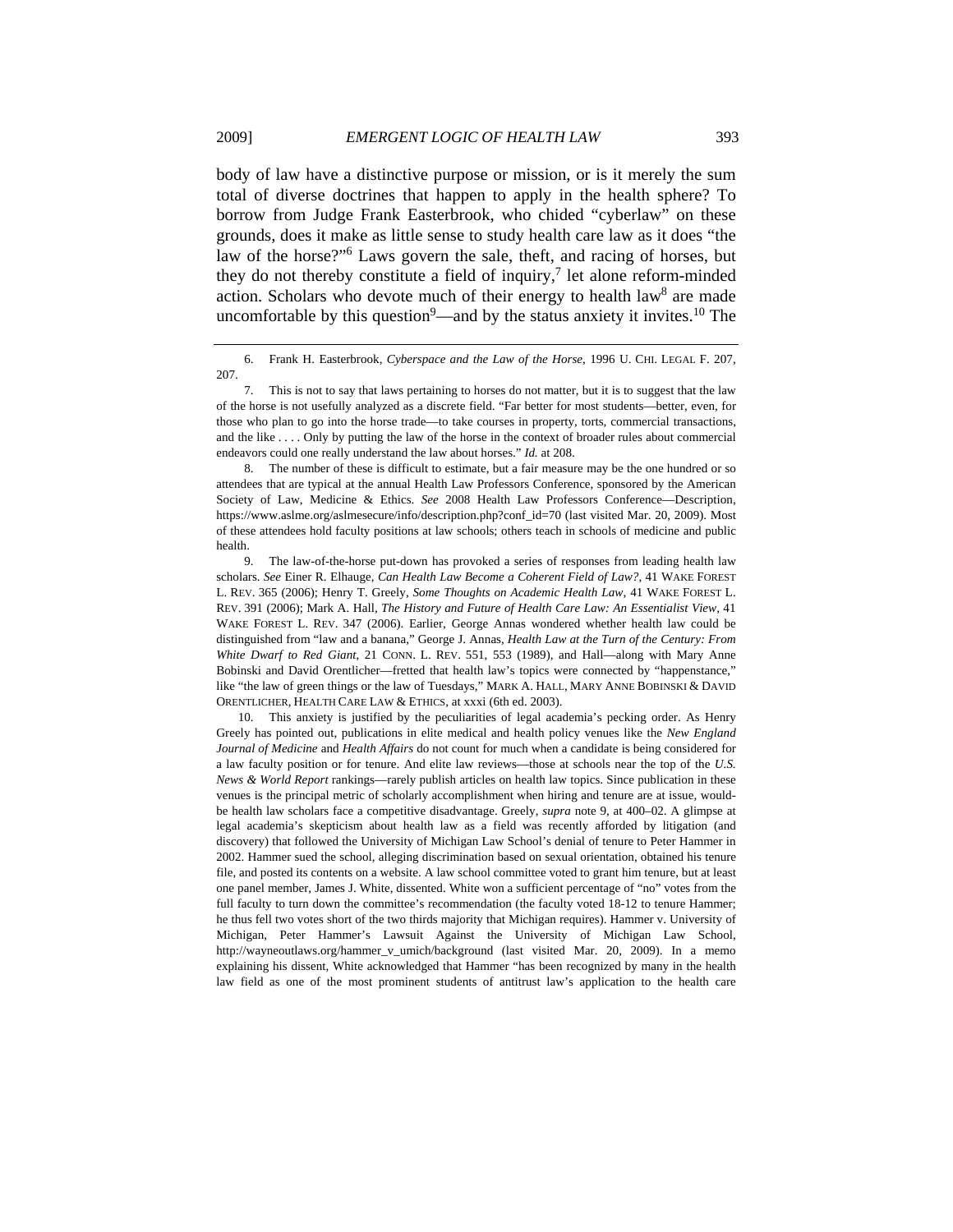question is, of course, rhetorical; the point meant by those who pose it is that the "best" legal thinking stays within bounds—bounds drawn by established doctrinal category (tort, contract, etc.) or disciplinary method (philosophy, history, or law and economics).

The unspoken corollary is that the best scholars and practitioners, even on health law topics, are those who combine elite credentials of the classic sort with professional commitment to a legal category or analytic method. Thus, for example, medical malpractice law's conundrums are best explored by scholars with a rich understanding of tort law theory, or by economists using sophisticated mathematical models and statistical methods. And the legal governance of competition between health care providers is best understood by antitrust lawyers with command of relevant market analysis, rule-of-reason doctrine, and the economics of collusion. In this view, a sophisticated grasp of health care systems and medical decisionmaking is of secondary import. Lawyers can do more for the regulatory governance of medicine, and for law's coherence, by not treating health care as different from other endeavors that law governs.

Health law scholars and practitioners have responded to the law-ofthe-horse challenge in two ways. Some have argued that medical care provision and financing is indeed different—so unique and complicated that it calls for an integrated regulatory governance strategy, cutting across  $d$ octrinal boundaries.<sup>11</sup> Others, especially practitioners, have more or less accepted the law-of-the-horse problem as an endemic feature of the field. They have eschewed grand theory in favor of practical questions within one

industry." Plaintiff's Brief in Opposition to Defendant's Motion for Summary Disposition at exhibit 7, Hammer v. Bd. of Regents of Univ. of Mich., No. 04-241 (Mich. Ct. Cl. June 20, 2006) [hereinafter Plaintiff's Brief], *available at* http://wayneoutlaws.org/hammer\_v\_umich/plaintiffs-opposition-todefendants-motion-for-reconsideration. But White said this merited "less weight" than the views of antitrust law scholars. *Id.* Criticizing Hammer—who is both a lawyer and an economist—for having "little contact with law and economic scholars outside of the health care field," White concluded, "I do not believe that we can rely on the judgment of those in health care about the tenure standards that an elite law school should use." *Id.*

<sup>11.</sup> *See* CLARK C. HAVIGHURST, HEALTH CARE CHOICES 22–28 (1995) (calling for reinterpretation of health care law's diverse doctrines to support market competition among health plans); James F. Blumstein, *Health Care Reform and Competing Visions of Medical Care: Antitrust and State Provider Cooperation Legislation*, 79 CORNELL L. REV. 1459 (1994) (same). *See also* M. Gregg Bloche, *The Invention of Health Law*, 91 CAL. L. REV. 247, 299–300 (2003) (urging that the task of health law be reconceived as mediation among medical care's competing therapeutic, caring, and other purposes); Elhauge, *supra* note 9, at 388–90 (urging harmonization of health law doctrines to support a reform strategy that incorporates market competition, universal coverage, the setting of spending limits via political means, and some deference to physician judgment); William M. Sage, *Managed Care's Crimea: Medical Necessity, Therapeutic Benefit, and the Goals of Administrative Process in Health Insurance*, 53 DUKE L.J. 597, 630 n.131 (2003) (proposing that health care law be formulated based on "therapeutic jurisprudence" principles).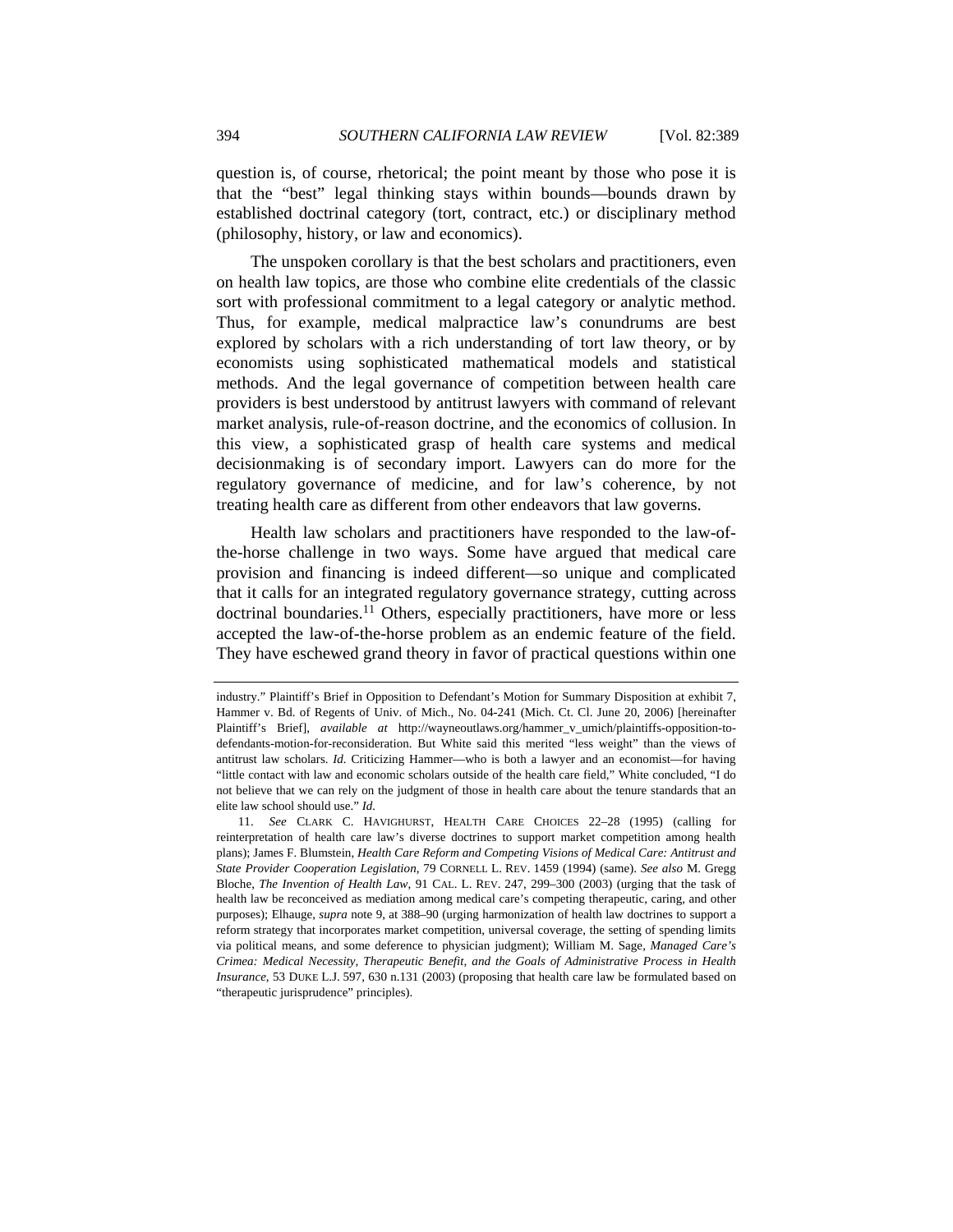or another policy sphere.<sup>12</sup> Health care law matters greatly (and merits respect as a field), they say, because the subjects it addresses are socially important, and close attention to health care's complexities yields more pertinent insights than does preoccupation with doctrinal categories or

There are thus, broadly speaking, three "takes" among lawyers on the field's prospects and problems. One is rejectionist: the law of the horse does not merit separate study. Get the doctrine right, within each *legal* category, and the results will be good, or at least legitimate, for health care and all other endeavors. The second calls on lawyers to agree on a unifying account of what diverse legal and regulatory schemes should accomplish in the health care sphere. The third tells health lawyers not to fret about theory: get the policy right, case by case, by paying heed to law's practical impact, and do not worry about coherence in the abstract, either within or across doctrinal realms.

I shall argue herein that health law has enormous potential to ameliorate our nation's worsening crises of medical care access, cost, and quality, but that none of these approaches can fulfill this promise. Health law rejectionists, I will contend, ignore the urgency of legal coordination. Pursuit of rigor within doctrinal categories and regulatory regimes can create incoherence in the governance of health care provision. Legal tools that are well designed for some purposes yield dysfunctional results when they work poorly in concert. Proponents of grand theory promise to solve this coordination problem, but basing all of health care law on a single paradigm is not possible. The law of health care provision, like medicine

disciplinary methods.

<sup>12.</sup> *See* Greely, *supra* note 9, at 406–07 (advising health law scholars not to fret about the absence of an agreed-on organizing paradigm and to instead get on with the work of analyzing health care law's diverse problems). It is my impression (for which I do not claim proof) that health law scholars with left-of-center politics have been less inclined than have those toward the right to press for recognition of one or another overarching theory—and more inclined to press for particular legal changes without giving great weight to theory. Sara Rosenbaum, for example, has focused on expanding health care access and bringing civil rights law to bear on racial disparities in care. *See* Sara Rosenbaum & Joel Teitelbaum, *Addressing Racial Inequality in Health Care*, *in* POLICY CHALLENGES IN MODERN HEALTH CARE 135 (David Mechanic et al. eds., 2005). George Annas has emphasized the importance of safeguarding patient autonomy and, more recently, the protection of professional discretion from encroachment by powerful, market-driven institutions. *E.g.*, George J. Annas & Frances H. Miller, *The Empire of Death: How Culture and Economics Affect Informed Consent in the U.S., the U.K., and Japan*, 20 AM. J.L. & MED. 357, 369 (1994). Alex Capron has focused on insulating the physician-patient relationship from market pressures. *See, e.g.*, Alexander Morgan Capron, *At Law: Between Doctor and Patient*, HASTINGS CTR. REP., Sept.–Oct. 1996, at 23, 24. And Rand Rosenblatt has focused on resisting the stratification of health care quality based on ability to pay. *E.g.*, Rand E. Rosenblatt, *Rationing "Normal" Health Care: The Hidden Legal Issues*, 59 TEX. L. REV. 1401, 1407– 16 (1981).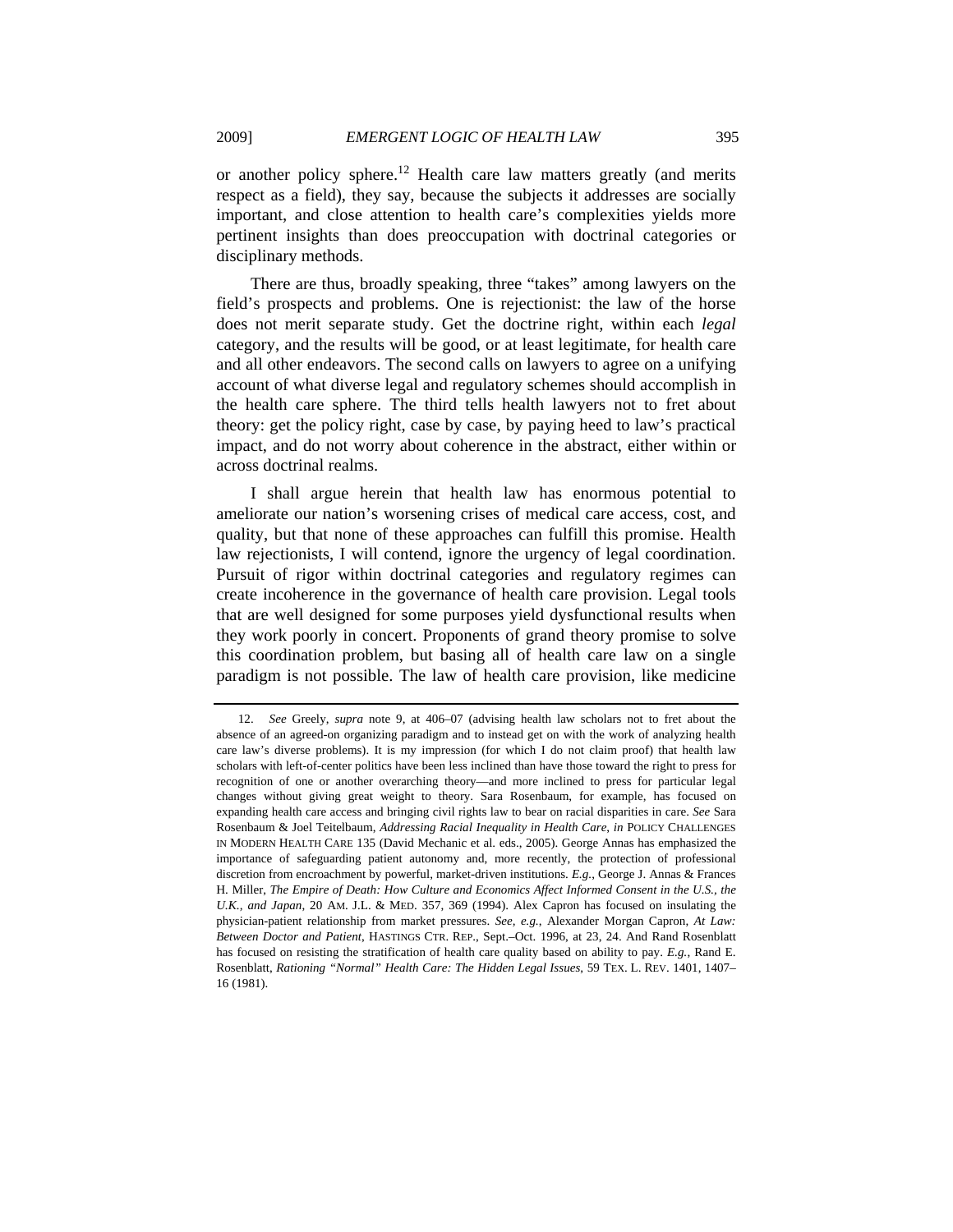itself, pursues diverse and conflicting aims. Organizing the legal governance of medicine around any one theory is bound to neglect some of these aims. Such neglect, I will contend, is incompatible with stable governance. Theory, nevertheless, is indispensable. Too often, health lawyers ignore the big picture, urging solutions to practical problems without heeding the connections between moving parts. Coherence matters, even if it can never be complete, owing to health law's competing goals.

This will lead me to a sharply different conception of health care law. My central contention is that the law of health care provision and the health care system itself are best understood and acted on as emergent systems. This understanding comes to terms with health law's seeming chaos—its emanation from disconnected regulatory and judicial decision makers, and from myriad, separate doctrinal spheres. As with all emergent systems, these many inputs interact in unpredictable ways, clashing with, reinforcing, and reacting to each other. No one actor is in position to sort out these influences. No one actor takes a grand overview. There is no center of command and control. The health care policy this system produces is the sum total of these inputs and of mutual adjustments by stakeholders and decisionmakers.

What legal scholars and practitioners who specialize in health care have to offer thus falls short of an ability to influence the law in top-down fashion. Yet their contributions can make a critical difference. By virtue of their disinterestedness, $^{13}$  understanding of clinical practice and health systems, and grasp of relevant fields of law, they are best situated to see how the moving parts fit together. They can glimpse, albeit imperfectly,<sup>14</sup> beyond contiguous interactions between colliding doctrines, rival stakeholders, and decision makers with overlapping authority. They are thereby able to counsel changes of course that take account of effects throughout the health care system, while giving weight to legal values such as due process and doctrinal coherence. They can amplify, dampen, or redirect the flow of policy influence through networks of legal and

 <sup>13.</sup> They are, of course, not literally disinterested—they have preferences and passions (and perhaps even clients and consulting arrangements in the health care industry)—but they are not wholly committed to serving stakeholders' interests, as are legal practitioners, legislative advocates, and hospital and health plan officials.

 <sup>14.</sup> Scholars of health care law cannot be expected to have fine grain knowledge of medical practice, the organization and financing of care, or the myriad legal doctrines and regulatory frameworks that govern medical care provision and financing. Competent specialists in each of these areas will have richer "local" knowledge. Health law scholars are akin to general contractors: they should be sufficiently informed to see the connections and to tap specialized expertise when it can add substantial value.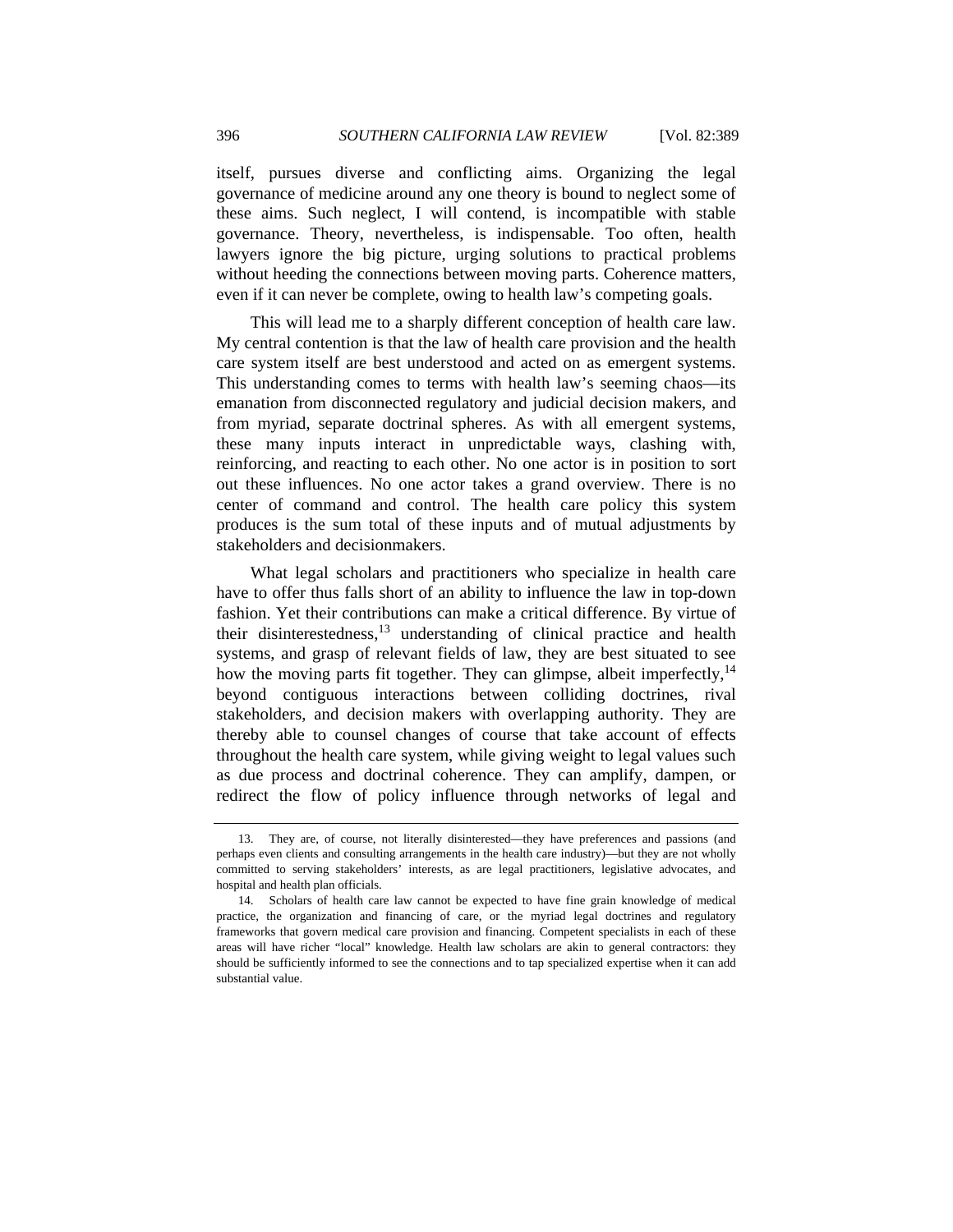regulatory decision makers, as well as health care industry actors. Health lawyers, in short, can shape the dynamics of emergence, guiding the law toward accommodations among its many aims.

I shall proceed as follows. Part II will weigh the three, abovedescribed stances toward health care law: rejectionism, the quest for a unifying analytic framework, and the pursuit of solutions to practical problems with little regard for either legal coherence or connections between the health system's moving parts. I will consider each stance in stylized form. In practice, the lines between them are blurry, and health law commentators often cross over. Using examples from diverse doctrinal realms, I will argue that each of these stances ignores critical aspects of health law's role, and that none offer an adequate account of what health law's decision makers should try to achieve. In Part III, I will make the case for considering the legal governance of health care as an emergent system, unguided by any one actor and thus not susceptible to any centrally imposed paradigm. Health care law's contradictions, I will contend, make sense in bottom-up terms, as the product of competing perspectives and concerns that the law must accommodate. These contradictions give rise to feedback among legal decision makers, feedback that sculpts health law in self-organizing fashion as these decision makers react to each other.

In Part IV, I will urge a reform strategy that rests on an understanding of health care's governance as an emergent system. I will argue for a reimagining of the role of law as an instrument of health reform—a shift from linear pursuit of specific policy objectives to a quest for evolutionary pathways toward reformers' ultimate efficiency, equity, and other goals. Competing values and stakeholders, not grand designs, drive health law's evolution. Reform-minded actors therefore should become opportunists. They should look for potential evolutionary pathways that launch from present-day institutional arrangements and incentives. And they should pursue legal and policy interventions that push our health system along these pathways, powered by stakeholders' and legal decisionmakers' interacting responses. The key here is to craft interventions that are "nonlinear" (in emergent systems argot)—interventions that achieve large, long-term impact through minimally disruptive short-term change. To illustrate this strategy, I will offer approaches to some of the most urgent challenges facing health care reformers.

## II. THREE "TAKES" ON HEALTH CARE LAW

There is wide agreement that the law of health care provision, like our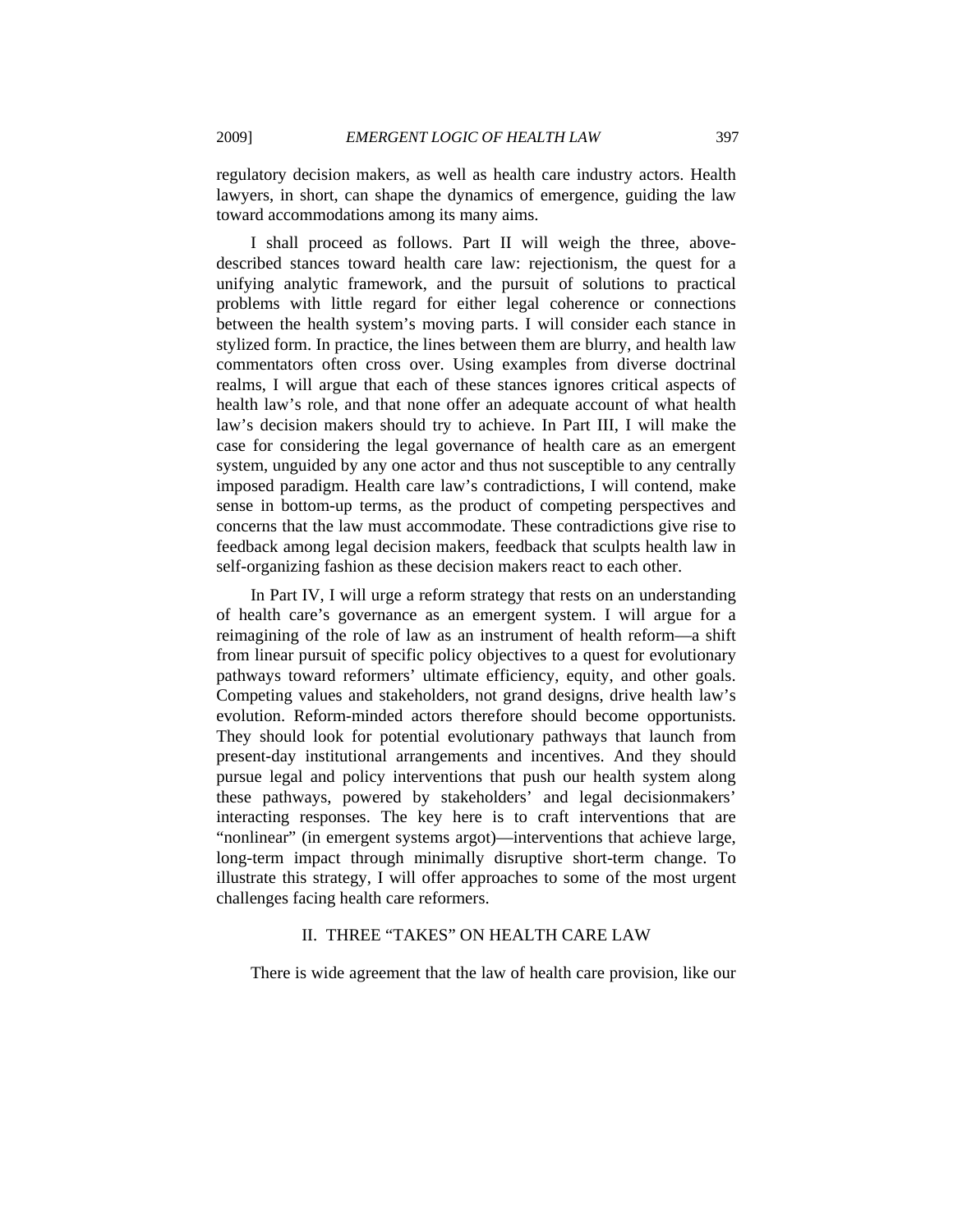medical care delivery system, is in disarray. Commentators who attempt overviews of the field reach this conclusion unfailingly,<sup>15</sup> each discovering anew that chaos reigns and that the law sends incompatible, often incomprehensible messages to health care payers, providers, and consumers. Astonishingly complicated regulations cover such matters as Medicare fraud and abuse<sup>16</sup> and the tax treatment of nonprofit hospitals and health plans.<sup>17</sup> Frustratingly convoluted case law governs Employee Retirement Income Security Act ("ERISA") preemption<sup>18</sup> of state efforts to regulate health plans<sup>19</sup> and expand medical coverage.<sup>20</sup> Further confusion besets health care antitrust  $law<sub>1</sub><sup>21</sup>$  medical liability, and other regulatory realms.

Legal scholars bemoan this, since they are lovers of coherence. They

 19. *See* Russell Korobkin, *The Failed Jurisprudence of Managed Care, and How to Fix It: Reinterpreting ERISA Preemption*, 51 UCLA L. REV. 457, 534 (2003) [hereinafter Korobkin, *Reinterpreting ERISA Preemption*]; Russell Korobkin, *The Battle over Self-Insured Health Plans, or "One Good Loophole Deserves Another*,*"* 5 YALE J. HEALTH POL'Y L. & ETHICS 89, 89–90 (2005) [hereinafter Korobkin, *Battle over Self-Insured Health Plans*]. *Aetna Health Inc. v. Davila*, 542 U.S. 200 (2004), put the question of employer-sponsored health plans' liability for coverage denials to rest by holding that ERISA preempts state tort liability.

 20. Several states, including Massachusetts, California, Connecticut, and Maryland, are considering (or, in Massachusetts' case, implementing) plans that would expand coverage in part by requiring employers to choose between providing coverage themselves, or paying taxes or fees to support state-sponsored coverage. ERISA preemption jeopardizes these efforts. *See, e.g.*, Retail Indus. Leaders Ass'n v. Fielder, 475 F.3d 180, 198 (4th Cir. 2007) (holding that ERISA preempts Maryland's so-called Wal-Mart law, requiring firms with ten thousand or more employees to spend 8 percent or more of their payrolls on medical coverage for their workers); Retail Indus. Leaders Ass'n v. Suffolk County, 497 F. Supp. 2d 403, 416–18 (E.D.N.Y. 2007). *But see* Golden Gate Rest. Ass'n v. City & County of San Francisco, 512 F.3d 1112, 1127 (9th Cir. 2008) (concluding that a San Francisco mandate requiring employers either to provide medical coverage or pay into a city-administered health fund is likely to survive preemption); Golden Gate Rest. Ass'n v. City & County of S.F., 546 F.3d 639 (9th Cir. 2008) (concluding that ERISA does not preempt a San Francisco mandate requiring employers either to provide medical coverage or pay into a city-administered health fund).

 21. *See* Peter J. Hammer & William H. Sage, *Antitrust, Health Care Quality, and the Courts*, 102 COLUM. L. REV. 545, 637 (2002).

<sup>15.</sup> *E.g.*, HALL ET AL., *supra* note 9, at xxxi; Bloche, *supra* note 11; Elhauge, *supra* note 9.

 <sup>16.</sup> Physician Financial Relationships with, and referrals to, Health Care Entities, 60 Fed. Reg. 41,914 (Aug. 14, 1995) (codified at 42 C.F.R. pt. 411); Physicians' Referrals to Health Care Entities with Which They Have Financial Relationship (Phase I), 66 Fed. Reg. 856 (Jan. 4, 2001) (codified at 42 C.F.R. pts. 411, 424); Physicians' Referrals to Health Care Entities with Which They Have Financial Relationship (Phase II), 69 Fed. Reg. 16,054 (Mar. 26, 2004) (same), Physicians' Referrals to Health Care Entities with Which They Have Financial Relationship (Phase III), 72 Fed. Reg. 51,012 (Sept. 5, 2007) (same).

 <sup>17.</sup> *See* 26 U.S.C. § 501(e) (2006); 26 C.F.R. § 1.509(a)-3 (2008).

 <sup>18.</sup> Employee Retirement Income Security Act of 1974 § 514, 29 U.S.C. § 1144 (2006). Even the U.S. Supreme Court has commented unfavorably on the vagueness and confusion of ERISA preemption law. *See* Rush Prudential HMO, Inc. v. Moran, 536 U.S. 355, 365 (2002) (stating that "congressional language seems simultaneously to preempt everything and hardly anything").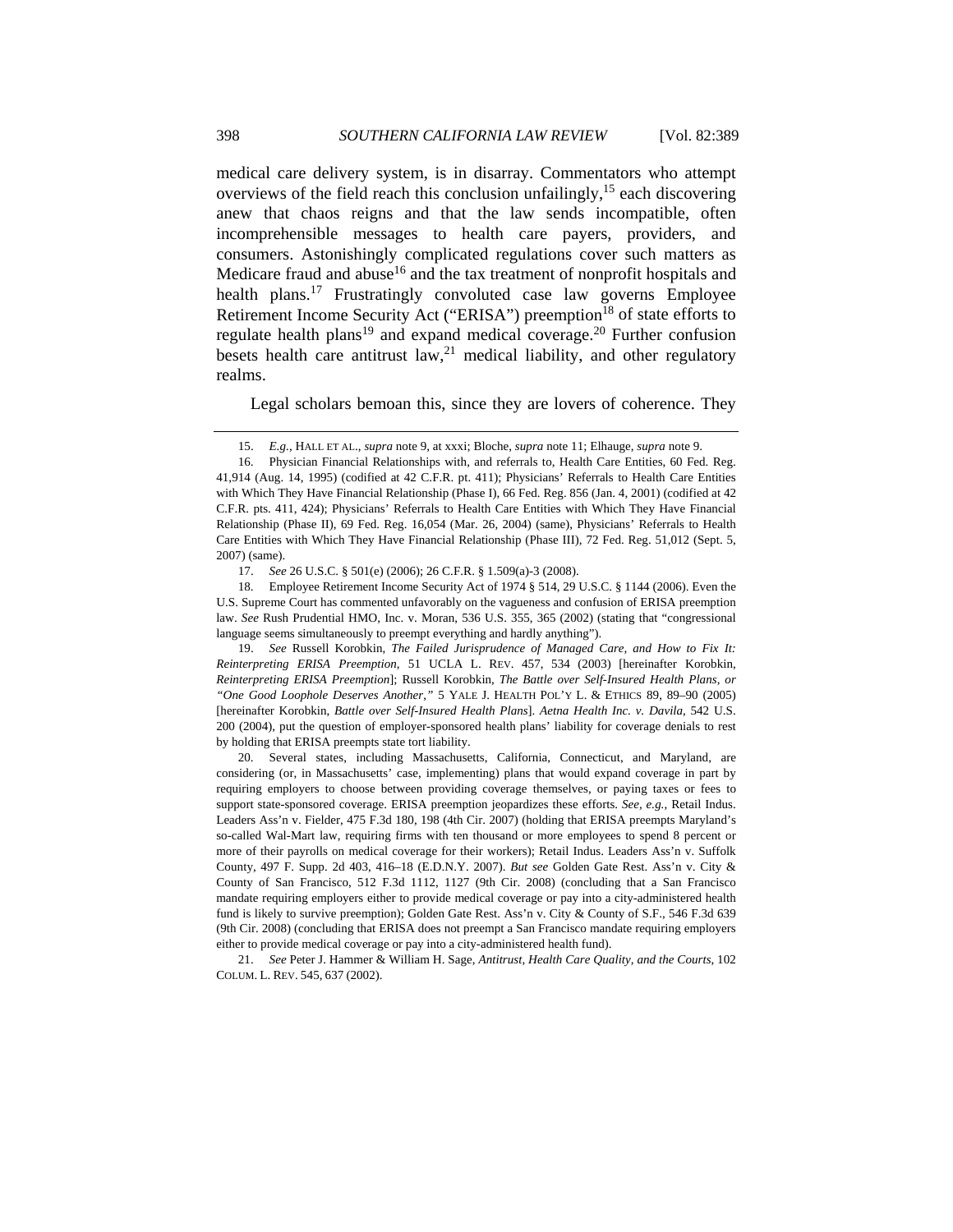ascribe the chaos variously to ignorant legislators, inept agency bureaucrats, clueless judges, and the power of interest groups to shape the law to their liking. Academics who write about health law also get some of the blame. It has become conventional wisdom within hiring and tenure committees at elite law schools that scholarship in this field is poor and that the supply of exciting prospects is thin by comparison with corporate law, antitrust, and other established subjects.22 Both health law rejectionism and advocacy of a cross-cutting paradigm are responses to the field's disarray. Proponents of case-by-case pragmatism treat this disarray as beside the point—irrelevant to the work of making health care more available, effective, efficient, and fair.

#### A. REJECTIONISM: THE CASE AGAINST HEALTH LAW

The law-of-the-horse put-down works by connotation, not crystalline logic. The problem with horses is that they are passé.<sup>23</sup> Other areas of law are no less of a doctrinal and statutory jumble, yet they are widely taught, and some have considerable scholarly cachet. Environmental law is an example.<sup>24</sup> It would not have worked as witticism for Easterbrook. It has become a fixture of curricula at almost all law schools, including the *U.S. News & World Report* elite. Articles on environmental matters appear often in the toniest student-edited law reviews—health law articles do not<sup>25</sup> and the U.S. Supreme Court regularly hears high profile environmental cases. As Einer Elhauge points out, even some of the classics of the law school curriculum began as hodgepodges. Tort law dates back many centuries, but contract law (as an integrated field) does not: it is a mélange of once-separate subjects, such as suretyship, admiralty, and the law of

 <sup>22.</sup> The Peter Hammer affair—due to the discovery process that followed his lawsuit against the University of Michigan for denial of tenure—became the occasion for rare public expression of this sentiment. *See supra* note 10. But I have heard it expressed frequently, in private, in conversations about faculty hiring with legal scholars at elite schools.

 <sup>23.</sup> The "law of the horse" itself is not quite passé, as my colleague, Michael Seidman, could not resist pointing out. Books on the subject include: DONALD CASSELL & R.J.F. GORDON, THE HORSE AND THE LAW (1987); JULIE I. FERSHTMAN, EQUINE LAW & HORSE SENSE (1996); BRENDA GILLIGAN, PRACTICAL HORSE LAW (2002); EDWARD H. GREENE, THE LAW AND YOUR HORSE (1971); MURRAY LORING, YOUR HORSE AND THE LAW (1975); JULIE MACKENZIE, HORSE LAW (2001); C.L. PANNAM, THE HORSE AND THE LAW (2d ed. 1986); THEODORE JOHN SOPHIAN, HORSES AND THE LAW (1972); JOHN WEATHERILL, HORSES AND THE LAW (1979).

 <sup>24.</sup> One could say equally of environmental law and the law of the horse that they are constituted by "property, torts, commercial transactions, and the like." Easterbrook, *supra* note 6, at 208. Indeed, environmental law is much more of a hodgepodge than is the law of the horse, since myriad state and federal regulatory regimes contribute to it.

<sup>25.</sup> *See supra* note 10.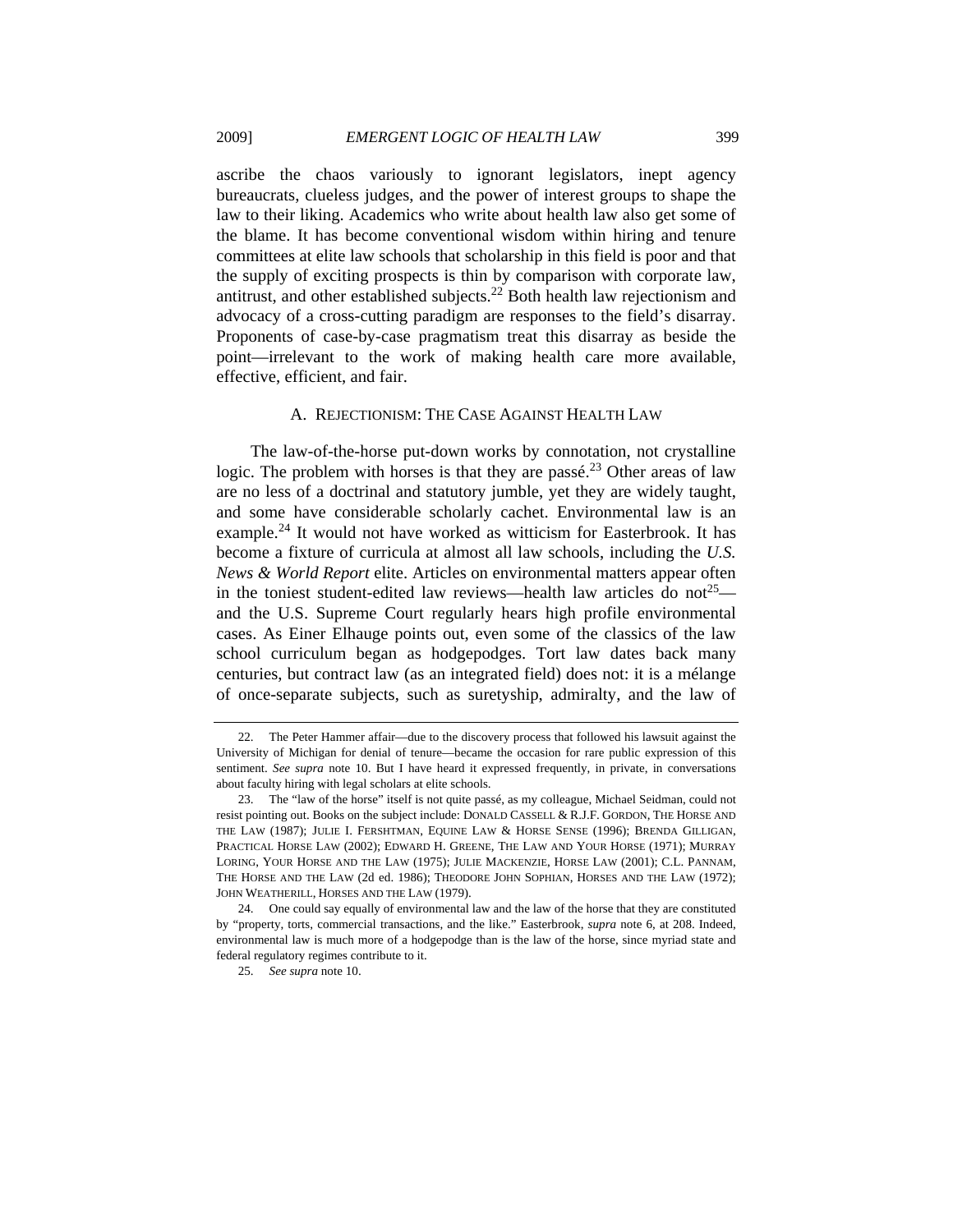sales.<sup>26</sup> So a field's being a doctrinal admixture is no bar to its becoming an important focus for scholars and an established part of the curriculum.

Another factor, not the hodgepodge problem, drives health law rejectionism. Legal categories are malleable over time, as the case of contract law illustrates, but the categories that govern at any given moment carry great weight. In all human endeavors, categories frame perceptions and thereby shape decisions. But law's categories are special. Young lawyers are taught to venerate them and to make arguments that treat them as givens. The practice of law is, in large measure, the translation of realworld occurrences into narratives that fit into particular legal categories say, elements of a cause of action, prerequisites for a binding agreement, or triggers for regulatory intervention. Students, especially in their first year, are assessed and ranked based on their ability to perform these acts of translation with aplomb, on behalf of hypothetical clients or causes. Law's categories anchor this enterprise, and disregard for them will not do.

This conservatism about categories is at the heart of law's morality. It constrains legal decision makers' discretion<sup>27</sup> and thus limits what lawyers can plausibly argue on their clients' behalf. It is central to what we mean by due process. Its powerful corollary is the importance of interpretive consistency and coherence both within and between legal categories.<sup>28</sup> These are not merely ideals of craft, or further safeguards against arbitrariness; they are answers to a bounded-rationality problem. Legal categories invite endless bids for special exceptions, based on claims of unique circumstance. But lawyerly cognition is not up to the task of fully appreciating the fractal geometry of special circumstances. Legal decisionmakers who craft exceptions to rules and categories, especially those that govern complex fields of endeavor, are at high risk for getting things wrong.<sup>29</sup> They also risk producing inconsistent results and thereby undermining confidence in rule-of-law values.

 <sup>26.</sup> Elhauge, *supra* note 9, at 366–67.

 <sup>27.</sup> The extent to which law's categories and procedures constrain discretion is, of course, much disputed—this large question has long been one of the central foci of legal scholarship for the past century. *E.g.*, Frederick Shauer, *The Limited Domain of the Law*, 90 VA. L. REV. 1909, 1915–17 (2004). 28. *See* RONALD DWORKIN, LAW'S EMPIRE 219–24 (1986).

 <sup>29.</sup> The Supreme Court cited this concern in *Pegram v. Herdrich*, 530 U.S. 211 (2000), as a reason for rejecting a health plan subscriber's bid to construe ERISA to bar some, but not all, financial rewards to physicians for withholding costly treatments. Holding that ERISA's fiduciary duty provisions did not apply to a health plan's attending physicians, the Court said it lacked the health policy expertise necessary to distinguish between acceptable and troublesome incentives to clinical caregivers to practice frugally, and thus would not apply ERISA fiduciary duty principles to the practice of medicine. *Id.* at 222, 231–33.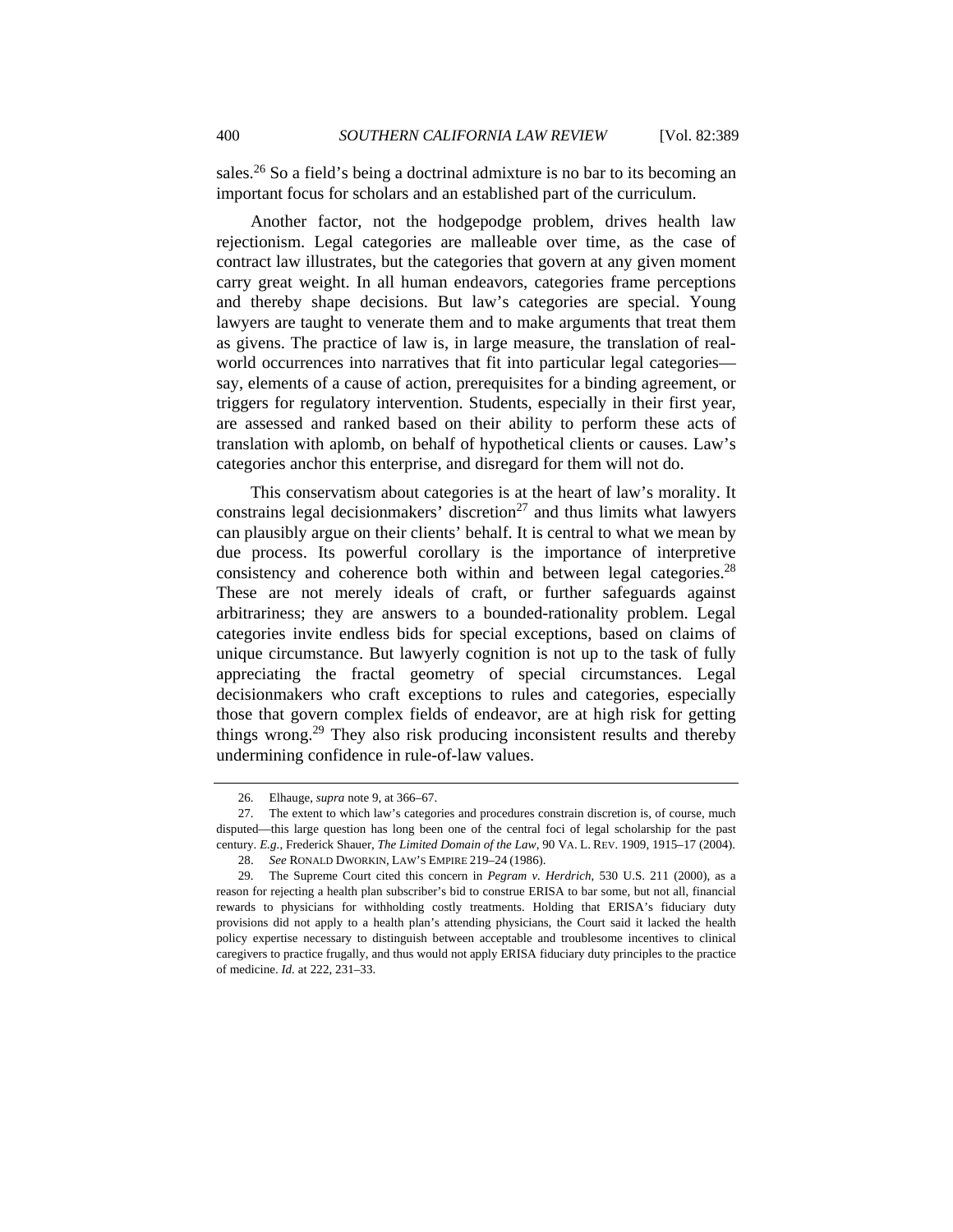Skepticism toward health law reflects this conservatism about categories—and associated concerns about consistency and coherence. Claims that one or another aspect of medical care merits distinctive treatment under tort, contract, or antitrust law invite allegations of special pleading and anxiety about departure from the rule of law. The proposition that a unifying paradigm for the legal governance of health care ought to trump interpretive consistency within doctrinal spheres raises an even greater spectre of lawlessness. Health law's low standing among academics is a byproduct of these misgivings.

As environmental law illustrates, such misgivings need not be decisive: a subject's public import and social cachet can inspire legal decisionmakers (and scholars) to shift their professional focus toward policy coherence across doctrinal categories.<sup>30</sup> But health law has not yet won such recognition. Courts and regulators have been reluctant to sculpt legal doctrines to accommodate health care's peculiarities. To be sure, there are exceptions. In the late 1990s and early 2000s, judges bent the law of ERISA preemption to permit patients to sue health plans for medical negligence.<sup>31</sup> Likewise, courts have from time to time applied antitrust law with a wink to let doctors and hospitals collaborate, purportedly on patients' behalf.<sup>32</sup> But judges have eschewed explicit reliance on any overarching governance model for health care. Instead, they have typically pursued doctrinal coherence in disparate realms of law, with little regard for the health policy consequences. They have, for example, sustained

 <sup>30.</sup> This is not to say that environmental law (or any other "hodgepodge" field) achieves such coherence—sharp differences over such matters as the role of cost-benefit analysis stand in the way. It is merely to say that pursuit of such coherence across diverse doctrinal spheres and regulatory schemes is a widely recognized environmental law goal.

 <sup>31.</sup> Section 514 of ERISA preempts state laws that "relate to" fringe benefit plans. 29 U.S.C. § 1144 (2006). To allow patients to sue HMOs in state courts for negligent care by staff physicians, some courts characterized HMOs as medical care providers rather than as components of employers' fringe benefit plans. *See* Bloche, *supra* note 11, at 301; Korobkin, *Reinterpreting ERISA Preemption*, *supra* note 19, at 535. And to circumvent ERISA preemption of actions against employer-provided health plans for negligent refusal to authorize services, some courts characterized health plans' utilization management decisions as medical rather than administrative. Korobkin, *Reinterpreting ERISA Preemption*, *supra* note 19, at 522. The former characterization has thus far survived; the latter was rejected by the Supreme Court in 2004. *See* Aetna Health Inc. v. Davila, 542 U.S. 200 (2004) (holding that ERISA preempts state actions against health plans for negligent denial of medical coverage).

<sup>32.</sup> *See, e.g.*, Cal. Dental Ass'n v. FTC, 526 U.S. 756 771–73 (1999) (upholding a professional society's restraints on advertising as procompetitive on the ground that they protected patients against misleading claims). Some market-oriented health law scholars have been sharply critical of courts' willingness to soften their application of antitrust principles when confronted with claims from professionals that unmitigated competition might harm patients. *See, e.g.*, Clark C. Havighurst, *Health Care as a (Big) Business: The Antitrust Response*, 26 J. HEALTH POL. POL'Y & L. 939, 949–53 (2001).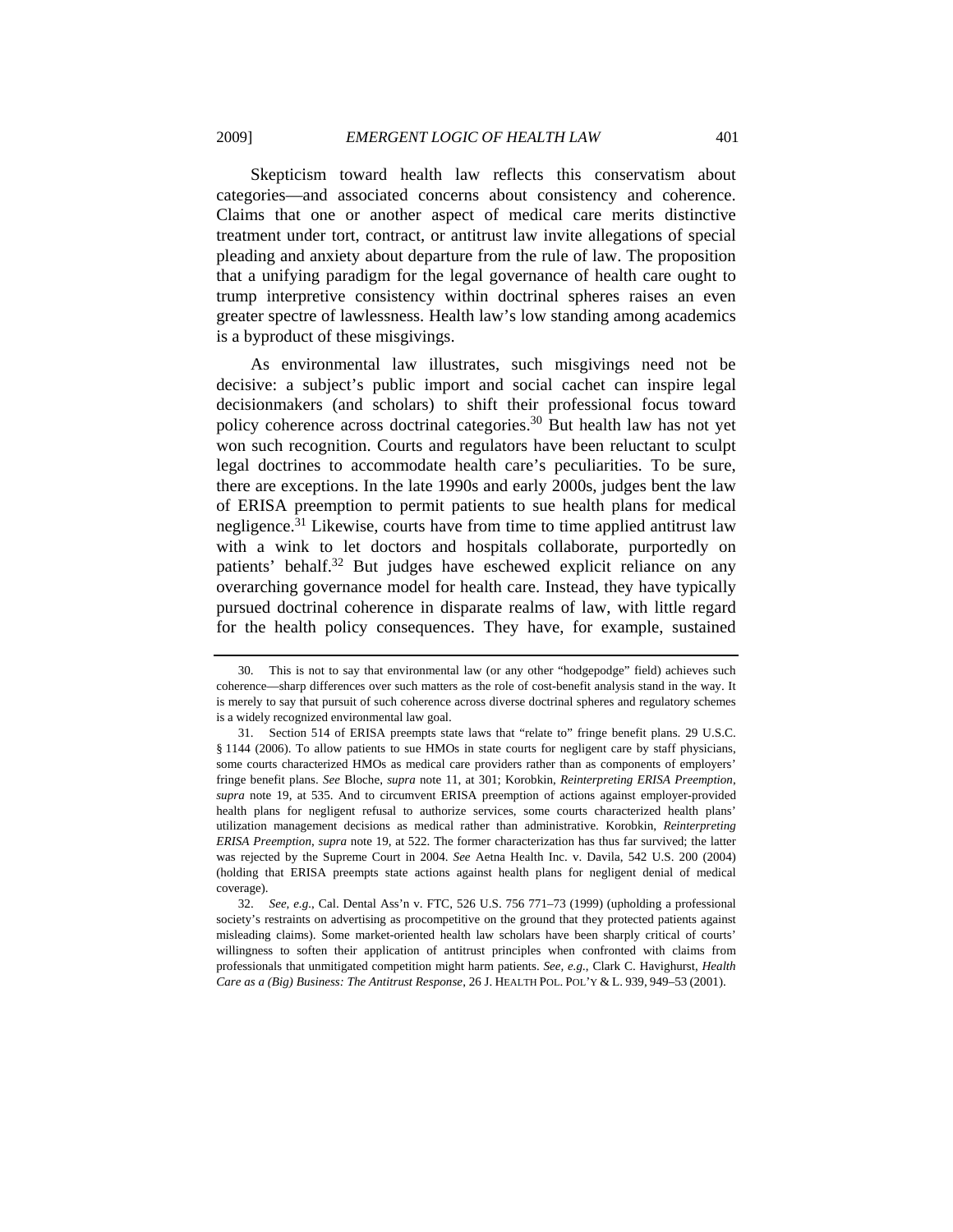medical malpractice law's deference to extant clinical practice patterns, impeding efforts to make medical care more evidence based  $33$  and cost sensitive.<sup>34</sup> And they have, for the most part, enforced antitrust principles with vigor, in pursuit of a free-market vision for medicine that strains against tort law's more egalitarian approach to specifying the range of allowable clinical alternatives.35

Congress and the federal agencies with authority over medical care financing and provision have shown, if anything, less regard than the courts for the health policy impact of their decisions. The convolutions of Medicare fraud and abuse law, Medicare payment to hospitals and health plans, tax treatment of nonprofit hospitals, and rules governing health information privacy reflect the triumph of interest-group power and compromises among competing stakeholders. Additional regulatory convolutions play out at the state level. Constraints on potentially duplicative capital investment by hospitals dampen competition that antitrust law aims to encourage. $36$  Statutes requiring health insurers to cover particular services or provider types are products of interest group

 34. Extant practice patterns have been forged largely by fee-for-service incentives, which discourage economizing, and by accompanying patient expectations of all possible beneficial care.

 <sup>33.</sup> A much publicized RAND Corporation study of clinical decisionmaking found that American patients receive only 54.9 percent of "recommended care" when measured against a set of more than four hundred evidence-based best-practice standards. Elizabeth A. McGlynn et al., *The Quality of Health Care Delivered to Adults in the United States*, 348 NEW ENG. J. MED. 2635, 2642 tbl.3 (2003). This is hardly a vote of confidence in extant practice patterns, or in the longstanding medical tort law policy of deference to these patterns, whether or not scientific evidence supports them.

 <sup>35.</sup> The free-market vision allows for multiple levels and standards of care tied to patients' ability and willingness to pay. HAVIGHURST, *supra* note 11, at 23–25. Tort law, by contrast, presumes a unitary standard of care, with only slight downward flexibility when health care providers can show they were operating under resource constraints. Since clinical practice patterns vary widely, CTR. FOR THE EVALUATIVE CLINICAL SCIS., DARTMOUTH MED. SCH., THE QUALITY OF MEDICAL CARE IN THE UNITED STATES: A REPORT ON THE MEDICARE PROGRAM 91–104 (1999); John E. Wennberg & Philip G. Peters, Jr., *Unwarranted Variations in the Quality of Health Care: Can the Law Help Medicine Provide a Remedy/Remedies?*, 37 WAKE FOREST L. REV. 925, 937–41 & figs. 1–2 (2002), the idea of a unitary standard of care is mythic, but it is nevertheless an obstacle to formal legal recognition of multiple tiers of care.

 <sup>36.</sup> As of mid-2008, thirty-six states require that a hospital obtain a Certificate of Need ("CON") in order to commence some capital projects, such as construction of a new wing or acquisition of new equipment with costs above some statutory threshold level. National Conference of State Legislatures, Certificate of Need: State Health Laws and Programs, http://www.ncsl.org/programs/health/certneed.htm (last visited Mar. 20, 2009); 41 C.J.S. *Hospitals* § 8 (2008). The premise behind CON regulation—that rivalries among hospitals tend to generate wasteful overcapacity—is at war with the antitrust law premise that competition hones efficiency. Though health law commentators have been making this point for a generation, *see, e.g.*, Clark C. Havighurst, *Regulation of Health Facilities and Services by "Certificate of Need*,*"* 59 VA. L. REV. 1143 (1973), robust CON regulation and antitrust enforcement persist, side by side.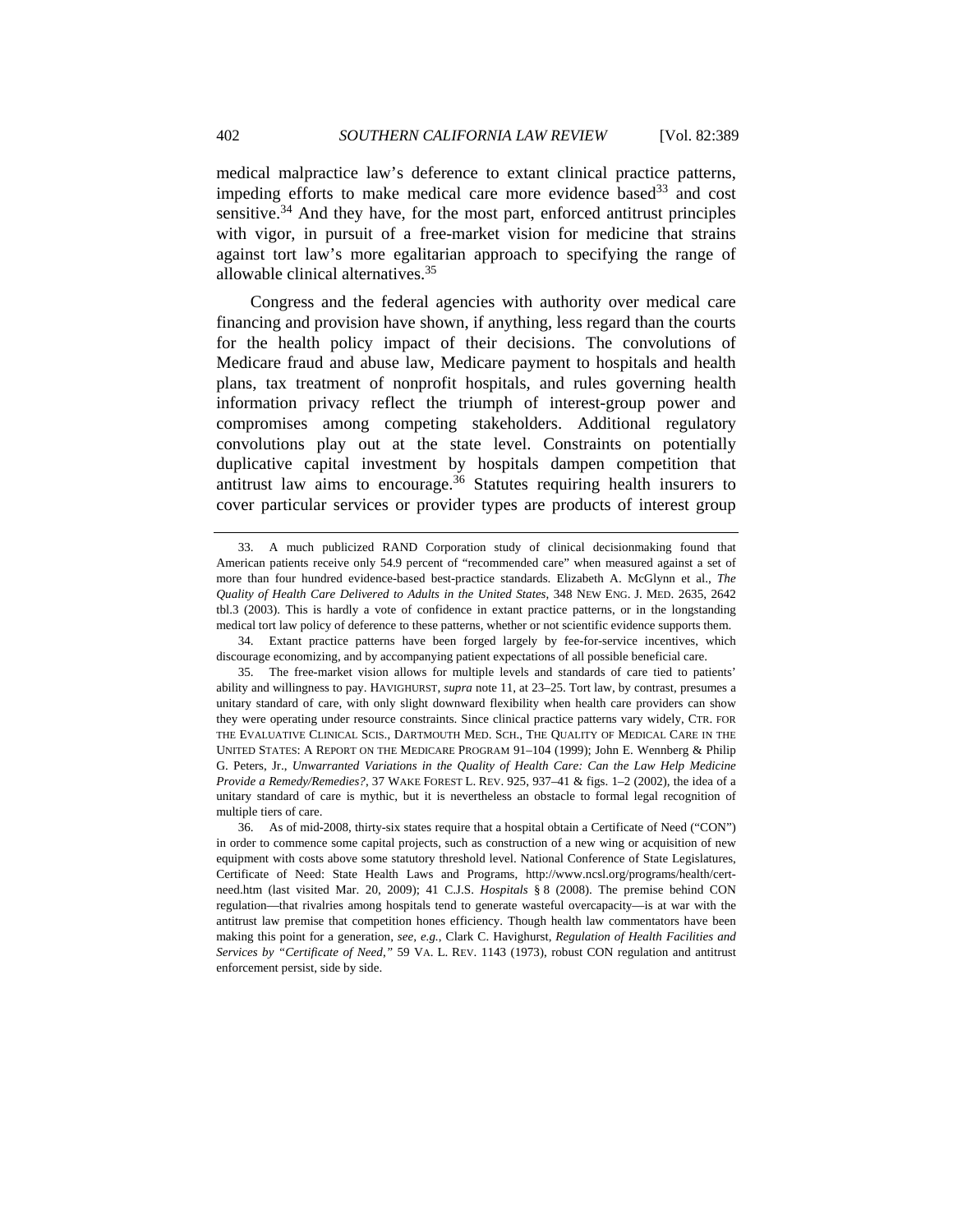competition, $37$  rather than an overarching understanding of what medical coverage should include. A comprehensive survey of health care law's crosscurrents and eddies (and contradictory policy messages) is beyond my scope here. But one is not needed to underscore the point that pursuit of policy coherence across disconnected doctrinal categories and regulatory regimes has not yet become a driving force for health law decisionmakers.

Legal academia's rejectionist stance toward health law both reflects and reinforces courts' and regulators' desultory approach to health care policy coherence. An entry-level scholar would be ill advised, from a careerist point of view, to plunge deeply into health care's institutional and clinical peculiarities.<sup>38</sup> It is better, or at least safer, to offer a new take on an oft-pondered doctrinal question or to develop an elegant economic model, whether or not its assumptions come close to capturing health care's realities. Even if the model's premises are profoundly mistaken, the professional risks to the modeler are low. This is because only a few scattered scholars of health law and policy are sufficiently knowledgeable and well positioned to assess the fit between the model's premises and health care's peculiarities, and to gain an audience for their criticisms.<sup>39</sup> An early-career scholar can get things fundamentally wrong, from a health policy perspective, while making a stunningly positive impression on colleagues who are unfamiliar with health care.

These perverse professional incentives lock in health law rejectionism and reduce legal academia's ability to contribute to the rationalization of health care's regulatory governance. In view of the enormity of our health system's problems, this desultory approach to its governance is a costly indulgence. Mark Hall and Elhauge have argued that health law deserves recognition as a "field" because medical care and its financing are distinctive, even unique, in ways that matter for the application of law.<sup>40</sup> I

 <sup>37.</sup> Interest groups at play in statehouses across the country include providers' trade associations and patient advocacy groups, which tend to push for expansion of coverage for particular services, and insurers and employers, which resist new coverage mandates in order to control costs and maintain market flexibility.

 <sup>38.</sup> Such an intellectual immersion is at high risk of yielding work that strikes legal scholars as of limited reach and therefore uninteresting.

<sup>39.</sup> *See* Plaintiff's Brief, *supra* note 10 (asserting that an elite law school should give little weight to the opinions of health law scholars when assessing tenure candidates' work).

 <sup>40.</sup> Both state that health care's distinctive features are so important to the analysis of legal issues that an industry-wide focus is preferable to treatment of health care as just another application of generic legal doctrines. HALL ET AL., *supra* note 9, at 361; Elhauge, *supra* note 9, at 380. Elhauge distinguishes his argument from Hall's by chiding Hall for failing to say *why* medicine's unique features merit treatment of health law as a separate field. Elhauge, *supra* note 9, at 380–81. But Hall does point to particular features that he says *might* merit separate legal treatment: these include the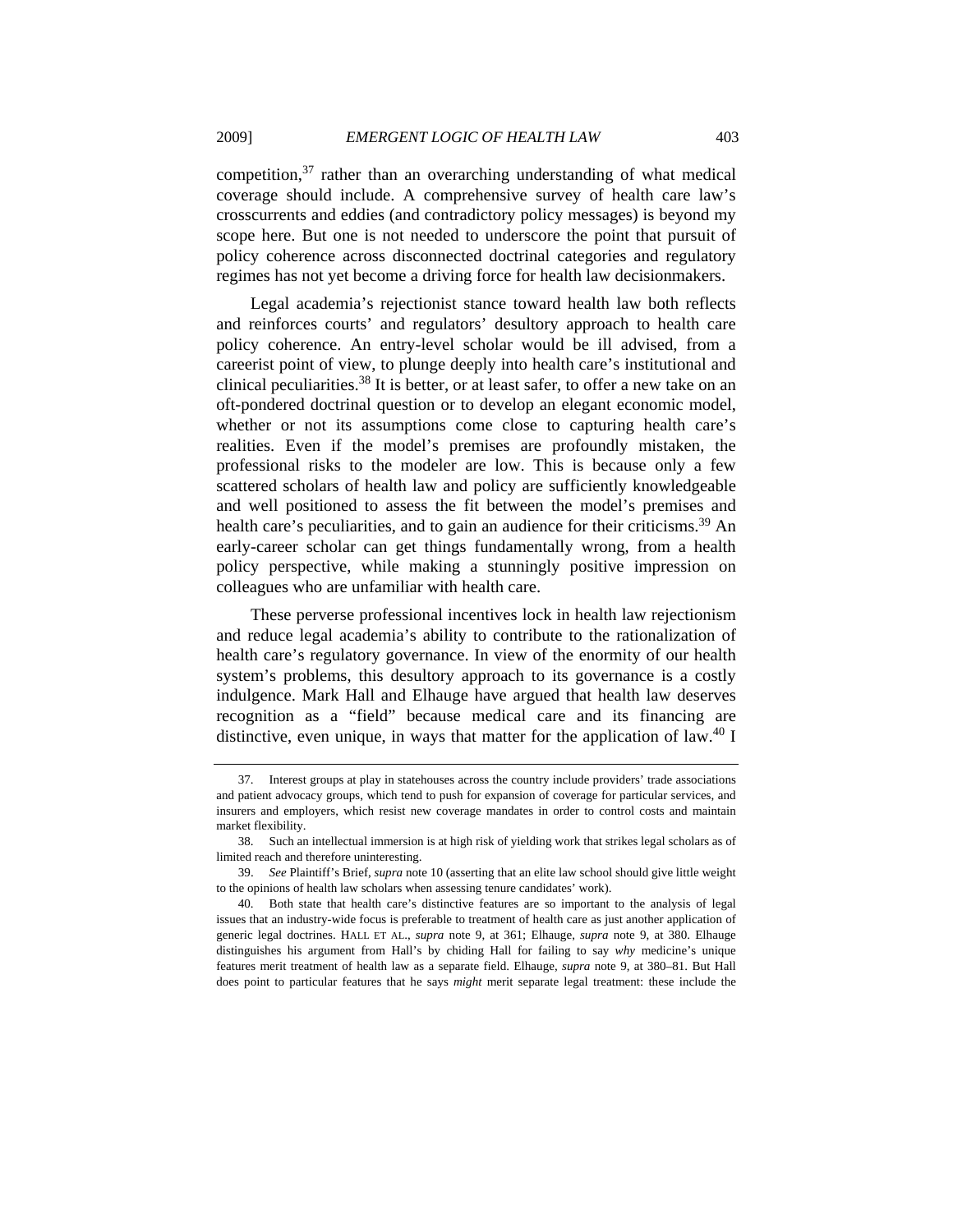would press this further. Fixing America's health care mess is a matter of national urgency, and an integrated approach to the development of health law will be essential to any solution.

The high stakes are familiar but worth underscoring. Continuation of the growth in medical spending that has persisted over the past several decades<sup>41</sup> will ensure federal fiscal catastrophe. To support Medicare and Medicaid at this rate of growth, the percentage of GDP that goes to taxes would need to rise by nearly one-third by 2030 and more than one-half by 2040. By 2050, it would need to nearly double. Failure to keep pace with this schedule of shockingly large tax increases would lock in unsustainable budget deficits.<sup>42</sup> Absent this Medicare and Medicaid growth, we would face no such nightmare scenario: tax revenues could remain stable, at 18.3 percent of GDP (the average rate in recent decades), without a long-term federal deficit.<sup>43</sup> The sustained gap between rates of medical spending increase and growth throughout the rest of the economy also threatens the ability of businesses to compete in world markets while employing Americans. Germany and Canada, our closest health spending rivals, spend

 41. Since 1960, American health care spending has outpaced income growth by an average of 2.7 percentage points per year. Henry J. Aaron, *Budget Prospects and Health Policy*, *in* BEYOND LEARNED HELPLESSNESS: SOLVING AMERICA'S MEDICAL COST CONUNDRUM (G. Bloche & L. Meltzer eds., forthcoming 2010). *See also* CONGRESSIONAL BUDGET OFFICE, *supra* note 1 (projecting unsustainable increases in both public and private sector medical spending absent dramatic policy changes).

 42. Assuming no increase in the percentage of GDP going to taxes, the federal deficit would rise from just over 1 percent of GDP in 2005 to almost 8 percent of GDP in 2030, nearly 12 percent in 2040, and 16 percent in 2050. Aaron, *supra* note 41 (citing Congressional Budget Office projections).

43. *Id.* As Aaron notes, neither long-term Social Security obligations nor growth in other entitlement programs are projected to make substantial contributions to the long-term federal deficit. Assuming no cuts in Social Security benefits or increases in Social Security taxes, the projected Social Security shortfall over the next thirty to forty years is about 2.5 percent of GDP—hardly trivial, but small compared to the federal government's health care burden. Projected *decreases* (measured in terms of percentage points of GDP) in other parts of the budget will fully compensate for this Social Security shortfall. *Id.* (relying on Congressional Budget Office projections).

vulnerability of patients, the professional ideals of health care providers, the role of trust and dependency in relations between the two, and medicine's existential stakes. HALL ET AL., *supra* note 9, at 358. These features, he says, deserve separate treatment, including a departure from generic legal doctrine, to the extent that they matter when law is applied. *Id.* at 361. This is circular reasoning, one might say, but, for Hall, it frames the question of what health law is about: "[I]t [is not] necessary to agree on what are all the special features of medicine, much less how and why they should matter in particular areas of law. Debating, disagreeing, and figuring this out is what health law scholarship does." *Id.* Elhauge's approach fits within Hall's framework. Elhauge suggests that medical care deserves distinctive legal treatment because it encompasses a unique set of relationships among patients, doctors, hospitals, insurers, employers, and the state. Elhauge, *supra* note 9, at 369–70. He notes that other fields, including property and family law, are defined in terms of their governance over distinct sets of relations, *id.*, and he proposes to apply a mix of market theory, political authority, professional judgment, and moral thinking about autonomy and equity to the problems that these relations pose. *Id.* at 381–89.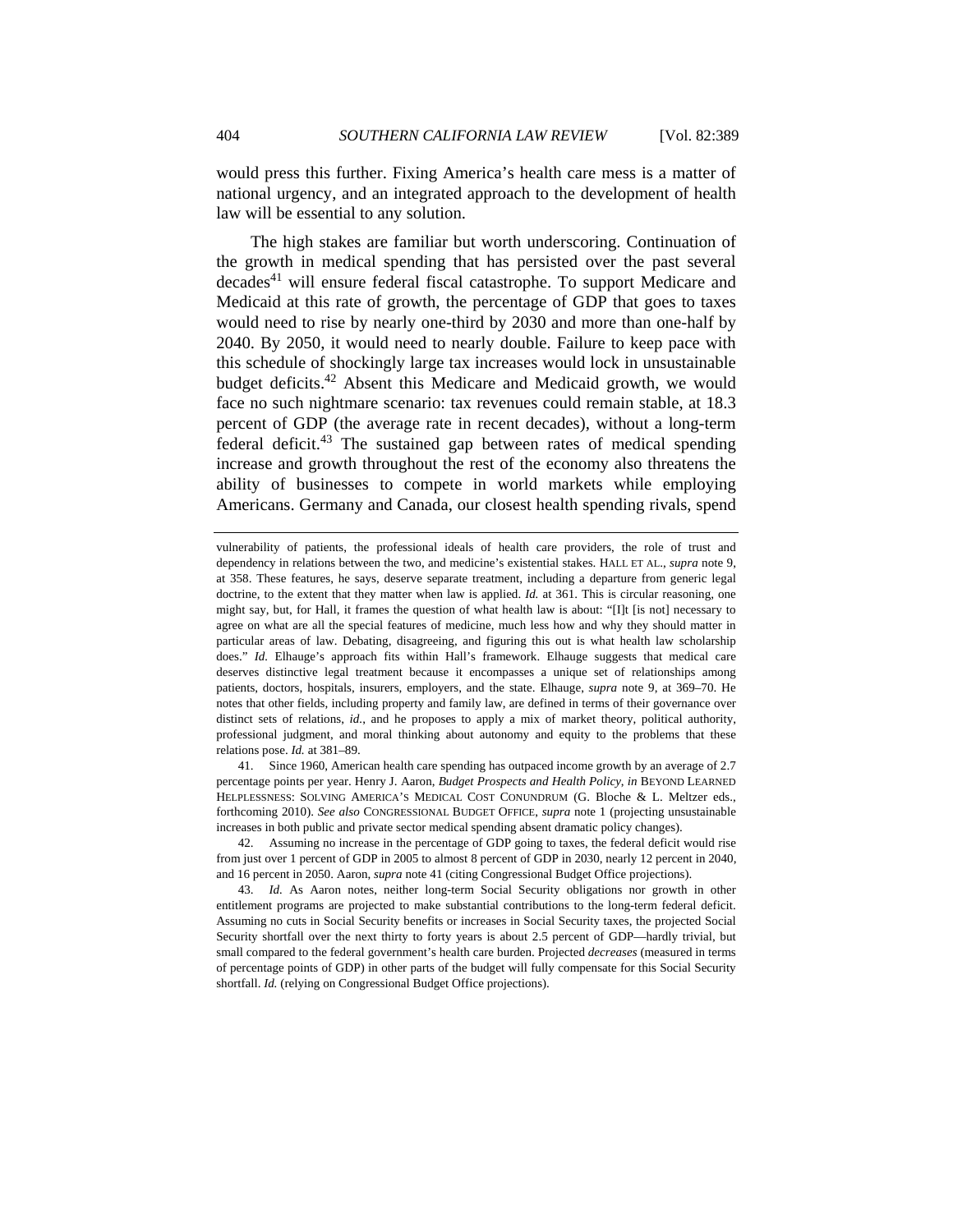little more than half of what we do, per capita, on medical care, and no other country so burdens its business sector with direct responsibility for health care costs.<sup>44</sup> Finally, our national failure to provide medical coverage to forty-seven million Americans<sup>45</sup> is not merely cruel and indecent; it is a threat to social stability. In the two other industrialized nations that have eschewed universal coverage, the resulting suffering and indignity have fed large-scale civic unrest.<sup>46</sup> We are hardly at the point of riots in the streets over health care; to the contrary, most Americans report satisfaction with their medical coverage. So far, this satisfaction has been an obstacle to health care reform: voters are disinclined to give up what they have in order to improve the lot of others. But the growing number of uninsured Americans could tip the balance suddenly from complacency

45. *See* DENAVAS-WALT ET AL., *supra* note 2, at 18. Over the past two decades, the ranks of the uninsured have risen by about eight hundred thousand per year. *Id.* at 58 tbl.C-1.

 <sup>44.</sup> The United States is alone in relying so heavily on employers to provide coverage to its nonelderly. Other industrialized countries (except for China, which does not provide universal coverage) spread this expense more broadly, through various public-financing schemes. Germany, with its system of employer-supported, quasi-public "sickness funds," comes the closest to our workplacebased system. *See* Stephanie Stock, Marcus Redaelli & Karl Wilhelm Lauterbach, *The Influence of the Labor Market on German Health Care Reforms*, 25 HEALTH AFF. 1143, 1144 (2006) (discussing German employers' evolving role in financing that country's Social Health Insurance system). But German employers' contributions to sickness funds cover only 46 percent of the cost of care for workers and their families. *Id.* at 1144. Employees pay an additional 54 percent. *Id.* By comparison, American employers pay, on average, 84 percent of premiums for employee-only coverage and 73 percent of premiums for family coverage. KAISER FAMILY FOUND. & HEALTH RESEARCH & EDUC. TRUST, EMPLOYER HEALTH BENEFITS: 2008 ANNUAL SURVEY 68 (2008), *available at*  http://ehbs.kff.org/pdf/7790.pdf. Employees and their families pay the rest; public funding plays no role (unless one counts the tax expenditure represented by the deductibility of employer and employee contributions toward health insurance premiums). In the United States, employment-based insurance covers approximately 60 percent of individuals (workers and their dependents). Press Release, Ctr. on Budget & Policy Priorities, The Number of Uninsured Americans Is at an All-Time High (Aug. 29, 2006), *available at* http://www.cbpp.org/8-29-06health.pdf. In 2006, 27.6 million workers were uninsured because not all businesses offer health benefits, not all workers qualify for coverage, and not all employees can afford their share of health insurance premiums even when workplace-based coverage is available to them. DENAVAS-WALT ET AL., *supra* note 2, at 23.

 <sup>46.</sup> The shredding of China's social safety net, including universal access to basic health care regardless of ability to pay, has contributed to widespread disturbances and outbreaks of violence in poor, rural areas. *See* Hannah Beech, *Inside the Pitchfork Rebellion*, TIME, Mar. 13, 2006, at 28; Elaine Kurtenbach, *Health Crisis Plagues Rural Areas of China*, SEATTLE TIMES, Mar. 5, 2006, at A16. China is now urgently pursuing strategies for making medical care available to all. William C. Hsiao, Editorial, *The Political Economy of Chinese Health Reform*, 2 HEALTH ECON. POL'Y & L. 241, 244–45 (2007). In apartheid-era South Africa, poor black people's lack of access to basic care fueled anger over the indignities and deprivation associated with all-white rule. AM. ASS'N FOR THE ADVANCEMENT OF SCI. & PHYSICIANS FOR HUMAN RIGHTS, HUMAN RIGHTS AND HEALTH: THE LEGACY OF APARTHEID 19–27 (1998), *available at* http://physiciansforhumanrights.org/library/report-1998 legacyapartheid.html. One of Nelson Mandela's highest priorities after becoming president of South Africa in 1994 was to make basic medical services available to all.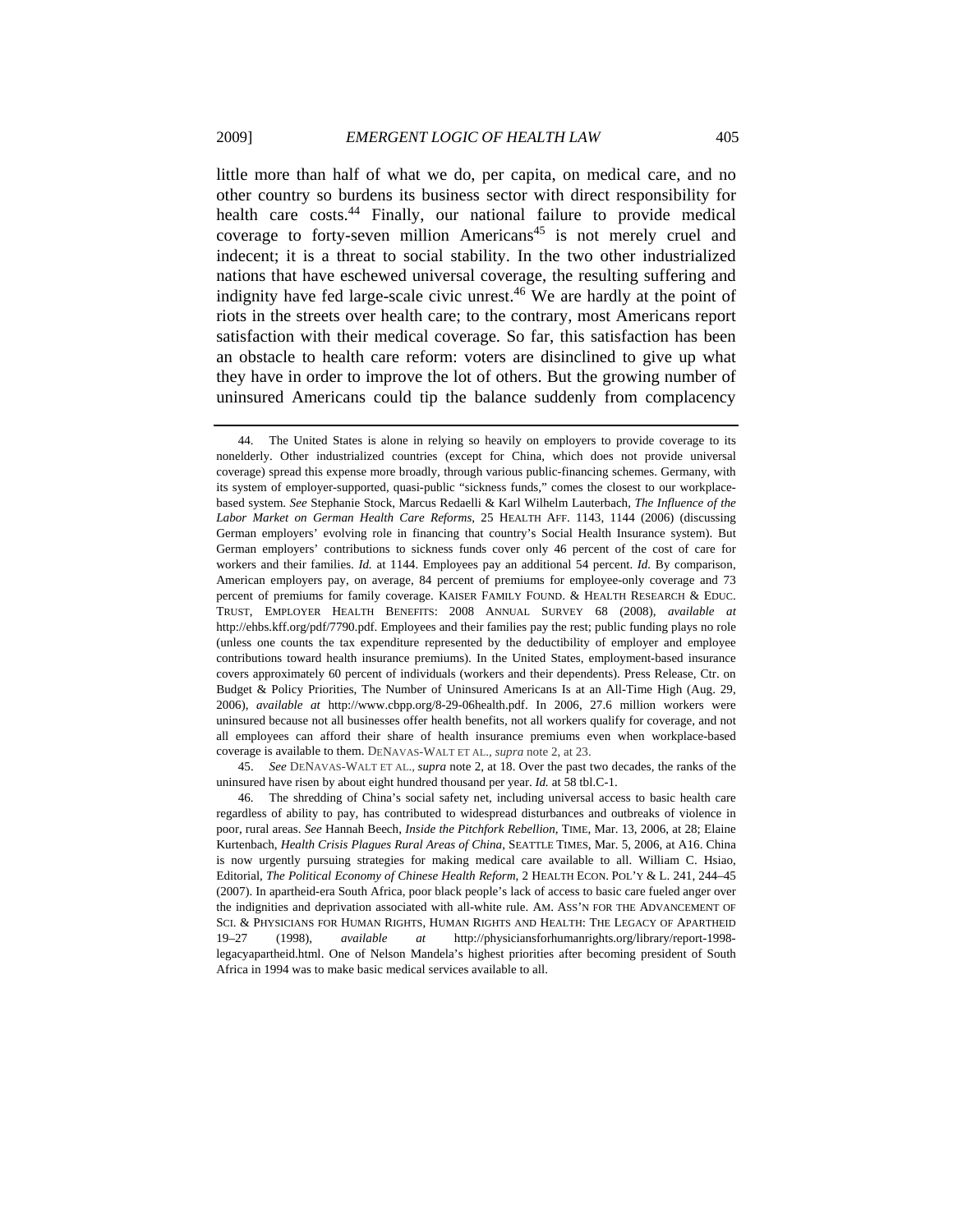toward popular ire.<sup>47</sup>

Should this happen, law will be critical to the crafting of an affordable and effective approach to Americans' health-related hopes and fears. Statutory drafters will need to consider how disconnected regulatory schemes work together, and against each other, to frame choices for the health system's many actors. And the bounded rationality inherent in these drafting efforts will require courts and agencies to fill in the statutory interstices as unanticipated situations arise. To do so without a strategic eye toward the governance of our health system as a whole would be to sow chaos.

The same is true of efforts to gain control of medical costs. Neither public nor private health care spending can be contained in isolation: each influences the other by shaping research investment, product development, standards of care, and patients' expectations. Cost control that persists will require trade-offs that Americans can tolerate. This will call for management of tensions between medicine's therapeutic, caring, and other purposes, as well as mediation of conflicts among health care industry stakeholders.48 Striking balances between benefits, risks, and costs in the abstract will not do. As questions arise within the doctrinal and regulatory realms that bear on medical spending, legal decisionmakers will need to assess the impact of proposed answers on industry actors' behavior. They will also need to think strategically about synergies and conflicts between disconnected legal frameworks. Fixation on doctrine and disregard for the health care context will lock in health policy disarray.

This is not to say that health care lawyers and health law decisionmakers should eschew doctrinal consistency or other rule-of-law values. To the contrary, these values are a vital part of the health law mix; the health sphere should not become lawless in pursuit of even the most urgent policy objectives. But where plausible interpretations of the law can accommodate important health care policy concerns, legal decisionmakers should not shy away from adopting such interpretations. And coordination among the doctrinal and regulatory schemes that shape health care policy should be a high priority when legal decisionmakers are called on to make

<sup>47.</sup> *See supra* note 45. Rising copayments, deductibles, and employee contributions toward premiums for employment-based coverage are likely to feed dissatisfaction even among the insured. These costs have not increased substantially *as a proportion of total medical spending*, but they have risen in relation to employee compensation. *See* KAISER FAMILY FOUND. & HEALTH RESEARCH & EDUC. TRUST, EMPLOYER HEALTH BENEFITS: 2006 ANNUAL SURVEY 6 (2006), *available at* http://www.kff.org/insurance/7527/upload/7527.pdf.

 <sup>48.</sup> Bloche, *supra* note 11, at 302.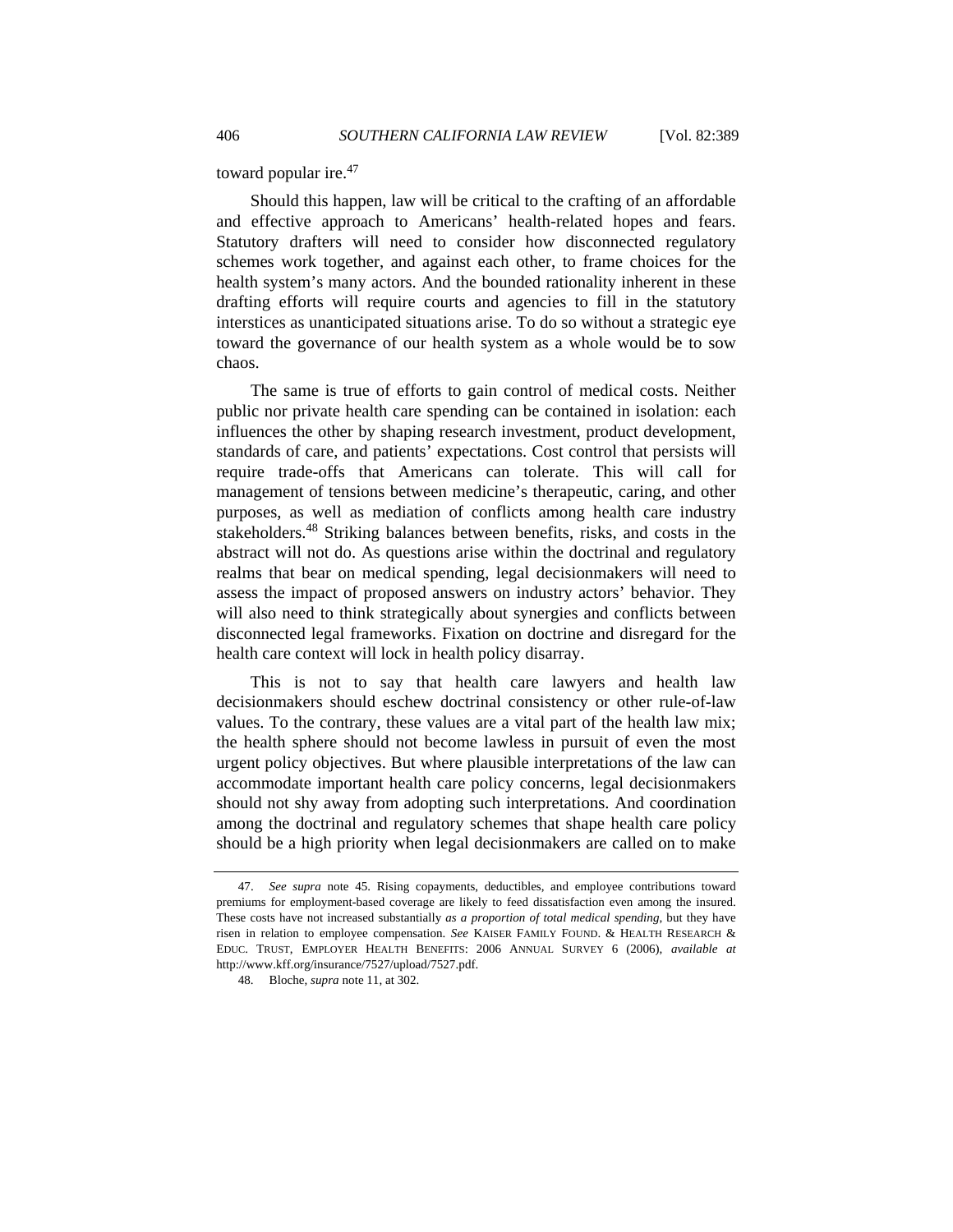interpretive judgments in the health sphere.

These are hardly radical propositions. Nine years ago, the Supreme Court did both of these things when it ruled that health plans' financial rewards to physicians for practicing frugally do not violate ERISA's fiduciary duty provision.49 Writing for a unanimous Court, Justice Souter acknowledged ERISA's ambiguities, pointed to health plans' need to limit services to stay within budget, and concluded accordingly that the fiduciary requirement should not be read to bar rewards to doctors for rationing care.<sup>50</sup> Rationing, he wrote, was necessary to control medical spending.<sup>51</sup> Souter also underscored the need to resolve ERISA's ambiguities in a manner consistent with the surrounding health law context.<sup>52</sup> Construing ERISA to prohibit health plans from rewarding their doctors for saving money would have put ERISA at odds with the Health Maintenance Organization ("HMO") Act of 1973,<sup>53</sup> he said, since such incentives are essential to HMOs' efforts to keep within their budgets. The 1973 Act awarded federal subsidies to HMOs and required employment-based health plans to offer an HMO option; this, Souter said, constituted congressional endorsement of HMOs' rewards to doctors for practicing frugally.<sup>54</sup> Souter also cited state law remedies for medical malpractice as reason not to create an ERISA cause of action for improper physician incentives.<sup>55</sup> Such a cause of action, he wrote, would duplicate malpractice law, since proof of substandard care would be necessary to show that improper incentives

 <sup>49.</sup> Pegram v. Herdrich, 530 U.S. 211, 236 (2000). *But see infra* text accompanying notes 95–99 (pointing out contradictions between the Court's understanding of health care law in *Pegram* and in subsequent cases).

<sup>50.</sup> *Pegram*, 530 U.S. at 219, 225, 235–36. My own view is that *Pegram* was unwisely decided. The Justices took no account of the corrosive effect of payments to physicians for withholding care on professional trustworthiness and the doctor-patient relationship. It is indisputable that rationing is inevitable when a health plan undertakes to provide care within a limited budget, but it is hardly the case that *physicians* must play the lead role in doing the necessary rationing. *See* M. Gregg Bloche & Peter D. Jacobson, Commentary, *The Supreme Court and Bedside Rationing*, 284 JAMA 2776, 2777 (2000). *Pegram* nevertheless represents an effort to accommodate vital health policy concerns—in this case, the importance of cost containment—and to harmonize the operation of uncoordinated legal and regulatory schemes within the constraints of existing doctrine.

 <sup>51.</sup> *Pegram*, 530 U.S. at 221.

 <sup>52.</sup> Two articles by Russell Korobkin on ERISA's treatment of employment-based health plans' coverage determinations, Korobkin, *Reinterpreting ERISA Preemption*, *supra* note 19, and states' efforts to extend coverage to the uninsured, Korobkin, *Battle over Self-Insured Health Plans*, *supra* note 19, represent, in my view, the finest effort by a legal scholar to resolve ERISA's vagaries in a manner sensitive to both health policy concerns and the surrounding legal and regulatory context.

 <sup>53.</sup> Health Maintenance Organization Act of 1973, Pub. L. No. 93-222, 87 Stat. 914 (codified as amended at 42 U.S.C. § 300e (2000)).

 <sup>54.</sup> *Pegram*, 530 U.S. at 220–22.

 <sup>55.</sup> *Id.* at 235–36.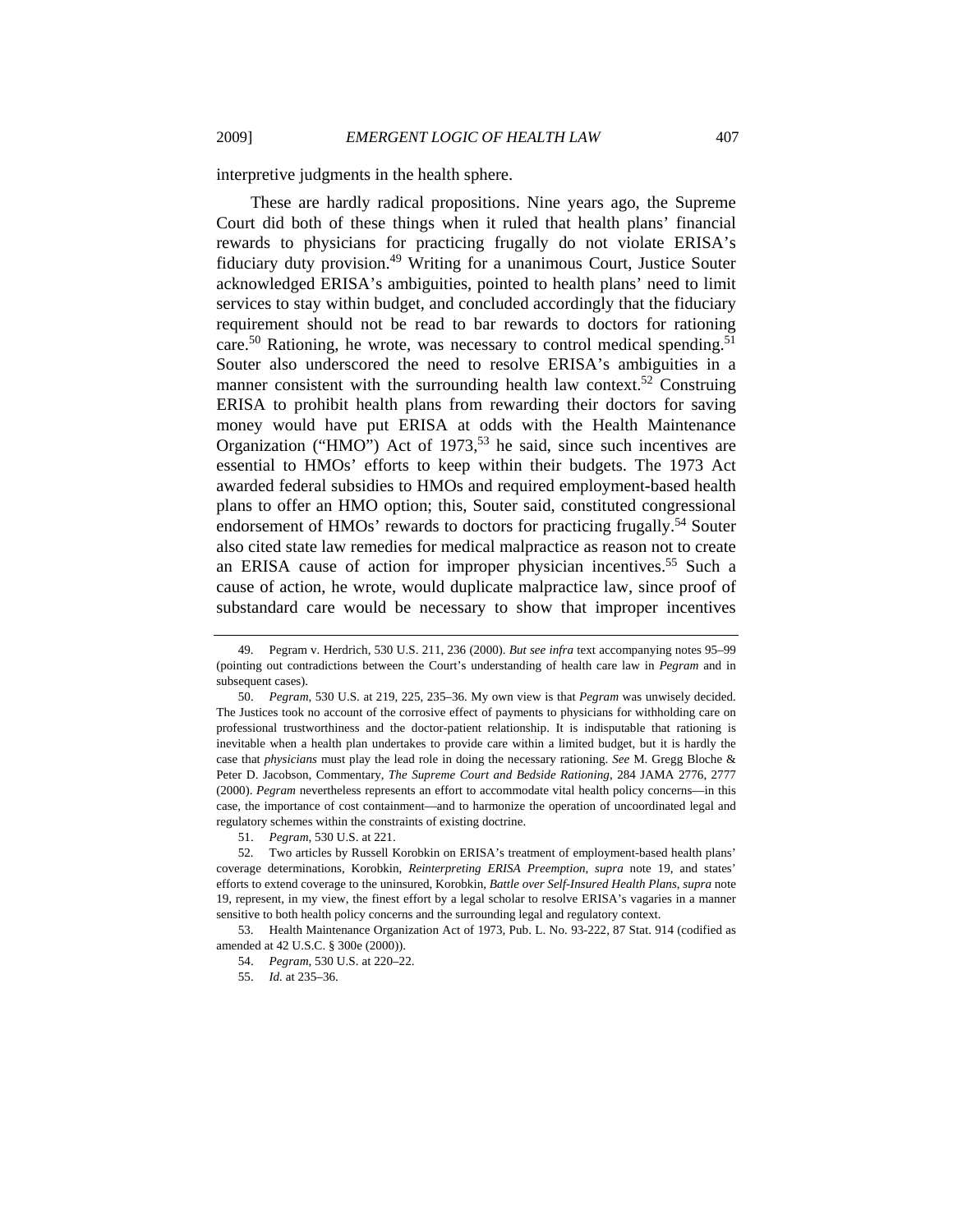resulted in harm.56

Integration of rule-of-law values with sensitivity to law's impact in the health care sphere is central to the work of health lawyers. So is acceptance that their working conditions are hazardous. Health law practitioners, scholars, and decisionmakers stand on seismically active ground, cleaved by regulatory and common law schemes that strain against each other. Policymakers who are in a position to draft new statutes and regulations would seem to have it better. They can, in theory, formulate rules that take account of both the health system's realities and the surrounding legal environment. But in practice, interest group power and unintended consequences often foil the best of intentions. Later in this Article, I will set out a strategy for legal practitioners, scholars, and decisionmakers that takes account of these distinctive challenges.<sup>57</sup> That the challenges are sufficiently distinctive and urgent to treat health law as both a separate field and a high professional priority cannot, in my view, be seriously contested.

#### B. "BIG THEORY": PURSUIT OF A UNIFYING PARADIGM

If the health law rejectionists are wrong—if the governance of our health care system is in dire need of integrated treatment, as I contend where should we begin? The way forward, say some, is more and better "big theory"—greater effort by the brightest minds to develop a unified understanding of what the law of health care provision ought to accomplish. Several unifying models have been urged. One—health law as a scaffold for market competition—ranks well ahead of others in its hold on scholars who aspire toward coherence in health care law. Another– protection for professional authority–often plays the role of straw man in legal scholarship; yet it enjoys considerable support. A third is defense of patient autonomy, and a fourth is public determination (through politically accountable mechanisms) of medical spending priorities. These models are not mutually exclusive; indeed some commentators on health law call for a unified understanding that taps different models for varying governance purposes.58 For example, the law could support political (or market) determination of a health plan's overall budget while deferring to doctors' clinical judgments within this budget. Such a composite approach could also preserve some space for individual patient choice.

Proponents of each of these several models, and advocates of

 <sup>56.</sup> *Id.* at 236.

<sup>57.</sup> *See infra* Part IV.

 <sup>58.</sup> HALL ET AL., *supra* note 9, at 359–60; Elhauge, *supra* note 9, at 379–90.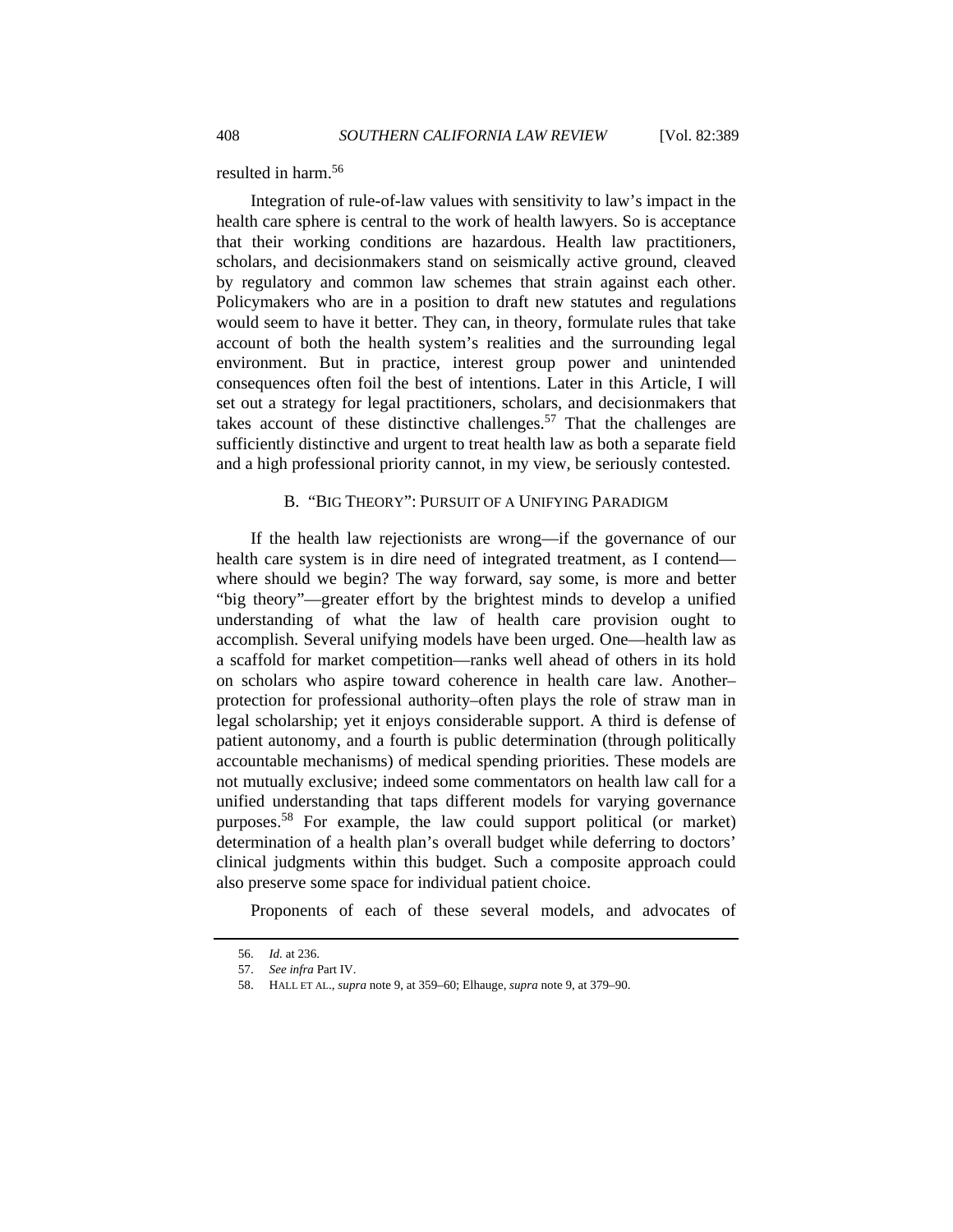composite approaches, hold that an overarching conception of health care's governance should guide the law's treatment of medicine. They make their cases for why one or another model is best, or why one or another composite is best matched to health law's variegated governance tasks. But they do not say how we should choose from among them. Hall and Elhauge each contend that argument about which is best is an endeavor that health law scholars should undertake with zeal.<sup>59</sup> But neither they nor others answer the question of how the *makers* of health law—the myriad courts, regulators, and legislators who shape it in piecemeal fashion—ought to settle this argument.

To give effect to a unified conception of health care governance, these disconnected decisionmakers would have to resolve such arguments in a tightly coordinated way, within disparate doctrinal and regulatory contexts. Coordination of this sort is unachievable. No single decisionmaker has the power to pull all (or even most) of the others into line. No networks, positive feedback loops, or mechanisms of viral spread are capable of the horizontal dissemination necessary to give effect to a single way of doing things. To the contrary, the clashing perspectives of multiple interest groups and levels and branches of government pose an insurmountable obstacle to broad agreement on a single understanding of health care governance.<sup>60</sup>

An even larger obstacle is our irresolution, as individuals and as a society, over the purposes of medicine and, thus, the aims of health policy. It is often said that *the* purpose of medicine is the promotion and restoration of health, yet we could promote health in much more cost-effective fashion by doing more to create educational and economic opportunity. A large body of evidence supports the conclusion that income and wealth,<sup>61</sup> education, social connectedness,  $62$  and the quality of the built

<sup>59.</sup> HALL ET AL., *supra* note 9; Elhauge, *supra* note 9.

<sup>60.</sup> *See* HAYNES JOHNSON & DAVID S. BRODER, THE SYSTEM: THE AMERICAN WAY OF POLITICS AT THE BREAKING POINT 345–95 (1996) (analyzing the collapse of President Clinton's health reform plan as the product of paralytic conflict between interest groups). Conceivably, a crisis of transcendent magnitude—say, an economic cataclysm equal to or worse than the Great Depression of the 1930s—could mobilize Congress and the president to act in the face of interest-group power to implement a unified understanding of health care governance as part of a plan for universal coverage and comprehensive health-system reform. But the failure of President Franklin Roosevelt's Depressionera plan for universal coverage—a plan opposed by the American Medical Association and other interest groups—underscores the difficulty of doing so. *See* RICK MAYES, UNIVERSAL COVERAGE: THE ELUSIVE QUEST FOR NATIONAL HEALTH INSURANCE 19–20 (Univ. of Mich. Press 2004) (2001).

 <sup>61.</sup> Michael G. Marmot, *Understanding Social Inequalities in Health*, 46 PERSP. BIOLOGY & MED. S9, S14–18 (2003).

 <sup>62.</sup> John T. Cacioppo & Louise C. Hawkley, *Social Isolation and Health, with an Emphasis on*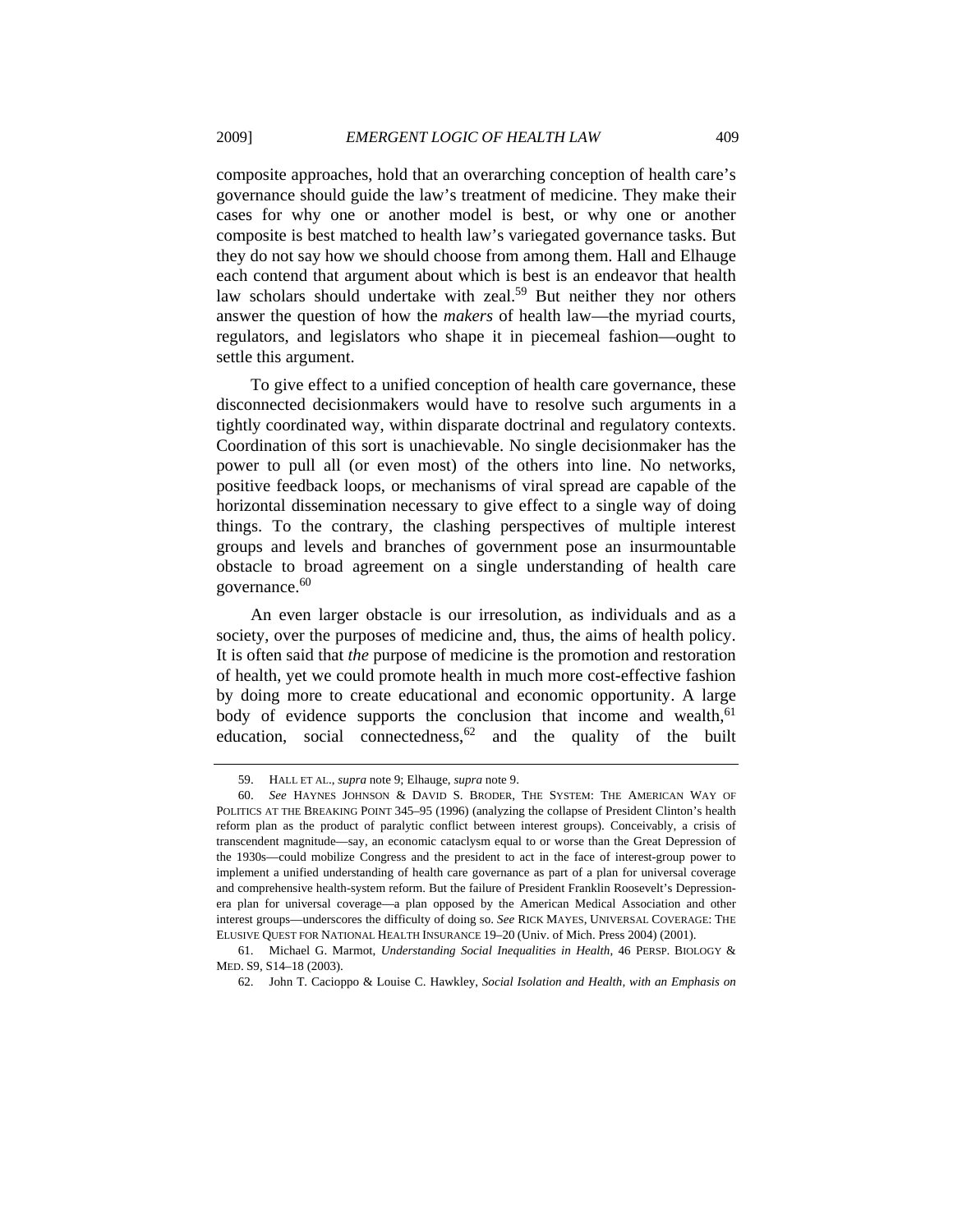environment<sup>63</sup> are more important than medical care as determinants of health.<sup>64</sup> Some medical services make measurable contributions toward improving health at reasonable cost,<sup>65</sup> but many others do not.<sup>66</sup> It is easy to read this as proof that we are grossly overspending on medical care,  $67$ but this begs the question of why. Self-serving, free-spending doctors may be part of the problem, but why are we so willing to go along? The answer is that we want something else beside utilitarian maximization of health otherwise we would bring the wrecking ball to our intensive care units and reallocate this spending to pay for prenatal care or preschool.<sup>68</sup> We want intangibles like hope (even when it is illusory), comfort, and reassurance. We are willing to pay for plausible explanations of our ailments: some tests that are pure waste from a treatment perspective allay anxiety by helping patients to better understand their circumstances. We want our doctors' uncompromising loyalty at times of need: we appreciate the importance of cost control, but we would rather that they economize on the other guy. And we cling to the *Saving Private Ryan*<sup>69</sup> perspective on rescuewhatever the cost—as affirmation of every person's moral import and community membership: at dire moments, we believe, doctors should do all they can to save their patients.<sup>70</sup>

We want all these things, but we would prefer not to pay. We elect

 66. HENRY J. AARON & WILLIAM B. SCHWARTZ WITH MELISSA COX, CAN WE SAY NO? THE CHALLENGE OF RATIONING HEALTH CARE 1–2 (2005).

 67. If health is our sole objective, we are most certainly overpaying. Research by John Wennberg and his colleagues at Dartmouth Medical School's Center for Evaluative Clinical Sciences strongly suggests that approximately 30 percent of American medical spending yields no net health benefits. *See*  John E. Wennberg, Elliot S. Fisher & Jonathan S. Skinner, *Geography and the Debate over Medicare Reform*, HEALTH AFF., Feb. 13, 2003, at W96, W104, http://content.healthaffairs.org/cgi/reprint/ hlthaff.w2.96v1?maxtoshow=&HITS=10&hits=10&RESULTFORMAT=&author1=wennberg&andore xactfulltext=and&searchid=1&FIRSTINDEX=0&resourcetype=HWCIT (estimating that 30 percent of Medicare spending yields no clinical benefits).

69. SAVING PRIVATE RYAN (DreamWorks SKG 1998).

*Underlying Mechanisms*, 46 PERSP. BIOLOGY & MED. S39 (2003); Robert J. Sampson, *The Neighborhood Context of Well-Being*, 46 PERSP. BIOLOGY & MED. S53 (2003).

<sup>63.</sup> Cacioppo & Hawkley, *supra* note 62; Sampson, *supra* note 62.

 <sup>64.</sup> Various papers were presented on this topic at a conference held by the Woodrow Wilson International Center for Scholars titled "Health Disparities in the United States." *See* Woodrow Wilson Int'l Ctr. for Scholars, Health Status Disparities in the United States, http://www.wilsoncenter.org/ index.cfm?topic\_id=116811&fuseaction=topics.documents&group\_id=347153. *See also generally* RICHARD WILKINSON, UNHEALTHY SOCIETIES (1996) (arguing that there is a strong association between socioeconomic factors and quality of life).

 <sup>65.</sup> DAVID M. CUTLER, YOUR MONEY OR YOUR LIFE 22–60 (2004) (finding that advances in therapy for heart attacks, depression, and low birth weight have yielded substantial health benefits at reasonable cost).

 <sup>68.</sup> *See* Bloche, *supra* note 11, at 270–82, 299–309.

<sup>70.</sup> Bloche, *supra* note 11, at 304–05.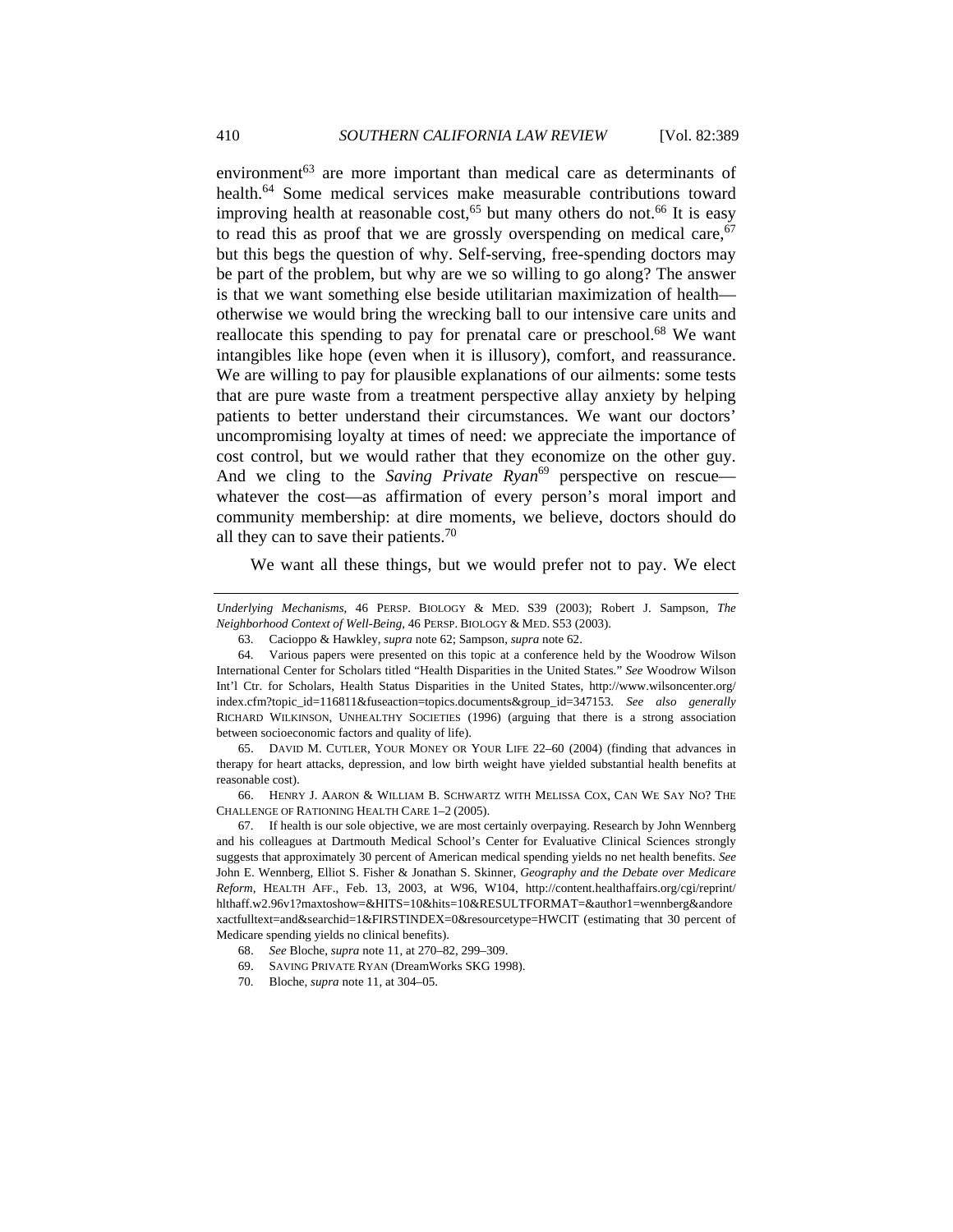politicians who promise tax cuts, and our shopping and dining choices keep the pressure on businesses to skimp on workers' health care. We put the pressure on ourselves (and our doctors) as well, by choosing health plans with an eye toward price, then demanding tests, treatments, and referrals without regard for cost when we are ill and afraid. Some argue that there are right and wrong resolutions to our contradictory expectations of medicine—and of health law and policy.<sup>71</sup> But even if this were true in the abstract, it is of little help in gaining agreement on the purposes to be served by health law and policy. As a practical matter, our irresolution is sure to persist, abetted by our resistance (as individuals and as a society) to acknowledging the contradictions within ourselves. Ongoing conflict over the aims of health law is therefore inevitable. Agreement on a unitary conception of health care governance, even one composed of a composite of the previously discussed models, is unachievable. The work of health care law, as I will argue later, $72$  must include management of fundamental differences<sup>73</sup> tied to interest group viewpoints, politics and ideology, and our many cultural and psychological contradictions.

The impossibility of settling on a single conception of health care law is illustrated by the most prominent scholarly effort to purvey one. More than thirty-five years ago, Clark Havighurst began to challenge the thenprevailing assumption of deference to medical authority over health care resource allocation.74 Havighurst urged reliance on markets and criticized laws that allowed physicians to act collectively to fix prices and set standards of care.<sup>75</sup> As the health planning paradigm gained influence in the early 1970s (culminating in legislation creating a national network of politically accountable planning bodies<sup>76</sup>) he responded with a scathing

 <sup>71.</sup> Norman Daniels, for example, holds that the moral purpose of health care is restoration and maintenance of health. NORMAN DANIELS, JUST HEALTH CARE 36–58 (1985). If so, hope, explanation, and affirmation of community solidarity are not grounds for additional medical spending. Clark Havighurst asserts that once a consumer signs up for a health plan, he or she should be bound by that plan's economizing policies—and that courts have been too willing to defer to sick patients' after-thefact preferences for pricey care by forcing health plans to pay for services beyond the scope of plans' contractual commitments. HAVIGHURST, *supra* note 11, at 110–53, 157–221.

<sup>72.</sup> *See infra* text accompanying notes 138–58.

 <sup>73.</sup> The fundamental nature of these differences distinguishes health care law from numerous other fields, especially those—antitrust, torts, and contracts, for example—that have become organized, more or less, around the paradigm of economic efficiency.

 <sup>74.</sup> Clark C. Havighurst, *Health Maintenance Organizations and the Market for Health Services*, 35 LAW & CONTEMP. PROBS. 716 (1970).

<sup>75.</sup> *See* Brief for Clark C. Havighurst as Amicus Curi, Goldfarb v. Va. State Bar, 497 F.2d 1 (4th Cir. 1974) (No. 73-1247), *rev'd*, 421 U.S. 773 (1975).

 <sup>76.</sup> National Health Planning and Resources Development Act of 1974, Pub. L. No. 93-641, 88 Stat. 2225 (codified as amended at 42 U.S.C. §§ 300k–300s (2000)).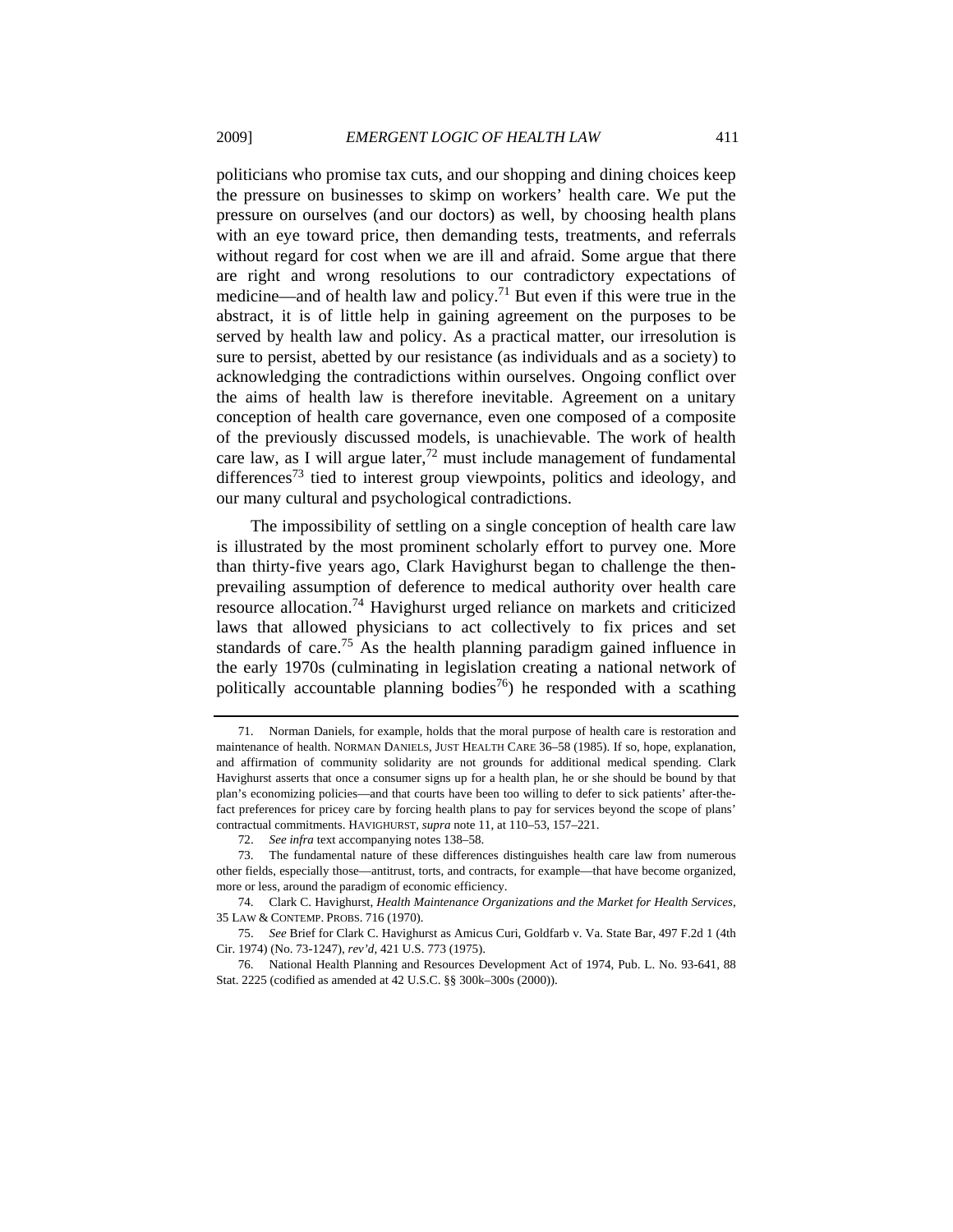critique of this strategy's coercive feature—its requirement that hospitals seeking to offer new services or to make major capital investments obtain a "Certificate of Need" from state regulatory authorities.<sup>77</sup> Havighurst also rejected bioethics approaches that emphasized patient autonomy without regard for the need to set limits and to make cost-quality trade-offs. He thought of himself as a "radical,"78 and in the early 1970s he was, but he made shrewd use of prestigious and powerful institutions, including the Institute of Medicine and the American Enterprise Institute, to push his views into the mainstream.<sup>79</sup> Over time, in conjunction with others, $80$  he formulated a comprehensive model of competition in markets for medical care and coverage.<sup>81</sup> In the tradition of Milton Freedman, he emphasized personal freedom as much as efficiency. Today, his vision of health law as a catalyst for market allocation of clinical resources—driven by consumer preferences and specified through contracts among patients, doctors and hospitals, and health care payers—has come close to prevailing among legal scholars who focus on health care organization and financing. Within the upper echelons of the legal academy, it is the main alternative to health law rejectionism.<sup>82</sup>

It has also had enormous real-world impact. $83$  In 1975, the U.S. Supreme Court discarded the "learned professions" exemption from application of the antitrust laws,  $84$  opening the way for federal and private actions against anticompetitive practices in health care. Collective price setting and prohibitions against advertising—once praised by scholars, including a Nobel prize-winning economist, as essential to an anticommercial ethos that sustained patients' trust in their doctors<sup>85</sup>—were

 <sup>77.</sup> Havighurst, *supra* note 36.

 <sup>78.</sup> Clark C. Havighurst, *I've Seen Enough! My Life and Times in Health Care Law and Policy*, 14 HEALTH MATRIX 107, 129 (2004).

 <sup>79.</sup> Havighurst was also a chief health policy advisor to Ronald Reagan during the 1980 presidential campaign and the early months of Reagan's presidency.

 <sup>80.</sup> Others who played leading roles in development of the market paradigm—and who at times collaborated with Havighurst—include Paul Ellwood (widely viewed as the father of the HMO concept), Alain Enthoven (who coined the term "managed competition"), James Blumstein (an early critic of deference to professional judgment and reliance on political mechanisms to allocate clinical resources), and Richard Epstein (an early advocate of contractual variation in clinical standards of care).

 <sup>81.</sup> *See generally* HAVIGHURST, *supra* note 11 (detailing his most comprehensive account of this model).

<sup>82.</sup> *See supra* note 10 (discussing elite legal academia's skepticism toward health law).

 <sup>83.</sup> What follows is a brief summary of the competition model's transformative impact on health care law. I am not going so far as to assert that Havighurst's work alone brought about this impact—the decisiveness of its influence would be exceedingly difficult to assess—but it is beyond question that Havighurst has been the preeminent voice for this model among health law scholars.

 <sup>84.</sup> Goldfarb v. Va. State Bar, 421 U.S. 773, 787–88 (1975).

 <sup>85.</sup> Kenneth J. Arrow, *Uncertainty and the Welfare Economics of Medical Care*, 53 AM. ECON.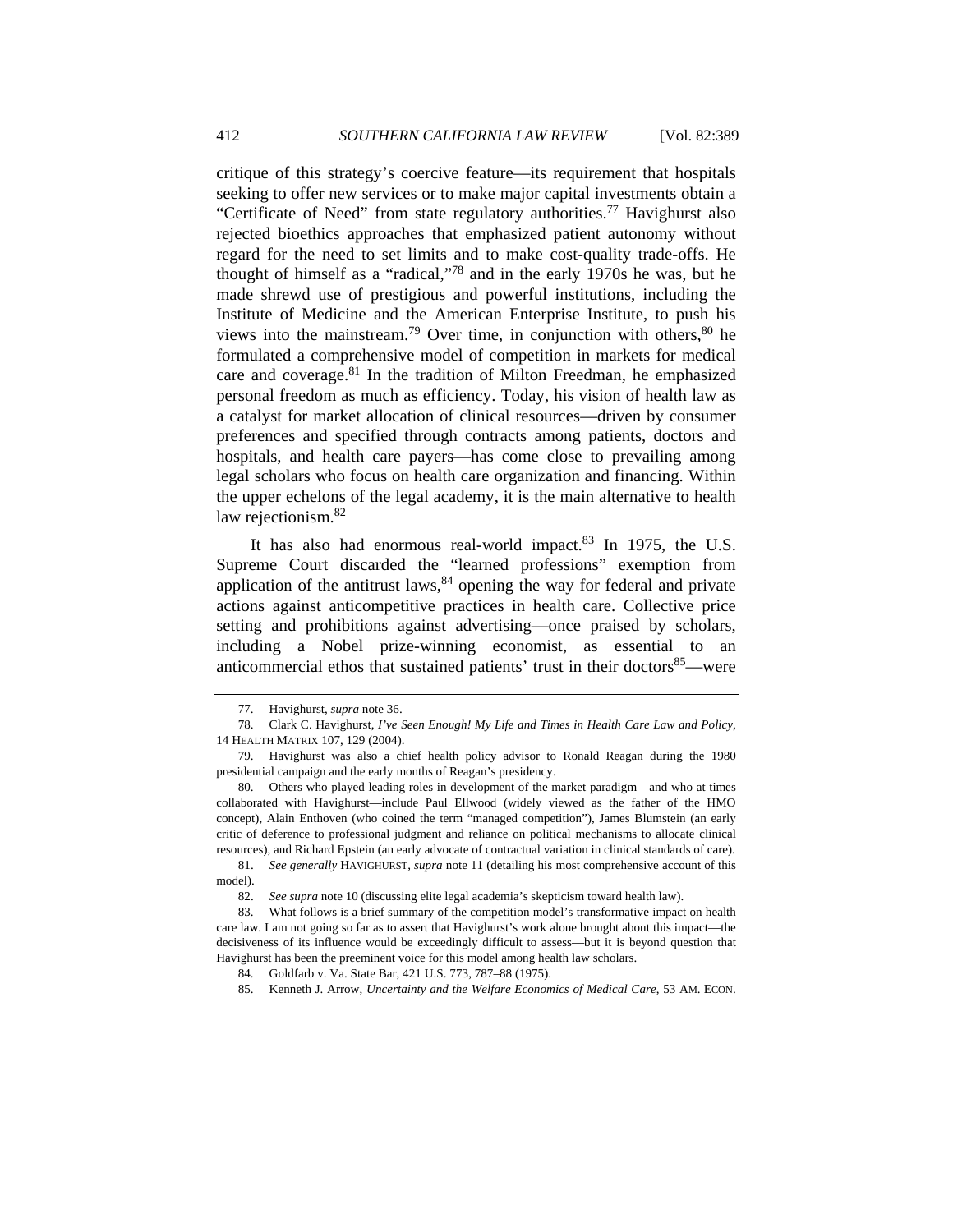suddenly illegal. By the end of the 1970s, the health planning paradigm had fallen into wide disfavor, and conservatives were gaining ground in their opposition to regulatory methods of cost containment.86 In 1980, Alain Enthoven's call for cost control through competition between vertically integrated health systems<sup>87</sup> seized policy makers' attention. President Reagan's budget director, David Stockman, lauded the proposal as a "counterrevolution in health care policy."88 Insurers that once passively paid claims for whatever the doctor ordered began to say no to pricey, unproven treatments—and to create integrated systems like those that Enthoven (and Havighurst) envisioned. Courts empowered insurers to depart from doctors' determinations of "medical necessity" (the almostuniversal contractual standard for coverage, then and now) and to decline claims.89 Influenced by scholars sharply critical of laws protecting professional prerogative,  $90$  judges whittled away at such doctrines as the ban on so-called corporate practice of medicine, which limited health plans' and hospitals' ability to exercise managerial control over physicians' clinical judgment.

Most importantly, federal courts construed ERISA to preempt a wide range of state laws that would otherwise govern employer-sponsored health plans.91 This largely deregulated employment-based coverage, since ERISA neither mandates nor restricts employee benefits. Employersponsored plans were free to fashion packages of covered services without regard for professional beliefs about appropriate care—or for political action at the state level to set health care priorities.<sup>92</sup> Plans, moreover, were

REV. 941, 965–66 (1963).

 <sup>86.</sup> In 1979, a Democratic Congress rejected President Jimmy Carter's proposed national scheme of hospital price controls. *See* Alain C. Enthoven, *Consumer-Centered vs. Job-Centered Health Insurance*, HARV. BUS. REV., Jan. 1979, at 141. Despite considerable evidence that hospital rate regulation constrains private sector health spending, it never again received serious federal consideration.

 <sup>87.</sup> ALAIN C. ENTHOVEN, HEALTH PLAN (1980).

<sup>88.</sup> *Id.* (book jacket quotation).

<sup>89.</sup> *E.g.*, Sarchett v. Blue Shield of Cal., 729 P.2d 267 (Cal. 1987). To be sure, in *Sarchett* and other similar cases, courts imposed stringent requirements of good faith and fair dealing. Judges also invoked the standard insurance law principle that ambiguity in coverage contracts must be construed against the insurer and in line with "the reasonable expectations of the insured." *Id.* at 273. But even with these reservations, permitting insurers to say no represented a radical step away from blind deference to doctors' determinations of medical necessity.

 <sup>90.</sup> *See, e.g.*, Mark A. Hall, *Institutional Control of Physician Behavior: Legal Barriers to Health Care Cost Containment*, 137 U. PA. L. REV. 431, 474–75 (1988).

<sup>91.</sup> *See supra* notes 18–20.

<sup>92.</sup> *See* Metro. Life Ins. Co. v. Massachusetts, 471 U.S. 724, 757–58 (1985) (construing ERISA's preemption provisions to immunize self-insured employer-sponsored plans from state mandatory benefits laws).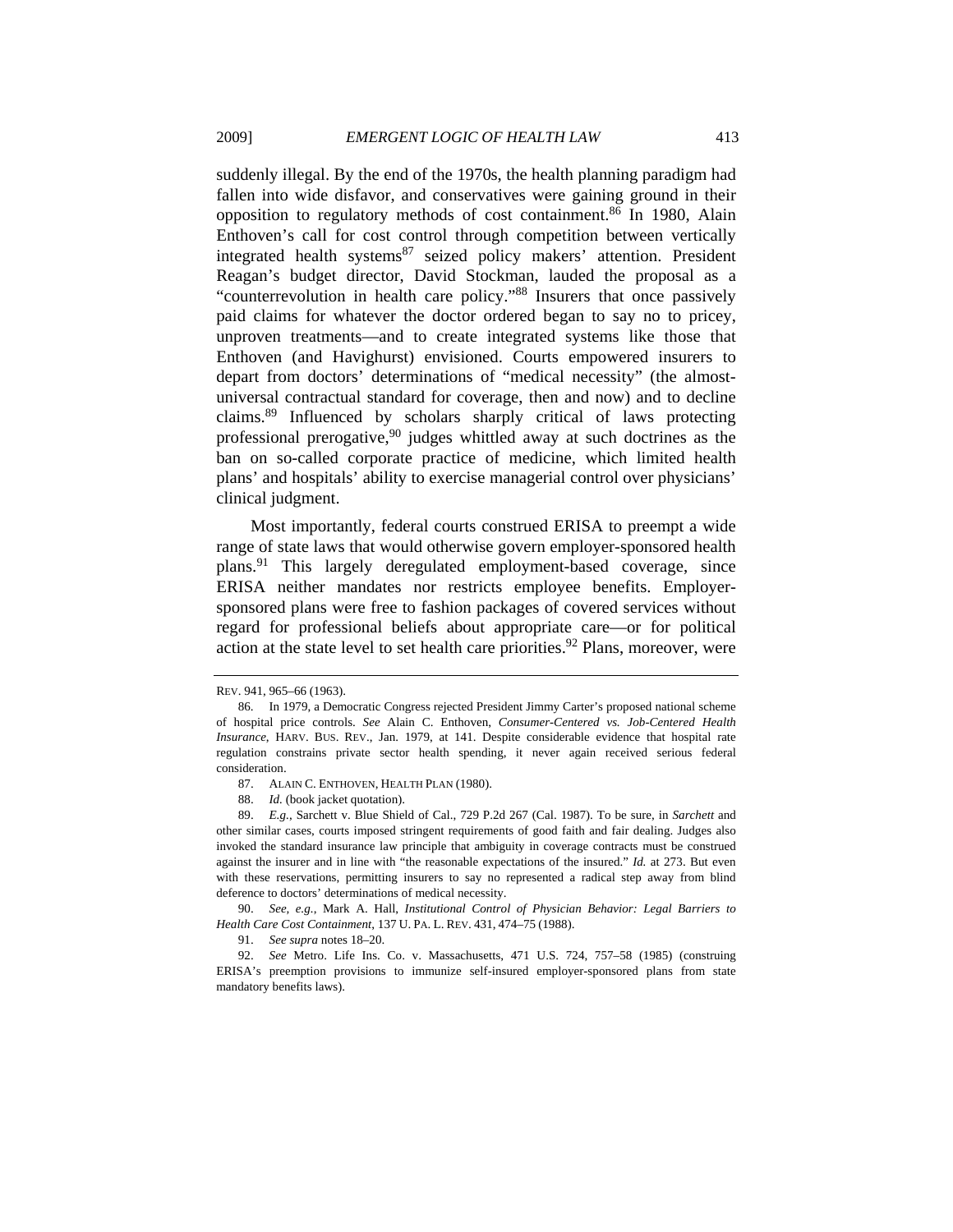immune from state medical malpractice suits for denial of coverage. This insulated them further from professional authority, since physician-set standards of care were (and still are) the touchstone of malpractice liability.

A measure of the market model's real-world success is the fact that by 1992, cost containment through competition between health plans had become the centerpiece of the *Democratic* presidential nominee's proposal for health reform.<sup>93</sup> Since then, no serious candidate for the presidency has proposed health reform that did not rely mainly on markets to cover the uninsured and limit spending.

Yet, the market-oriented counterrevolution in health care law and policy never fully supplanted competing models. Efforts to shift medical malpractice liability from tort to contract<sup>94</sup>—and to thereby permit health care payers and providers to offer levels of care that diverged from professional standards—were almost uniformly rejected by the courts. Medical tort litigation remains a contest over whether defendants' actions measure up to clinical practice norms set by physicians. Even in the antitrust setting, courts have displayed ambivalence about no-holds-barred medical markets. Most notably, a 1999 Supreme Court holding allowed California dentists to band together to set ethical limits on price advertising.<sup>95</sup> The Justices said such limits were "procompetitive," and thus permissible under the antitrust laws, because they helped to clarify consumers' understanding of dentists' price discounting practices. Marketoriented critics of the professional paradigm chided the Court for turning antitrust principles on their head by characterizing restraints on competition as "procompetitive."96 The Justices, said Havighurst, had reverted to older thinking about the virtues of professional benevolence as a corrective for flawed markets.

In two more recent health care opinions, both authored by Justice Souter (who also wrote the opinion allowing dentists to restrict

 <sup>93.</sup> To be sure, the Clinton plan (both during the 1992 campaign and through the 1993–94 legislative debate over health reform) also incorporated regulatory measures—for example, national budget ceilings for insured health spending—that the competition strategy's proponents did not like. Enthoven participated in formulating the Clinton plan, then dropped out of the process, disillusioned. Havighurst contributed his views but sharply criticized the administration's plan for being too regulatory. *See* Havighurst, *supra* note 78, at 123–27.

<sup>94.</sup> *E.g.*, Richard A. Epstein, *Medical Malpractice: The Case for Contract*, 1976 AM. B. FOUND. RES. J. 87.

 <sup>95.</sup> Cal. Dental Ass'n v. FTC, 526 U.S. 756, 771–73 (1999). The advertising restrictions at issue required dentists to reveal their standard, prediscount prices and to otherwise be transparent about the size of claimed discounts. *Id.* at 761.

 <sup>96.</sup> Once again, Havighurst led the charge (among scholars, at least). Havighurst, *supra* note 32, at 949–53.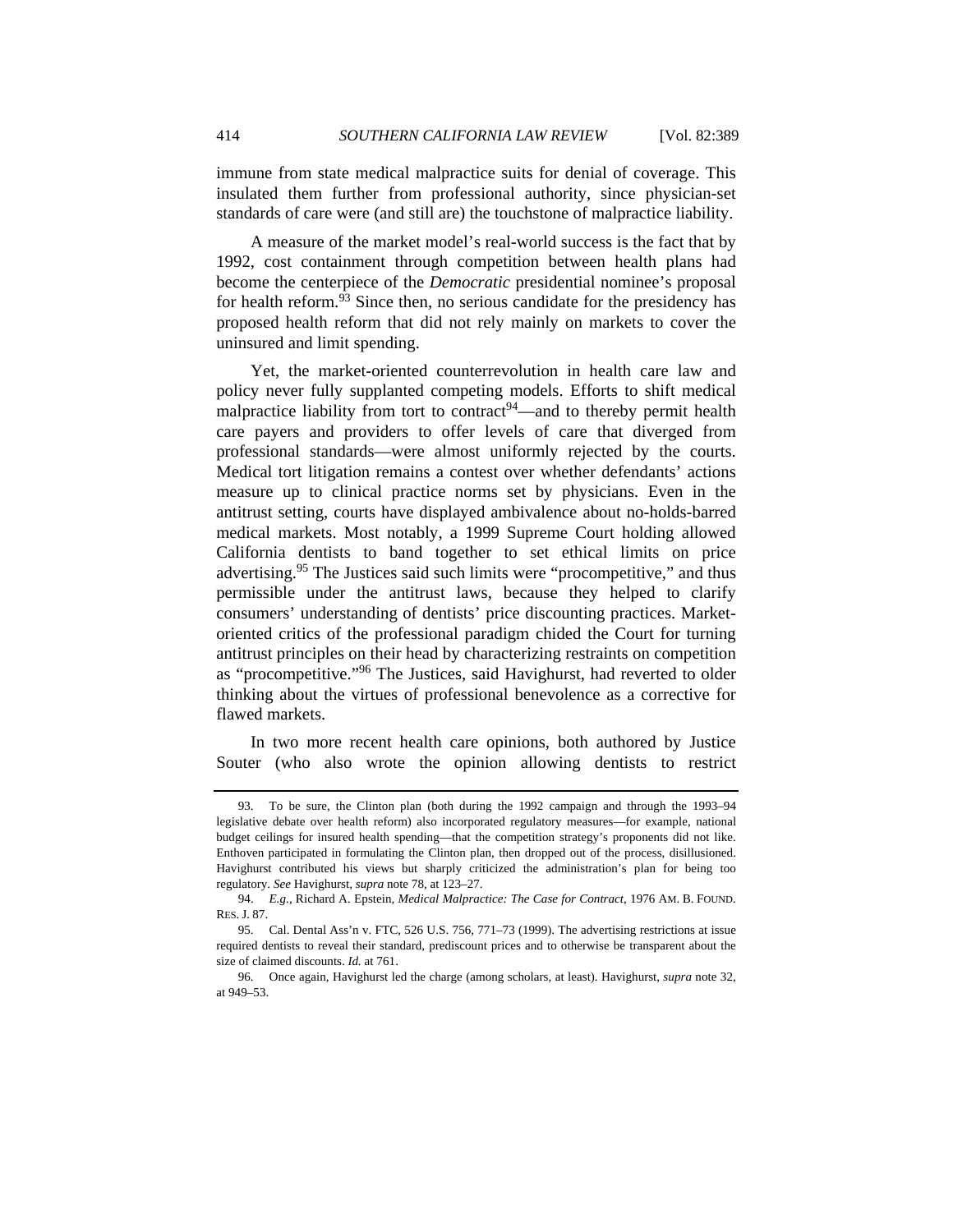advertising), the Court showed its ambivalence about markets in a different doctrinal context—ERISA. Both cases involved the balancing of clinical benefits and costs when a physician provides care within a health plan's budgetary constraints. In *Pegram v. Herdrich*, 97 decided unanimously in 2000, the Justices embraced the market model wholeheartedly. The Court characterized clinical standards of care in economic terms as judgments about "acceptable . . . risk" and "optimum treatment levels" to be made by health plans and their physicians in response to market forces.<sup>98</sup> But two years later in *Rush Prudential HMO, Inc. v. Moran*, 99 the Court opted for the paradigm of deference to medical professionalism. Holding that ERISA does *not* preempt state laws requiring independent physician review of refusals by health plans to pay for tests, treatments, and referrals, a 5-4 majority characterized such review as akin to a doctor's second opinion, not a legal remedy for contractual breach by a health plan. $100$  This maneuver enabled the majority to rescue state-mandated independent review from the black hole of ERISA preemption (since established jurisprudence holds that ERISA preempts state remedies for coverage denial), but it divorced independent review from health insurance contracts, and thus from the market. Under *Rush Prudential*, medical reviewers are free to make their own clinical judgments and to thereby require health plans to pay,  $101$  without regard for the terms of the deal struck among employers, health plans, and subscribers. That Souter wrote both of these opinions, as well as the Court's 1999 opinion on dentists' advertising restrictions, underscores the Court's irresolution when it comes to the market model.

For Havighurst and other market purists, irresolution is probably too polite a term. Havighurst condemns departures from the market paradigm as the product of "authoritarian/collectivist . . . leanings,"102 and he saves

 <sup>97.</sup> Pegram v. Herdrich, 530 U.S. 211 (2000).

<sup>98.</sup> *Id.* at 221–22. The Court treated ERISA as a statutory framework for such a market, but it allowed that Congress could intervene, if it chose, to set limits on these market-driven "judgments of social value." *Id.*

 <sup>99.</sup> Rush Prudential HMO, Inc. v. Moran, 536 U.S. 355 (2002).

<sup>100.</sup> *See id.* at 381–83 (rejecting characterization of independent medical review as an arbitral remedy for contractual breach).

 <sup>101.</sup> Patients who prevail in medical review proceedings can then obtain judicial enforcement of the favorable result by pursuing their federal remedy under section 1132(a)(1)(B) of ERISA. *Id.* at 385.

 <sup>102.</sup> Havighurst, *supra* note 78, at 110. Havighurst makes me into his example of "persons with authoritarian/collectivist, rather than pluralist, leanings" who oppose allowing "people [to] make consequential choices for themselves." *Id.* He mischaracterizes my *empirical* account of the limitations of welfare economics as a tool for analyzing choice between health care's competing purposes. "Bloche," he says, cannot imagine "allow[ing] individuals . . . to make the consequential choices" and "is quite comfortable with having nonaccountable judges serve as the ultimate arbiters" of health care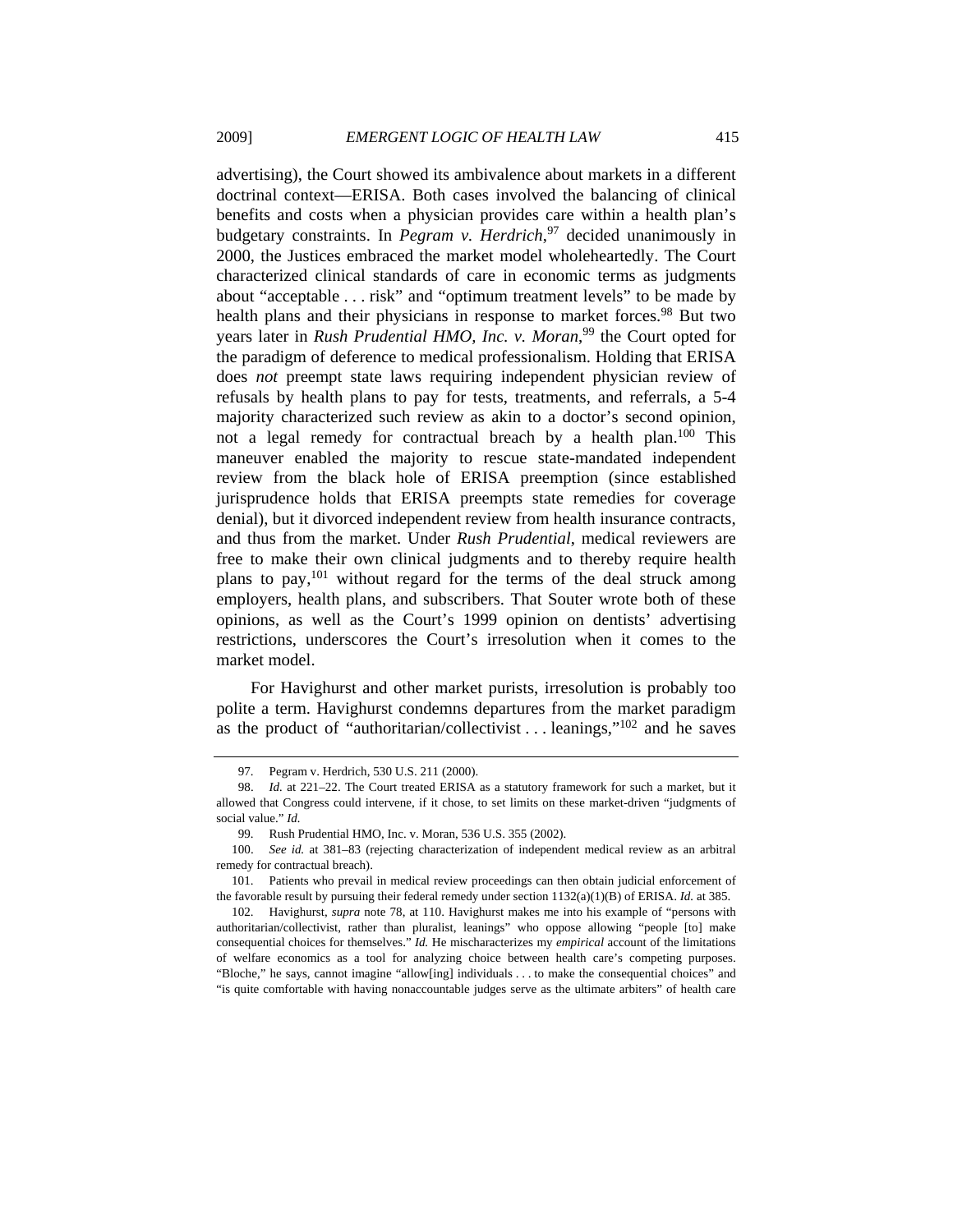special ire for those who would allow professional judgment to trump contractual limits on health spending.<sup>103</sup> But Souter's irresolution reflects our own, as a nation, about the purposes of health policy and thus the premises of medicine's legal governance. No legal system can render clarity—certainly not clarity that lasts—out of pervasive conflict over core premises. Full commitment to any one paradigm requires sustained public disregard for passionately felt concerns that are embodied in others. We are nowhere near a settled view of the place of market mechanisms, public allocation, and professional judgment in the governance of medicine. We differ sharply, both between and within ourselves, over the relative import of equity, solidarity, rescue, relief of suffering, and the restoration and promotion of health. We differ, also, over the comparative weight we should accord to these purposes and to society's other concerns; from education and the environment to criminal justice and national security. These differences make agreement on a unifying paradigm for health care law unattainable.

#### C. CASE-BY-CASE PRAGMATISM

Proponents of case-by-case pragmatism in health care law treat the quest for a unifying theory of legal governance as beside the point; a distraction from the work of making medical care more efficient, effective, equitable, and otherwise expressive of our values. As Henry Greely puts the point, "the existence or absence of a dominant paradigm has nothing to do with the value of academic health law"104 or with the quality of health care lawyers' contributions. Whether one prefers a single paradigm or a "messy, sprawling, and loosely connected field" is a matter of personal style; neither "is right or wrong in the abstract."105 Rather than fretting about the matter, health lawyers should just get on with it: "[t]here is work to be done."106 Most law review articles on health care topics take this tack, as do lawyers' contributions to the medical and health policy literature. Without reference to overarching theory, or lack thereof, this work addresses particular legal and policy problems, such as medical

choice. *Id*. at 110 n.5 (citing Bloche, *supra* note 11). And he misrepresents my acknowledgement that legal interpretation in the health care context requires normative judgment: this acknowledgement, he claims, constitutes a rejection of personal choice in medical matters. *Id.*

 <sup>103.</sup> That the "medical necessity" standard for coverage (a staple of almost all health insurance contracts) constitutes *contractual* deference to professional judgment is a possibility Havighurst does not acknowledge.

 <sup>104.</sup> Greely, *supra* note 9, at 408.

<sup>105.</sup> *Id.*

<sup>106.</sup> *Id.* at 409.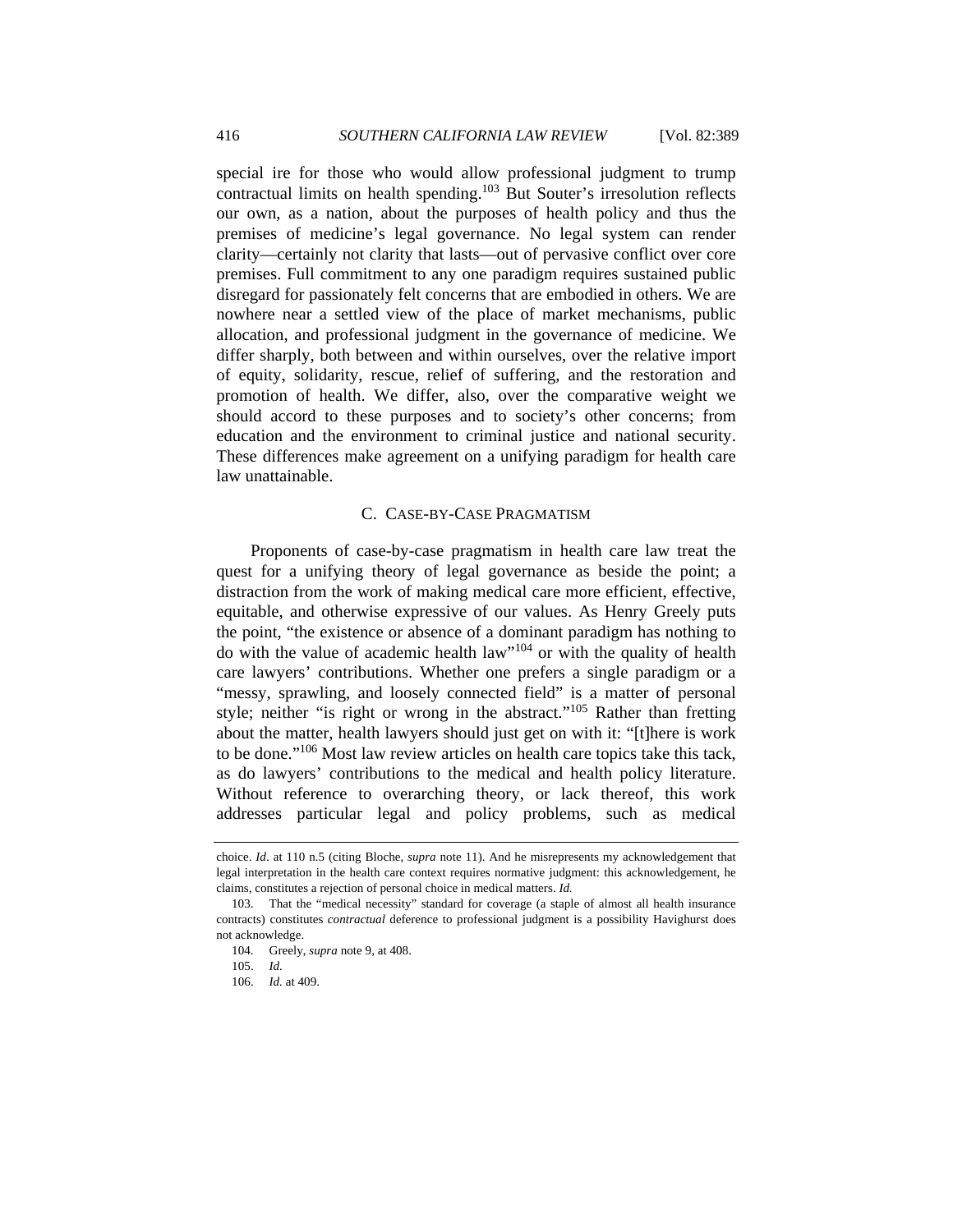malpractice, racial disparities in care, and hospitals' obligations to provide free care to the poor.<sup>107</sup> It is influenced (overtly or otherwise) by underlying values, but its aim is practical guidance for courts and regulators, grounded in cross-disciplinary appreciation of the workings of health care and law.<sup>108</sup>

This work has made important contributions to the solution of problems in health law. Sara Rosenbaum's quest to bring civil rights law to bear on racial disparities has produced a blueprint for doing  $so^{109}$  and put pressure on providers and health plans to take equity more seriously.<sup>110</sup> Jay Katz's call for greater focus on sick people's varying beliefs and fears $111$ has sensitized legal commentators, clinical caregivers, and some judges to the pitfalls of allowing informed consent to become a routinized, pro forma process. But these and many other efforts to address particular problems in health law pay too little attention to interactions among the medical care system's moving parts—and to the contradictions and confusion embedded in the messages that health law sends.

For example, Rosenbaum's advocacy for robust use of civil rights

111. KATZ, *supra* note 108, at 151–64.

 <sup>107.</sup> Other topics that health law scholarship frequently addresses, in disconnected fashion, include tax treatment of nonprofit hospitals, Medicare fraud and abuse, regulation bearing on clinical quality and hospital rates, and myriad bioethics matters.

 <sup>108.</sup> There are outstanding and diverse examples of such work. *See, e.g.*, JAY KATZ, THE SILENT WORLD OF DOCTOR AND PATIENT (1984) (pleading eloquently for more emphasis on dialogue between doctor and patient and greater deference to sick people's varying, idiosyncratic preferences); Michelle M. Mello & Troyen A. Brennan, *Deterrance of Medical Errors: Theory and Evidence for Malpractice Reform*, 80 TEX. L. REV. 1595 (2002) (presenting recommendations for medical malpractice reform); Sara Rosenbaum & Joel Teitelbaum, *Civil Rights Enforcement in the Modern Healthcare System: Reinvigorating the Role of the Federal Government in the Aftermath of Alexander v. Sandoval, 3 YALE* J. HEALTH POL'Y L. & ETHICS 215 (2003) (advocating for the use of federal civil rights law as a tool against racial disparities in care); David M. Studdert & Troyen A. Brennan, *Toward a Workable Model of "No-Fault" Compensation for Medical Injury in the United States*, 27 AM. J.L. & MED. 225 (2001) (presenting recommendations for medical malpractice reform).

 <sup>109.</sup> Rosenbaum & Teitelbaum, *supra* note 108. Stepped-up enforcement efforts (by the Department of Health and Human Services Office of Civil Rights) and statutory reform (to establish a private right of action against health care providers based on disparate racial impact, in the wake of *Alexander v. Sandoval*, 532 U.S. 275 (2001), which held that Title VI of the Civil Rights Act provides no such right of action) would be needed to pursue Rosenbaum's blueprint. *But see* Richard A. Epstein, *Disparities and Discrimination in Health Care Coverage: A Critique of the Institute of Medicine Study*, 48 PERSP. BIOLOGY & MED*.* S26, S31 (2005) (criticizing covert, mandatory cross-subsidies inherent in civil rights law remedies for racial disparities in medical care).

 <sup>110.</sup> Hospitals and health plans have been critical of the civil rights approach, preferring to treat racial disparity in care as a quality issue better addressed by managerial methods that promote best practice for all. *See* Nicole Lurie & Tamara Dubowitz, *Health Disparities and Access to Health*, 297 JAMA 1118, 1120 (2007). But the possibility of civil rights litigation has pushed them to address the disparities question.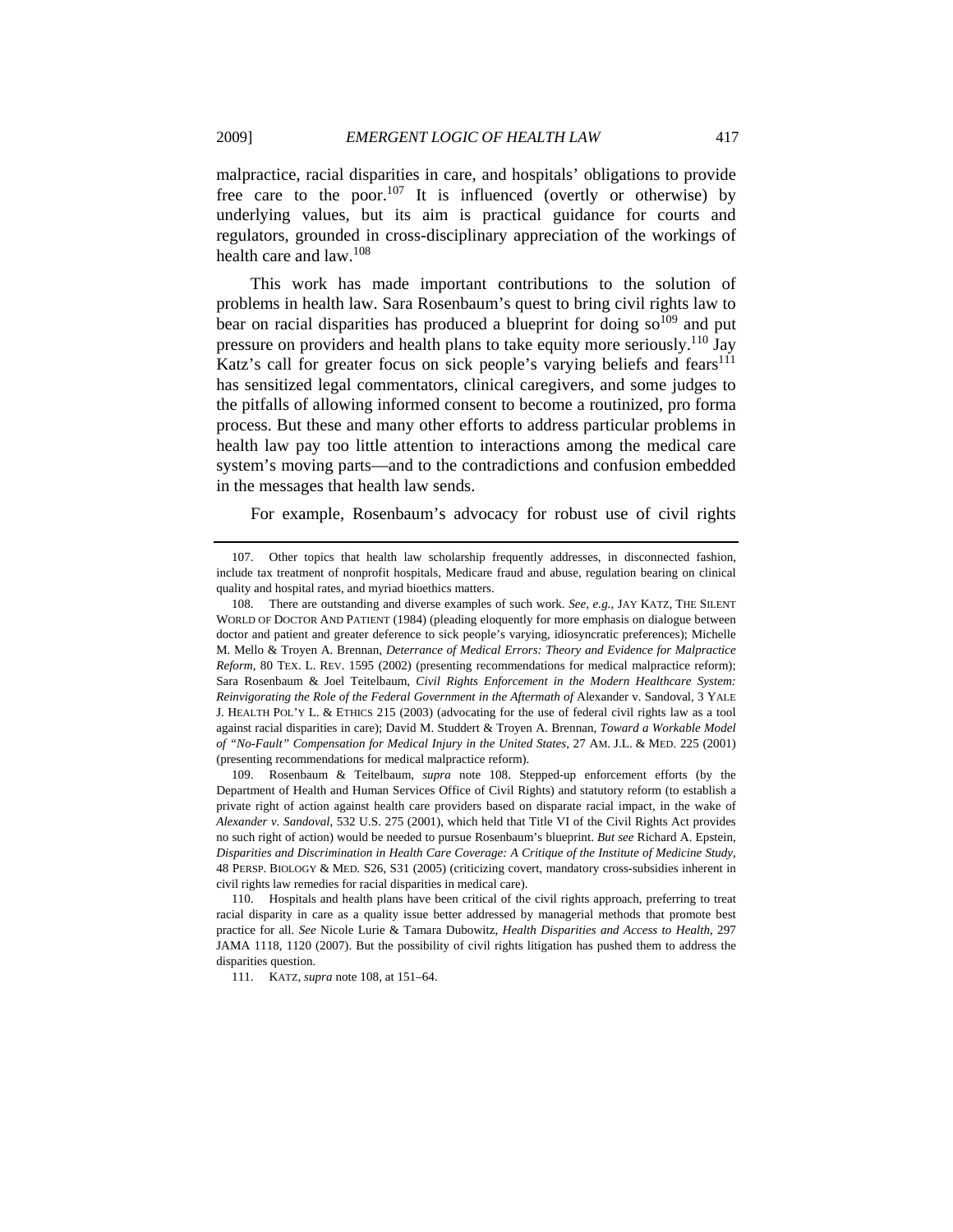litigation to combat racial disparities in care disregards the potential impact of such litigation on efforts to improve the quality of medical services. Racial disparity is, at bottom, a quality-of-care matter. At issue are disparities in standards of care and in the compassion and respectfulness with which care is provided.<sup>112</sup> Strategies that bring quality of care (in these several senses) into line with agreed-on best practice will, in course, ameliorate racial (and other) disparities. Litigation is of doubtful value as a tool for achieving this, as abundant evidence from the study of the medical malpractice system shows.<sup>113</sup> Litigation prioritizes individual accountability over pursuit of systemic changes that have been shown to promote clinical excellence. These include promulgation of evidence-based practice protocols, candid discussion of clinical errors (with an eye toward "lessons learned"), collection of data on doctors' and hospitals' performance, and coordination of care in complex cases (involving multiple specialists).<sup>114</sup> Malpractice cases commonly turn on the opinions of partisan "experts" rather than science-based standards of practice, putting reduction of legal risk in conflict with pursuit of health care quality.<sup>115</sup> Individual blame, moreover, discourages open discussion of mistakes and of management strategies that might prevent them,  $116$  since

 <sup>112.</sup> Not all *differences* in care constitute *disparities*. The Institute of Medicine has proposed a useful distinction between appropriate differences in the care patients receive (arising from differences in clinical circumstances and patient preferences) and inappropriate disparities (tied to race and ethnicity, absent clinical justification). INST. OF MED., UNEQUAL TREATMENT 125–59 (Brian D. Smedley et al. eds., 2003).

<sup>113.</sup> *See* COMM. ON QUALITY OF HEALTH CARE IN AM., INST. OF MED., *supra* note 4 (reviewing the large literature on mismatches between the messages sent by the medical tort system and the causes of medical errors).

<sup>114.</sup> *See* COMM. ON QUALITY OF HEALTH CARE IN AM., INST. OF MED., CROSSING THE QUALITY CHASM 128–40 (2001) (urging team-oriented managerial strategies, borrowed from aviation and other industries, for health care quality improvement).

 <sup>115.</sup> The medical tort system, for the most part, continues to labor under the fiction that there is a single standard of appropriate care in each case to be determined by the trier of fact based on testimony from plaintiffs' and defendants' experts. Malpractice law typically accords partisan experts trump status over standards of care developed by academic and clinical leaders, based on scientific evidence. This makes malpractice litigation into something of a roulette wheel, since doctors' practice styles vary greatly and often depart from evidence-based standards. *Cf.* CTR. FOR THE EVALUATIVE CLINICAL SCIS., DARTMOUTH MED. SCH., THE DARTMOUTH ATLAS OF HEALTH CARE: 1998, at 53–80 (1998) (reviewing and analyzing local variations in medical and surgical responses to a broad range of illustrative clinical problems). Thus, at best, the malpractice system offers minimal reward for best, evidence-based practice. At worst, the system encourages doctors to depart from best practice when doing so might protect them from plaintiffs' experts.

 <sup>116.</sup> A substantial literature documents the risk-reducing value of open discussion and rigorous analysis of the causes of error. *See, e.g.*, Ellison C. Pierce, *The 34th Rovenstine Lecture: 40 Years Behind the Mask: Safety Revisited*, 84 ANESTHESIOLOGY 965 (1996) (discussing anesthesiologists' success at reducing risk by identifying mistake-prone parts of the anesthesia process).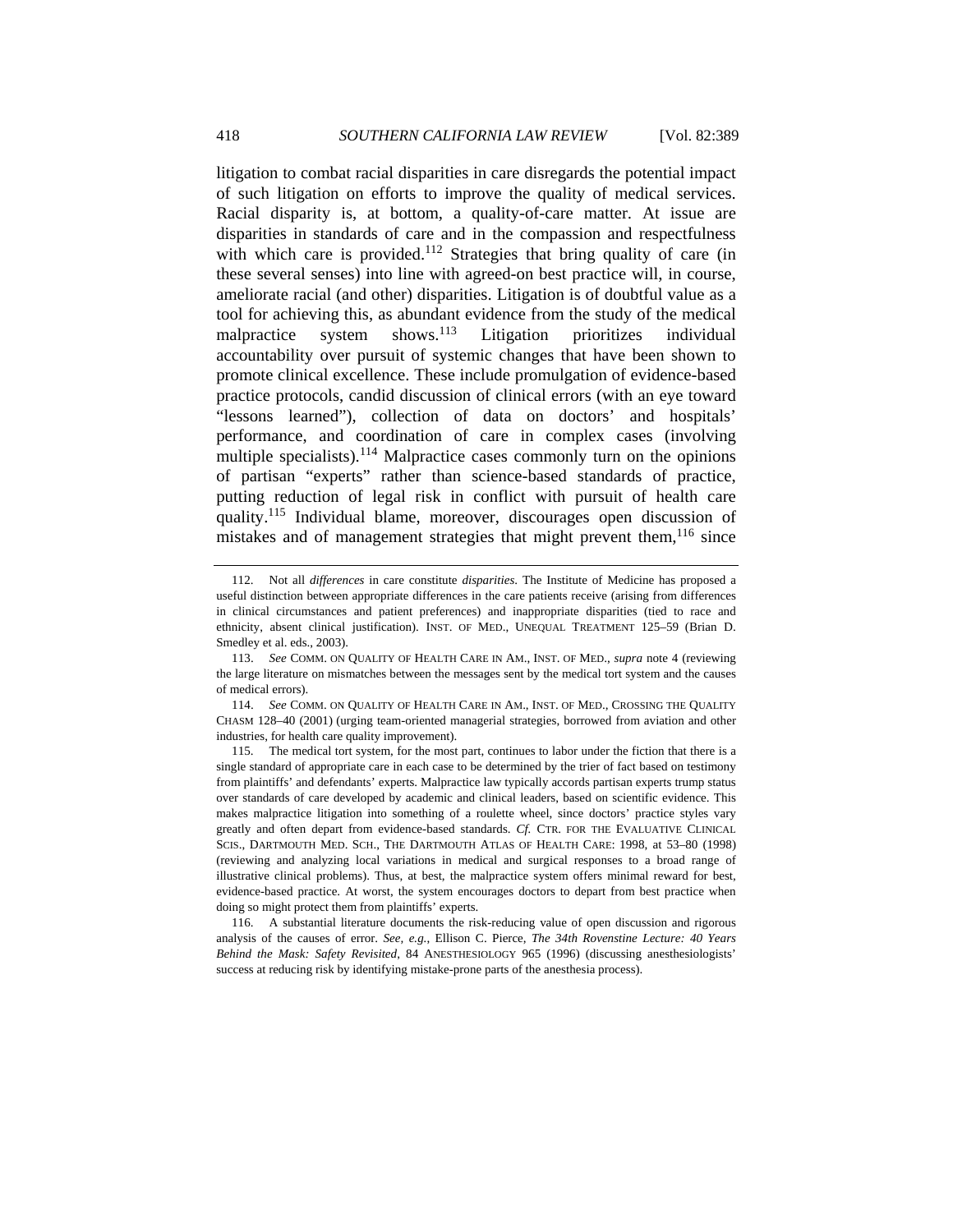admission of errors can increase liability risk.<sup>117</sup> Fear of liability, moreover, discourages collection of data on doctor and hospital performance—data essential to ongoing quality improvement. And pursuit of culpable individuals diverts attention from opportunities to improve quality by better coordinating care and otherwise promoting team effort.

This is hardly to say that civil rights law has no place in efforts to reduce health care disparities. Nor is it to deny the moral force of the argument that racial injustice must be named and blamed,<sup>118</sup> even when it results from institutional insensitivities, rather than intentional design.<sup>119</sup> But it is to caution that individual culpability operates on health care systems in paradoxical fashion, creating incentives that put quality improvement, and thus amelioration of racial disparity, at risk. Management of this risk requires attention to medical care's moving parts—and to the mix of messages that the prospect of liability sends.

Similarly, calls by Jay Katz and others for informed-consent law to take richer account of individuals' beliefs, hopes, and fears<sup>120</sup> disregard competing health law and policy goals, including cost control and distributive fairness. Empowering patients to assert their subjective preferences puts pressure on doctors to accommodate them. This, of course, is the point of such empowerment. But to the degree that doctors accommodate by prescribing pricier, more intensive treatments to some, medical spending will rise, and health insurance will spread this burden to all of us. $121$ 

 <sup>117.</sup> Immunizing discussion of possible errors from discovery—or from admissibility—in litigation does not fully address this problem, since potential plaintiffs can use information from such discussion to pursue other evidence of alleged clinical errors (for example, by deposing participants in such discussions).

<sup>118.</sup> *See* RICHARD DELGADO & JEAN STEFANCIC, CRITICAL RACE THEORY 16–22 (2001) (arguing for the importance of identifying and addressing the racial bias embedded in our institutions, social structures, and thought processes).

<sup>119.</sup> *See generally* M. Gregg Bloche, *Race and Discretion in American Medicine*, 1 YALE J. HEALTH POL'Y L. & ETHICS 95 (2001) (analyzing racial disparities in health care as the product of interaction between clinical uncertainty, institutional and economic incentives, bias and stereotypes, and historical discrimination).

 <sup>120.</sup> Current informed-consent doctrine, as Katz points out, makes little space for individual patients' varying preferences. Katz, *supra* note 108, at 82–84. In most states, physicians need only tell patients about risks and benefits that a reasonable physician would deem material to a patient's decision. (The reasonable physician standard, moreover, is typically applied by reference to prevailing professional approaches to disclosure.) In other jurisdictions, doctors must disclose those risks and benefits that a reasonable patient would deem material. This rule is no more friendly to individual differences in patients' beliefs, hopes, and fears. *See id.* at 81–82.

 <sup>121.</sup> To be sure, "medical necessity" clauses in insurance contracts limit physicians' ability to accommodate patients' subjective preferences. Insurers employ these clauses to resist covering care that lies at or beyond the margins of accepted clinical practice. On the other hand, health insurance law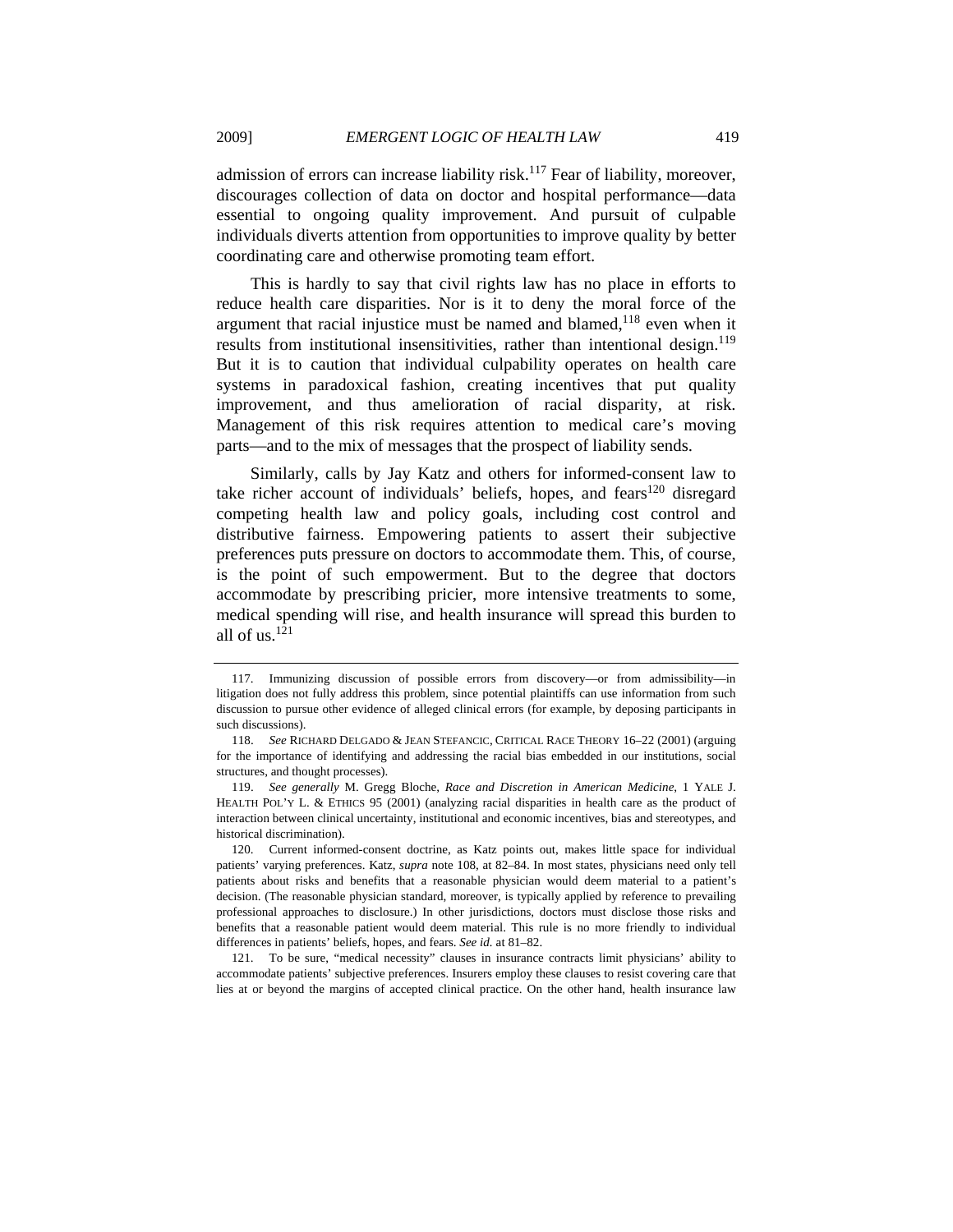The changes that Katz and others urge, moreover would turn informed-consent law into an instrument of inequity—and of racial, ethnic, and gender disparity, to the extent that patients' preferences (and willingness to pursue them) vary with group membership.<sup>122</sup> Tying clinical practice more closely to sick people's subjective preferences would empower the self-assertive to obtain costly, "boutique" care—care not typically provided to the more retiring among us—at the insurance pool's expense.<sup>123</sup> Not only could this widen disparities in care, it would also make health insurance into a mechanism for cross-subsidies from the diffident to the demanding.<sup>124</sup>

Neither Katz nor other proponents of greater legal deference to patients' individualized preferences acknowledge, let alone address, these conflicts among autonomy, control of costs, and distributive fairness. Empowering patients to express their hopes and fears is a deeply appealing idea. But health care law serves other purposes, at odds with maximum responsiveness to sick people's personalized preferences. Focus on informed consent, without regard for these other purposes or for the legal doctrines that pursue them, contributes to health law's confusion.

"There is work to be done," as Greely says, and health care law is indeed a "messy, sprawling" field.<sup>125</sup> But this work includes the accommodation of health law's cacophony of aims and the management of conflict among its myriad legal doctrines and regulatory regimes. No single paradigm can neatly accomplish this. Yet disregarding this challenge would

 122. There is some evidence that male patients are more assertive than women in their careseeking behavior and that whites, as a group, are similarly more assertive than African-Americans. INST. OF MED., *supra* note 112, at 131–35.

<sup>(</sup>which itself embodies tension between support for cost control and for patients' and doctors' clinical freedom) makes it risky for insurers to say no to such care. Constraints on nay-saying by insurers include the availability of independent medical review in cases of coverage denial in at least forty states, *see* Rush Prudential HMO, Inc. v. Moran, 536 U.S. 355, 369 (2002), and rules of insurance contract interpretation (for example, the principle that ambiguous contract language must be construed based on "the reasonable expectations of the insured," 43 AM. JUR. 2D *Insurance* § 297 (2003)) that favor the insured. Insurance law would provide ample opportunity for patients and their doctors to demand pricier services if informed-consent law took greater account of patients' subjective preferences, as Katz urges.

 <sup>123.</sup> Magnetic resonance imaging ("MRI"), which typically costs in excess of \$800, is an illustration. Should savvy and assertive patients be referred for MRIs to rule out exceedingly unlikely illnesses simply because these patients verbalize their anxieties (and make demands of their doctors) with less reserve than do others? Turning informed-consent law into a cudgel against doctors who resist such entreaties would further empower the most privileged patients and thus widen socioeconomic and racial disparities in medical care.

 <sup>124.</sup> Since, within any given insurance plan, all pay the same premium, more demanding patients would enjoy subsidies from those in the same clinical circumstances who ask for less.

 <sup>125.</sup> *See* Greely, *supra* note 9, at 408; *supra* notes 105–08 and accompanying text.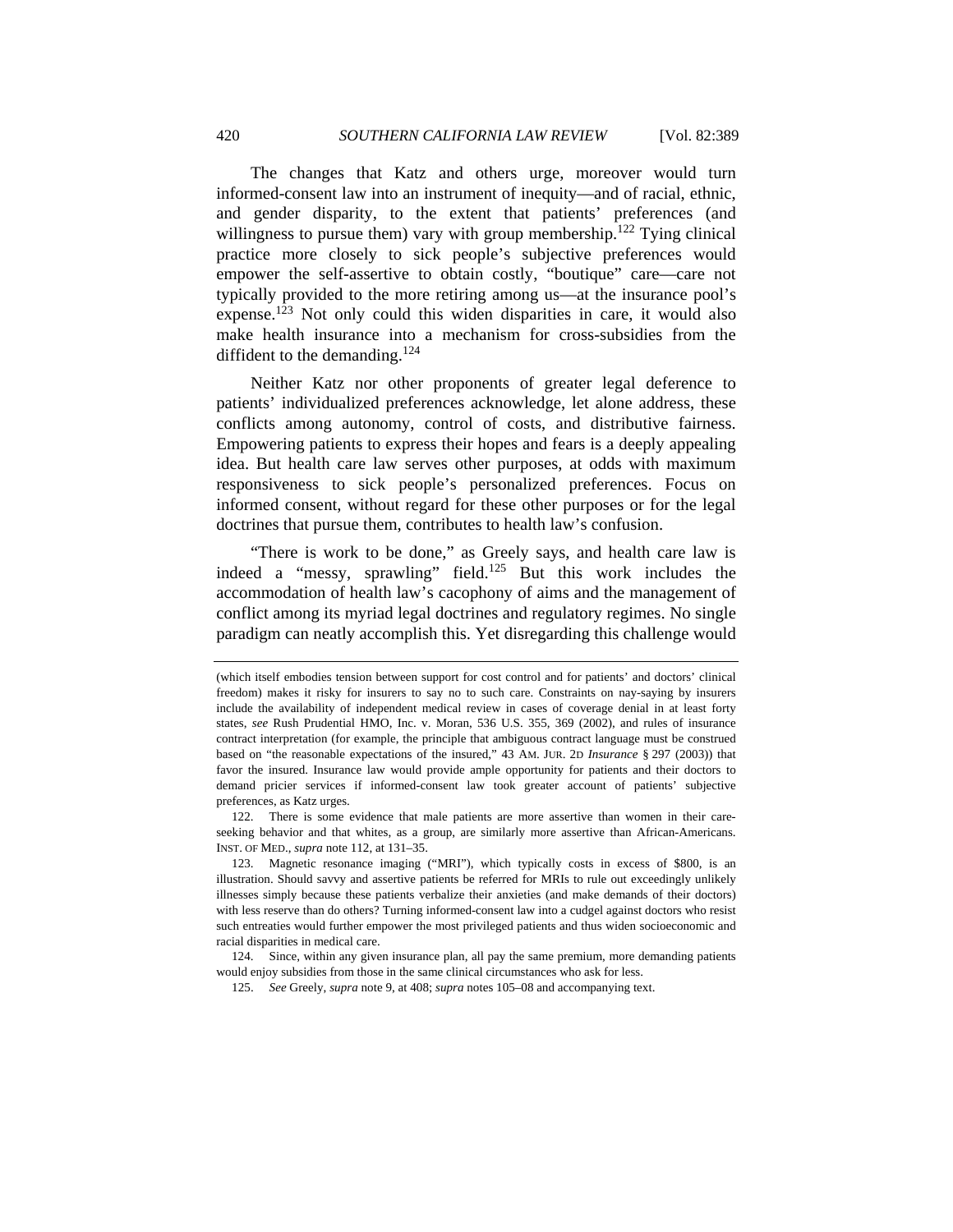guarantee chaos in the governance of our medical system. Law's contribution to creating a more cost-effective, caring, and just health system will turn in large measure on how courts, regulators, and other legal decisionmakers pursue this task.

### III. HEALTH CARE LAW AS AN EMERGENT SYSTEM

Can health care law rise to this challenge? No single legal actor can answer this question. No homunculus can command health law's fragmented decisionmakers to adopt one or another way of doing things. The law of medical care provision and financing can be usefully understood as an emergent system.<sup>126</sup> It arises from myriad "deciders" and from the interactions between them and the health care system's disconnected participants. Like other emergent systems, biological<sup>127</sup> and social,  $128$  the legal governance of health care exhibits an intelligence (often perverse<sup>129</sup>) that materializes from below.<sup>130</sup> Efforts to influence this intelligence for the better must take account of this. In this part and the next, I shall propose a strategy for doing so—a strategy that breaks sharply with the counsel that commentators on health law have, so far, offered legal decisionmakers.

 <sup>126.</sup> My proposition is not that health care law "is" (in some absolute sense) an emergent system; my claim, rather, is that the emergent systems model has value as a tool for understanding and navigating the obstacles to health law reform.

<sup>127.</sup> *See, e.g.*, GERALD M. EDELMAN, BRIGHT AIR, BRILLIANT FIRE 7, 39–41 (1992) (analyzing intelligence and consciousness as the emergent product of neural networks); BERT HÖLLDOBLER & EDWARD O. WILSON, THE ANTS (1990) (analyzing the complex social organization of ants (and other insects) as the emergent product of simple biochemical signals exchanged among individual ants); STUART A. KAUFFMAN, THE ORIGINS OF ORDER (1993) (drawing on complexity theory to analyze evolution as a nonlinear process).

<sup>128.</sup> *See, e.g.*, ROBERT AXELROD & MICHAEL D. COHEN, HARNESSING COMPLEXITY (2000) (urging business leaders to think of their organizations as complex adaptive systems, empowered by variation, in both product lines and decisionmaking strategies, to adjust to changing market conditions); THOMAS C. SCHELLING, MICROMOTIVES AND MACROBEHAVIOR 13–14 (1978) (considering the connections between individual incentives and patterns of social behavior).

 <sup>129.</sup> The logic of emergent systems is, from the perspective of the aims we seek, often perverse: common examples include the development and spread of cancer, epidemics, war, and economic bubbles and busts. *See, e.g.*, ROBERT J. SHILLER, IRRATIONAL EXUBERANCE 15–17 (2d ed. 2005) (tracing breakdowns in market valuation that arise from interactions between individuals' selfdeceptions and misperceptions).

<sup>130.</sup> *See generally* JOHN H. HOLLAND, EMERGENCE: FROM CHAOS TO ORDER (1998) (laying out the idea of emergence); STUART KAUFFMAN, AT HOME IN THE UNIVERSE (1995) (offering accounts of how order in complex systems emerges from innumerable interactions among simpler elements).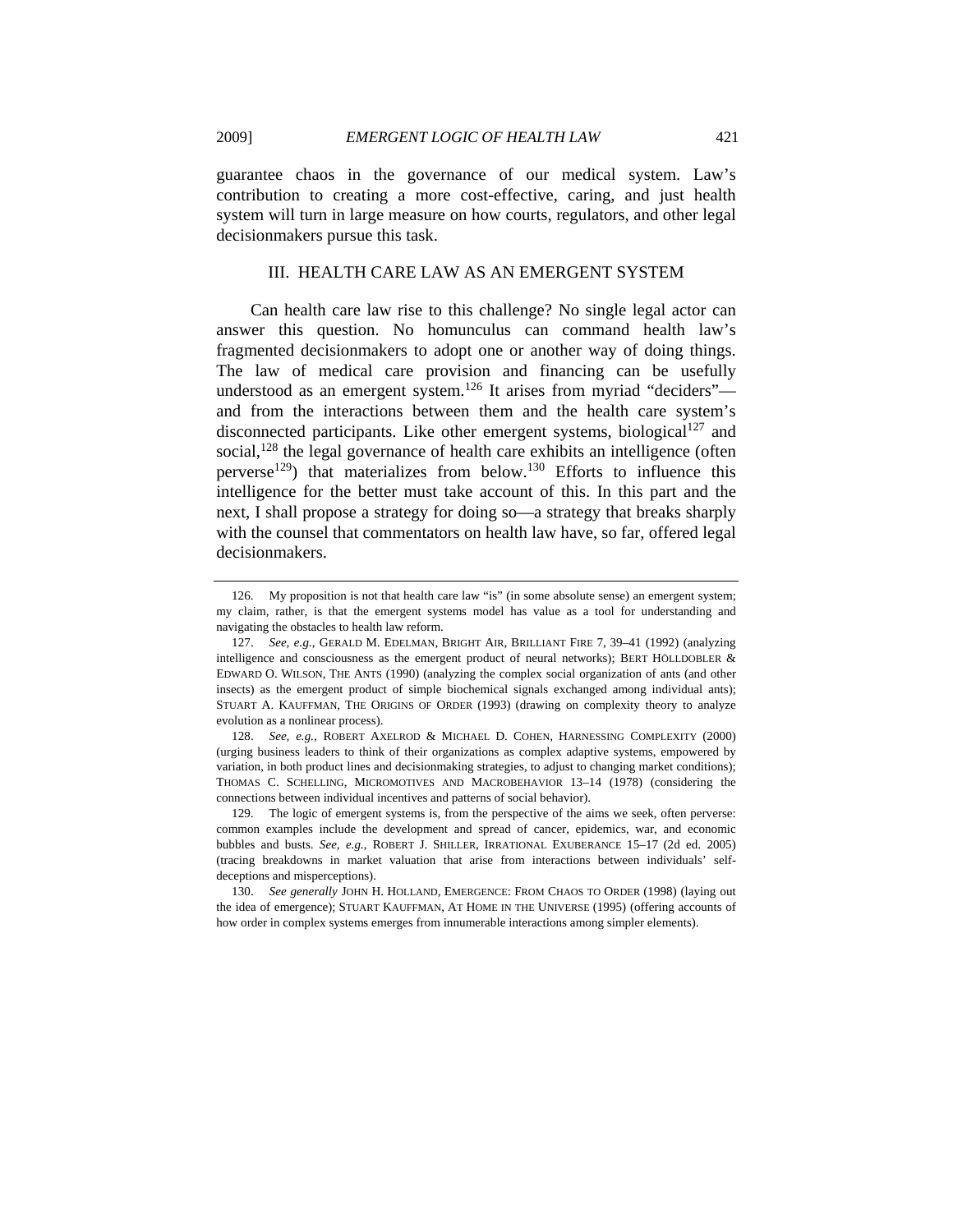#### A. BEYOND THE MYTH OF THE "DECIDER"

Commentary on health care law (and other legal fields) typically presumes the existence of key decisionmakers—and their top-down authority over the law within their domains. More often than not, in most fields of law, this presumption is a close-enough approximation to reality. The Supreme Court holds sway over federal constitutional law, and a variety of federal agencies set the rules within their regulatory realms, $^{131}$ subject to judicial review and congressional oversight. Health care law does not function this way. No single authority sets the rules or is in position to implement the proposals and paradigms urged by commentators. Health law is the product of many, scattered deciders who act not in concert but in interdependent fashion. It exhibits the properties of an emergent system—a system with a design that arises from ongoing feedback among these scattered deciders.<sup>132</sup> Its design—its intelligence—transcends these deciders. Indeed, it is a common feature of emergent systems that their component elements do their part absent awareness of their places in the larger scheme.

Ants, for example, "decide" to forage or to fight, or to follow paths and to ferry food from distant places, based on pheromone levels they detect. They neither take orders from superiors nor grasp their larger mission on the colony's behalf.133 Researchers have shown this by exposing individual ants to different mixes of pheromones in laboratory settings. The ants then forage or follow as they would in the wild, behavior that seems perversely out of context beneath the laboratory's bright lights.<sup>134</sup> Neurons, similarly, sum up the electric signals they receive, then fire to activate or suppress follow-on cells that participate in networks tied to perceiving, understanding, and acting on the world.<sup>135</sup> Neurons have no "sense" of their larger, networking mission. They simply follow the laws of chemistry and physics; the logic of our thoughts and behavior emerges from this.

 <sup>131.</sup> Standard examples of agencies that function as the principal authorities within their realms of law and policy include the Securities and Exchange Commission, the Internal Revenue Service, and the Environmental Protection Agency.

 <sup>132.</sup> The emergent properties of health care law (by comparison to other areas of law) are a matter of degree. All areas of law are influenced by multiple, interacting decisionmakers; thus all areas of law can be seen as emergent to some degree. My limited point here is that the law of health care provision and financing is more dependent on myriad, minimally coordinated decisionmakers—and less influenced in top-down fashion by centralized legal authority—than almost any other field of law.

 <sup>133.</sup> Eric Bonabeau & Guy Théraulaz, *Swarm Smarts*, SCI. AM., Mar. 2000, at 72, 73–74.

 <sup>134.</sup> *See id.* at 74.

 <sup>135.</sup> *See* EDELMAN, *supra* note 127, at 115–18.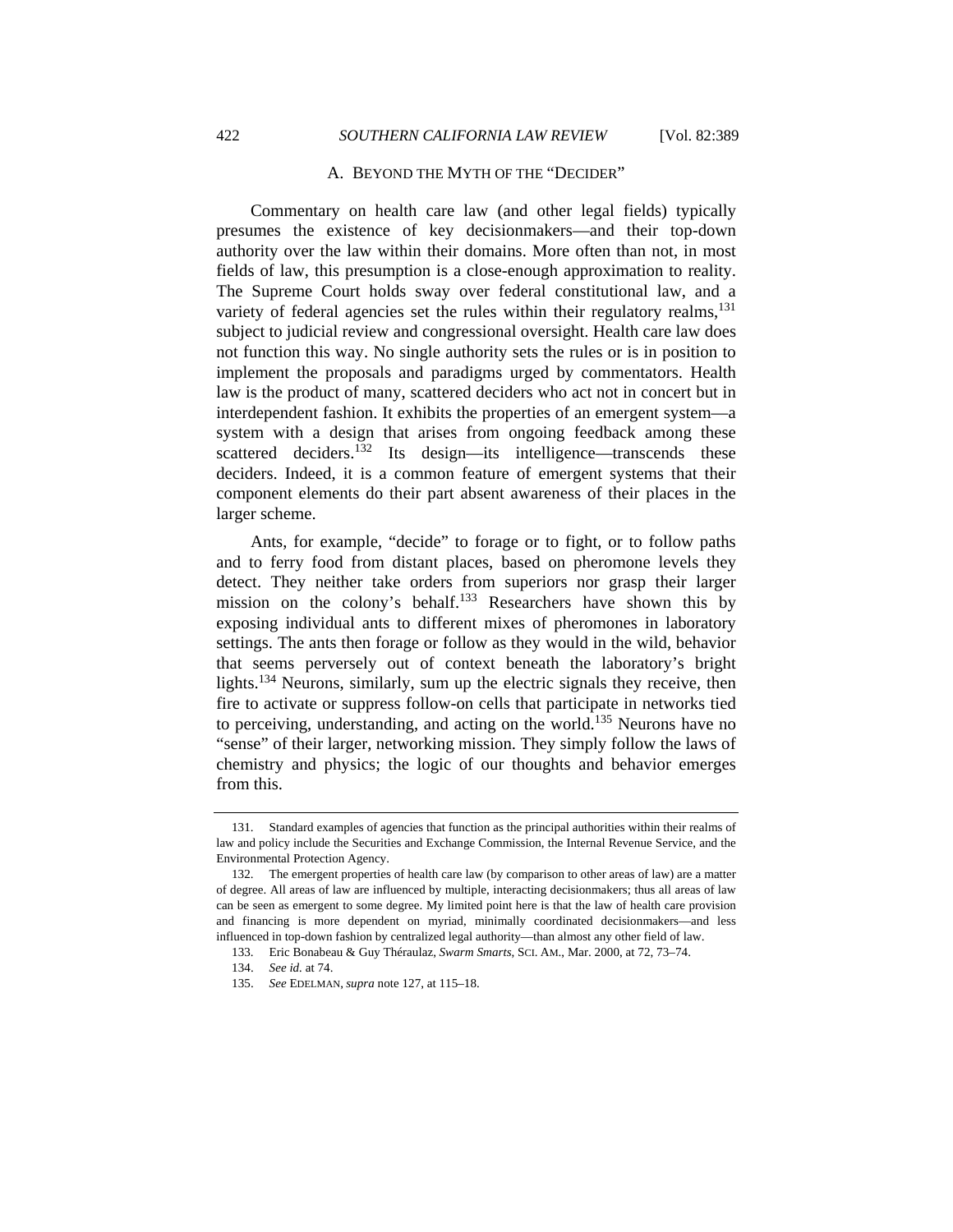Likewise, the designs of cities, societies, and economies emerge from the motives and actions of individuals who think they know what they are doing but who are mostly unaware of their roles in fashioning and sustaining neighborhoods, subcultures, industries, or the other social forms that organize our collective lives.<sup>136</sup> We are, of course, different from ants and neurons—we are more flexible (since our neural networks evolve in response to events), hierarchical, and, up to a point, self-aware. But what we have in common with our remote, six-legged relatives is that the intelligence of our social forms transcends our sense, as individuals, of our motives, judgments, and actions.<sup>137</sup>

#### B. THE EMERGENT LOGIC OF HEALTH CARE LAW

The structure of health law is similarly emergent, for better and worse. Take, for example, the tension between malpractice law's reliance on professional standards of care and the proposition that markets should permit consumers to pick from among different levels of care, an idea embedded in antitrust doctrine and, to some degree, judicial interpretation of health insurance contracts. Commentators on health law treat this tension as a failure of coherence. Market-oriented commentators complain that liability for breach of professional standards prevents health plans and providers from offering lower-cost care and coverage options.138 Liberals who object to tying medical care to ability to pay defend professional

 <sup>136.</sup> *See* PAUL KRUGMAN, THE SELF-ORGANIZING ECONOMY (1996).

 <sup>137.</sup> Other legal scholars have invoked emergence, albeit toward ends that differ from mine. Commentators on environmental law have drawn an analogy between ecosystems (often analyzed by researchers as complex adaptive systems characterized by self-organization and nonlinear responses to changing conditions) and the legal regimes designed to protect them. They have argued that complexity (and the variation it generates) makes legal governance more robust—more responsive to changing circumstances—just as complexity and chaos (which engender variation and thus expand evolutionary options) make species and ecosystems better able to adapt to change. This line of reasoning has led them to favor such approaches as greater devolution of regulatory authority to the states and the vesting of federal regulatory authority in multiple, overlapping agencies. *E.g.*, Donald T. Hornstein, *Complexity Theory, Adaptation, and Administrative Law*, 54 DUKE L.J. 913, 930–31 (2005); J.B. Ruhl, *The Fitness of Law: Using Complexity Theory to Describe the Evolution of Law and Society and Its Practical Meaning for Democracy*, 49 VAND. L. REV. 1407 (1996). These scholars appear to presume that law adapts by becoming more "fit" in response to selective pressures. I am skeptical about this proposition (certainly the present state of health law is profoundly maladaptive, if by "adaptive" we mean wellsuited for the pursuit of agreed-on policy ends), given the power of interest groups, cascades of collective fear and belief, and other nonrational factors to shape legal outcomes. *Cf.* Mark J. Roe, *Chaos and Evolution in Law and Economics*, 109 HARV. L. REV. 641 (1996) (arguing that different approaches to corporate governance in the United States, Europe, and Japan are products of initial conditions and path dependence, not pure "evolution-toward-efficiency," and that suboptimal governance schemes persist in the absence of rival approaches with large efficiency advantages).

<sup>138.</sup> *E.g.*, HAVIGHURST, *supra* note 11, at 115–17.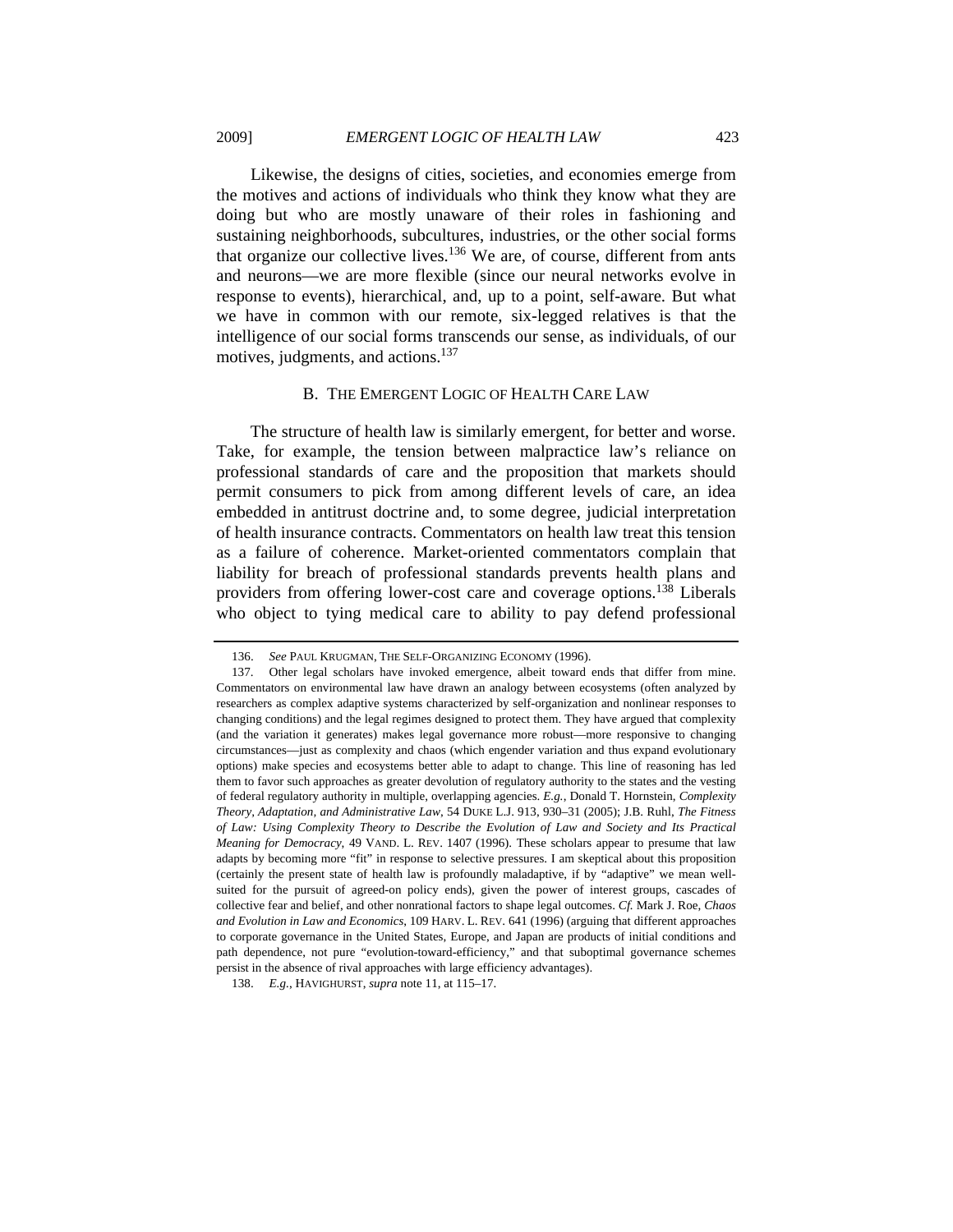standards as a floor below which levels of care should not fall.<sup>139</sup>

Looking at health law as an emergent system yields a different understanding—one that treats this conflict as a mechanism of feedback among scattered deciders with differing perspectives. A deeply felt commitment to health equity, and to the ideal of life's pricelessness,  $140$ animates tort law's deference to professional standards of care, as does sick people's yearning to trust their doctors.<sup>141</sup> Were the law to utterly abandon its reliance on professional standards, it would detach itself from these concerns. This would undermine people's confidence in law's responsiveness to their hopes and fears. Yet life is not priceless, resources are scarce, and Americans revere the market as the most efficient, least authoritarian way to manage scarcity. Antitrust and other doctrines that promote consumer choice in health care express this. The legal regimes that govern medical malpractice and restraints on competition thus embody different suites of concerns<sup>142</sup> to which Americans are inextricably committed. From an emergent systems perspective, this is not a contradiction; it is an opportunity for mutual feedback among component systems that constitute health law. Antitrust lawyers who take Havighurst's combative stance toward professional standards can stay true to their convictions, as can egalitarians who see health care allocation based on ability to pay as anathema. Both sides think they know what they are doing—campaigning to make health law more consistent (and to get it "right") by cleansing it of the pernicious influence of the opposing view. Both sides, meanwhile, participate in a larger process of which they may be unaware—a process of feedback between legal schemes that sometimes sustains existing arrangements and that at other times pushes health care governance hard in one direction or another, $143$  as scattered deciders take

 143. Since the late 1970s, health care law has shifted dramatically toward the market model, albeit not as wholeheartedly as some market enthusiasts would have preferred. *See supra* text accompanying

<sup>139.</sup> *See, e.g.*, Sara Rosenbaum et al., *Who Should Determine when Health Care Is Medically Necessary?*, 340 NEW ENG. J. MED. 229, 229 (1999) (urging reliance on professional standards to determine levels of care and health insurance coverage).

<sup>140.</sup> *See* GUIDO CALABRESI & PHILIP BOBBITT, TRAGIC CHOICES 135 (1978) (reflecting on the tension between the ideal that life is priceless and the reality that we put lives at risk for economic gain).

 <sup>141.</sup> Mark Hall has perceptively observed that people's trust for their doctors increases with severity of illness—and the accompanying anxiety and fear. He cautions that trust deepens out of proportion to trustworthiness as patients become more needy. Mark A. Hall, *Law, Medicine, and Trust*, 55 STAN. L. REV. 463, 507–09 (2002).

 <sup>142.</sup> I have oversimplified my depictions of these sets of concerns—the thinking behind both (that is, consumer-choice approaches and policies that put greater emphasis on equity and/or reliance on professional norms) is more nuanced and variegated. But my oversimplification will serve to support the larger point I am making here about the role of these suites of concern in health law's emergence.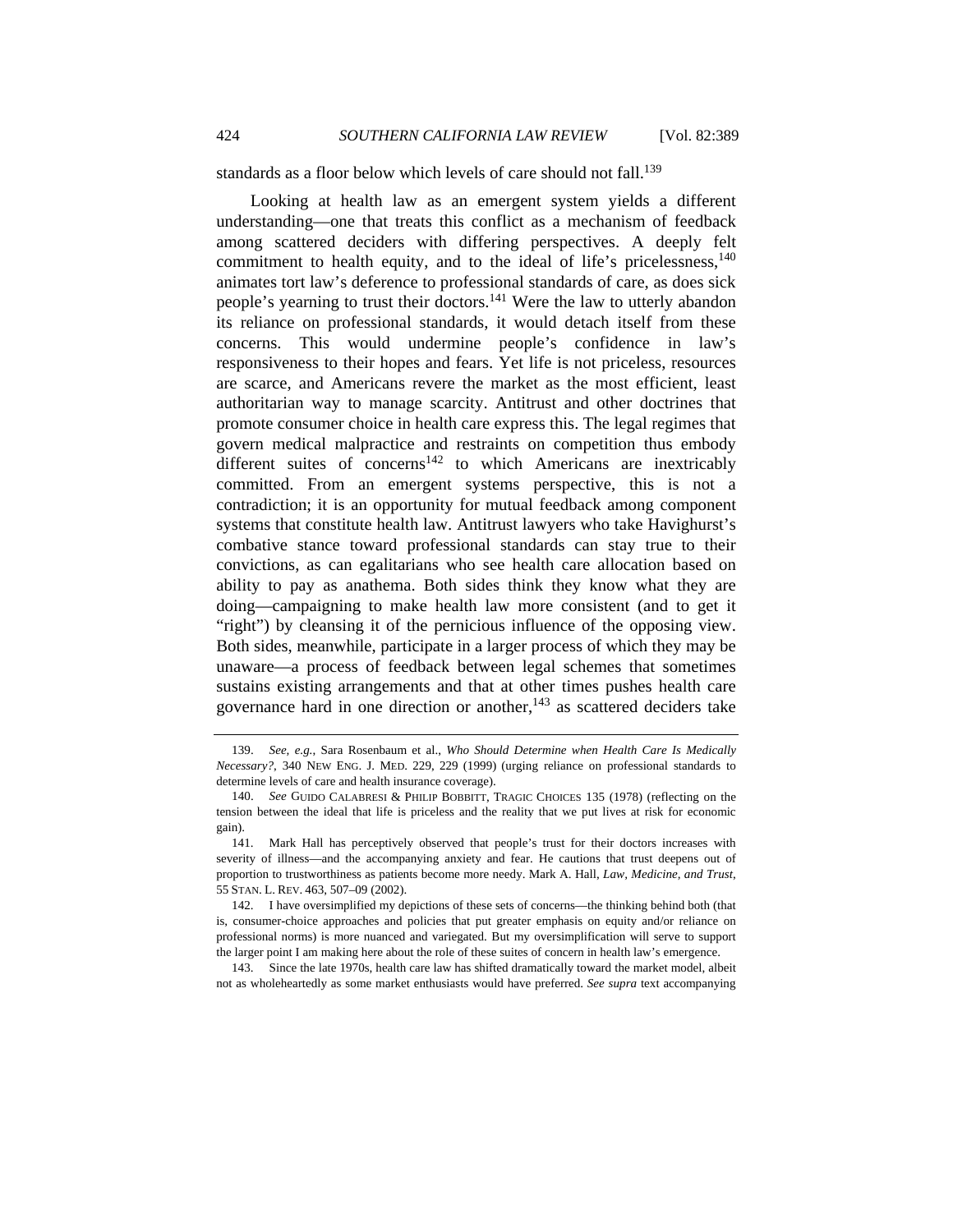account of developments in neighboring suites of law.

There are many other examples of such feedback schemes in health care law. Some involve classic tensions in American public life, between national and local governance (the struggle over ERISA preemption of state efforts to expand coverage is a case in  $point<sup>144</sup>$ , equity and autonomy (the debate over the extent to which informed-consent law should accommodate individuals' varied preferences<sup>145</sup> is illustrative), and public versus personal responsibility for finding shelter against life's vicissitudes (the central theme of recurring battles over the scope of Medicaid, the State Children's Health Insurance Program ("SCHIP"), and other health insurance initiatives for the disadvantaged). Others are more specific to medicine (for example, different views on the role of science versus clinical intuition in shaping medical practice). $146$ 

Some feedback mechanisms drive change in health systems through public impression as much as law. During the late 1990s and early 2000s, the managed-care industry successfully fought off class action suits and Congressional proposals (so-called patients' bills of rights) to hold it accountable for refusing to cover physician-prescribed care.<sup>147</sup> But press coverage of lawsuits and legislative hearings made managed-care horror stories into the stuff of kitchen-table conversation. Consumers left highly restrictive health plans or pressed their employers to do so, and investors turned bearish toward the industry, motivated by consumer backlash and perceived legal risk. Health plans responded by abandoning the very practices (such as frequent coverage denials and monetary rewards to doctors for withholding care) they had fought in Congress and the courts to

notes 74–96.

<sup>144.</sup> *See, e.g.*, Retail Indus. Leaders Ass'n v. Fielder, 475 F.3d 180 (4th Cir. 2007) (holding that ERISA preempts Maryland's so-called Wal-Mart law, requiring firms with ten thousand or more employees to spend 8 percent or more of their payrolls on medical coverage for their workers). Efforts by multiple states, most notably Massachusetts and California, to expand coverage by requiring employers to contribute more toward medical costs, will likely lead to reprises of this struggle in the months and years ahead.

 <sup>145.</sup> *See supra* text accompanying notes 120–24.

 <sup>146.</sup> Although the *Daubert* principle, requiring that expert testimony on scientific and technical matters be grounded in "scientific knowledge," Daubert v. Merrell Dow Pharms., Inc., 509 U.S. 579, 589–90 (1993), has been applied by state as well as federal courts in many legal contexts, it has not generally been applied to *medical* testimony concerning appropriate treatment in malpractice and insurance coverage cases. Courts' peculiar reluctance to extend *Daubert* to these contexts probably reflects their regard for physicians' clinical judgment—the proverbial "art of medicine"—when supporting scientific evidence is lacking.

 <sup>147.</sup> M. Gregg Bloche & David M. Studdert, *A Quiet Revolution: Law as an Agent of Health System Change*, HEALTH AFF., Mar.–Apr. 2004, at 29.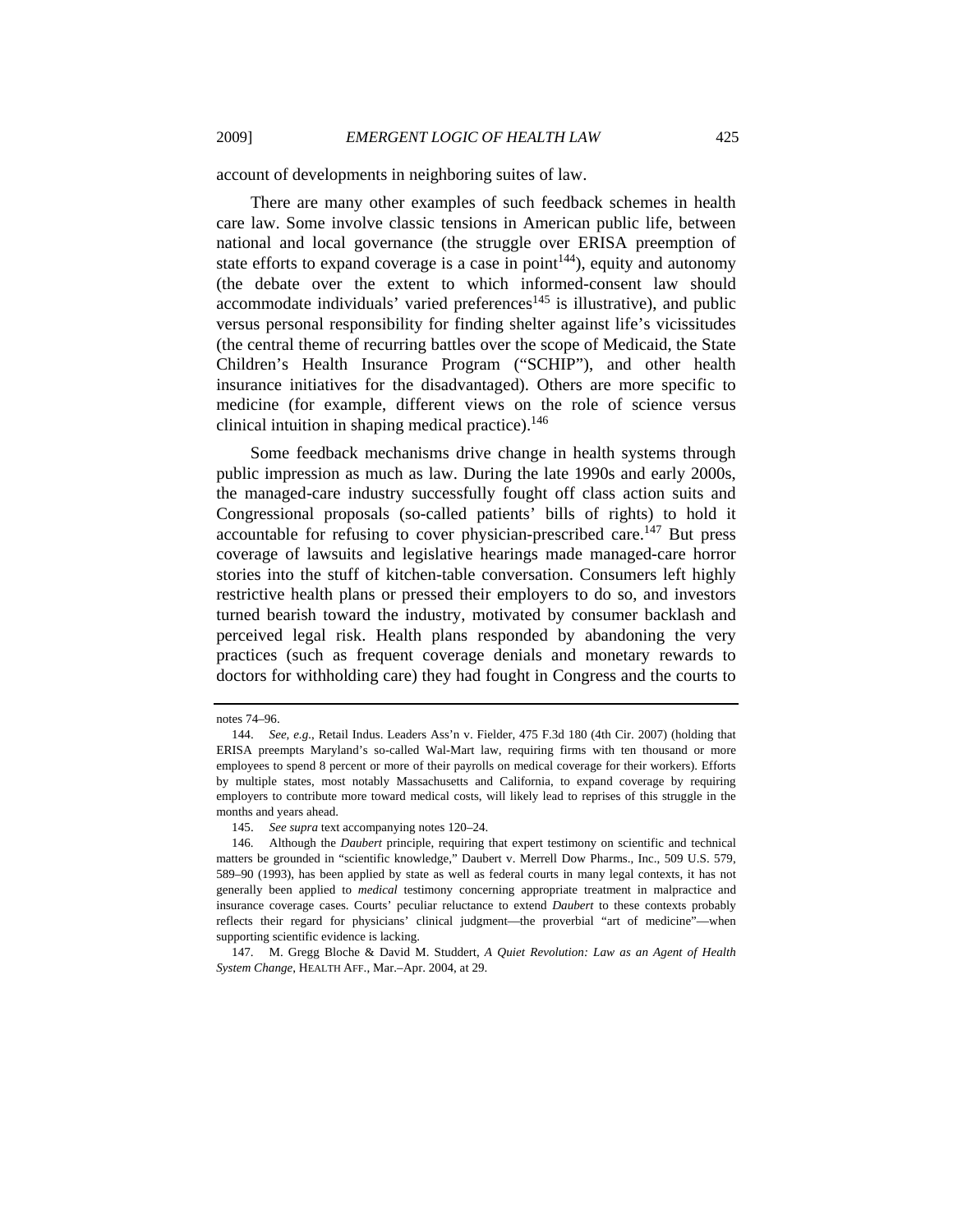defend.148 The industry prevailed in the legal arena, but the struggle carried a cost imposed on health plans by unhappy customers and investors.

Such feedback schemes enable the expression of values and concerns that are at odds with each other but deeply felt, to the point that health law cannot realistically discard them. Legal and regulatory actions that offend these values inspire responses—from the losing parties and from legal decisionmakers with different perspectives. Decisionmakers charged with implementing different legal regimes—tort and contract, ERISA, antitrust, and many others—send negative or positive feedback signals through their responses. Refusal by state judges, for example, to endorse contractual departure from professional standards of care in medical malpractice cases sends a dampening message to antitrust and other decisionmakers eager to advance the market model in the medical realm. On the other hand, state courts' growing willingness since the 1970s to permit insurers to deny coverage for physician-prescribed services on contractual grounds<sup>149</sup> signals that their support for professional authority has diminished.

The Supreme Court's refusal to give full effect to the market model even in the antitrust context—for example, the Justices' acceptance of professional restrictions on price advertising<sup>150</sup>—may reflect its summing of these and other mixed signals, from many decisionmakers, about the comparative desirability of unfettered competition and deference to professional norms. Justice Souter's seeming confusion about the sweep of markets—his characterization of clinical standards of care as the product of market-driven cost-benefit trade-offs in *Pegram*, followed by his portrayal of medical standards as a matter of professional opinion, not contract, in *Rush Prudential*151—may merit criticism as lawyerly craftsmanship. But it is a sign of the Court's role as a processor of mixed messages about the role of markets and professionalism in health care governance. The Justices participate in overlapping networks of feedback involving health law's myriad decisionmakers.152 In response to the varied signals the Justices receive, they invoke competing models of medical governance, all of which have some legal force. So it is hardly surprising that the Court sends

<sup>148.</sup> *Id.* at 37–38.

<sup>149.</sup> *See supra* text accompanying note 86–89.

<sup>150.</sup> *See supra* note 95 and accompanying text.

<sup>151.</sup> *See supra* text accompanying notes 95–101.

 <sup>152.</sup> The Court is, to be sure, an outsized participant: its "signal" to these networks is decisive on federal law matters plainly covered by its precedents, and it is "loud," due to its audibility, even on matters outside this scope. Yet the network metaphor still holds: by analogy to strategically placed cells in neural networks, the Justices have much influence, but they exercise it through constrained channels in response to other decisionmakers.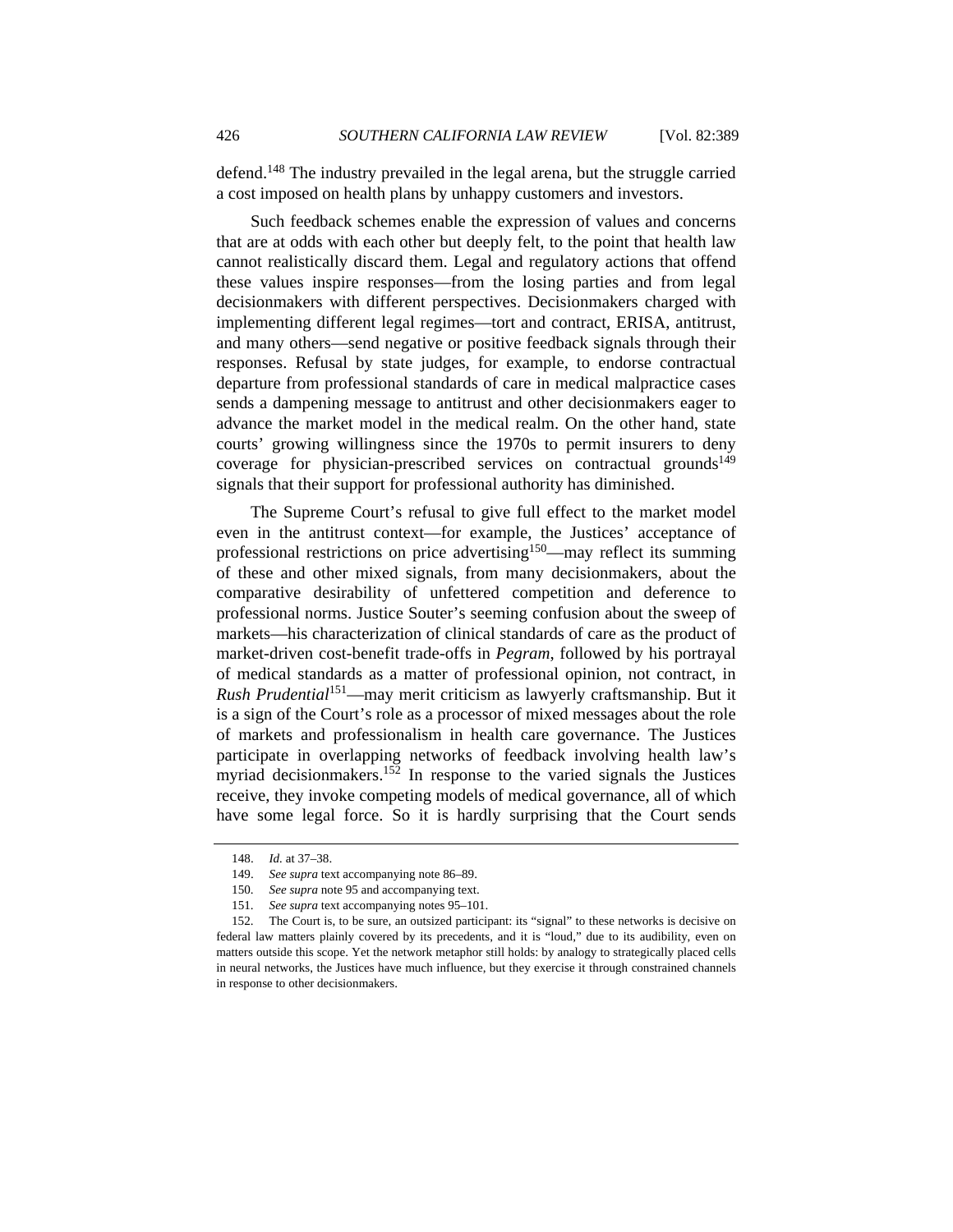messages that do not cohere: consistency would require the Justices to discard large parts of health law, embodying values and concerns Americans are unwilling to abandon.

Within the networks of decisionmaking that constitute health care law, negative feedback tends to support the status quo, and positive feedback tends to promote change. Novel judicial, regulatory, and legislative gambits typically provoke suppressive responses,  $15\overline{3}$  but they sometimes catch fire, propagating to broader networks of decisionmakers. The law's embrace of the market paradigm is the highest profile example. Isolated initiatives in the 1970s—the Supreme Court's abandonment of the learned-profession exemption from antitrust law<sup>154</sup> and congressional passage of a law promoting  $HMOs<sup>155</sup>$ —triggered positive responses, probably potentiated by rising skepticism toward professional authority. Other decisionmakers picked up, then amplified the signal. The Federal Trade Commission began antitrust enforcement against health care providers, state regulators backed away from limitations on hospitals' capital investment, and courts, as mentioned earlier, allowed insurers to decline coverage for physicianprescribed care.

Preceding and parallel developments in neighboring legal spaces widened the possibilities for propagation. Those who urged more robust informed-consent requirements during the 1960s and 1970s did not mean to promote medical markets,<sup>156</sup> but by winning broader legal recognition for patient autonomy, they primed courts', regulators', and the public's receptivity to the competition paradigm. And for the Congress that enacted ERISA in 1974, in response to pension fund scandals that shattered

 <sup>153.</sup> An example is the effort by some state and federal judges, beginning in the late 1990s, to chart a path around ERISA preemption of managed care liability for negligent coverage denial. *See* Bloche, *supra* note 11, at 301. To avert preemption under ERISA's section 514 of state laws that "relate to" employment-based health plans, 29 U.S.C. § 1144(a) (2006), judges sought to characterize health plans' coverage determinations as *medical* judgments (beyond the preemptive reach of section 514, based on established precedent) rather than plan administration (clearly within ERISA's preemptive shield). *See* Bloche, *supra* note 11, at 301. Variants of this approach caught on in some jurisdictions, including several federal circuits, but the Supreme Court squelched the strategy in 2004, in *Aetna Health Inc. v. Davila*, 542 U.S. 200, 208–21 (2004), holding broadly that ERISA's preemption provisions preclude such liability.

 <sup>154.</sup> Goldfarb v. Va. State Bar, 421 U.S. 773, 787–88 (1975).

 <sup>155.</sup> Health Maintenance Organization Act of 1973, Pub. L. No. 93-222, 87 Stat. 914 (codified as amended at 42 U.S.C. § 300e (2000)) (offering grants and loans to qualifying HMOs, exempting qualified HMOs from restrictive state regulation, and requiring employers with twenty-five or more employees to offer their workers an HMO alternative to conventional fee-for-service insurance).

<sup>156.</sup> *See* M. Gregg Bloche, *Medical Ethics in the Courts*, *in* ETHICAL DIMENSIONS OF HEALTH POLICY 133, 135–40 (Marion Danis et al. eds., 2002) (considering the emergence of patient autonomy as a value in bioethics commentary and legal doctrine during the 1960s and 1970s).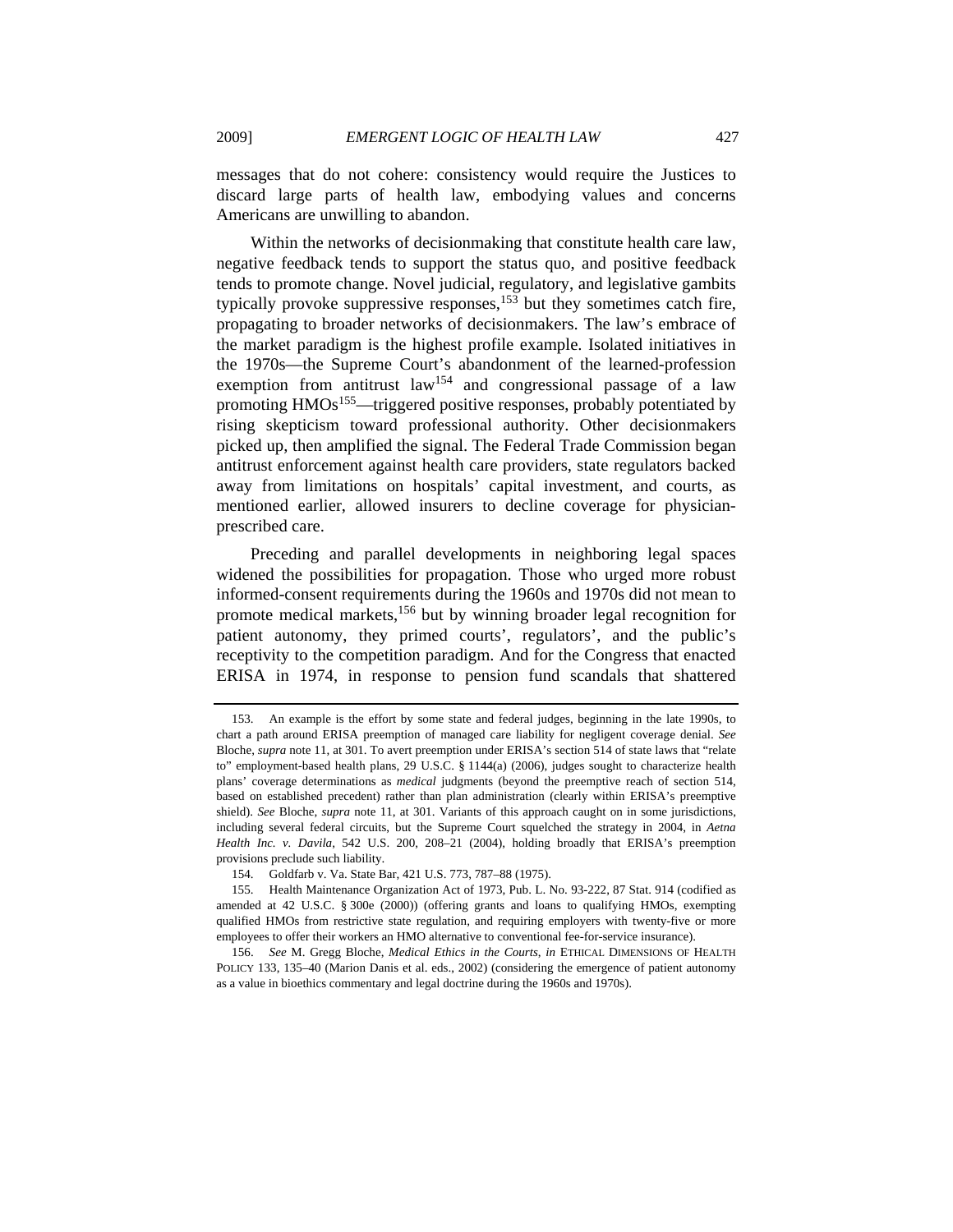American workers' confidence, the potential implications for health insurance were an afterthought. But by preempting most state regulation of fringe benefits (and substituting no minimum requirements of its own), ERISA largely deregulated the market for medical coverage.

Out of many interwoven networks of deciders, health care law emerges. This process hardly guarantees a governance system that serves us well; by way of analogy, emergence in biological systems generates tumors, seizures, and other phenomena that careen out of control when the feedback mechanisms that maintain homeostasis fail. America's worsening crises of cost and access, clinical mistakes that kill tens of thousands of patients per year, and the proliferation of treatments absent proof of their value strongly suggest that, in health care law, much has gone awry. How to intervene to make health law part of the solution is a question that calls for attention to the logic of emergence.

# IV. TOWARD AN AGENDA FOR HEALTH CARE LAW

Commentators on health care law and policy urge courts, legislators, and sundry regulators to pursue elegantly designed approaches, rooted in one or another governance paradigm. Rarely is this advice taken. Instead, health law decisionmakers continue to churn out a hodgepodge of disconnected doctrines and policies. Academic disdain for this incoherence makes for edgy commentary,<sup>157</sup> but it has done little to change health law. If the health law commentariat is to become more than marginally relevant, it will need to radically shift its focus, toward opportunities for influencing the dynamics of emergence. Seen through an emergent systems lens, health law's contradictions express competing, deeply felt values and concerns that feed back on each other. If health law is to maintain its democratic legitimacy, these discordant values and concerns cannot be abandoned. Thus the challenge for health lawyers is not to efface the field's contradictions. It is to glimpse or intuit the flows of influence through networks of scattered deciders, with an eye toward chances to amplify, dampen, or redirect the flow; and with a readiness to seize moments as they arise.

The most effective democratic leaders—and the greatest legal advocates—have preternatural understandings of their potential avenues of influence.158 They intuit how networks of decisionmakers might react to

 <sup>157.</sup> In my view, David Hyman is by far the most engaging—and insightful—on this theme. *See, e.g.*, DAVID A. HYMAN, MEDICARE MEETS MEPHISTOPHELES (2006).

 <sup>158.</sup> President Franklin Roosevelt, a law school dropout, intuited open and closed pathways with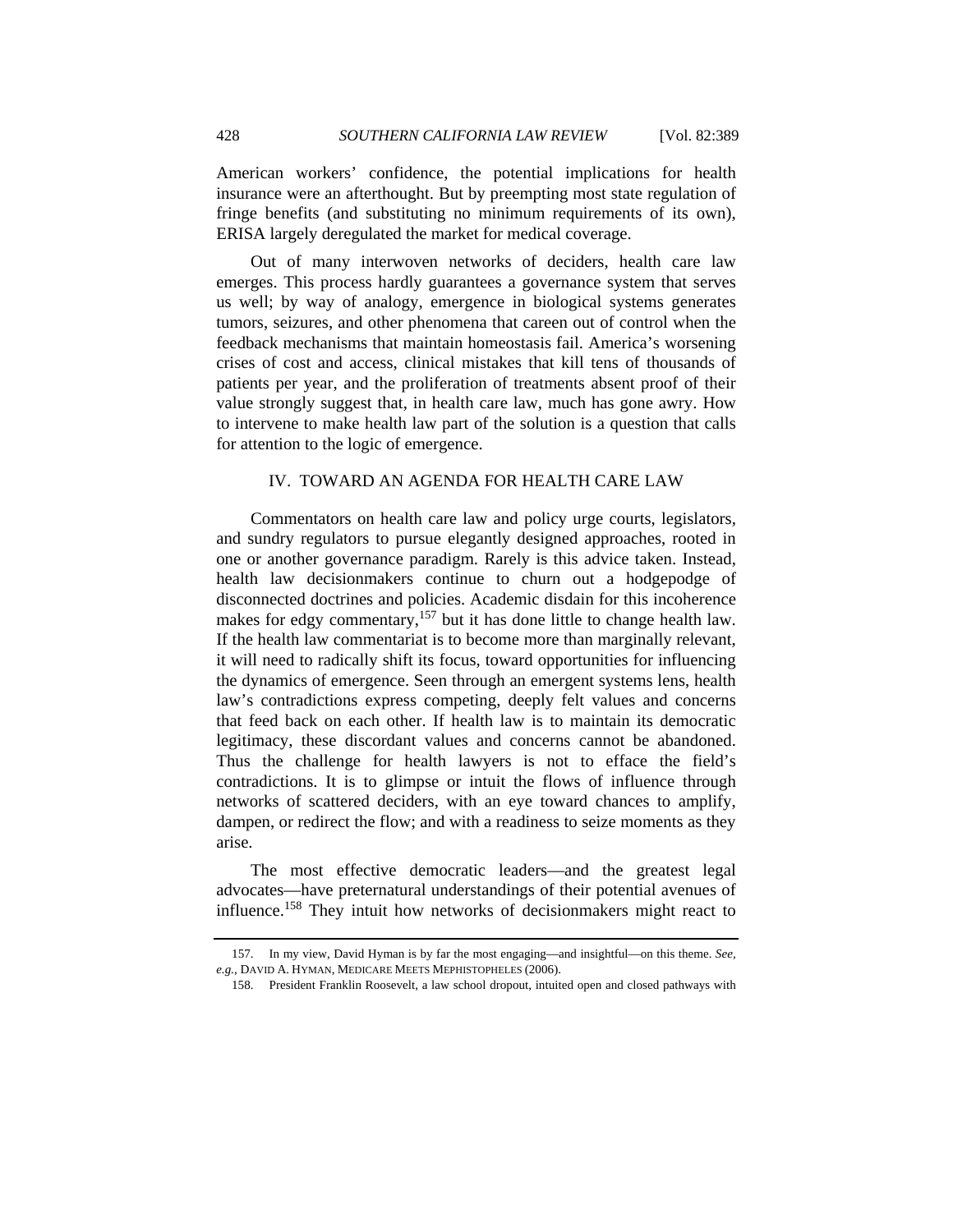legal and policy changes—and thus how these changes might play out over the long haul. They grasp the potential for small changes to have large long-run impacts—that is, they intuit possible nonlinear relationships between legal interventions and social consequences. They do not invoke the emergent systems model or metaphor. Yet this model captures a critical aspect of their judgment: their ability to anticipate the possibilities and limits of their influence by intuiting other legal and political actors' responses.

In the field of health care reform, such understanding has been in short supply. With disastrous results, the Clinton administration crafted an unwieldy reform scheme that took little account of likely sources of resistance.<sup>159</sup> After the Clinton plan's collapse, many observers wrote off the possibility of substantial reform, concluding that interest group opposition stands immovably in the way. This pessimism is misplaced. Opportunities for transformation abound, but they require attention to the dynamics of health law's emergence. They also require reformers to acknowledge a corollary of the logic of emergence—that they can jumpstart change but cannot order up precise results, since exact outcomes cannot be known in advance. $160$ 

I shall devote the rest of this Article to these opportunities for transformation. Though the obstacles are formidable, possibilities are plentiful on the health care policy fronts that are of most urgent concern: access to care, cost, and value. There are, of course, large differences of opinion as to what constitutes sufficient access to care, how much America should spend on health services, and how to assay their value. I have opined in detail on these questions elsewhere,  $^{161}$  and I will not do so here.

aplomb as he maneuvered through political and legal obstacles to his economic reform strategies, then to the waging of war. *See generally* DAVID M. KENNEDY, FREEDOM FROM FEAR (1999). Legendary examples of lawyers with this gift include Clark Clifford, Thurman Arnold, and Thurgood Marshall. *See generally* DOUGLAS FRANTZ & DAVID MCKEAN, FRIENDS IN HIGH PLACES: THE RISE AND FALL OF CLARK CLIFFORD (1995); SPENCER WEBER WALLER, THURMAN ARNOLD: A BIOGRAPHY (2005); JUAN WILLIAMS, THURGOOD MARSHALL: AMERICAN REVOLUTIONARY (1998).

 <sup>159.</sup> THEDA SKOCPOL, BOOMERANG 48–73 (1996).

 <sup>160.</sup> Emergent systems are self-organizing; that is, their order arises from the incalculable (quite literally) combination of simpler interactions at lower levels (for example, neurons that constitute a nervous system; businesses and individuals who comprise an economy). Because these countless, simpler interactions cannot be exhaustively predicted, their emergent results cannot be specified in advance. *See supra* Part III.A. Emergent software is illustrative: its repeat "plays" of a given, complex scenario (for example, a model for the spread of an epidemic, the propagation of a financial panic, or the evolution of traits by natural selection) yield different results. The predictive power of such software comes not from individual runs, or plays, but from large numbers of plays (made possible by enormous computing power) that, together, suggest the range of possible outcomes.

<sup>161.</sup> *See* M. GREGG BLOCHE, DO NO HARM (forthcoming 2009); Bloche, *supra* note 11.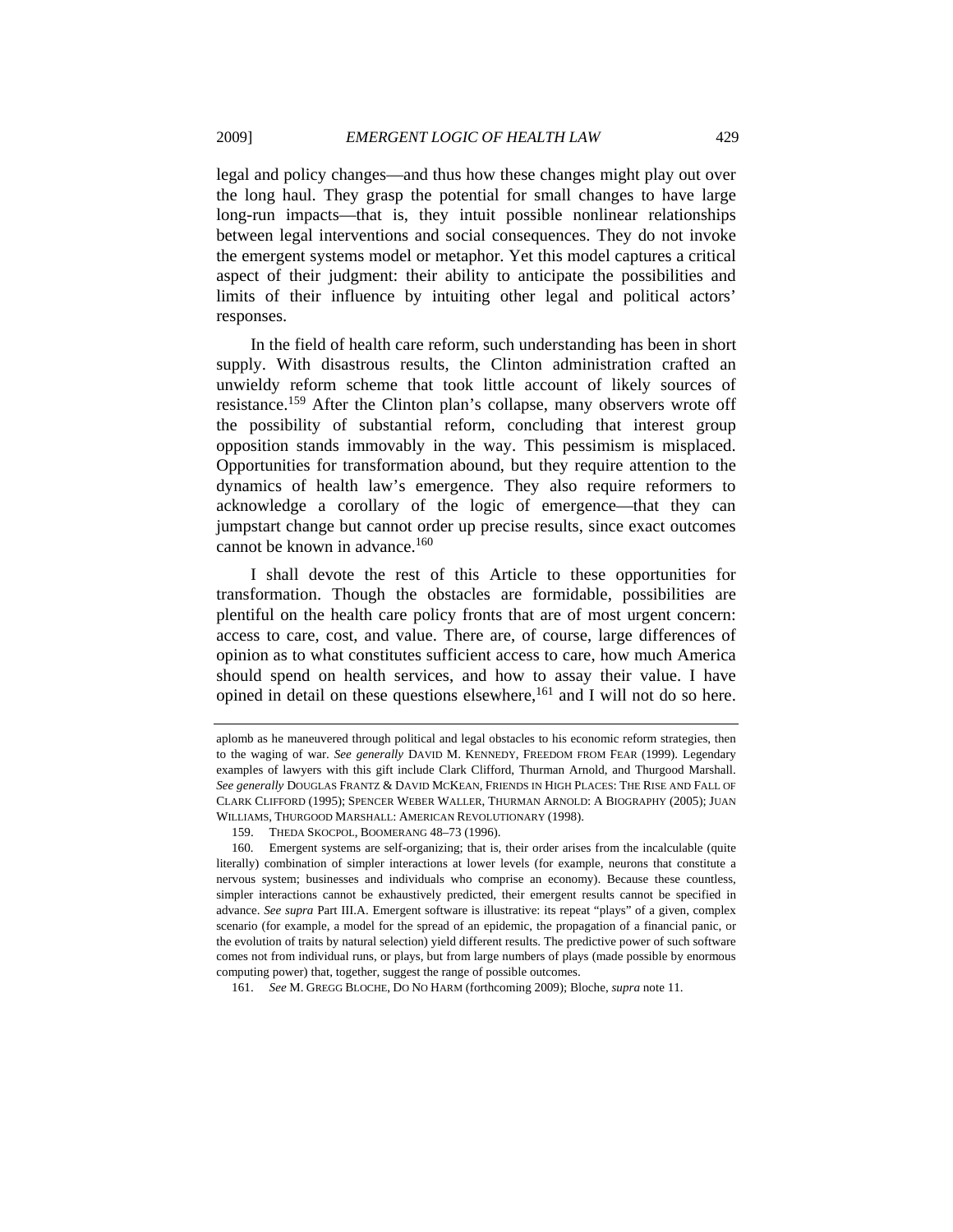But I note that my views about the goals of reform are influenced by my belief that making decent medical care available to all is a moral imperative, that current medical spending trends are unsustainable, and that the law should leave room for diverse understandings of health care's value.

I note also that thinking about health care governance as an emergent system hardly predisposes the resulting analysis toward reform. To the contrary, the emergent systems model is descriptive—and open to use (or exploitation) by anyone who aims to advance or stymie reform. Indeed, as I will point out below, strategies that show awareness of emergent possibilities have, in the past, been employed most effectively by actors and interest groups intent on blocking health systems change. My aim in Part IV is to invite reformers to harness the power of emergent strategies on behalf of urgently needed change in health care provision and financing.

## A. EXPANDING ACCESS TO CARE

Although a large majority of Americans support universal health insurance coverage,162 political and legal obstacles have repeatedly stymied efforts to achieve it.<sup>163</sup> Contemporary barriers include ERISA preemption of state initiatives to expand coverage (many of these initiatives require employers to cover their workers or pay into public funds set up to subsidize insurance), ideological resistance to publicly supported coverage as incompatible with personal responsibility, and health care stakeholders' concerns about disruptions in cash flows on which they have come to rely. Foremost among the likely disruptions is the shift from veiled crosssubsidies to visible means of financing care for the less well-off. Americans subsidize care for the medically indigent through a variety of mechanisms that few understand. These include extra payments from the

 <sup>162.</sup> Robin Toner & Janet Elder, *Most Support U.S. Guarantee of Health Care*, N.Y. TIMES, Mar. 2, 2007, at A1 (citing survey data from N.Y. TIMES/CBS NEWS, POLL: FEB. 23–27, 2007, at 15, *available at* http://graphics8.nytimes.com/packages/pdf/national/03022007\_poll.pdf).

 <sup>163.</sup> These failures date back to the administration of President Woodrow Wilson, whose nascent proposal for publicly sponsored coverage was undercut by wartime portrayals of public coverage as a German concept (German Chancellor Otto von Bismarck had pioneered the idea of universal publicly provided health insurance in the 1870s) incompatible with Americanism. *See* RONALD L. NUMBERS, ALMOST PERSUADED 75–78 (1978). Numbers observes: "As [World War I] progressed, Americans in increasing numbers began referring to compulsory health insurance as 'un-American' and predicting that it would lead to the 'Prussianization of America.'" *Id.* at 77. In the 1930s, President Franklin Roosevelt's administration developed a plan for public coverage (as a companion to Social Security), but Roosevelt backed off in the face of fierce resistance from the American Medical Association and others. Other presidents who unsuccessfully proposed universal coverage include Harry Truman, Richard Nixon, and, of course, Bill Clinton. *See generally* MAYES, *supra* note 60.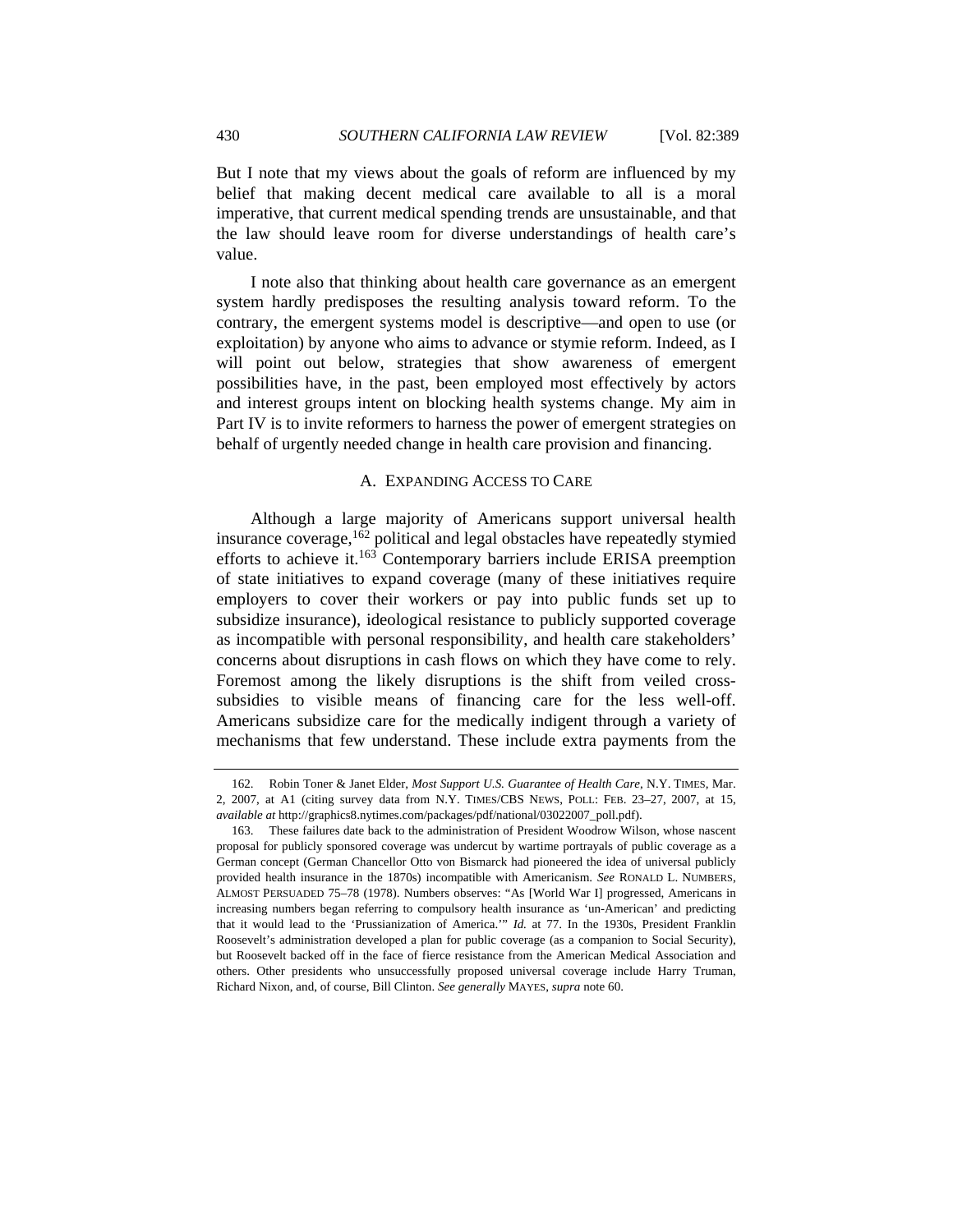Medicare trust fund to hospitals with large numbers of uninsured patients, as well as private insurance premiums set high enough to contribute to the costs of indigent care.<sup>164</sup> Publicly sponsored coverage for the less well-off would supplant these covert cross-subsidies with a high-profile tax,  $165$  an inviting political target. The prospect of these cross-subsidies' disappearance, moreover, alarms hospitals and clinics, who fear that public funding for broader coverage will not suffice to replace this "bird in hand."<sup>166</sup>

#### 1. State Solutions?

States have seized the initiative on the health reform front, and creative, bipartisan ideas about how they might expand coverage have spread virally.<sup>167</sup> From a conventional health reform perspective, the prospect of fifty different insurance schemes is anathema: a single, national system (whether market oriented or government administered) is essential to avoid Byzantine bureaucratic and legal complexity.<sup>168</sup> But from an emergent systems vantage point—a perspective that focuses on evolutionary possibilities—the state-by-state route is worth encouraging. Ongoing ideological and interest group gridlock at the federal level has stymied reform at the national level. State-by-state progress could build momentum toward nationwide insistence on universal coverage, so long as high-visibility state initiatives are seen as successes worth propagating.<sup>169</sup>

 <sup>164.</sup> Robert A. Carolina & M. Gregg Bloche, *Paying for Undercompensated Hospital Care: The Regressive Profile of a "Hidden Tax*,*"* 2 HEALTH MATRIX 141 (1992).

 <sup>165.</sup> A tax with a distributive profile akin to that of the federal income tax would be more progressive than the current system of veiled cross-subsidies (from private insurance premiums and the Medicare trust fund) for uncompensated hospital care. *Id.* at 156–58. On the other hand, public coverage sufficient to provide access to comprehensive, mainstream care would cost more than the current, incomplete web of cross-subsidies for care in hospitals and community clinics.

 <sup>166.</sup> Resistance to California governor Arnold Schwarzenegger's failed health reform plan was illustrative. Schwarzenegger proposed in 2007 to pay for expanded medical coverage in part by pooling current cross-subsidy streams and rechanneling them from hospitals and clinics to support insurance premiums for the less well-off. GOVERNOR OF THE STATE OF CAL., GOVERNOR'S HEALTH CARE PROPOSAL 7 (2007), http://gov.ca.gov/pdf/press/Governors\_HC\_Proposal.pdf. Health care providers the recipients of these cross-subsidies—have fretted about the prospect that they could lose these crosssubsidies and still face a substantial uncompensated care burden, absent the achievement of universal coverage.

 <sup>167.</sup> *See* Stuart Butler & Henry Aaron, *A Bipartisan Push on Healthcare*, WASHINGTONPOST.COM, May 13, 2007, http://www.washingtonpost.com/wp-dyn/content/article/2007/ 05/11/AR2007051101784.html.

 <sup>168.</sup> Multistate employers, especially, dread the prospect of myriad state regimes, each with its own minimum coverage requirements and revenue-raising scheme.

 <sup>169.</sup> There is no small risk here. The success or failure of Massachusetts's pioneering plan for universal coverage will have a large impact on the future of state reform. The financial difficulties that endanger Maine's Dirigo program, Pam Belluck, *Maine Learns Expensive Lesson as Universal Health*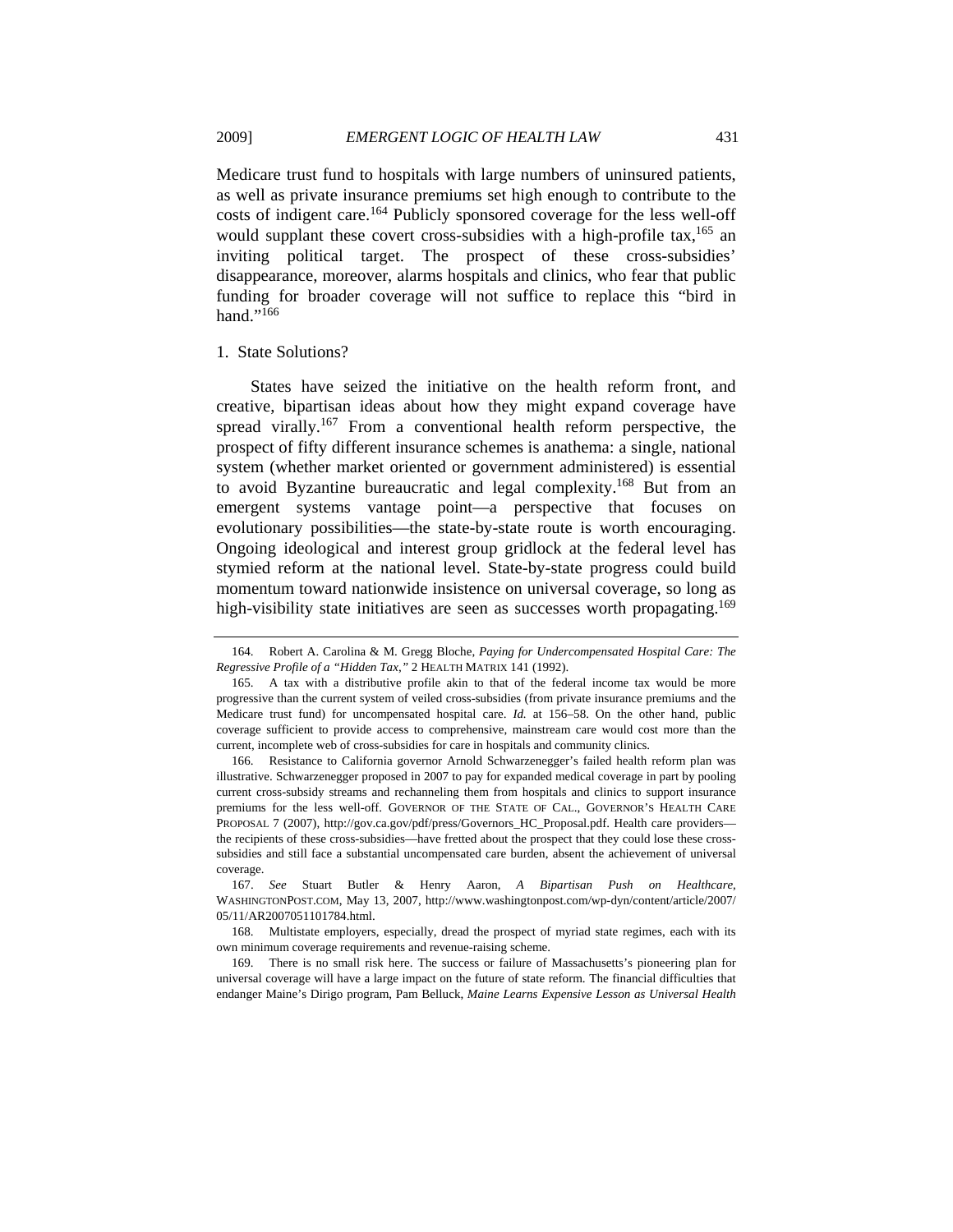Similarities in design are likely to result from the propagation of successful state models along informal networks of influence; $170$  this would ease administrative burdens. But if large employers or health plans become concerned about the balkanization of legal and regulatory requirements, they could press Congress and the White House for federalization of the emerging universal coverage scheme. They might well succeed, demonstrating the power of feedback mechanisms to transform health policy and law in circuitous fashion<sup>171</sup>—and locking in a national commitment to medical coverage for all.

Support for state initiatives thus constitutes a wise gamble from an emergent systems perspective. It carries no guarantee that the country will embrace any particular model for expanding coverage;<sup>172</sup> states will decide, case by case, and more likely than not, one or a few prevailing models will emerge. Nor must it lead, in the end, to state governance of health insurance coverage. Congress and the White House could respond to state initiatives by imposing an overarching federal scheme. Were this to happen, state reforms would still have served a vital purpose as steps in the evolution of universal coverage.

This rationale favors legislative revision of ERISA to clear the way for state experimentation, $173$  and, in the meanwhile, this rationale supports judicial construction of ERISA to minimize preemption of state initiatives.174 There is ample doctrinal space for such a judicial reading.

171. *See supra* text accompanying notes 153–55.

 172. States are now weighing a variety of models, alone and in combination; these include expansions of Medicaid, employer obligations to provide coverage or contribute toward its cost, consumer-directed health care, premium support, and insurance market reforms. CTR. FOR BEST PRACTICES, NAT'L GOVERNORS ASS'N, LEADING THE WAY: STATE HEALTH REFORM INITIATIVES (2007), *available at* http://www.nga.org/Files/pdf/0707HEALTHREFORM.PDF.

 173. Bipartisan support for revising ERISA will become increasingly likely as states enact coverage expansion initiatives and look to their congressional representatives for support. Former Massachusetts governor Michael Dukakis argues that California and other states considering such initiatives should ignore the ERISA preemption issue as they draft legislation, then ask Congress to either exempt them or to trim back the preemption for everyone. Personal Communication with Michael Dukakis, in L.A., Cal. (Feb. 2007).

 174. The extent to which ERISA preempts state laws requiring employers to either provide coverage for their employees (up to some state-defined minimum level of benefits) or to contribute funds in some other fashion, toward coverage of the uninsured, will be the principal focus of such

*Plan Stalls*, N.Y. TIMES, Apr. 30, 2007, at A1, and led to the collapse of Tennessee's TennCare scheme, Robert E. Hurley, *TennCare–A Failure of Politics, Not Policy: A Conversation with Gordon Bonnyman*, 25 HEALTH AFF. W217, W217–25 (2006), *available at* http://content.healthaffairs.org/cgi/content/ abstract/ 25/3/w217, underscore the uncertain fate of state initiatives.

 <sup>170.</sup> Such networks include the National Governors Association, the National Conference of State Legislatures, the Council of State Governments, and numerous think tanks that function as forums for the sharing of state health reform experiences and ideas.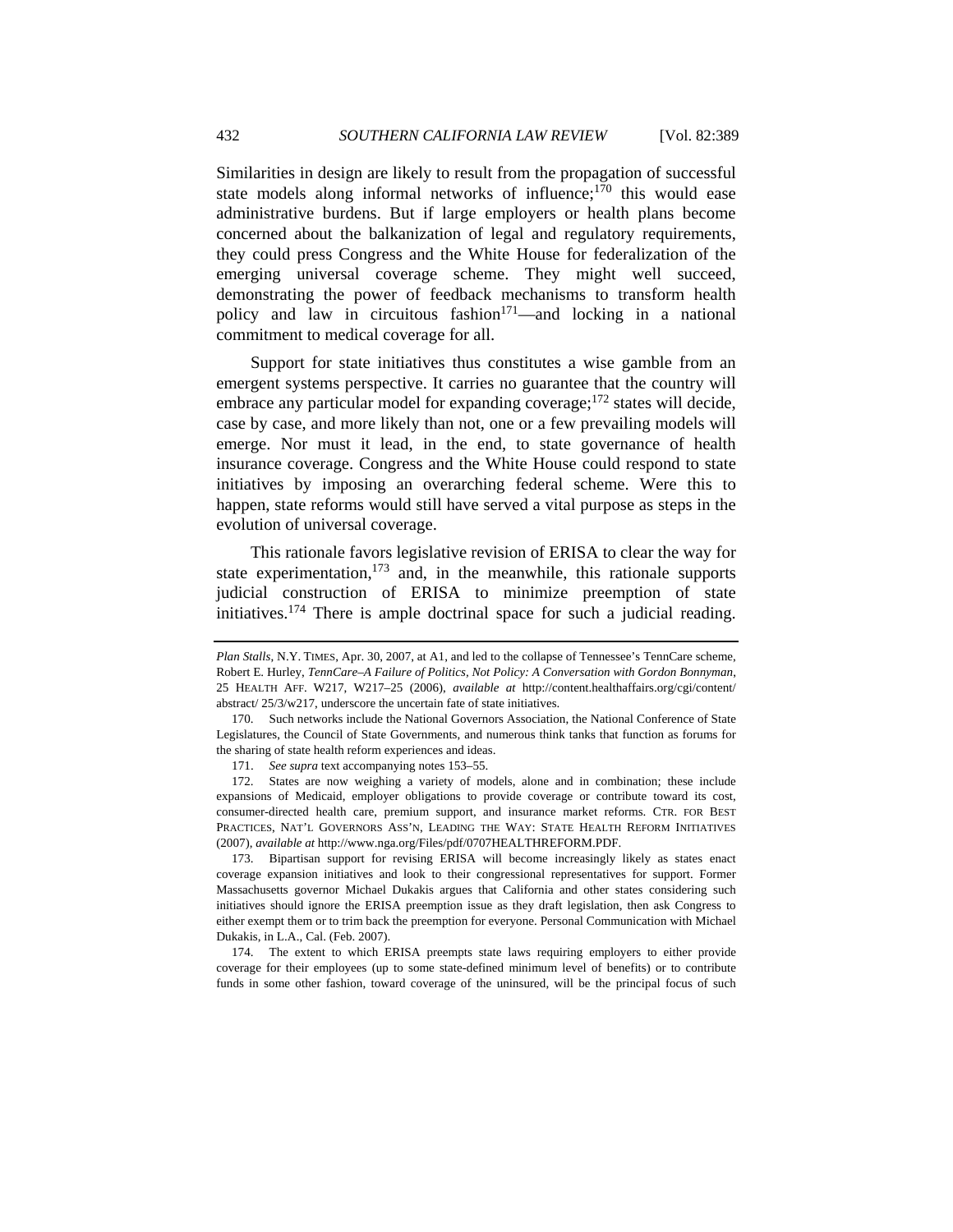The Supreme Court has said, in a case involving state regulation of hospital charges for the purpose of expanding coverage, that ERISA's preemptive provisions are to be read narrowly when they infringe on traditional state power over health matters.<sup>175</sup> To be sure, there is lower court precedent to the contrary, $176$  but the accretion of state reform initiatives would put pressure on judges not to stymie legislators' wills when neither Supreme Court precedent nor the plain language of ERISA requires it.

### 2. Personal Responsibility

Objections to publicly supported coverage on the ground that it is incompatible with personal responsibility<sup>177</sup> pose a larger challenge for efforts to expand health care access. Commentators, advocacy organizations, public officials, and others who favor government action to increase access have offered many countervailing arguments.178 This battle has been joined in American politics since Theodore Roosevelt urged national health insurance during his Bull-Moose run for the presidency in 1912.179 There have been incremental steps forward—Medicare and Medicaid in 1965, Medicaid expansion during the 1980s, and SCHIP in 1997. Yet portrayals of public coverage as a handout—a step toward socialism<sup>180</sup> and away from self-reliance—have retained their resonance.

preemption litigation as state reform gathers steam. *See supra* note 20. State insurance market reforms, including new mechanisms for pooling risk among small employers, could also face preemption challenges under ERISA.

<sup>175.</sup> *See* N.Y. State Conference of Blue Cross & Blue Shield Plans v. Travelers Ins. Co., 514 U.S. 645, 659–62 (1995) (holding that state law requiring hospitals to collect higher payments from commercial insurers than from nonprofit Blue Cross & Blue Shield Plans survives ERISA section 514 preemption).

<sup>176.</sup> *E.g.*, Retail Indus. Leaders Ass'n v. Fielder, 475 F.3d 180 (4th Cir. 2007).

 <sup>177.</sup> The leading proponent of this view among legal scholars is Richard Epstein. *See generally* RICHARD A. EPSTEIN, MORTAL PERIL: OUR INALIENABLE RIGHT TO HEALTH CARE? (1997).

 <sup>178.</sup> There are innumerable examples of leading scholarly efforts to make the case for government action to achieve universal coverage. *See, e.g.*, DANIELS, *supra* note 71, at 42–48 (making a Rawlsian case for universal coverage); EZEKIEL J. EMANUEL, THE ENDS OF HUMAN LIFE 120–24, 178–97 (1991) (criticizing Rawlsian arguments and making a communitarian case); MICHAEL WALZER, SPHERES OF JUSTICE 64–94 (1983) (offering communitarian arguments). *See also* INST. OF MED., INSURING AMERICA'S HEALTH (2004) (reviewing clinical, economic, and philosophical arguments for universal coverage).

 <sup>179.</sup> MAYES, *supra* note 60, at 1.

 <sup>180.</sup> The American Medical Association deployed the "socialism" canard with much effect in the 1930s to derail President Franklin Roosevelt's national health insurance proposal. *See id.* at 19–20. In muted form, it persists to the present day: 2008 Republican presidential candidate Rudolph Giuliani characterized Democratic candidates' universal coverage proposals as "socialized medicine." *Republican Presidential Candidate Giuliani Discusses Health Care at Events in N.H.*, *S.C.*, KAISER DAILY HEALTH REP., Aug. 17, 2007, http://www.kaisernetwork.org/daily\_reports/health2008dr.cfm? DR\_ID=46953.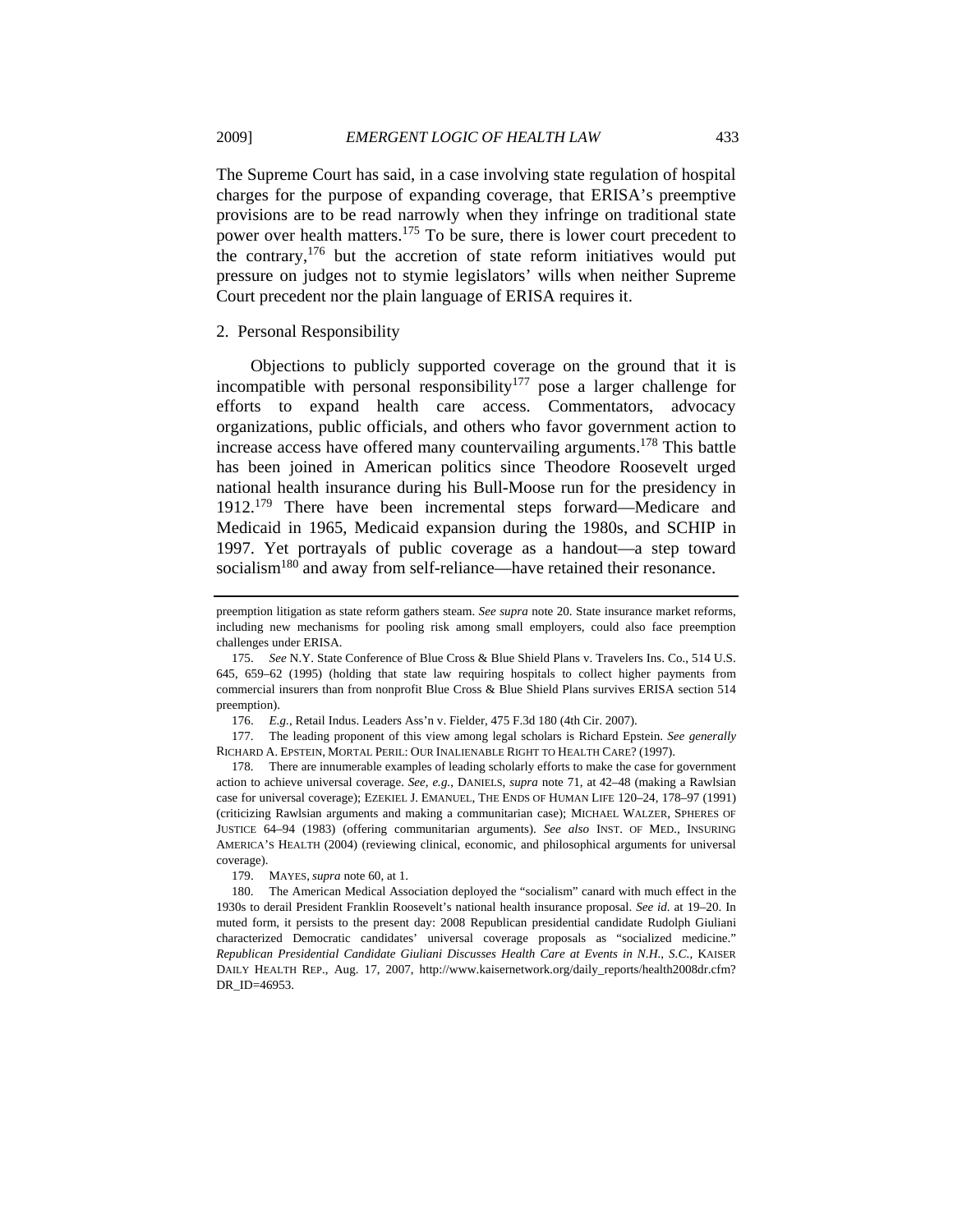Universal coverage proponents have struggled to rebut this portrayal with more and better arguments. But the logic of emergence suggests another approach—one that takes advantage of the tension between people's contradictory commitments to universal coverage and to selfreliance. Rather than ruing this contradiction, health policy progressives should harness its political energy by weaving individual responsibility and mutual obligation together into a new reciprocity of personal and public commitment to health. This new reciprocity might start with an "enhanced sense of individual obligation—to eat sensibly, exercise regularly, avoid smoking, and otherwise care for ourselves."<sup>181</sup> It could include an obligation to buy insurance. Our failure to do these things should carry consequences, such as premium surcharges and a measure of embarrassment over personal behavior that adds health risk without corresponding social benefit.<sup>182</sup> The state, in exchange, should offer some protection when self-reliance falters. Americans who cannot afford coverage should be able to turn to their government for help in acquiring it. If the United States is to come close to universal coverage, personal responsibility will probably need to play a larger role than it did in the midtwentieth century welfare state.<sup>183</sup> But in return, we should be able to count on each other, through our government, to shield us from the degrading, life-endangering consequences of going without basic care because we cannot pay.

## 3. Taxes, Subsidies, and Settled Expectations

Health care stakeholders' concerns about disruption of their revenue streams as a result of movement toward universal coverage need to be taken seriously. From a conventional policy wonk perspective, this disruption should not count. It is a mere transition problem. If one or

 <sup>181.</sup> M. Gregg Bloche, *Health Care for All?*, 357 NEW ENG. J. MED. 1173, 1174 (2007).

 <sup>182.</sup> Such behaviors include substance abuse, reckless sex, and overeating. Here, conservatives have a point (in my view) when they chide some liberals for characterizing these behaviors as wholly the products of illness, compulsion, corporate marketing, or social injustice, rather than personal choice. Social norms that reward self-control and punish lapses have a role. *See* M. Gregg Bloche, *Obesity and the Struggle Within Ourselves*, 93 GEO. L.J. 1335, 1351–54 (2005). This is hardly to say that social conditions have no causal role in behaviors that put health at risk; to the contrary, poverty (and its tendency to keep people focused on their immediate needs), environmental disadvantages, the media's messages, and other social circumstances are important factors. But a sense of individual responsibility can make a positive health difference, even when social unfairness renders the playing field uneven.

 <sup>183.</sup> The health care reform ideas being taken seriously in state capitals and in the 2008 presidential campaign are notable for their emphasis on personal responsibility. Bloche, *supra* note 181, at 1174–75. Some (including the Massachusetts plan) include an individual mandate to buy insurance, and most make some reference to people's responsibility to keep fit, stop smoking, and otherwise care for themselves.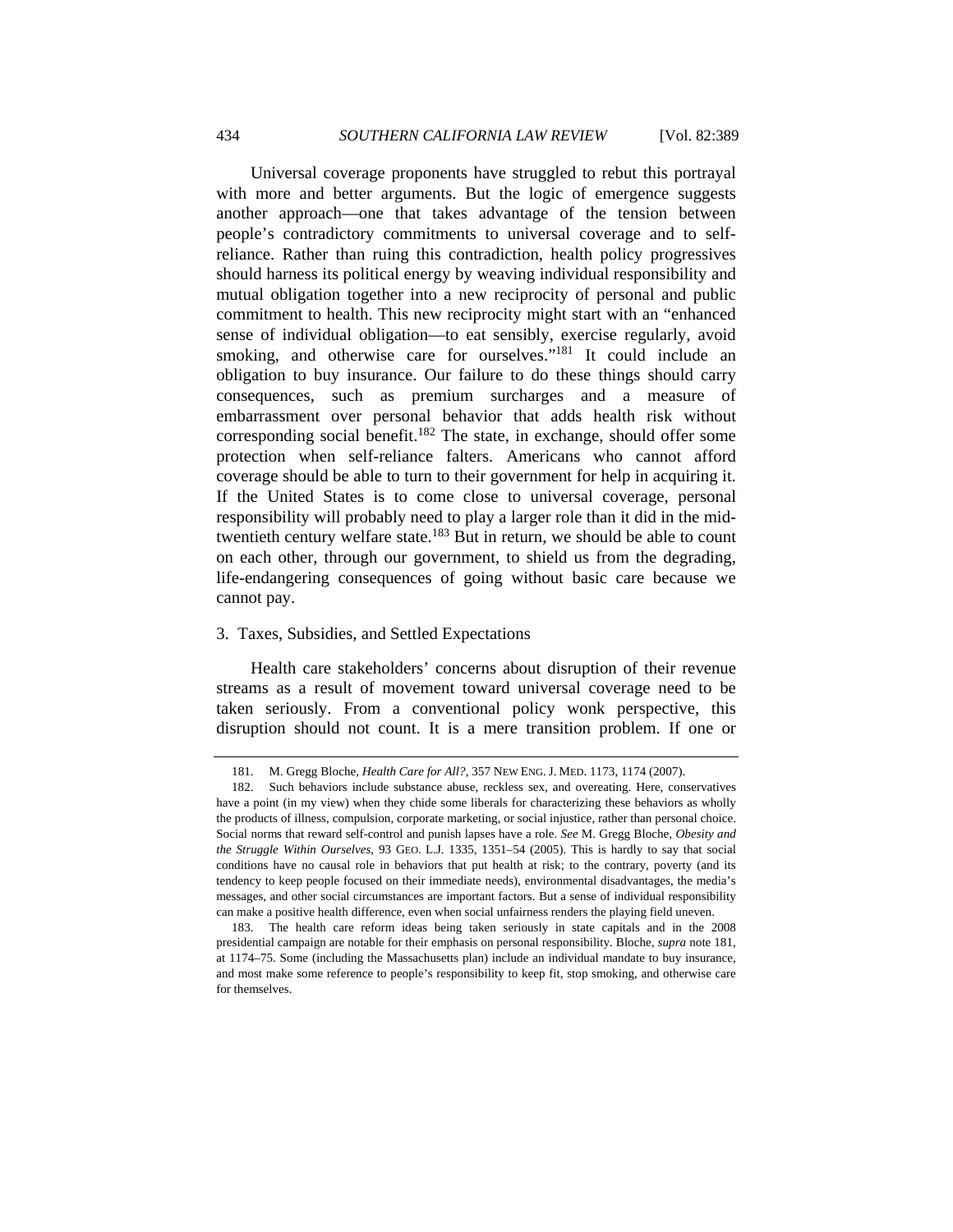another universal coverage scheme constitutes an improvement over today's tangled web of cross-subsidies, it ought to be enacted—unless a competing scheme would improve things even more. But from an emergent systems perspective, transitions are crucial. They are not details to be worked out, bureaucratically and legally, after new policies are chosen; they are the terrain that must be negotiated to achieve policy ends. Obstacles thrown up by stakeholders, bureaucratic structures, and legal regimes must be anticipated. And public perceptions are crucial, as is illustrated by voters' resistance to new taxes, even when these would supplant payroll deductions that cross-subsidize care for the poor.

Presidents Franklin Roosevelt and Lyndon Johnson understood this last point when they insisted on characterizing working Americans' contributions toward Social Security and Medicare as insurance premiums, not taxes. Aspiring architects of expanded medical coverage today would do well to fashion schemes that separate collection of general tax revenues from public financing of care for people unable to meet their own needs. This is more than just rhetoric; both promising political pathways and insurmountable obstacles to reform emerge from the structure of people's perceptions about the options they confront.184

Aspiring architects of reform should also avoid large, immediate disruption of current financial arrangements, even when the policy case for disruption is powerful. Sudden disruption of settled expectations invites fierce political and legal resistance from stakeholders—resistance that can put reform at risk.<sup>185</sup> From an emergent systems perspective, getting reform right is more than a matter of preparing a blueprint for the best policy in the abstract; it requires charting a path through networks of political and legal influence. Policies that postpone the prospect of disruption—leaving open multiple, more gradual evolutionary possibilities—will tend to arouse less resistance.

There is, for example, a strong public policy case for ending tax exemption of nonprofit hospitals upon the advent of comprehensive, universal coverage.<sup>186</sup> The prevailing rationale for property and income tax exemption of hospitals has long been their provision of care to people

<sup>184.</sup> *See* DREW WESTEN, THE POLITICAL BRAIN 89–93 (2007) (drawing on neuroscience evidence to argue that people form policy positions by (unconsciously) organizing their perceptions of new circumstances into preconceived patterns, then reacting emotionally to these patterns).

 <sup>185.</sup> M. Gregg Bloche, *A Graveyard for Grand Theory*, 26 HEALTH AFF. 1534, 1535 (2007).

 <sup>186.</sup> M. Gregg Bloche, *Health Policy Below the Waterline: Medical Care and the Charitable Exemption*, 80 MINN. L. REV. 299, 394–98 (1995).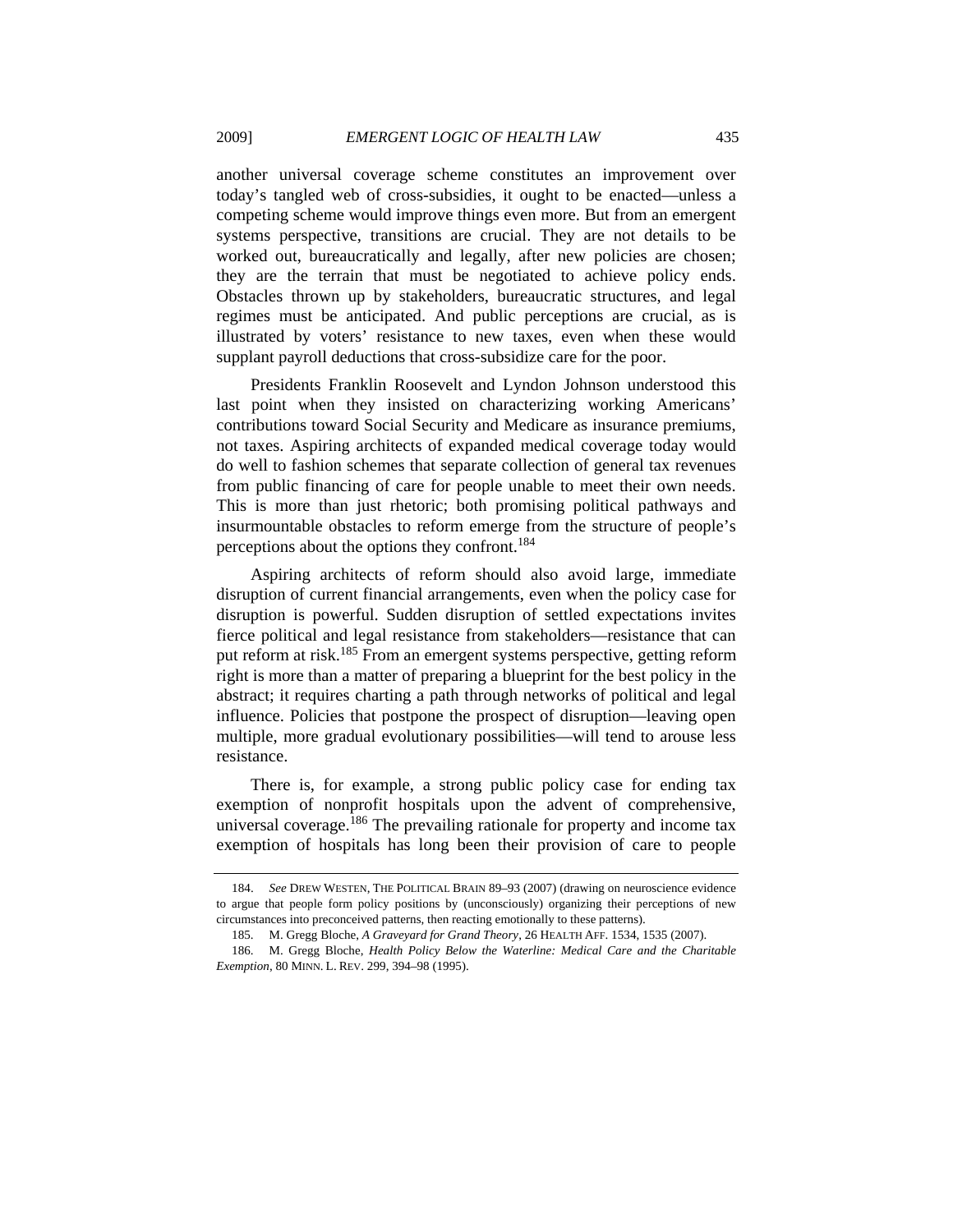unable to pay.<sup>187</sup> Adoption of universal coverage would render this rationale obsolete. Elimination of these tax subsidies would make additional state and federal dollars available to support insurance for those unable to afford it. Redirecting public funds from subsidies for hospitals to coverage for the uninsured would both empower patients<sup>188</sup> and better match public spending with clinical need.<sup>189</sup> Yet the nonprofit hospital sector's resistance to loss of its tax exemptions weighs heavily against trying to do so as part of a health reform plan. Exemption, even for hospitals that provide minimal "charity" care, has become a settled expectation, and enactment of universal coverage—at either the state or the federal level—without the nonprofit sector's support is difficult to imagine. Thus the demise of this otherwise unjustifiable<sup>190</sup> subsidy is not worth demanding.191

The same is the case for other cross-subsidy schemes entangled within the disordered web of American health care financing. Extra Medicare payments to teaching hospitals for the training of residents, so-called disproportionate share subsidies from Medicare to hospitals that admit large numbers of poor patients, and myriad other flows of cash have their dug-in defenders. For some observers, such seepages of public funds constitute arguments against government action to expand coverage.<sup>192</sup> But

 <sup>187.</sup> This "quid pro quo" rationale is well-established in state property tax law, and until 1969 it was explicitly part of the IRS rationale for federal income tax exemption. *Id.* at 382–83. Other proposed justifications for tax exemption include Henry Hansmann's argument that it compensates for nonprofit firms' disadvantage in raising capital, owing to their inability to distribute profits to owners, and the nonprofit hospital sector's claim that nonprofit status yields community benefits, beyond free care, deserving of public subsidy. *Id.* at 320–22.

 <sup>188.</sup> Instead of being beneficiaries of hospital charity, the (formerly) uninsured would become consumers with purchasing power and choice of providers. *Id.* at 334.

 <sup>189.</sup> Tax subsidies for hospitals support hospital-based care, rather than the full range of clinical services (including outpatient screening, chronic disease management, and preventive care) available to patients with adequate insurance. Tax subsidies are thus a poor substitute for insurance. *Id.* at 369.

<sup>190.</sup> *But see* Jill R. Horwitz, *Why We Need the Independent Sector: The Behavior, Law and Ethics of Not-for-Profit Hospitals*, 50 UCLA L. REV. 1345, 1346–47 (2003) (arguing that nonprofit hospitals supply community benefits that merit tax exemption).

 <sup>191.</sup> Although tax exemption is, in my view, unjustifiable, *see* Bloche, *supra* note 186, from a policy analytic perspective, its persistence presents an opportunity. Rather than insisting on its elimination, one might (from an emergent systems perspective) seize on it opportunistically, as a fulcrum for policy leverage. This might be accomplished by taking nonprofit hospitals' claims of community benefit, *see* Horowitz, *supra* note 190, very seriously, to the point of conditioning tax exemption upon hospitals' achievement of benchmarks for health promotion, clinical quality, and as care for the needy. Transforming tax exemption into a type of pay-for-performance, in this fashion, is politically and legally more plausible than eliminating it altogether. M. Gregg Bloche, *Tax Preferences for Nonprofits: From Per Se Exemption to Pay-for-Performance*, 25 HEALTH AFF. W304 (2006), http://content.healthaffairs.org/cgi/content/abstract/25/4/W304.

<sup>192.</sup> *See, e.g.*, HYMAN, *supra* note 157, at 27–47.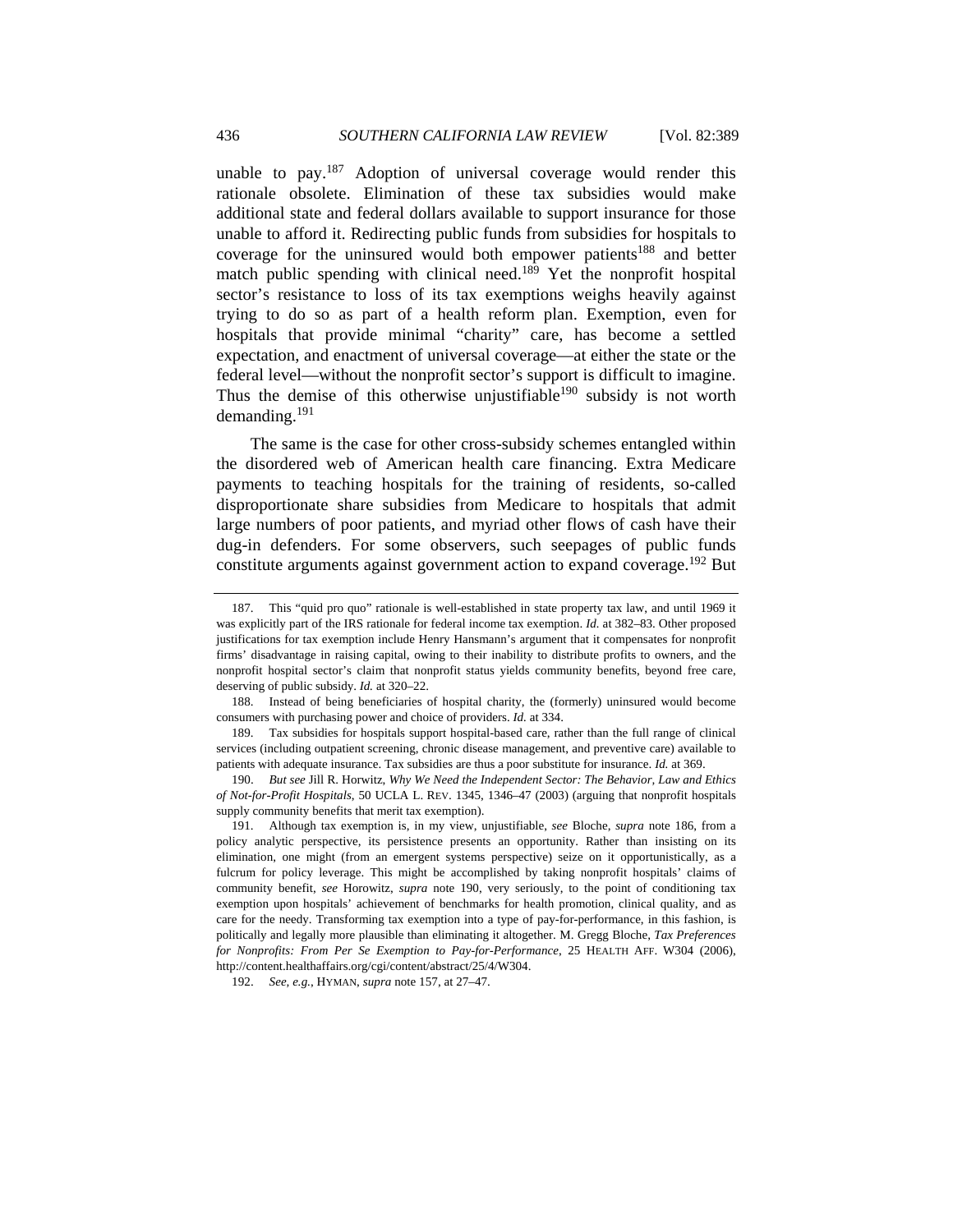for those who hold that failure to extend coverage to the nearly fifty million Americans without it is indecent, this leakiness is an acceptable cost. The emergent systems perspective counsels patience. Perhaps, once universal

coverage becomes America's baseline expectation, these embedded subsidies will be seen as giveaways, and courts and regulators will no longer countenance them. On the other hand, they could survive, like farm subsidies, despite popular scorn—protected by politically leveraged advocates.<sup>193</sup>

# 4. The Politics of Emergence: The Demise and Rebirth of Health Care Reform

Thus far, opponents of publicly sponsored universal coverage have displayed a deeper intuitive awareness of the power of emergence than have advocates of health insurance for all. A stunning example played out in 1993, as congressional Republicans scrambled to prepare for President Clinton's anticipated health care reform juggernaut. The party's Senate and House leaders eyed plausible compromises that might have achieved nearuniversal coverage with a reduced role for government.<sup>194</sup> These compromises hewed to traditional Republican principles. They would have left open a wide playing field for competition between health plans,

 <sup>193.</sup> This points to another role for health law and policy scholars—as participants in the process of emergence. Scholars of health care governance are uniquely positioned to detect embedded interestgroup influence, to expose it, and to speak to public audiences about its pernicious policy and legal impact. They are especially well-situated to identify cases of government responsiveness to this influence and to call public officials to account when they service parochial interests. This has traditionally been the role of investigative journalists, but deeply probing reporting on public affairs is in decline. National news organizations are budgeting less for investigative reporting and in-depth analysis, and recent changes in the ownership and business objectives of leading newspapers (most visibly the sale of the *Los Angeles Times* and the *Wall Street Journal* by founding families deeply committed to these publications' journalistic missions) could lead to further declines in penetrating reporting and analysis. The expertise necessary to track and interpret government action in such complicated realms as health makes it unlikely that the blogosphere will fill this gap. By incorporating this work into their professional role, and by seeking visible platforms for their findings and analyses, scholars of health law and policy can diminish the ability of embedded interests to shape health law and policy, unrestrained by the prospect of public revelation. A potent array of public platforms is available to scholars and researchers: these include op-ed pages, medical and health policy journals covered by national media (principally the *New England Journal of Medicine*, *JAMA*, and *Health Affairs*), symposia and briefings sponsored by high-profile think tanks, and blogs sponsored by some of these venues.

 <sup>194.</sup> Options included R.I. Sen. John Chafee's proposal, the Health Equity and Access Reform Today Act of 1993, S. 1770, H.R. 3704, 103d Cong. (1993) (proposing mandatory private insurance with a scheme of public subsidies for low-income subscribers and cosponsored by twenty-one other Republican senators, including Minority Leader Robert Dole) and the Heritage Foundation's Consumer Choice Health Plan, *see* Stuart M. Butler, *Have it Your Way: What the Heritage Foundation Health Plan Means for You*, POL'Y REV., Fall 1993, at 54.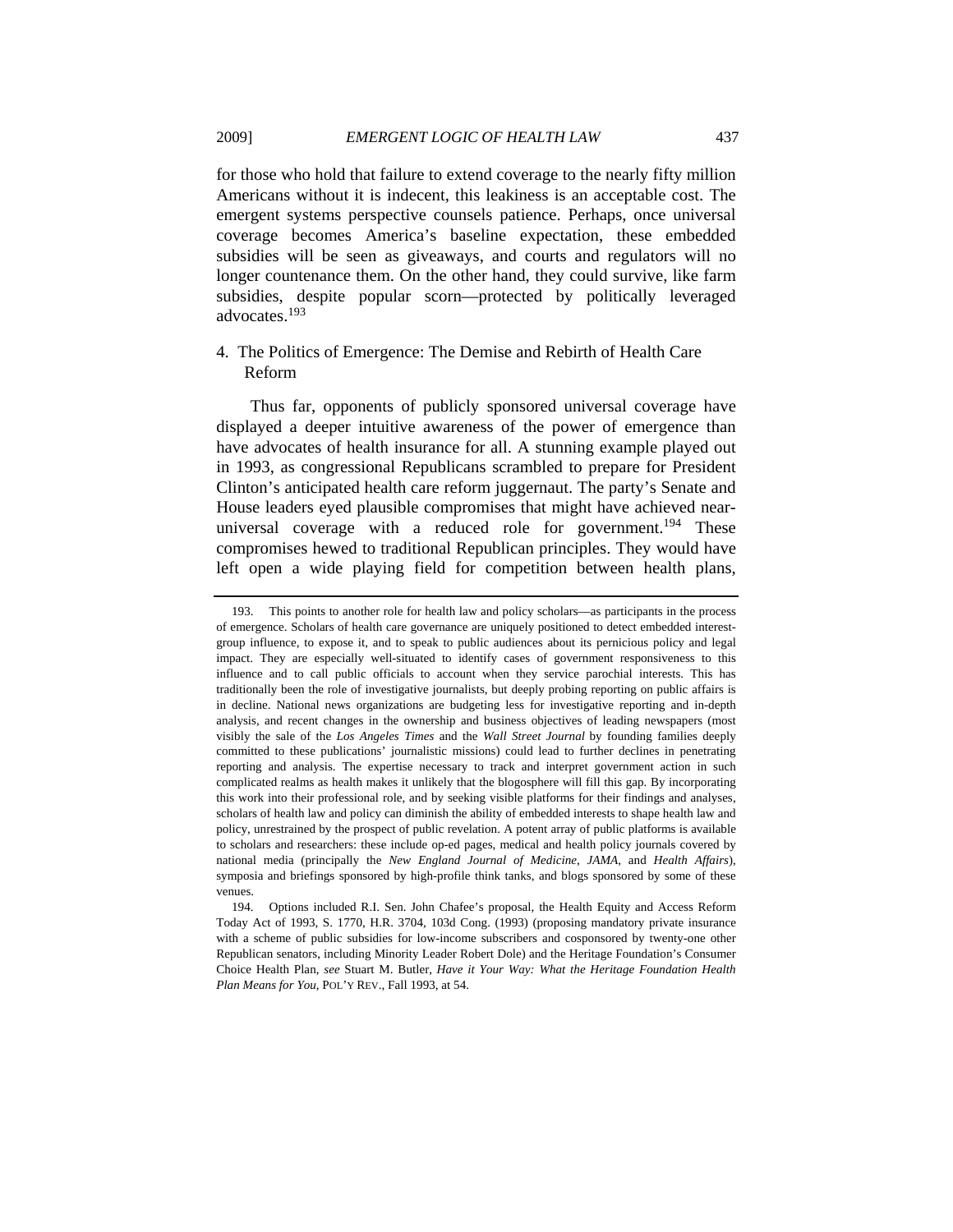minimally restricted by federal regulators. But conservative strategist William Kristol looked beyond the policy logic of the possible deals and toward the longer-term implications of government-guaranteed coverage. For Republicans, he intuited, the implications were disastrous. Enactment of *any* publicly financed scheme to cover all would rekindle Roosevelt-era confidence in government as guarantor of personal security, undermining the broader Republican case for lower taxes and less government.<sup>195</sup> Conversely, utter defeat for health care reform on President Clinton's watch would deliver a lasting blow both to Americans' belief in government's ability to solve complex social problems and to confidence in the Democrats' ability to deliver on their promises.<sup>196</sup>

In a memo that quickly achieved iconic status among conservatives, Kristol urged Republicans to go all-out to kill health care reform.<sup>197</sup> There should be no deals, no carefully nuanced compromises, Kristol argued. The Clinton plan should come to nothing, except disillusionment.<sup>198</sup> Swayed by Kristol's analysis, House and Senate Republican leaders abandoned compromise alternatives in favor of a scorched-earth stance toward health care reform.<sup>199</sup> By the fall of 1994, the Clinton plan had succumbed.<sup>200</sup> A few months later, disillusioned voters delivered both houses of Congress to the Republicans for the first time in forty years. Universal coverage disappeared from the national agenda for a decade, despite the ongoing increase in the numbers of the uninsured. More than that, Americans maintained their skepticism toward government's ability to transform their

 <sup>195.</sup> SKOCPOL, *supra* note 159, at 145–46 (quoting Memorandum from William Kristol, Chairman, Project for the Republican Future, to Republican Leaders (Dec. 2, 1993)). Calling the Clinton plan "a serious political threat to the Republican Party," Kristol warned that passage of comprehensive reform would "revive the reputation . . . of Democrats as . . . the generous protector of middle-class interests" and "relegitimize middle-class dependence for 'security' on government spending and regulation." *Id.* at 145.

 <sup>196.</sup> Kristol wrote that rejection of the Clinton plan "by Congress and the public would be a monumental setback for the president, and an uncontestable piece of evidence that Democratic welfarestate liberalism remains firmly in retreat." *Id.* at 146.

<sup>197.</sup> *See id.* at 145–46.

 <sup>198. &</sup>quot;The goal over the next several months," Kristol urged, at the height of the battle over the Clinton plan, "should not be simply to wound the proposal, to nitpick the numbers or criticize some of the most onerous provisions, but to defeat the Clinton plan root and branch. . . . We want to use the health care debate as a model for routing contemporary liberalism and advancing an aggressive conservative activist agenda." Adam Meyerson, *Kristol Ball: William Kristol Looks at the Future of the GOP*, POL'Y REV., Winter 1994, at 14, 15.

 <sup>199.</sup> *See* SKOCPAL, *supra* note 159, at 146–47.

 <sup>200.</sup> Neither Kristol nor congressional Republicans can claim full credit for defeating health reform. Potent opposition from health insurers and other interest groups had a large impact, as did the Clinton administration's tactical missteps. *See* JOHNSON & BRODER, *supra* note 60, at 123–24, 137– 207.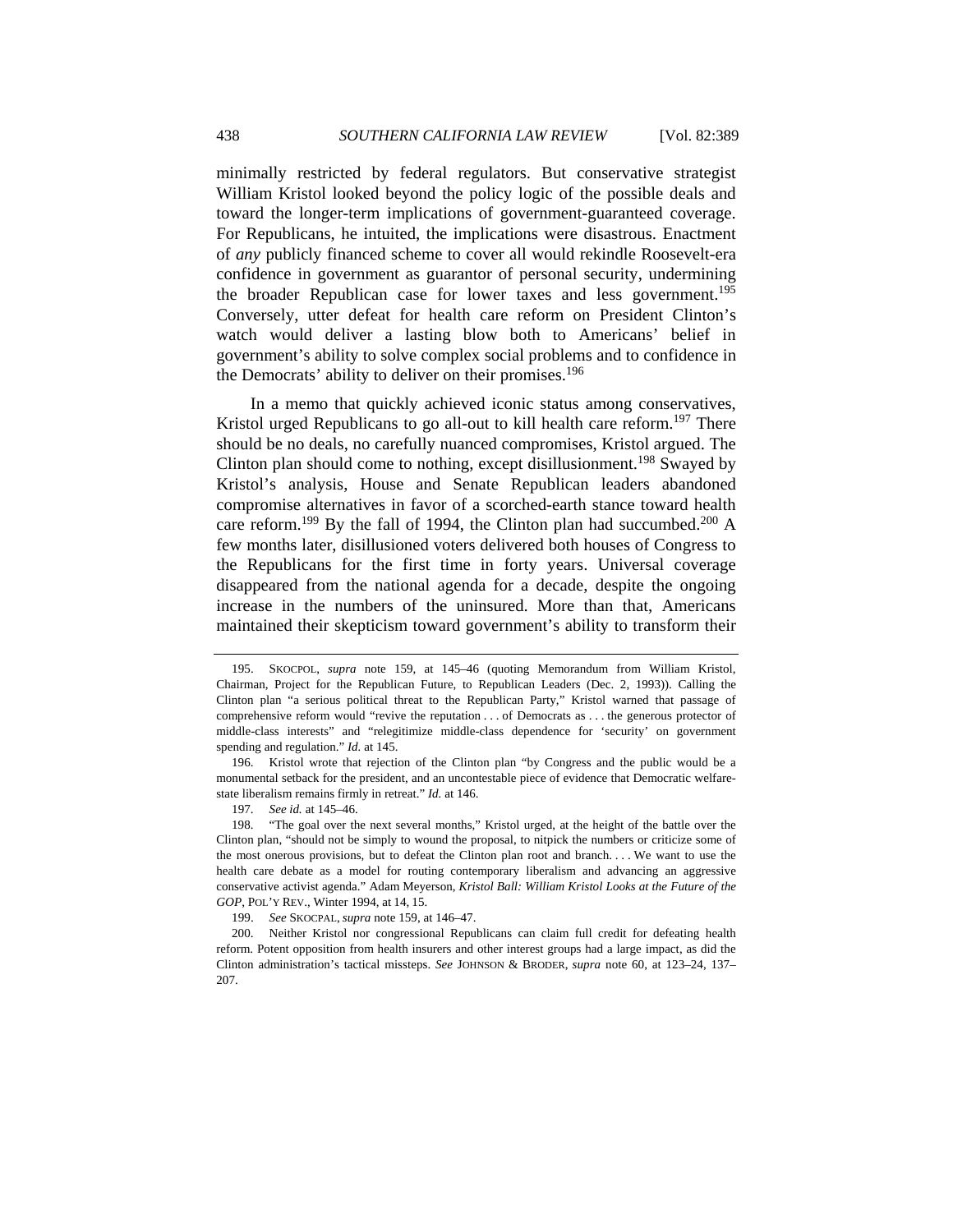lives for the better through grand social policy schemes. Kristol had gotten it right. By focusing his party on the emergent consequences of the success or failure of health care reform,  $201$  rather than on the policy pluses and minuses of particular compromises, he positioned Republicans to achieve their larger, longer-term objectives.

Proponents of robust government action to achieve universal coverage have been slower to seize on the promise of emergence. The architects of the Clinton plan intended for it to take effect as a finished product. To be sure, they envisioned a phase-in period, and they deferred to competition among health insurers to fill in the plan's fine details. But they fashioned a detailed, top-down regulatory scheme to define the parameters of this competition, $202$  and they envisioned little change in the plan's basic structure once it went into effect. Advocates of Canadian-style single-payer coverage likewise urge top-down imposition of their approach, with little regard for the enormous disruption it would entail.<sup>203</sup> This disruption is the driving force behind opposition to the single-payer model. A sudden switch to single-payer would push the American health economy toward chaos by shattering current financial arrangements and dislocating millions of workers.<sup>204</sup> Political resistance by those potentially affected makes this approach a nonstarter. $205$ 

 <sup>201.</sup> Kristol did not explicitly invoke emergent systems thinking, but he *thought* emergently. He strategized to create conditions more likely to give rise to feelings and beliefs conducive to longer-term Republican political and policy success.

 <sup>202.</sup> The Clinton plan's regulatory mechanisms addressed myriad matters in top-down fashion, including specification of minimum benefits to be provided by competing health plans, establishment of cross-subsidies among insurers to compensate for risk selection and adverse selection, and requirements that employers assume financial and administrative responsibility for employee coverage.

<sup>203.</sup> *See, e.g.*, Physicians' Working Group for Single-Payer Nat'l Health Ins., *Proposal of the Physicians' Working Group for Single-Payer National Health Insurance*, 290 JAMA 798 (2003) (urging complete replacement of private insurance by public, single-payer coverage without discussion of transition issues, aside from a brief mention of job retraining programs for insurance company employees).

 <sup>204.</sup> Adoption of single-payer coverage would put an end to cash flows in the hundreds of billions of dollars per year from private health care payers to hospitals, doctors, drug and device makers, and others. Cash flows from the public payer (or payers, if a system of regional payers were adopted) would commence in lieu of private payments, but there would surely be substantial changes in coverage policies and amounts paid, with profound financial implications for health care providers. Moreover, many of the millions of Americans who administer our decentralized system of private coverage and payment could find themselves out of work. There would be ripple effects as well, on labor markets (as millions, or at least hundreds of thousands, found themselves out of work), businesses that look to insurance companies for investment capital, and economic sectors that depend, in turn, on these businesses' buying power and on the purchasing power of insurance company employees.

 <sup>205.</sup> I take no position here on the *policy* question of whether a single-payer model would be better as an end state, in the abstract, than other universal coverage schemes. For a powerful argument that the single-payer model is superior, see THEODORE R. MARMOR, UNDERSTANDING HEALTH CARE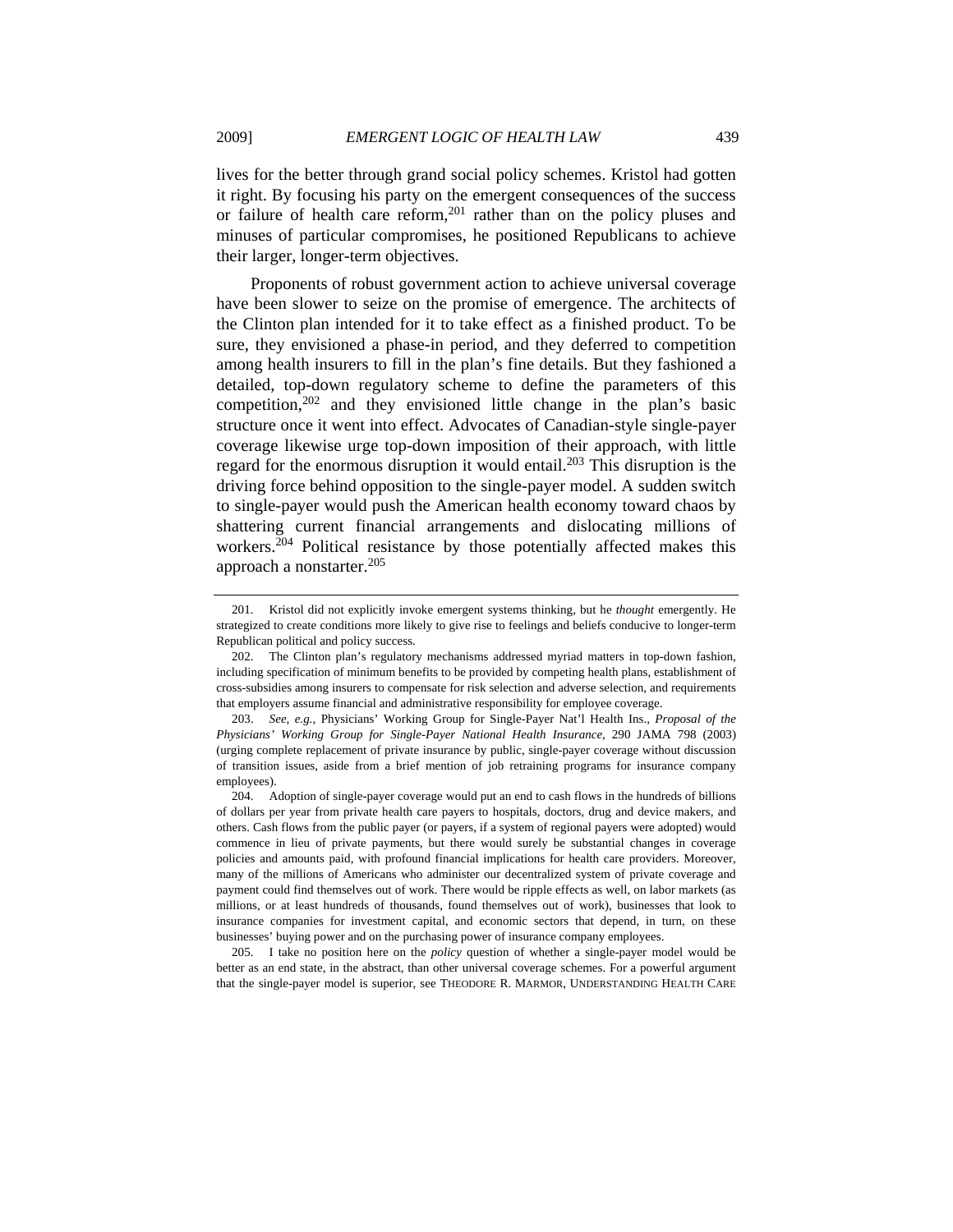There is, nevertheless, cause for optimism about health care reform. A new generation of proposals harnesses the power of emergence in ways that enhance the likelihood of extending coverage to all, or at least to many. During the 2008 presidential campaign, leading candidates from both parties urged legal changes that would free states to pursue promising initiatives—initiatives now jeopardized by ERISA preemption<sup>206</sup> and by limits on states' ability to make creative use of their Medicaid and SCHIP funds to expand coverage. $207$  Some supporters of universal coverage dismiss state initiatives as mere incrementalism—a diversion from the quest for universal coverage. This criticism ignores the emergent possibilities of state-by-state action—its potential to propagate "me-too" optimism (and feasible compromises), as well as the prospect that state-bystate success (and ensuing worries about regulatory balkanization) could prompt Congress to enact nationwide reform.<sup>208</sup>

Likewise, proposals advanced by both Republicans and Democrats during and after the 2008 campaign would leave private, employmentbased coverage intact while opening up evolutionary pathways toward large-scale change. President  $Bush^{209}$  and the principal Republican contenders to succeed him urged an end to tax preferences for employerprovided health plans.<sup>210</sup> Americans, they argued, should be able to spend pretax dollars on coverage and care, up to a limit, whether or not they acquire or tap workplace-based insurance.<sup>211</sup> By leaving employment-based

208. *See supra* Part IV.A.1.

 209. COUNCIL OF ECON. ADVISORS, ECONOMIC REPORT OF THE PRESIDENT 87 box 4-1 (2007), *available at* http://www.gpoaccess.gov/eop/2007/2007\_erp.pdf.

REFORM 215–33 (1994). My limited point is that top-down imposition of a single-payer model by legislative enactment would be so disruptive as to preclude its happening.

<sup>206.</sup> *See supra* notes 173–74 (discussing possible ERISA preemption of state laws requiring employers to contribute toward their workers' health benefits or toward funds established to subsidize coverage for the uninsured).

 <sup>207.</sup> Mitt Romney, Rudolph Giuliani, and Barack Obama were among the candidates who made greater deference to state initiatives part of their campaign messages on health care. However, they did not specify the legal changes they would pursue in order to accomplish this. *See* Robin Toner, *2008 Candidates Vow to Overhaul U.S. Health Care*, N.Y. TIMES, July 6, 2007, at A1.

 <sup>210.</sup> Under current law, employees' and employers' contributions toward workplace-based medical coverage are not treated as taxable income. I.R.C. § 105 (2006). Likewise, employee contributions toward health savings accounts are nontaxable (up to an annual limit). *Id.* § 223. Employers can also make nontaxable contributions to workers' health savings accounts (up to an annual limit) when employers offer and workers choose high-deductible insurance plans. *Id.* By contrast, Americans who do not subscribe to employment-based health plans must spend post-tax dollars on care and coverage (up to very high annual limits, above which medical expenses become deductible). *Id.* § 213.

<sup>211.</sup> *See* Katherine Baicker, William H. Dow & Jonathan Wolfson, *Lowering the Barriers to Consumer-Directed Health Care: Responding to Concerns*, 26 HEALTH AFF. 1328 (2007) (article by former Bush administration Council of Economic Advisors member and staffers, making the case for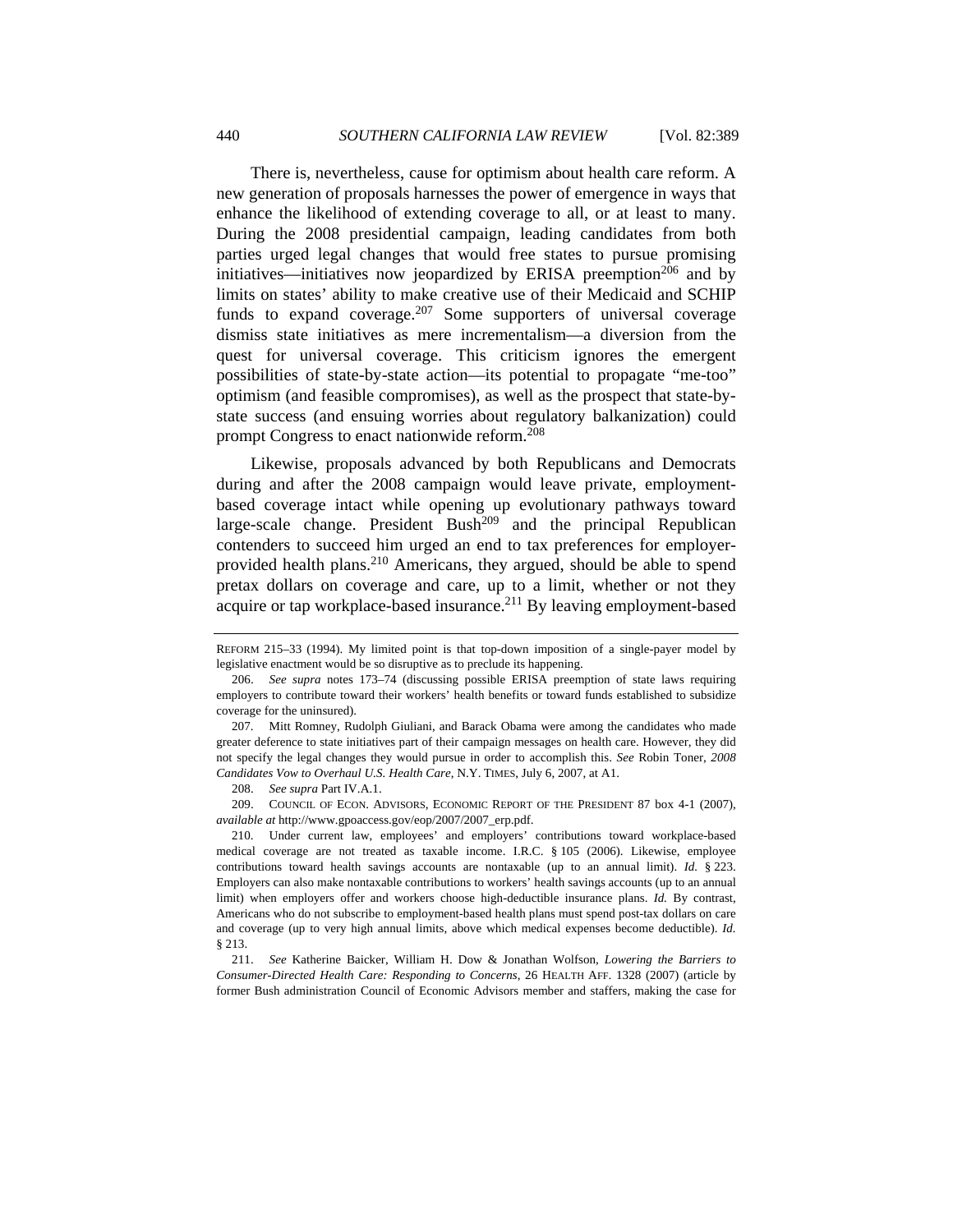coverage in place, this approach averts sudden, large-scale disruption of settled arrangements and expectations. But by removing a powerful disincentive to the purchase of care and coverage outside the employment relationship, this strategy opens the way to the emergence of new ways of pooling risk—and to new health plan designs. Over time, as innovative pooling mechanisms appear, workers with employment-based coverage could migrate to them. Meanwhile, Americans without workplace-based insurance options could pay for care and coverage on their own, using pretax dollars. This level playing field could reduce the ranks of the uninsured, especially if combined with public subsidies for the least welloff.212 On the other hand, this new generation of Republican proposals calls for greater out-of-pocket (albeit tax-subsidized) spending on care<sup>213</sup> and a reduced role for insurance, relative to traditional health plans (including HMOs and preferred provider organizations). Over time, this approach would probably lead to steeper tiering of levels of care, based on wealth.<sup>214</sup>

Democratic proposals hold out a different range of emergent possibilities. The leading Democratic presidential candidates prioritized near-universal coverage (their Republican rivals did not), but sought to minimize disruption of established arrangements and settled expectations.<sup>215</sup> To this end, the Democrats' proposals would leave

treating employment-based and independently purchased health plans in tax-neutral fashion).

<sup>212.</sup> *Id.*

 <sup>213.</sup> President Bush has called for tax-deductibility of contributions to health savings accounts (his principal proposed vehicle for out-of-pocket medical spending)—a regressive tax subsidy since those most in need pay the lowest marginal tax rates. Other proponents of this approach (so-called consumer-directed health care, accompanied by high-deductible insurance) urge that the least well-off be given tax credits toward their contributions to health savings accounts—a more progressive approach. *Id.* 

 <sup>214.</sup> M. Gregg Bloche, *Consumer-Directed Health Care and the Disadvantaged*, 26 HEALTH AFF. 1315, 1316–22 (2007). By "levels of care," I refer to levels of personal attention, convenience, and technological intensity—aspects of health care that are attractive to many patients but that do not necessarily correlate with clinical outcomes.

 <sup>215.</sup> The plans proposed by the three principal Democratic candidates—Hillary Clinton, John Edwards, and Barack Obama—were remarkably similar. Aside from the question of an "individual mandate" (Clinton and Edwards proposed that all Americans be required to sign up for insurance; Obama urged such a mandate only for children) the differences were little more than cosmetic. *See generally* BARACK OBAMA'S PLAN FOR A HEALTHY AMERICA, http://www.barackobama.com/ pdf/HealthPlanFull.pdf (last visited Mar. 20, 2009); Press Release, Hillary for President, Hillary Clinton's "American Health Choices Plan" (Sept. 17, 2007), *available at* http://www.pnhp.org/ news/2007/september/hillary\_clintons\_a.php; John Edwards for President, Universal Health Care Through Shared Responsibility, http://johnedwards.com/issues/health-care/health-care-fact-sheet (last visited Mar. 20, 2009). *See also* Henry J. Aaron, *Take a Chill Pill*, NEW REPUBLIC, Dec. 14, 2007, http://www.tnr.com/politics/ story.html?id=7f7e2f07-86f5-4eb6-86f5-047139f05ef6 (characterizing the campaign vitriol between Senators Clinton and Obama over individual mandates as overdone and contending that the three candidates' health reform proposals did not differ substantially).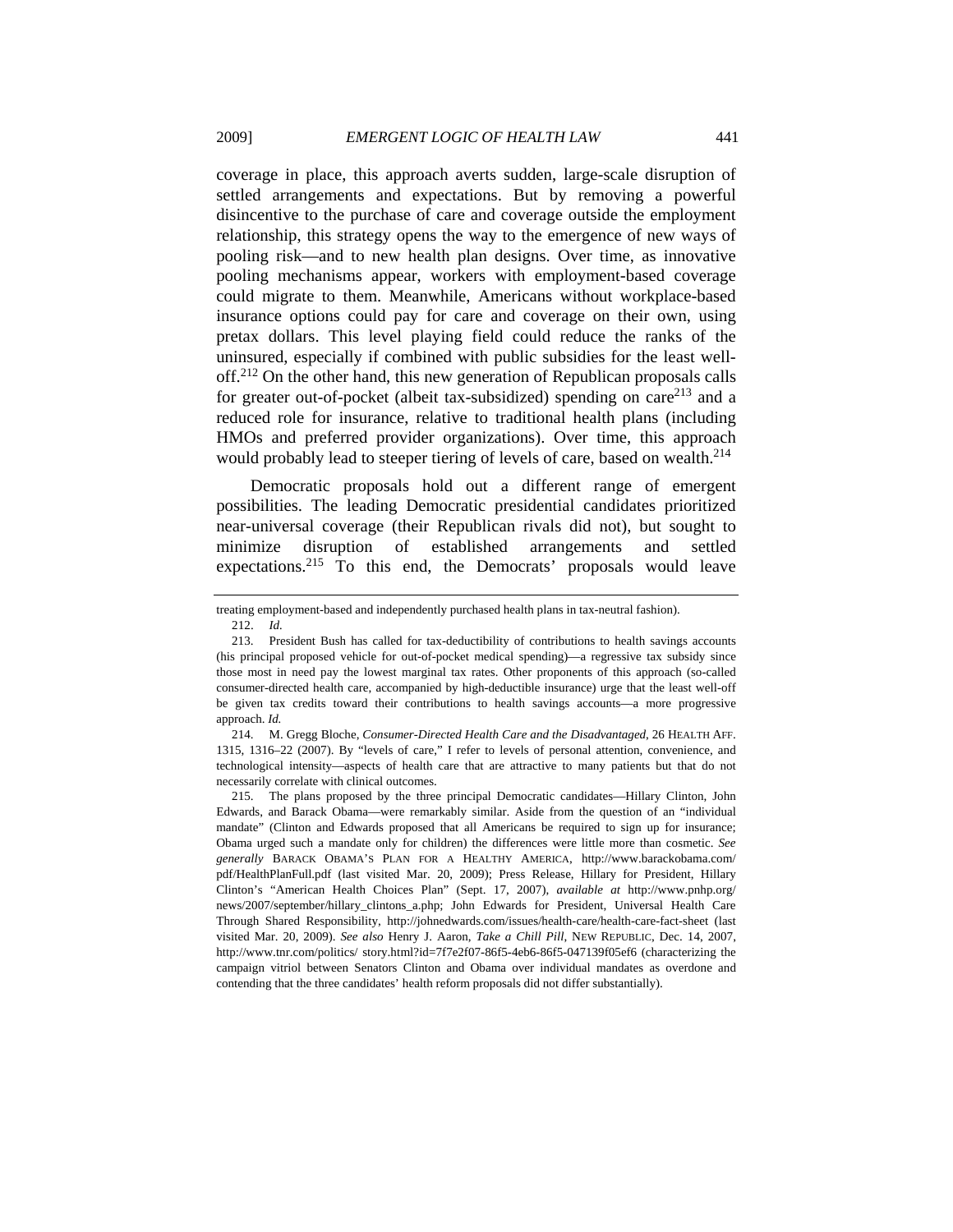employment-based coverage in place. They pursue universal coverage by expanding Medicaid and SCHIP to reach lower-income Americans not now eligible for these programs and by subsidizing middle-income Americans' purchase of private insurance. They avoid extending Medicaid and SCHIP to people at income levels that are within the marketing sights of private insurers (doing so would arouse strong insurance industry opposition<sup>216</sup>), and the subsidies they promise for the purchase of private coverage are a multibillion dollar benefit for insurers.<sup>217</sup> The only likely near-term losers are employers who do not now provide coverage: they would have to choose between offering insurance or paying a tax (or "fee") to support the public subsidies.<sup>218</sup> Thus, these plans would pursue universal coverage by leveraging some existing arrangements and minimizing disruption to others.

On the other hand, they open pathways toward more fundamental, long-term change. By establishing insurance exchanges to pool risk (and thereby reduce premiums) for individual insurance purchasers and small employer groups,<sup>219</sup> they create an economically viable alternative to workplace-based coverage. Over time, this alternative purchasing mechanism could eclipse the workplace as America's main source for private insurance. The ability of insurance exchanges to attract large numbers of purchasers<sup>220</sup> and to offer many coverage choices will give

 217. Employers that provide insurance to low-wage workers will also benefit from these subsidies (and, possibly, from expansion of Medicaid and SCHIP).

220. Larger numbers of purchasers translate into lower premiums for health plans listed on an

 <sup>216.</sup> The battle over state and federal efforts to expand SCHIP to cover children from families with higher incomes illustrates the likelihood of such opposition. New York, for example, attempted in 2007 to make SCHIP available to children in families with annual incomes as high as \$80,000. After the Bush administration announced that it would construe the SCHIP statutory scheme to disallow this, the state indicated it would challenge the administration in court. Sarah Kershaw, *Eight States to Press Bush on Insurance Coverage of Children*, N.Y. TIMES, Oct. 2, 2007, at B1.

Meanwhile, in the last months of 2007, President Bush vetoed two Congressional efforts to expand SCHIP funding and eligibility to income levels unacceptable to the administration. Robert Pear & Carl Hulse, *Congress Set for Veto Fight on Child Health Measure*, N.Y. TIMES, Sept. 25, 2007, at A28. The 2008 election resolved this conflict: within a month of President Obama's inauguration, Congress passed yet another SCHIP expansion bill, which the president promptly signed. John K. Iglehart, *Expanding Coverage for Children—The Democrats' Power and SCHIP Reauthorization*, 360 NEW ENG. J. MED. 855 (2009).

 <sup>218.</sup> They would be losers to a lesser degree than they would have been under the 1993 Clinton plan, since Democrats contemplate raising most of the revenues needed to support the public subsidies by allowing President Bush's term-limited income tax cuts to expire at the end of 2010 for the wealthiest Americans. *See* Laura Meckler, *\$318 Billion Tax Hit Proposed*, WALL ST. J., Feb. 26, 2009, at A1.

 <sup>219.</sup> The large risk premiums that insurers charge for individuals and small groups mean that the prices they pay for a given level of coverage are much higher than the prices for larger groups (which incur more predictable aggregate medical costs).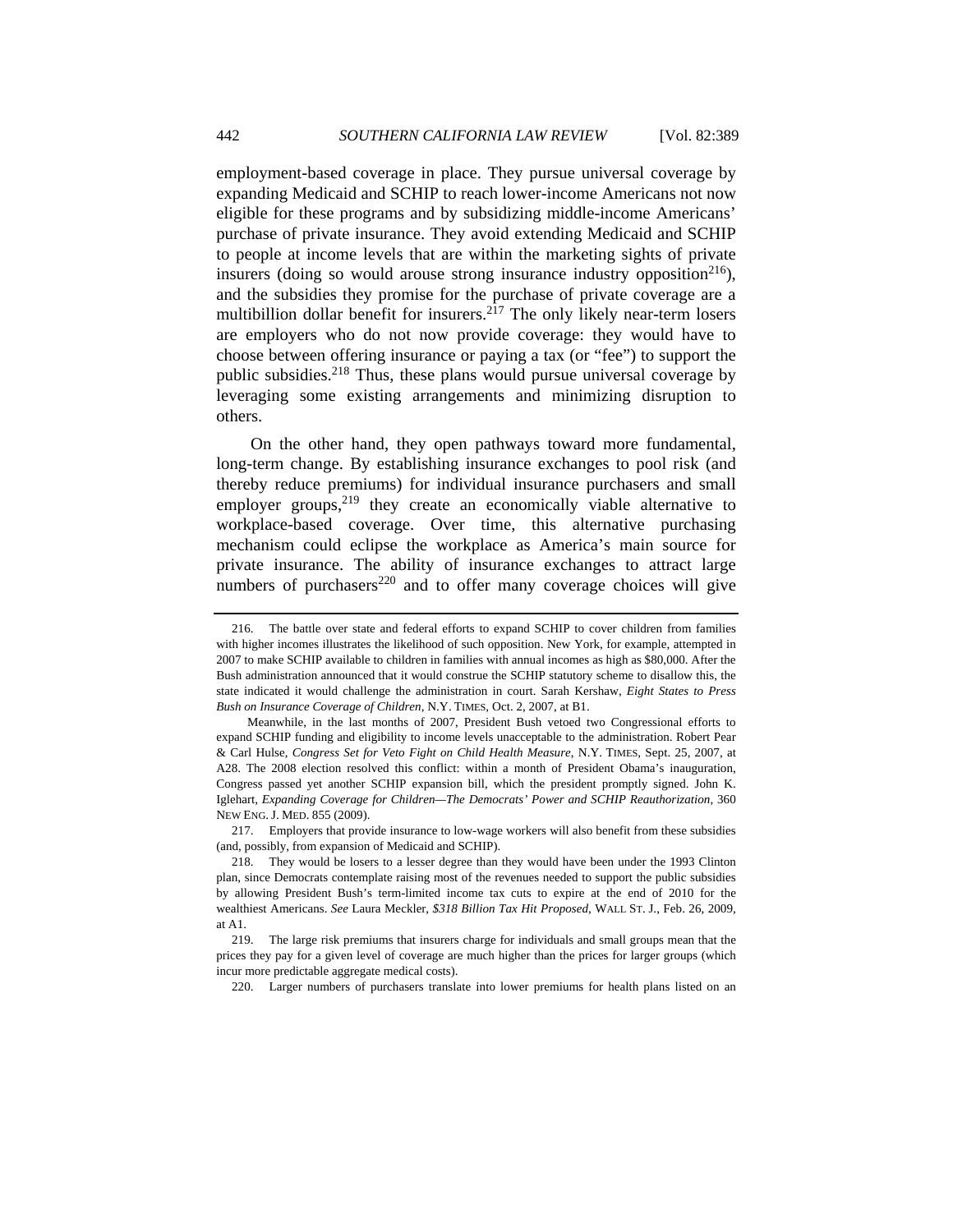them formidable advantages over employment-based plans. Vast purchasing pools could turn these exchanges into the "Amazon.com's" of medical coverage, able to outperform all but the largest employers on price. Things *could* play out this way, but, then again, they may not. The plans leave the future of employment-based coverage open. Its persistence, or demise, would be determined by millions of Americans, acting as best they can to protect their families and themselves, with minimal attention to the policy impact of their choices.

A more provocative possibility is the emergence of single-payer coverage from these plans. The proposals call for creation of a public  $plan<sub>1</sub><sup>221</sup>$  to be listed on health insurance exchanges as an alternative to the private options. If the public plan fared better than its rivals in the competition for subscribers—whether because of lower administrative costs,222 better deals with doctors and hospitals, or other reasons—it could eventually come to overshadow them. This growth could feed back on itself in positive fashion by empowering the plan to obtain lower prices from providers,  $223$  thereby crowding out private competitors. Absent congressional intervention to limit the public plan's monopsony power over providers or to otherwise restrain its growth, it could evolve into singlepayer coverage.<sup>224</sup> This long-run outcome—ideal in the eyes of some and nightmarish to others—is hardly foreordained. American antipathy toward government bureaucrats and one-size-fits-all solutions could limit the public plan's appeal. But the leading Democratic plans leave this possibility open, to be decided in emergent fashion by future health plan subscribers.

exchange, thanks to larger risk pools and higher numbers of "covered lives."

 <sup>221.</sup> Hillary Clinton's proposal called for "a public plan option . . . modeled on the traditional Medicare program." Press Release, Hillary For President, *supra* note 215. The Barack Obama and John Edwards proposals contained similar language.

 <sup>222.</sup> Single-payer advocates point to dramatically lower administrative costs for public, singlepayer plans, by comparison with private plans. *E.g.*, Steffie Woolhandler, Terry Campbell & David U. Himmelstein, *Costs of Health Care Administration in the United States and Canada*, 349 NEW ENG. J. MED. 768, 768 (2003). *But see* Henry J. Aaron, *The Costs of Health Care Administration in the United States and Canada—Questionable Answers to a Questionable Question*, 349 NEW ENG. J. MED 801, 801–02 (2003) (arguing that projections of administrative savings achievable by implementing the single-payer model in the United States have been exaggerated).

 <sup>223.</sup> *See* Gerard F. Anderson et al., *It's The Prices, Stupid: Why the United States Is So Different From Other Countries*, HEALTH AFF., May–June 2003, at 89, 101–03 (reporting that prices for health services are lower in nations with monopsonistic public plans (or multiple plans that bargain collectively) than they are in the United States, where health care purchasing power is fragmented, and explaining these price differences as a function of international differences in payers' ability to exercise monopsony power).

 <sup>224.</sup> Private plans might remain in the market, offering high-end, boutique coverage options for wealthy subscribers.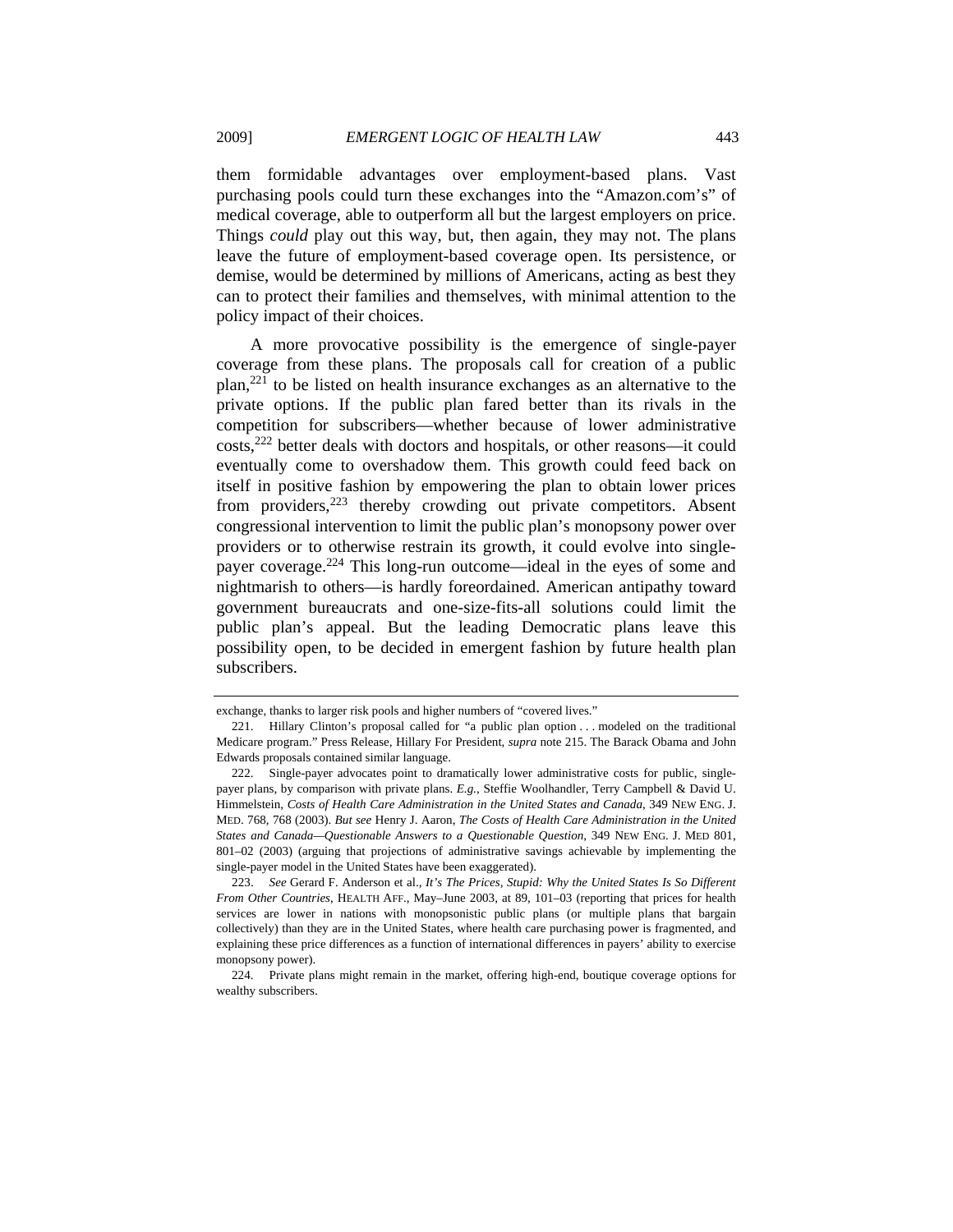### B. CONTROLLING COSTS AND PURSUING VALUE

We know, in general terms, what needs to be done to control health care spending. In theory, we need simply say no to care that exceeds budget limits we set, whether for individuals, institutions, or society. But this of course begs many questions. Who should set these limits, and at what level of governance—from the individual patient to hospitals, health plans, or the nation as a whole? And how should resources be dispensed within these limits? We could, in theory, just say no once annual budgets are exceeded (or on a random basis) without regard for the comparative value of different kinds of care. Virtually all agree that this would be a preposterous approach: limit setting should be tied, somehow, to the expected value of diagnostic and therapeutic measures. But how do we figure these expected values, trade them off against each other (and against the expected value of nonmedical spending options), $225$  and decide what health plans should pay for<sup>226</sup> within their economic constraints?

#### 1. Obstacles to Progress

Despite countless, carefully thought-out efforts by scholars to resolve these questions, we have not progressed as a society toward answers. America has been loath to embrace total health care spending limits at the national or regional level,<sup>227</sup> and consumers have proven hostile to tight constraints on health plan budgets.<sup>228</sup> They have also been reluctant to

 <sup>225.</sup> Were it possible to achieve consensus on how to figure the expected values of diagnostic and therapeutic measures—say, in quality-adjusted life years or some other metric that achieves commensurability—trading them off against each other (and against the expected values of alternative, nonmedical use of the resources at issue) would be a matter of simple arithmetic. But we are far from agreement on a commensurable measure—or on how to cope with the incommensurability of expected results from different clinical interventions for different illnesses. Bloche, *supra* note 11, at 275–77; Einer Elhauge, *Allocating Health Care Morally*, 82 CAL. L. REV. 1449, 1493–1524 (1994).

 <sup>226.</sup> People able and willing to pay will have access to extant treatments regardless of the limitsetting treatments that health plans make, but "thumbs-down" judgments by health plans could reduce wealthy people's demand for some treatments by stamping them as low-value.

 <sup>227.</sup> Early versions of President Clinton's health plan included global budgets—national and regional—to be implemented as a backup cost-control strategy if managed competition failed. In the face of strong resistance from health care interest groups (and charges from Republicans that the Clinton plan would ration care), the Clinton plan's drafters transfigured their global budgets into a comprehensive scheme of caps on health plan rates—and, therefore, health plan spending. Continued characterizations of this aspect of the plan as health care rationing played a substantial role in the Clinton plan's declining popularity and eventual defeat. *See* JOHNSON & BRODER, *supra* note 60, at 85– 86, 161–63; SKOCPOL, *supra* note 159, at 39–47.

<sup>228.</sup> Americans' resistance to health plan budget limits played out in different forms during the several years after the Clinton plan's collapse, as employers shifted vast numbers of workers into HMOs and other restrictive health plans. Beginning in the late 1990s, restrictions on choice of provider and access to costly treatments triggered intense popular backlash (expressed through political, legal,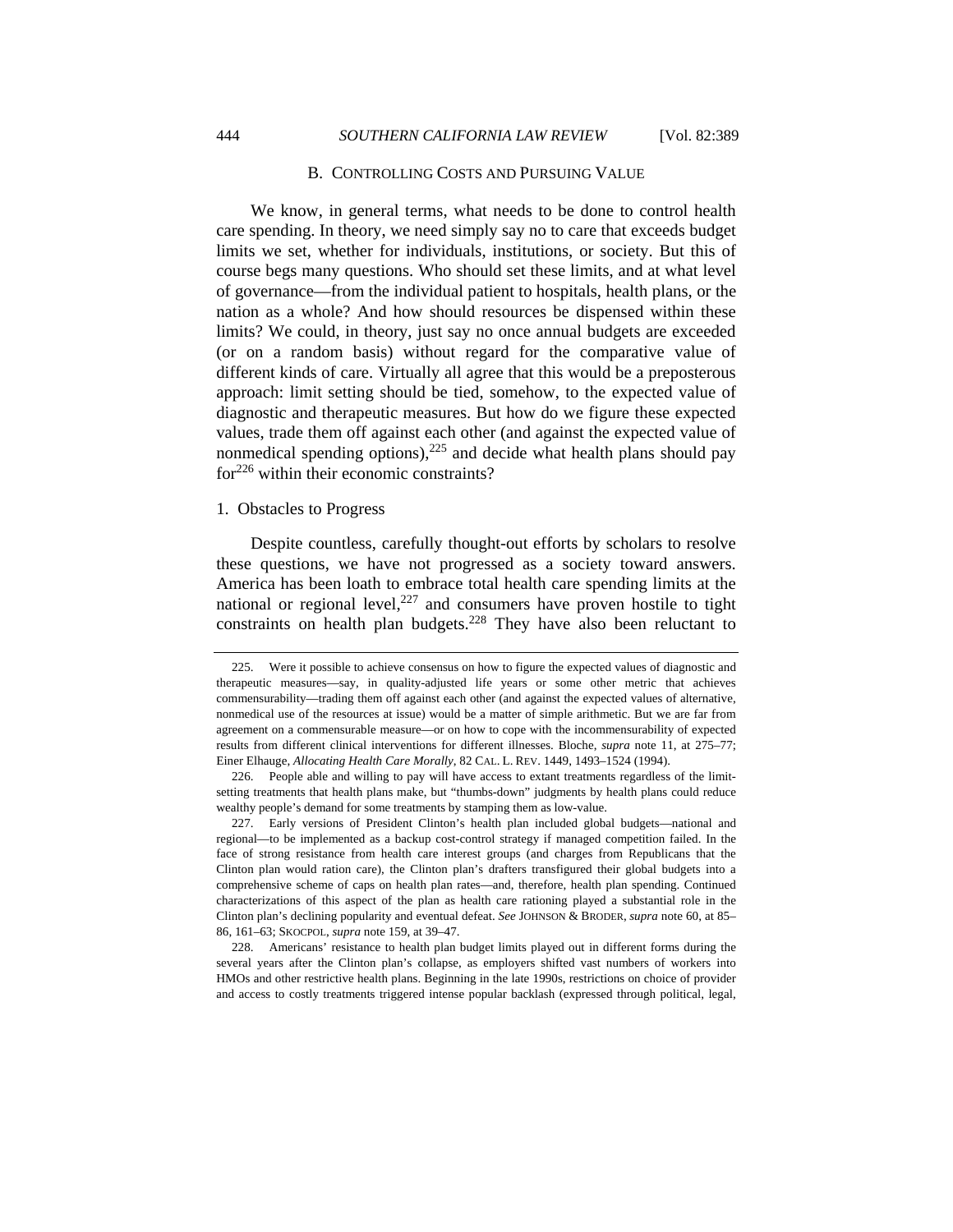appoint themselves as limit setters by signing up for lower-cost coverage that kicks in only after they and their families spend thousands of dollars on care out-of-pocket.<sup>229</sup> Moreover, we are nowhere near to agreement on an approach to working out the expected value of clinical interventions, then making the requisite trade-offs, within whatever budget limits are established.

a. Assessing the Benefits and Hazards of Medical Interventions

There are myriad obstacles to the making of these trade-offs obstacles that pose large challenges for health law. We lack data concerning the effectiveness of most medical interventions,  $230$  and political resistance from doctors, hospitals, and drug and device makers has blocked large-scale, publicly funded research to fill this void.<sup>231</sup> Private insurers lack the requisite incentives to step into the breach. Research into the comparative efficacy of tests and treatments is a classic public good, supplied at socially suboptimal levels by private health plans because they cannot capture all of its social benefits. Savings from published research that results in the demise of low-value therapies redound to the benefit of

and market mechanisms, *see supra* text accompanying notes 145–48), forcing health plans to abandon these restrictions and allow costs to float upward. More worrisome is our country's resistance to limits on Medicare spending, though Medicare's long-term threat to American fiscal stability dwarfs that posed by Social Security, military spending, or any other federal program. Aaron, *supra* note 41. On the other hand, Americans have proven quite tolerant of budget limits on health plans for the poor and nearpoor. Under the pressure of competing priorities and frugal taxpayers, states have capped their Medicaid benefits at levels unthinkable for Medicare and private health plans, to the consternation of advocates for the disadvantaged. *See, e.g.*, Hurley, *supra* note 169 (interviewing an advocate of Tennessee's Medicaid program).

 <sup>229.</sup> So-called consumer-directed health plans, which combine very high deductible insurance with cash contributions to health spending accounts (vehicles for pretax, out-of-pocket medical spending), enrolled only 5 percent of the 158 million Americans who received medical coverage through the workplace in 2007 (up one percentage point from 2006). Only 10 percent of employers offered such plans in 2007. Gary Claxton et al., *Health Benefits in 2007: Premium Increases Fall to an Eight-Year Low, While Offer Rates and Enrollment Remain Stable*, 26 HEALTH AFF. 1407, 1411–13 (2007). The economist Rashi Fein has argued that people choose more comprehensive medical coverage (when they can afford it) in part because they dislike the experience of having to trade off money against health when they or their loved ones are ill; low deductibles that do not otherwise make economic sense (since they raise premiums substantially) are attractive to health plan subscribers as a safeguard against this unpleasant, sometimes anguishing experience. RASHI FEIN, MEDICAL CARE, MEDICAL COSTS 147 (1986).

 <sup>230.</sup> Bloche, *supra* note 11, at 266–70.

<sup>231.</sup> *See* Shannon Brownlee, *Newtered*, WASH. MONTHLY, Oct. 2007, at 27; Bradford H. Gray, Michael K. Gusmano & Sara R. Collins, *AHCPR and the Changing Politics of Health Services Research*, HEALTH AFF., June 25, 2003, at W3-283, W3-297 to -298, http://content.healthaffairs.org/ cgi/reprint/hlthaff.w3.283v1.pdf (identifying interest group hostility as a major factor in the demise of the federal agency devoted to research on the effectiveness of clinical interventions).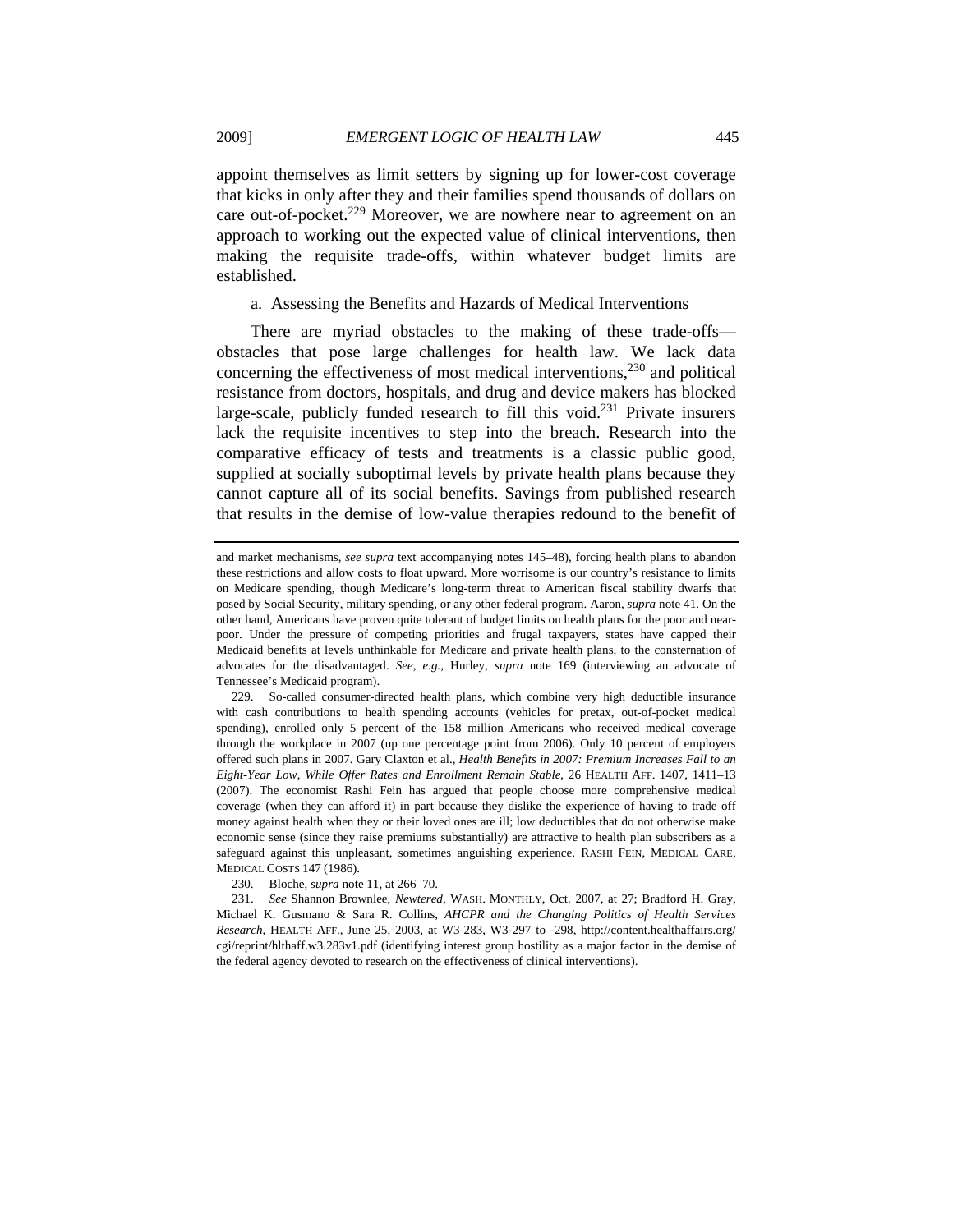all health plans, not just those that pay for the research.<sup>232</sup> Likewise, benefits from treatments found to be of high value accrue across the medical marketplace, not just to the plans (and subscribers) that fund the studies. To be sure, pharmaceutical firms and medical device makers finance a great deal of research, $233$  but these studies are fashioned with regulatory hurdles in mind. They are aimed at identifying chemical candidates for intellectual property protection and Food and Drug Administration ("FDA") approval, neither of which require showings of comparative therapeutic value. Safety and efficacy, not cost effectiveness (by any measure) are all that the FDA regulatory scheme requires for approval.234

Even if the federal government (or the private sector) were to commit to a large-scale program of comparative research into the outcomes of diagnostic and therapeutic interventions, serious obstacles to evidencebased, cost-sensitive practice (and payment policies) would remain. Selection of outcome measures for such studies is fraught with normative questions that lack agreed-on answers.235 A classic example is the comparison of coronary revascularization (angioplasty and coronary artery bypass surgery) and drug therapy for atherosclerotic heart disease. What roles should prolongation of life, reduction of pain, and improvement of physical endurance have in assessment of these therapies? Such measures sometimes correlate, but often, they diverge. Preferences will vary from patient to patient, and for some patients, they will fluctuate over time. Variation of this sort opens the way for competing interest groups—say,

 <sup>232.</sup> In theory, a health plan could conduct clinical effectiveness research on a proprietary basis, then use the research results to formulate coverage policies that yield competitive benefits through cost savings that accrue *uniquely* to the plan. In practice, this scenario is implausible, since coverage policies that deviate from industry practice would spark hostile reactions (including appeals to state-mandated independent reviewers and to the courts) from doctors and patients. To defend these policies, the plan would have to explain them, by going public with its research design and results—and thereby transforming its proprietary information into a public good.

 <sup>233.</sup> The Pharmaceutical Research and Manufacturers of America ("PhRMA") reports that its members spent \$44.5 billion on drug research and development in 2007, and that such spending for the pharmaceutical industry as a whole was \$58.8 billion. PhRMA, About PhRMA: Who We Are, http://www.phrma.org/about\_phrma/ (last visited Mar. 20, 2009). Skeptics contend that a great deal of this purported investment in research is in fact disguised advertising and other promotional spending. *E.g.*, JERRY AVORN, POWERFUL MEDICINES 198–216 (2004).

 <sup>234.</sup> The FDA has taken the position that its enabling statute does not permit it to consider a candidate drug's cost-effectiveness or comparative value. The relevant statutory language requires only that drugs be safe and effective; it thereby supports this position. JOHN R. THOMAS, PHARMACEUTICAL PATENT LAW (2005). The pharmaceutical industry opposes Congressional revision of the FDA's enabling statute to empower the agency to consider comparative efficacy, value, or cost.

 <sup>235.</sup> Elhauge, *supra* note 225, at 1496.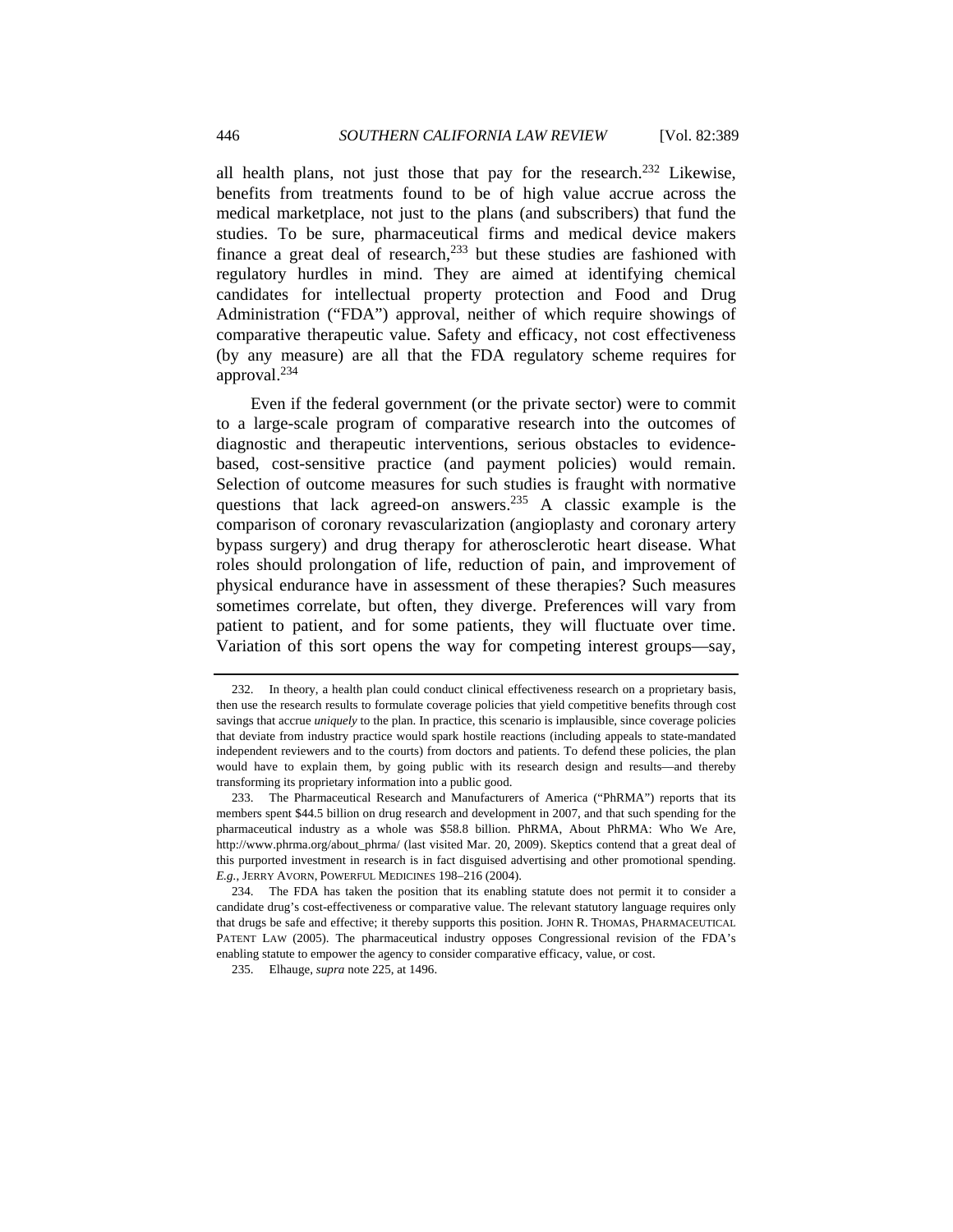heart surgeons, invasive cardiologists, $2^{36}$  medication-prescribing internists, and cost-conscious insurers—to reject research results (by criticizing the outcome measures chosen) when studies do not go their way.

The design of comparative clinical trials is bedeviled by another problem that constrains their real-world applicability. Participants in clinical trials typically represent a homogeneous subset of the population with the disease or symptoms being studied. This reduces the risk that confounding influences—such as age, genetic and lifestyle factors, and the coexistence of other illnesses—will interfere with comparison of the tests or treatments being studied. But this prerequisite for good science means that a study's findings often apply to a small fraction of the patient population for which the tests or treatments are potentially relevant.<sup>237</sup> That is, most real-world patients would not have qualified for inclusion in the study, rendering application of its findings a dubious proposition for them.238 The enormous cost of large-scale clinical trials, which can run to the tens of millions of dollars, makes this a large obstacle to construction of an evidence base for most of medical practice, even if outcome measures can be agreed on.

There is, moreover, a fractal geometry of medical decisionmaking that complicates the fashioning of clinical practice protocols even when their drafters have abundant data at their disposal. Any protocol applied to a group of patients is open to the criticism that it constitutes a one-size-fitsall approach to sick people who vary in relevant ways—genetically, behaviorally, or otherwise. The astonishing complexity of human biology virtually guarantees the plausibility of this criticism. The more we discover about our biology, the richer the diversity that we can envision. We have, for example, just begun to explore human genomic variation, its implications for the individualized expression of disease, and the resulting possibilities for personalized treatment.239 It will be increasingly possible to

239. *See, e.g.*, Thomas J. Lynch et al., *Activating Mutations in the Epidermal Growth Factor Receptor Underlying Responsiveness of Non-Small-Cell Lung Cancer to Gefitinib*, 350 NEW ENG. J.

 <sup>236.</sup> Heart surgeons perform bypass surgery; angioplasty is typically performed by cardiologists (internists who have done fellowships in cardiology).

 <sup>237.</sup> *See* Bloche, *supra* note 11, at 276 (discussing this problem as an instance of bounded rationality in health care policy).

 <sup>238.</sup> For example, anticipated differences in the effectiveness of coronary angioplasty—depending on the anatomy of a patient's coronary vasculature, the extent and distribution of atherosclerotic disease across this vasculature, differences in lipid chemistry (for example, levels of high and low density lipoproteins, known to be mediators of cardiovascular risk), behavioral and lifestyle factors, genetic markers, and age—might lead clinical investigators to narrow the inclusion criteria for an angioplasty trial on such grounds. But by so doing, the investigators narrow the real-world clinical relevance of their findings to the subset of cardiovascular disease patients who meet these inclusion criteria.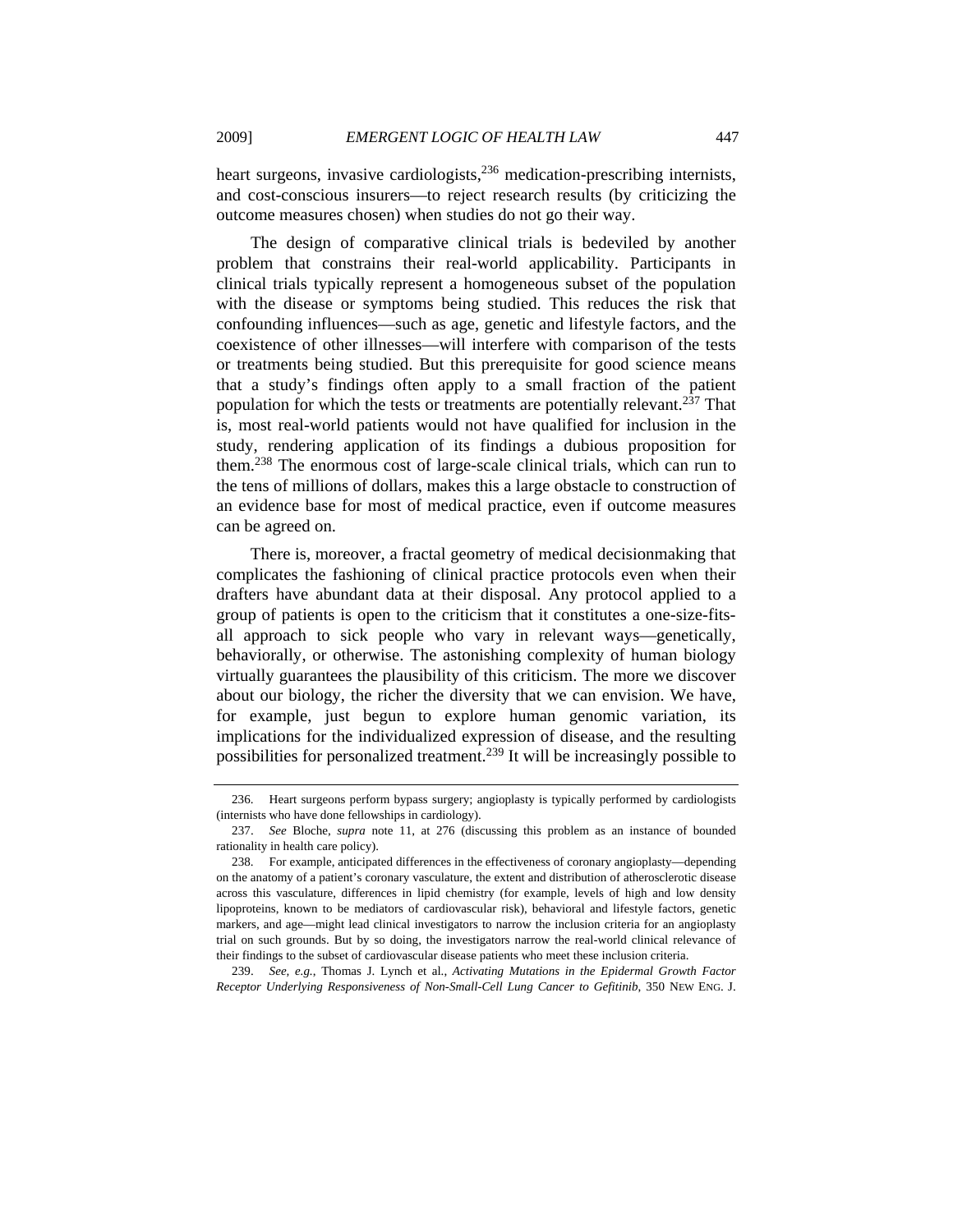object to practice or payment protocols by claiming that some patients to whom a protocol applies will benefit greatly from a disallowed treatment, or visa versa. In practice, the former claim will be more frequent. Doctors, drug makers, and others who stand to gain from a disallowed treatment will have strong incentives to stake this claim—and to seek evidence to support it by reanalyzing data and performing new studies. $240$  Clinical protocols that group patients for the purpose of guiding practice are a probabilistic exercise. They reflect average, expected outcomes, when, in fact, outcomes vary depending on characteristics that group members do not share. Research that elucidates such characteristics, thereby opening the way to more precise predictions for subgroups, will lead clinical protocols to unravel.

b. Balancing Benefits and Costs: Preferences, Principles, and Political Taboo

A further obstacle to use of clinical protocols, once cost concerns are allowed to count, $241$  is our inability as a society to come close to agreement on how to value the benefits of care, even when we have good enough data to quantitate these benefits.<sup>242</sup> Scholars and researchers have proposed myriad formulations, aimed at making assessments of benefits commensurable for the purpose of weighing them against each other and

 241. Explicit cost consciousness has not, thus far, been incorporated into protocols developed by federal agencies, professional societies, or medical academics. Cost sensitivity has played a role in proprietary payment protocols employed by health plans, but there have been no reports of plans weighing costs against benefits in systematic fashion; rather, consideration of costs has been ad hoc.

242. Bloche, *supra* note 11, at 270–71.

MED. 2129 (2004) (reporting on genetic variations that dramatically increase one particular type of tumor's responsiveness to a chemotherapy agent previously found to be only minimally effective for patients with this tumor type).

 <sup>240.</sup> Patients who vest hope in the disallowed therapy represent additional leverage for health care providers and drug and device makers intent on challenging clinical protocols. The lobbying efforts of the so-called Center for Patient Advocacy are a high profile example. The Center was founded by a back surgeon opposed to a federal agency's 1993 practice protocol that came out against spinal fusion and discectomy surgery for low back pain. Brownlee, *supra* note 231, at 28. Not only did it advocate successfully against broad adoption of this protocol by health care payers, but it also lobbied successfully—in conjunction with other provider groups, as well as drug and medical device manufacturers—for federal legislation that downsized the offending agency and forbade it from issuing additional practice protocols. *Id.* On this and other issues, the Center has leveraged people's trust in their doctors, as well as their worries about insurers' skimping on care. Links—accompanied by favorable references to the Center as a resource for patients—from such websites as those of the Kaiser Family Foundation and the Public Broadcasting System program *Frontline* today bring people to the Center's website without informing them about the Center's origins and ongoing advocacy role for health care providers. *See, e.g.*, KaiserNetwork.org Reference Links, http://www.kaisernetwork.org/ ref\_links/ reflinks\_advocacy.cfm (last visited Mar. 20, 2009); Public Broadcasting Service, Frontline: Dr. Solomon's Dilemma—Links, http://www.pbs.org/wgbh/pages/frontline/shows/doctor/etc/links.html (last visited Mar. 20, 2009).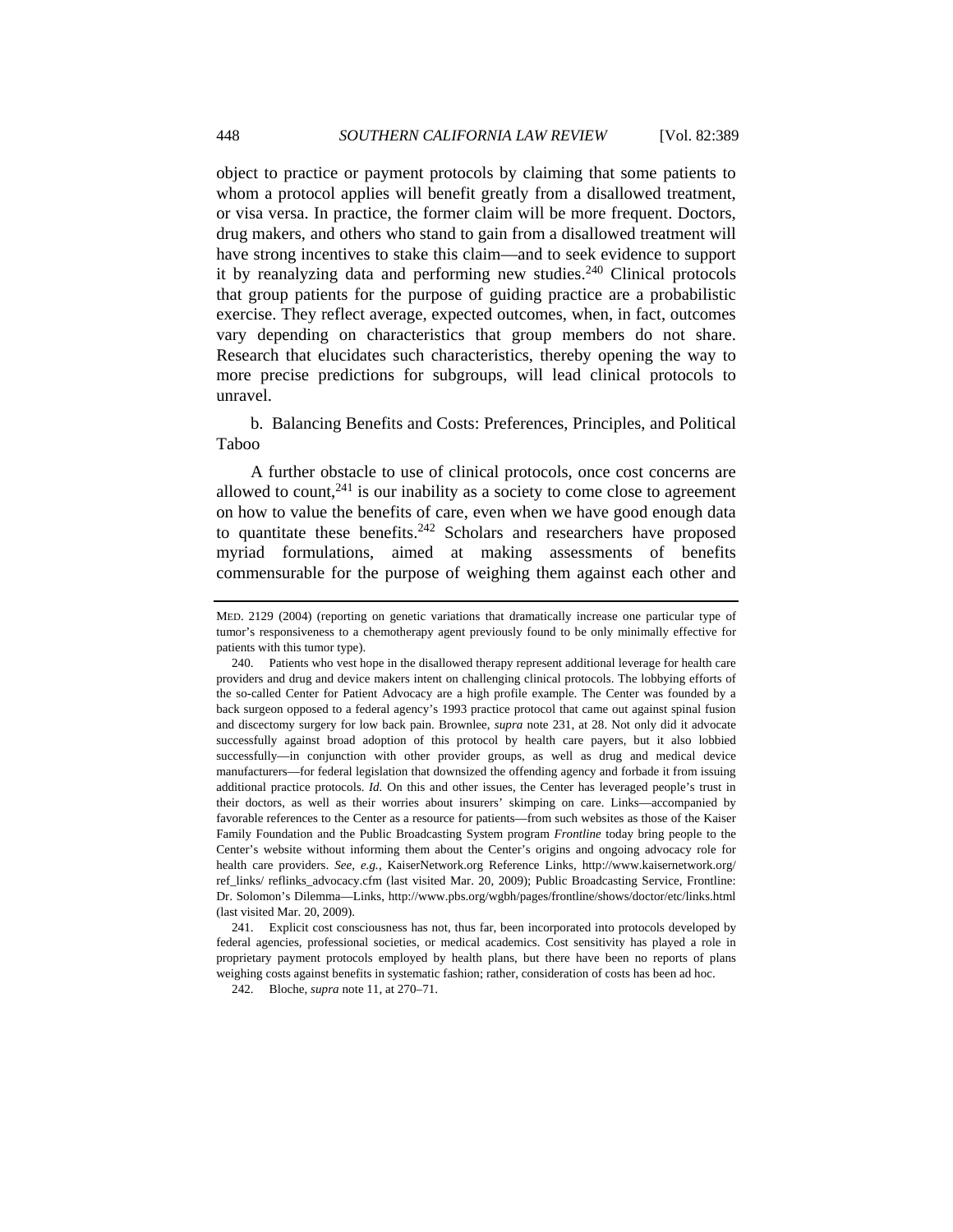against costs. These approaches range from lives or life-years saved to all manner of methods for calculating quality-adjusted life years.<sup>243</sup> But none of these approaches have caught on, and none seem about to; it is thus implausible that any of these formulations could become a stable solution, in the foreseeable future, to the problem of valuing medical care's benefits.

For this reason, some argue, individuals should decide for themselves by choosing from among explicitly stated clinical rationing policies when they subscribe to health plans.<sup>244</sup> This solution is morally appealing<sup>245</sup> but unlikely to work well in practice. As I have argued elsewhere, coexistence of multiple clinical allocation policies would impose too great an information-processing demand on doctors called on to implement them at the bedside.<sup>246</sup> An engineer can adjust a levee's design to withstand a tenyear flood, or a hundred- or thousand-year tempest, but a doctor cannot adhere simultaneously to multiple cost-benefit trade-off schemes for differently insured patients. Physicians, like soldiers, learn to react, as much as to reason, as clinical circumstances unfold. Medical training entails perception and recognition of patterns—patterns that prompt doctors to make clinical decisions in rapid sequence, typically without engaging in

As Elhauge points out, the ex ante perspective is essential here. *Id*. at 1507. Allowing patients to choose cost-benefit trade-off policies (at the insurance pool's expense) ex post the onset of illness reintroduces the moral hazard problem that choice between allocation policies from behind the "veil of ignorance" (about future medical problems) is meant to avoid. Also, as Elhauge notes, the validity of ex ante consent to an allocation policy is contingent upon the judgment that the conditions under which consent was given are morally acceptable. *Id.* at 1536. The public subsidies that Elhauge envisions, which would ensure universal coverage sufficient to purchase health care at levels now affordable to the middle class, suffice (in my view) to render the conditions of ex ante consent morally acceptable under Elhauge's scheme.

246. Bloche, *supra* note 11, at 276–77.

 <sup>243.</sup> For an excellent review of these formulations and their shortcomings, see Elhauge, *supra* note 225, at 1493–1526.

 <sup>244.</sup> Havighurst envisions a medical marketplace made up of differently priced private health plans, offering multiple tiers of quality and different cost-benefit trade-off policies. Consumers would choose from among these plans based on both their ex ante preferences concerning cost-benefit tradeoff policies and their willingness and ability to pay. HAVIGHURST, *supra* note 11, at 22–24. Elhauge, by contrast, envisions a marketplace of *equally* priced private health plans, offering benefits of equivalent actuarial value. Elhauge, *supra* note 225, at 1524–26, 1529–30, 1538–44. Public financing (constrained by a politically determined global health care budget) would cover the cost of enrollment. The plans would offer a variety of clinical resource allocation policies readily comprehensible to consumers, who could then choose from among competing plans based on their ex ante resource allocation preferences. *Id.* at 1524–26. Patients could purchase additional care out-of-pocket (if able to afford it), but there would be no Havighurst-style tiering of health plans by ability and willingness to pay. *Id.* at 1524–26.

 <sup>245.</sup> The principal moral concern that many share—that this approach legitimizes multiple tiers of coverage and care, tied to ability to pay (an objectionable development if one views health care as a "merit good")—dissolves if the less well off are given public subsidies sufficient to enable them to afford the levels of coverage and care that middle-class Americans now receive. *See* Elhauge, *supra* note 225, at 1491 & n.124.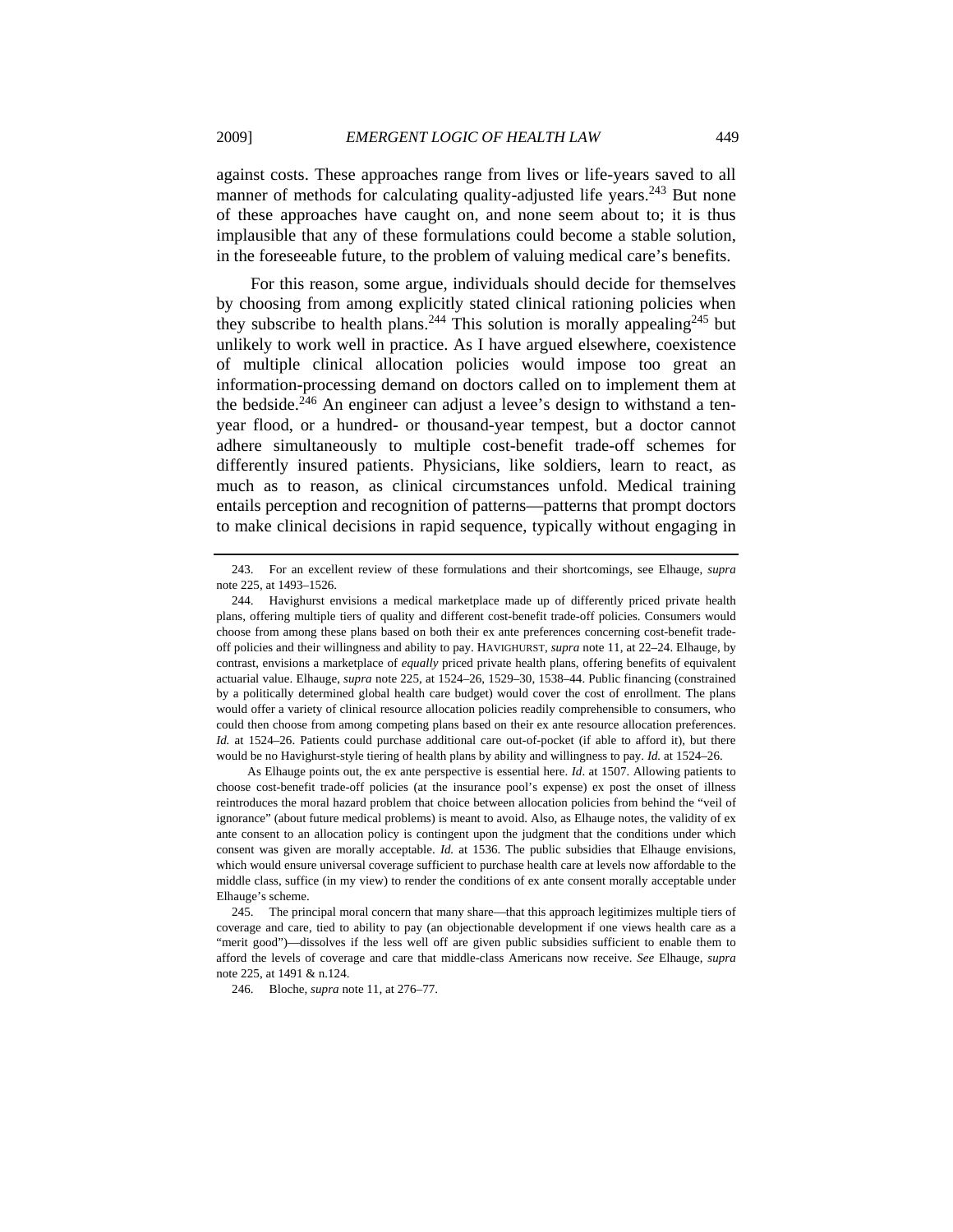conscious, probabilistic reasoning.<sup>247</sup> Human cognitive capacity is limited to a degree that precludes application of such reasoning to more than a small fraction of the decisions doctors make each day.<sup>248</sup> It is beyond this cognitive capacity for a single physician to adopt multiple clinical practice styles, each tied to different resource allocation principles.<sup>249</sup>

One might finesse this problem by placing each physician within only one health plan; then each physician could follow his or her plan's allocative principles and policies without fretting about multiple resource allocation schemes and practice styles.<sup>250</sup> This might work, in theory, in heavily populated areas with health care markets big enough to support multiple plans, each with their own in-house specialty services.<sup>251</sup> Market forces, though, have not played out this way. Most medical specialists and

 250. The Kaiser-Permanente system (comprised of an HMO and a set of medical practice groups that treat only subscribers to the Kaiser HMO) is the most prominent example of a plan organized in this fashion. *See* Fast Facts About Kaiser Permanente, http://xnet.kp.org/newscenter/aboutkp/ fastfacts.html (last visited Mar. 20, 2009).

 251. Outside of such areas, there probably is not sufficient demand to support multiple lineups of specialty care providers, each dedicated to a single health plan. *See, e.g.*, Rebecca T. Slifkin, Thomas C. Ricketts III & Hilda A. Howard, *Potential Effects of Managed Competition in Rural Areas*, HEALTH CARE FINANCING REV., Summer 1996, at 143 (discussing difficulties that confront efforts to engender competition between multiple health plans, with their own doctors and hospitals, in rural environments).

 <sup>247.</sup> This is an instance of the more general truth, increasingly recognized by cognitive scientists, that people engage in conscious reasoning for only a small fraction of the many quick-fire judgments they make each day. *See* GERD GIGERENZER, PETER M. TODD & ABC RESEARCH GROUP, SIMPLE HEURISTICS THAT MAKE US SMART 141–67 (1999) (employing medical and other examples to argue that people make most decisions by employing "fast and frugal" heuristics, not conscious, systematic reasoning).

<sup>248.</sup> *See generally* BOUNDED RATIONALITY (G. Gigerenzer & R. Selten eds., 2002) (reviewing a variety of psychological adaptations to human cognitive limitations, including cultural norms, imitation, and emotional responses, as well as unconscious heuristics).

 <sup>249.</sup> Physicians' past responses to heterogeneous incentives from different payers reflect this limitation. When, in 1983, Medicare radically changed the way it paid for acute inpatient care—shifting from fee-for-service to lump-sum payment based on diagnosis—hospitals reduced their average lengths of stay for *all* populations of insured patients—private, fee-for-service as well as Medicare. Judith Feder, Jack Hadley & Stephen Zuckerman, *How Did Medicare's Prospective Payment System Affect Hospitals?*, 317 NEW ENG. J. MED. 867, 870 & tbl.2 (1987).

This reduction was an expected response to the new Medicare reimbursement scheme, which rewarded frugality through the lump-sum method. But its spillover into the fee-for-service market was surprising, since this spillover *reduced* hospitals' revenues from private, fee-for-service patients. It is difficult to explain this spillover except as an expression of physicians' bounded rationality—their inability to change their approach to Medicare patients without also changing their approach to fee-forservice inpatients. More recently, studies of physicians who see patients covered under multiple private plans with differing incentives—for example, fee-for-service, capitation, and other schemes that reward doctors for doing less—have found that doctors do not vary their practice styles for patients in differing plans. *See, e.g.*, Laurence C. Baker, *Association of Managed Care Market Share and Health Expenditures for Fee-for-Service Medicare Patients*, 281 JAMA 432, 434–36 (1999); Uwe E. Reinhardt, *The Economist's Model of Physician Behavior*, 281 JAMA 462, 462–64 (1999).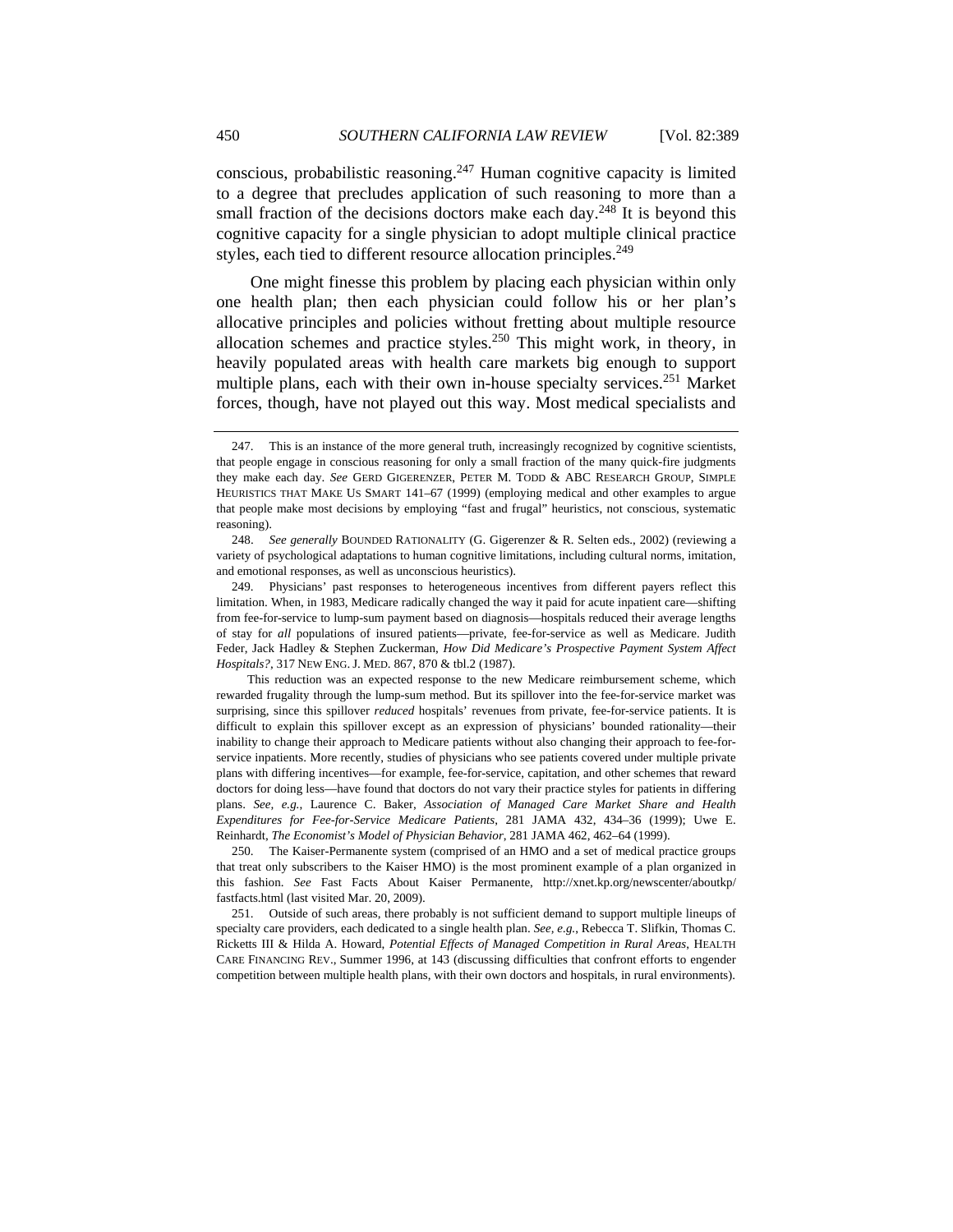virtually all elite tertiary care centers have maintained their independence from health plans.<sup>252</sup> They treat patients from many plans, and they possess the bargaining power to resist plans' efforts to influence their practice styles. Restructuring specialty care as an in-house component of private health plans would require aggressive government intervention, at odds with the prevailing preference for market-driven organization of medical care.

In addition to these obstacles to assessing the benefits of care, efforts to limit medical spending must confront a larger challenge. Americans remain, for the most part, unwilling to acknowledge that long-term costcontainment will require the withholding of beneficial care.<sup>253</sup> The "R-Word"—rationing—remains taboo in public discussion of policy responses to rising  $costs$ ,<sup>254</sup> except as an epithet employed by politicians to cast aspersions on health reform proposals they oppose.<sup>255</sup> We are not absolutists in practice: unarticulated trade-offs between benefits and costs are embedded in clinical judgment.<sup>256</sup> But our public morality permits no discussion of this,  $257$  at least by elected officials, health plan marketers, and

 <sup>252.</sup> One can interpret this in Coasean, theory-of-the-firm terms. *See* R.H. Coase, *The Nature of the Firm*, 4 ECONOMICA 386 (1937). The higher transaction costs associated with the independence of specialty physicians (and tertiary care hospitals) are counterbalanced by the benefits (for both health plans and providers of specialized services) of the flexibility that comes from annual contracting in a quickly changing marketplace, as compared with the rigidities and sunk costs of vertical integration. *See* James C. Robinson, *The Future of Managed Care Organization*, HEALTH AFF., Mar./Apr. 1999, at 7, 8–9, 12–14, 17–23.

 <sup>253.</sup> For a blunt discussion of the need to ration beneficial care in order to hold medical spending to manageable levels, see AARON & SCHWARTZ, *supra* note 66, at 6–8.

 <sup>254.</sup> Robert Pear, *The "R" Word: Justice Souter Takes on a Health Care Taboo*, N.Y. TIMES, June 18, 2000, § 4, at 3.

 <sup>255.</sup> The charge that President Clinton's health reform plan (which envisioned competition among HMOs and other prepaid managed health plans) countenanced the rationing of care was one of the missives hurled by the plan's Republican critics in 1993 and 1994. A few years later, when House Republicans proposed that Medicare beneficiaries be enrolled in HMOs, Democrats returned the favor, claiming that Republicans were planning to ration senior citizens' care. *See* Robert Pear, *Familiar Ring to the G.O.P Medicare Plan? It's What Clinton Talked About*, N.Y. TIMES, Sept. 26, 1995, at A20. Both accusations were accurate. A unanimous Supreme Court said as much in *Pegram v. Herdrich*, 530 U.S. 211, 221 (2000), when it noted that "inducement to ration care goes to the very point of any HMO scheme."

 <sup>256.</sup> *See* JOHN M. EISENBERG, DOCTORS' DECISIONS AND THE COST OF MEDICAL CARE 30–37, 58–61 (1986).

 <sup>257.</sup> The Hippocratic ethic of undivided loyalty to patients, operating in conjunction with insurance coverage for most medical expenditures, obliges treating physicians to take little or no account of costs, reinforcing the taboo against rationing. Some contend that the necessity of rationing justifies permitting doctors to depart from this ethic by withholding care with comparatively low expected benefits even though insurance contracts do not explicitly countenance this and patients expect their doctors to do all they can (so long as expected benefits outweigh expected harm). *See, e.g.*, Hall, *supra* note 141, at 497. I have cautioned that this puts patient trust at too great a risk, with worrisome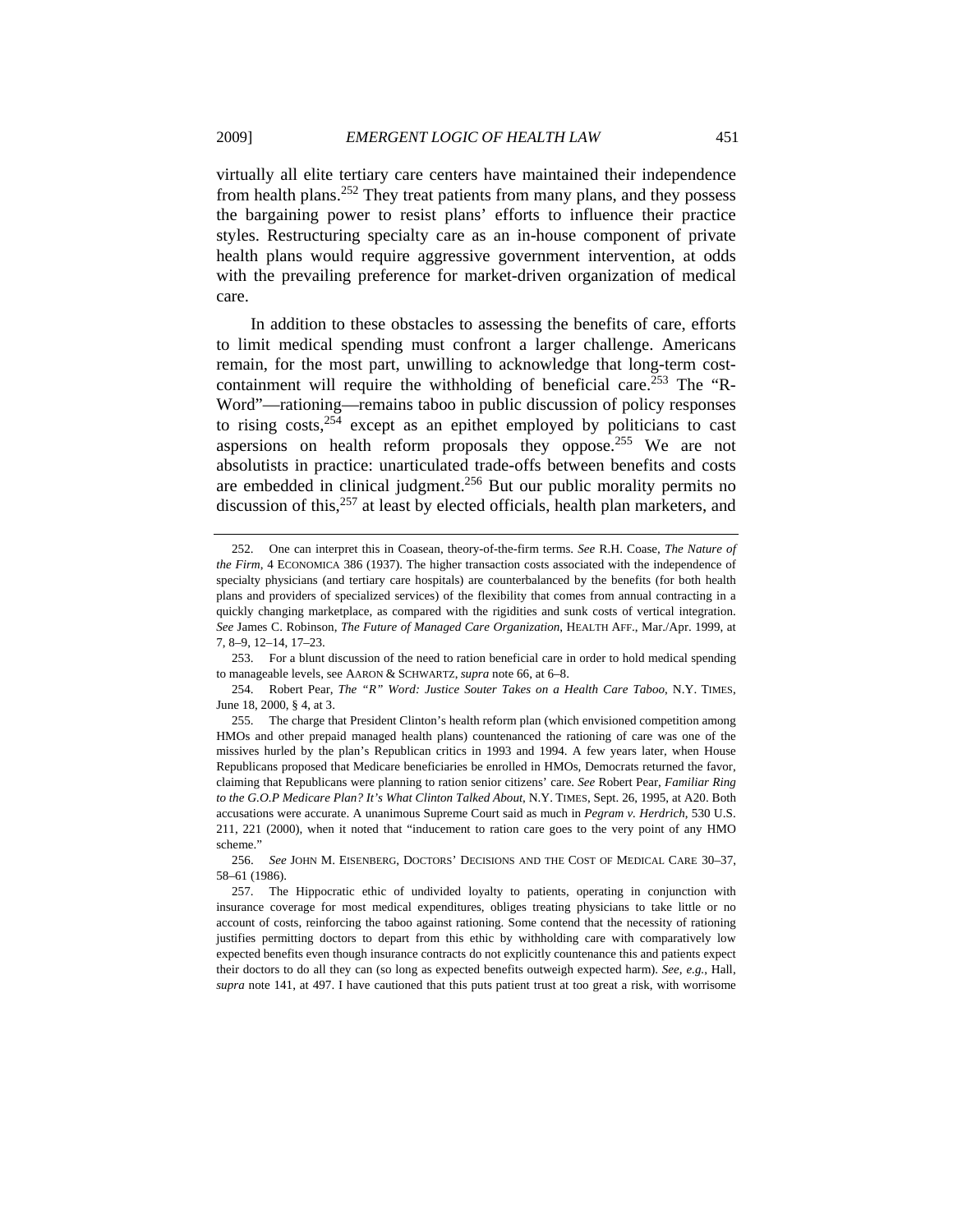others concerned about popular opinion.258 Health plans do not promote competing rationing formulae on their websites, television ads, or billboards on the sides of buses. And insurance contracts persist in promising all medically necessary care, without any reference to the weighing of benefits against  $\cos^{-259}$  for the purpose of determining what is necessary.260 Likewise, medical malpractice law continues to defer to extant professional standards of care, which are, for the most part, only minimally sensitive to cost.<sup>261</sup> For now, at least, efforts to control medical spending will have to proceed within the confines of our country's refusal to openly countenance the calculus of cost and benefit.

c. Putting Policy into Practice: Our Fragmented Health Care System

A final difficulty needs to be faced. Were it possible to surmount all of the obstacles just discussed, the fragmentation of our health care system would still present a formidable barrier to implementation of more evidence-based, cost-sensitive practice protocols. In the 1980s, many commentators on health policy predicted that consumers' concerns about value would drive the consolidation of hospitals, doctors, and insurers into vertically integrated health plans with internal systems of cost and quality control. This vision has not panned out. Medical care remains a radically decentralized endeavor.<sup>262</sup> Private physicians, for the most part, continue to practice alone or in small groups,<sup>263</sup> organizationally separate from

implications for medicine's effectiveness and ability to contribute to people's sense of security and solidarity. M. Gregg Bloche, *Trust and Betrayal in the Medical Marketplace*, 55 STAN. L. REV. 919, 941 (2002).

 <sup>258.</sup> As Elhauge points out, many academics, as well, take the absolutist view, refusing to countenance either health-health trade-offs or the weighing of clinical benefits against costs on the ground that we should shift public resources from other programs (for example, the military) to medicine and health. Elhauge, *supra* note 225, at 1460–61.

 <sup>259.</sup> This reference to the balancing of benefits against costs is meant to include health-health trade-offs (that is, choices from among alternative uses of health care resources) within a limited budget, as well as decisions as to whether the expected benefits of a test or treatment justify spending additional dollars to cover it.

 <sup>260.</sup> The Supreme Court's conceptualization of independent review of coverage denials as akin to a second medical opinion, not a matter of contract interpretation, *see* Rush Prudential HMO, Inc. v. Moran, 536 U.S. 355, 381–83 (2002), is an additional bulwark against efforts to construe the medically necessary standard to permit cost-conscious coverage decisionmaking.

<sup>261.</sup> *See supra* note 34 and accompanying text.

<sup>262.</sup> *See* JAMES C. ROBINSON, THE CORPORATE PRACTICE OF MEDICINE 35–62 (1999) (discussing the reasons why a system of competing, vertically integrated health plans did not arise, and describing the decentralized, rapidly shifting contractual relationships among hospitals, doctors, and plans that developed in its stead).

 <sup>263.</sup> There are exceptions—large multispecialty group practices have gained substantial market shares in California, New Jersey, North Carolina, and elsewhere, *id.* at 8, but medical practice remains a cottage industry in most locales.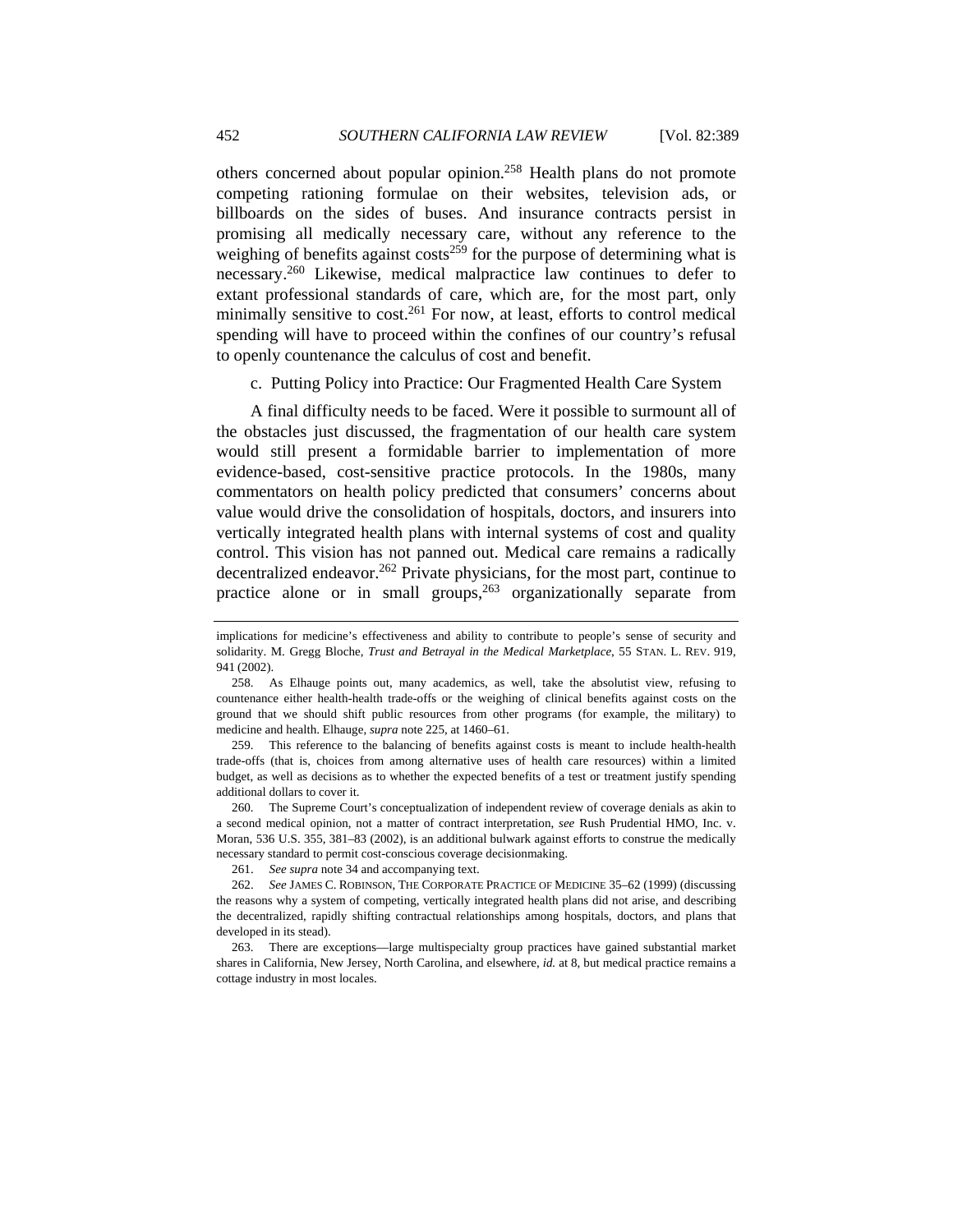hospitals and health plans. Hospitals have consolidated horizontally, to some degree,<sup>264</sup> but they exercise minimal managerial control over medical practice, and they remain institutionally independent from health plans.<sup>265</sup> Health plans bargain with doctors and hospitals for discounted rates, but they do not actually manage care.<sup>266</sup> Physicians make clinical decisions on their own, influenced by personal values,  $267$  peers and mentors,  $268$  financial incentives,  $269$  drug company marketing,  $270$  and myriad other factors that contribute to wide variation in practice styles. Coordination of care often gets short shrift, since this fragmented system does not support team approaches to patients with multiple medical problems.<sup>271</sup>

Alternative models of medical care exist. Leading hospitals and multispecialty group practices have adopted quality-improvement programs that promote evidence-based practice and collaborative decisionmaking.272 Medicine's academic leaders have coalesced around an agenda for transformation that stresses the building of systems—systems that share information, reward cooperation, apply state-of-the-art clinical science, discover and learn from mistakes, and adjust to individual patients' varying

267. *See, e.g.*, Mary Crossley, *Infected Judgment: Legal Responses to Physician Bias*, 48 VILL. L. REV. 195, 195–96 (2003).

268. *E.g.*, Lars Noah, *Medicine's Epistemology: Mapping the Haphazard Diffusion of Knowledge in the Biomedical Community*, 44 ARIZ. L. REV. 373, 392–93 (2002).

 269. Michael F. Cannon, *Pay-for-Performance: Is Medicare a Good Candidate?* 7 YALE J. HEALTH POL'Y L. & ETHICS 1, 3, 18, 27 (2007).

270. *See* AVORN, *supra* note 233, at 292–312.

 <sup>264.</sup> *See* Kristin Madison, *Hospital Mergers in an Era of Quality Improvement*, 7 HOUS. J. HEALTH L. & POL'Y 265 (2007); Barak D. Richman, *Antitrust and Nonprofit Hospital Mergers: A Return to Basics*, 156 U. PA. L. REV. 121 (2007).

 <sup>265.</sup> There are exceptions to this institutional independence: the Kaiser-Permanente HMO in California is the outstanding example—the Kaiser HMO owns its hospitals, which treat only Kaiser-Permanente subscribers. *See* Fast Facts About Kaiser Permanente, *supra* note 250.

 <sup>266. &</sup>quot;Managed care" has always been a misnomer. Even during the height of the managed care era, through the mid-1990s, health plans did not "manage" doctors, if by "manage," one means rigorous oversight and direction of their performance with an eye toward standardizing their approaches to diagnosis and treatment. At most, health plans declined to cover some tests and treatments, refused to authorize some referrals, and profiled doctors' clinical spending patterns with an eye toward selecting more frugal providers for their networks. Plans made minimal proactive efforts: they neither promulgated their own comprehensive, evidence-based clinical practice guidelines nor pressed their participating physicians to follow guidelines developed by academic or professional leaders.

 <sup>271.</sup> Failures of coordination can have both life-threatening and wasteful consequences: examples include prescribing medicines without regard for dangerous drug interactions, duplication of risky and costly tests, and incomplete diagnostic assessment of clinical signs and symptoms that "fall between the cracks" of multiple specialties.

 <sup>272.</sup> *See, e.g.*, James J. Mongan, Robert E. Mechanic & Thomas H. Lee, *Transforming U.S. Health Care: Policy Challenges Affecting the Integration and Improvement of Care*, HEALTH POLICY: ISSUES AND OPTIONS (Brookings Inst., Washington, D.C.), Dec. 2006, at 1, *available at* http:// www.brookings.edu/~/media/Files/rc/papers/2006/1215healthcare\_mongan/20061215\_mongan.pdf.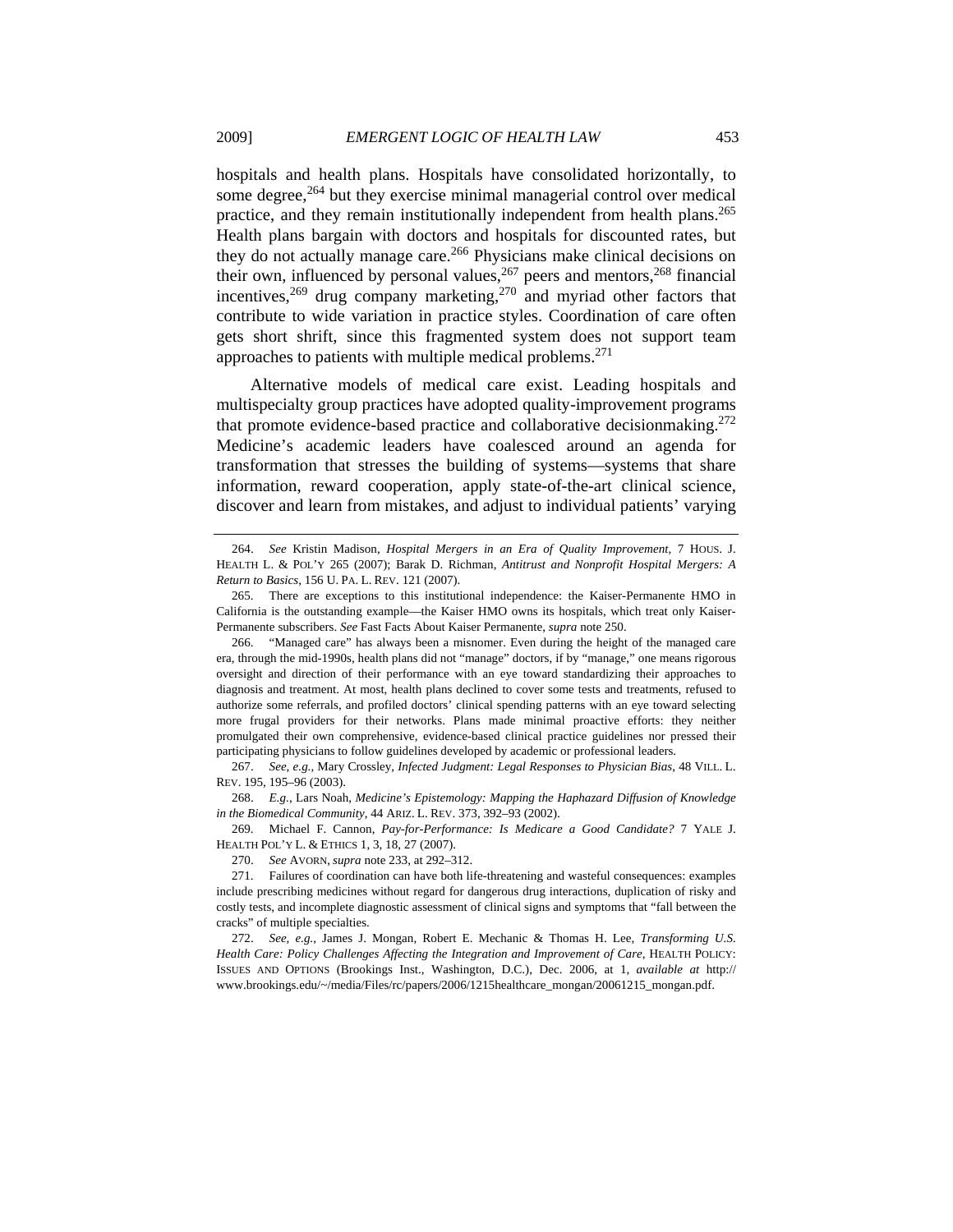needs.273 But neither market forces nor health law have nudged a critical mass of doctors and hospitals toward realization of this agenda.<sup>274</sup>

Our system's poor performance, measured by current understandings of best practice, reflects these failings. A much-publicized study of how American medicine fares nationwide on more than four hundred broadly accepted, evidence-based measures of appropriate care found that doctors make the "right" decisions only 50 to 60 percent of the time.<sup>275</sup> There are stunning geographical variations in the care Americans receive and in the costs they incur<sup>276</sup>—variations that lack scientific justification.<sup>277</sup> Indeed, studies of state-by-state variation in Medicare costs have found correlations between *higher*-than-average per capita spending and *lower*-than-average performance on quality-of-care measures.278 These quality measures reflect standards of care supported by current financial incentives. They thus do not incorporate cost sensitivity to the degree necessary for long-term control of medical spending. But our health system's weak performance on these measures bodes poorly for our future ability to put agreed-on standards of quality and value into effect.

### 2. Emergent Possibilities

These daunting obstacles to control of costs and pursuit of value in health care cannot be overcome by some grand stroke of legal design. No policy-wonk D-Day assault on the problem of medical spending can prevail over health care's entrenched complexities, interest groups, and conflicts of value. Thinking about health care's governance in emergent-systems terms supports a more modest approach. The emergent-systems model channels our attention toward opportunities to set change in motion—to navigate around some of the obstacles and to allow others to become less formidable

<sup>273.</sup> *See generally* COMM. ON QUALITY OF HEALTH CARE IN AM., *supra* note 114 (setting out an agenda for health care reform and establishing six aims for improvement).

<sup>274.</sup> *See* Barry R. Greene & Gary L. Filerman, *Reinventing CME: The Role of the Care Pilot in the Medical Group Practice*, 30 J. AMBULATORY CARE MGMT. 283 (2007); Thomas H. Lee, *Can We Cross the Quality Chasm? The Case for Realistic Optimism*, 4 AM. HEART HOSP. J. 16 (2006); Keith D. Moore & Dean C. Coddington, *Models of Care that Meet the Standards of Crossing the Quality Chasm: A New Health System for the 21st Century*, J. AMBULATORY CARE MGMT., Jan. 2002, at 12.

 <sup>275.</sup> McGlynn et al., *supra* note 33, at 2642 tbl.3 (finding that patients receive 54.9 percent of recommended care).

 <sup>276.</sup> *See* Wennberg et al., *supra* note 67.

<sup>277.</sup> *See* CTR. FOR THE EVALUATIVE SCIS., *supra* note 115, at 2–8.

 <sup>278.</sup> Katherine Baicker & Amitabh Chandra, *Medicare Spending, the Physician Workforce, and Beneficiaries' Quality of Care*, 23 HEALTH AFF. W4-184, W4-187 to -189, http://content.healthaffairs.org.libproxy.usc.edu/cgi/reprint/hlthaff.w4.184v1 (finding that states with higher Medicare spending have lower-quality care).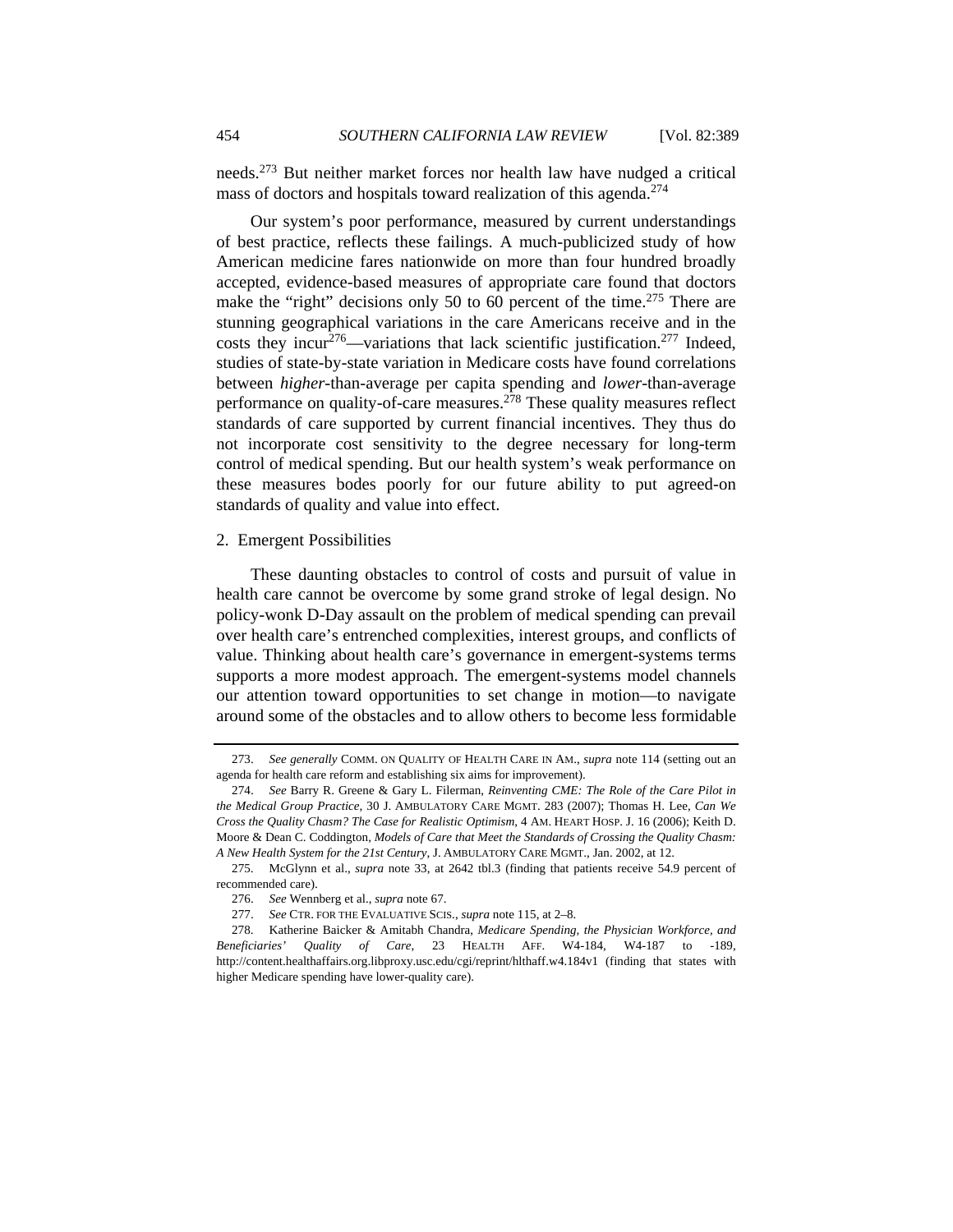as time passes. It emphasizes opportunism over elegant, system-wide solutions that have minimal chance of being fully implemented.

## a. Toward Evidence-Based Practice and Value-Based Protocols

What might a reform strategy sensitive to potential evolutionary pathways look like in the cost control realm? I shall point to some possibilities. For starters, such a strategy should aim to finesse (1) interest group resistance to comparative evaluation of therapies and (2) Americans' aversion to the balancing of health benefits against economic costs. An encouraging sign is the recent surge in bipartisan support for a ramped-up program of comparative clinical outcomes research.<sup>279</sup> Large federal deficits and ominous warnings about the consequences of failure to contain Medicare and other entitlement spending<sup>280</sup> are pushing Congress toward action despite antipathy from those who profit from tests and treatments that might not pan out. Congress took a first step in February 2009 by appropriating \$1.1 billion for comparative effectiveness research.<sup>281</sup> Still needed is a mechanism to insulate this research from the bare-fisted politics of the annual appropriations process—and from the distorting influence of health care providers, pharmaceutical firms, and medical-device makers.<sup>282</sup> Possible approaches include allocation of a fixed fraction of annual Medicare spending (to shield outcomes research funding from the politics

 <sup>279.</sup> *See* Gail R. Wilensky, *Developing a Center for Comparative Effectiveness Information*, 25 HEALTH AFF. w572 (2006), http://content.healthaffairs.org/cgi/reprint/25/6/w572. A promising program already up and running is Medicare's Coverage with Evidence Development ("CED") initiative, announced in 2006 by the Centers for Medicare and Medicaid Services ("CMS"). *See generally* CTRS. FOR MEDICARE & MEDICAID SERVS., U.S. DEP'T OF HEALTH & HUMAN SERVS., GUIDANCE FOR THE PUBLIC, INDUSTRY, AND CMS STAFF: NATIONAL COVERAGE DETERMINATIONS WITH DATA COLLECTION AS A CONDITION OF COVERAGE: COVERAGE WITH EVIDENCE DEVELOPMENT (2006), *available at* http://www.cms.hhs.gov/mcd/ncpc\_view\_document.asp?id=8#P39\_3944. Under the CED program, CMS conditions Medicare coverage of some tests and treatments on the collection of research data—information beyond what is necessary for Medicare billing—that enables CMS to assemble evidence bearing on their risks and benefits. The CED program, initiated under the authority of section 1862(a)(1)(E) of the Social Security Act, empowers CMS to modify its coverage rules on an ongoing basis as the agency gathers and assesses data on the tests and treatments at issue. 42 U.S.C. § 1395(a)(1)(E) (2000). By issuing favorable national coverage determinations ("NCDs") under the CED program, CMS can speed the adoption of new technologies (mollifying patients, providers, and pharmaceutical and medical equipment firms) while making a substantial contribution to clinical outcomes research.

 <sup>280.</sup> Aaron, *supra* note 41.

<sup>281.</sup> American Recovery and Reinvestment Act of 2009, tit. VIII, Pub. L. No. 111-5, 123 Stat. 115, 177–78 (appropriating \$300 million for the Agency for Healthcare Research and Quality, \$400 million for the National Institutes of Health, and \$400 million for the Secretary of Health & Human Services to be spent at her discretion).

 <sup>282.</sup> Such attacks crippled earlier federal efforts to conduct medical outcomes research and develop evidence-based clinical practice protocols. *See* Brownlee, *supra* note 231; Gray et al., *supra* note 231, at W3-295 to -298.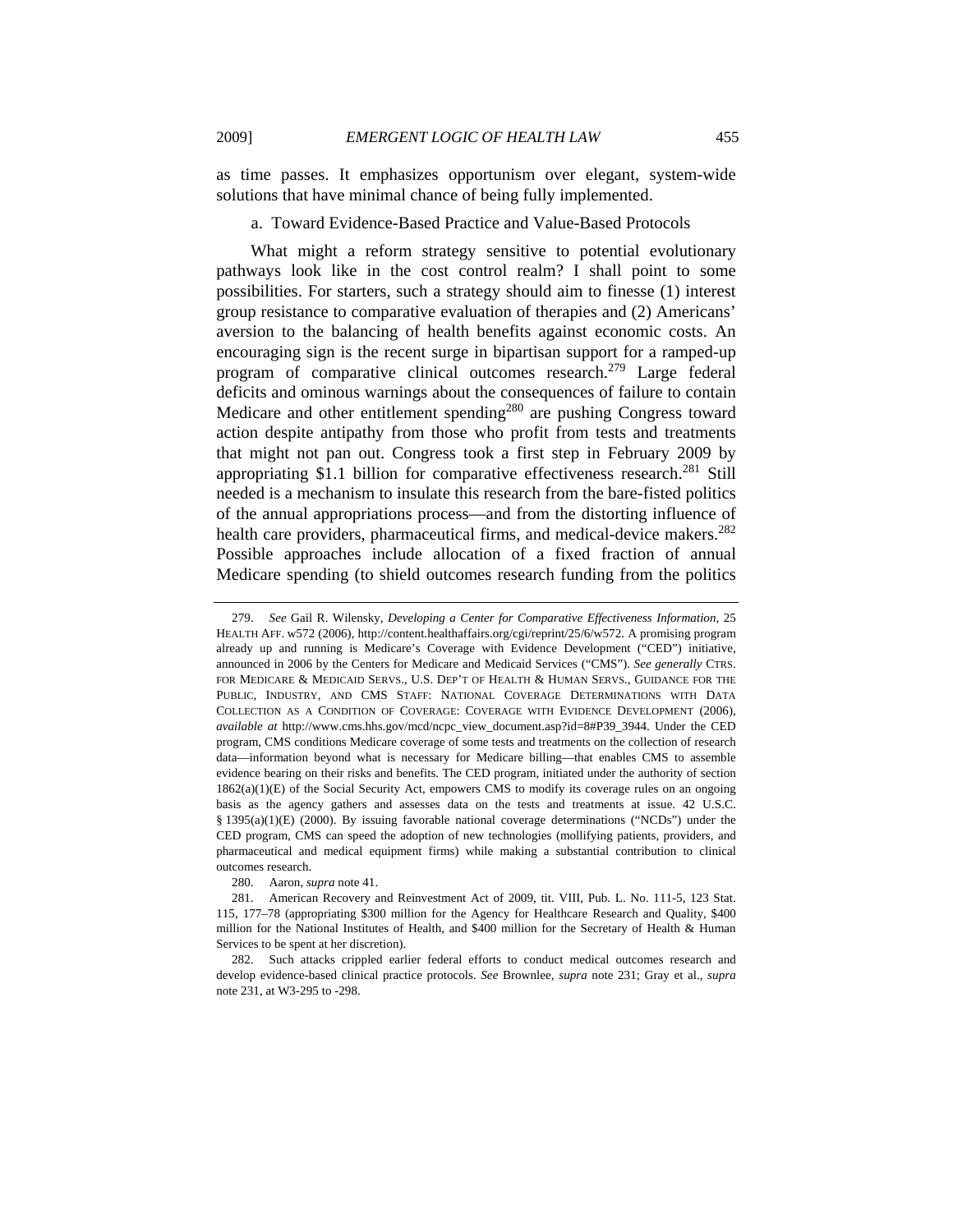of the annual appropriations process<sup>283</sup>) and creation of an autonomous, Federal Reserve-style agency<sup>284</sup> to perform this research (or to award research grants on a competitive basis, as does the National Institutes of Health). Research partnerships between the federal government and private insurers have also been urged $285$  to broaden both political and financial support for outcomes research.<sup>286</sup>

Ideally, this agency or program should do more than just research: it should employ available data to assess and compare the value of clinical interventions, $287$  so as to guide doctors, hospitals, and health care payers. $288$ But doctors, drug makers, and others dependent on revenues from tests and treatments that could fare poorly in such evaluations have the legislative clout to defeat proposals that would empower government to perform them.<sup>289</sup> From a traditional policy-design perspective,<sup>290</sup> creation of an

 286. Such partnerships could help to protect an outcomes research program from political attack by positioning insurers as a counterweight to interests that profit from treatments of uncertain value.

 <sup>283.</sup> Committing a fixed proportion of Medicare spending—say 1 or 2 percentage points—to outcomes research would give it status as an entitlement program, immunizing it from efforts by affected interest groups to cut it during the course of the annual budgetary appropriations process.

 <sup>284.</sup> Possible mechanisms for maintaining such an agency's independence include keeping it entirely separate from the Department of Health and Human Services (and thus from the direct influence of the president and his or her appointees), governance by a bipartisan commission appointed to staggered terms, and delegation of the task of appointing commission members to a nonpolitical entity (perhaps the Institute of Medicine of the National Academies of Sciences). The Federal Reserve model has been endorsed most prominently by former Senate Majority Leader Tom Daschle—President Obama's first nominee for Secretary of Health & Human Services—who has urged that decisionmaking about health care policy more generally (including the comparative value of tests and treatments) be vested in an appointed "Federal Health Board." TOM DASCHLE WITH SCOTT S. GREENBERGER & JEANNE M. LAMBREW, CRITICAL: WHAT WE CAN DO ABOUT THE HEALTH-CARE CRISIS 139–80 (2008).

 <sup>285.</sup> Wilensky, *supra* note 279, at w580–82.

 <sup>287.</sup> A possible model for such a program is Great Britain's National Institute for Health and Clinical Excellence, which performs and publishes assessments of tests and treatments, then issues recommended guidelines for clinical care. *See generally* Welcome to the National Institute for Health and Clinical Excellence, http://www.nice.org.uk (last visited Mar. 20, 2009).

 <sup>288.</sup> It would also be helpful for this agency or program to develop alternative analytic frameworks, or models, for: (1) the balancing of benefits against costs and (2) the weighing of health benefits against each other (more relevant for health plans and providers that must make do within fixed budgets). Private and public insurers (and providers) could then try out these models as tools for making allocative decisions in candid, accountable fashion. *See* BEYOND LEARNED HELPLESSNESS, *supra* note 41. Insurers and providers might or might not experiment along these lines, and such experiments might or might not catch on. Whether or not medical resource allocation evolves to embrace such models would be decided in emergent fashion. But development and dissemination of these models would widen this potential evolutionary pathway.

 <sup>289.</sup> Physicians, pharmaceutical firms, and medical device manufacturers have done so in the past. *See* Brownlee, *supra* note 231; Gray et al., *supra* note 231, at W3-295 to -297. Those involved in Congressional efforts to ramp up federal support for clinical outcomes research tend toward the view that including statutory language empowering government to perform comparative evaluations of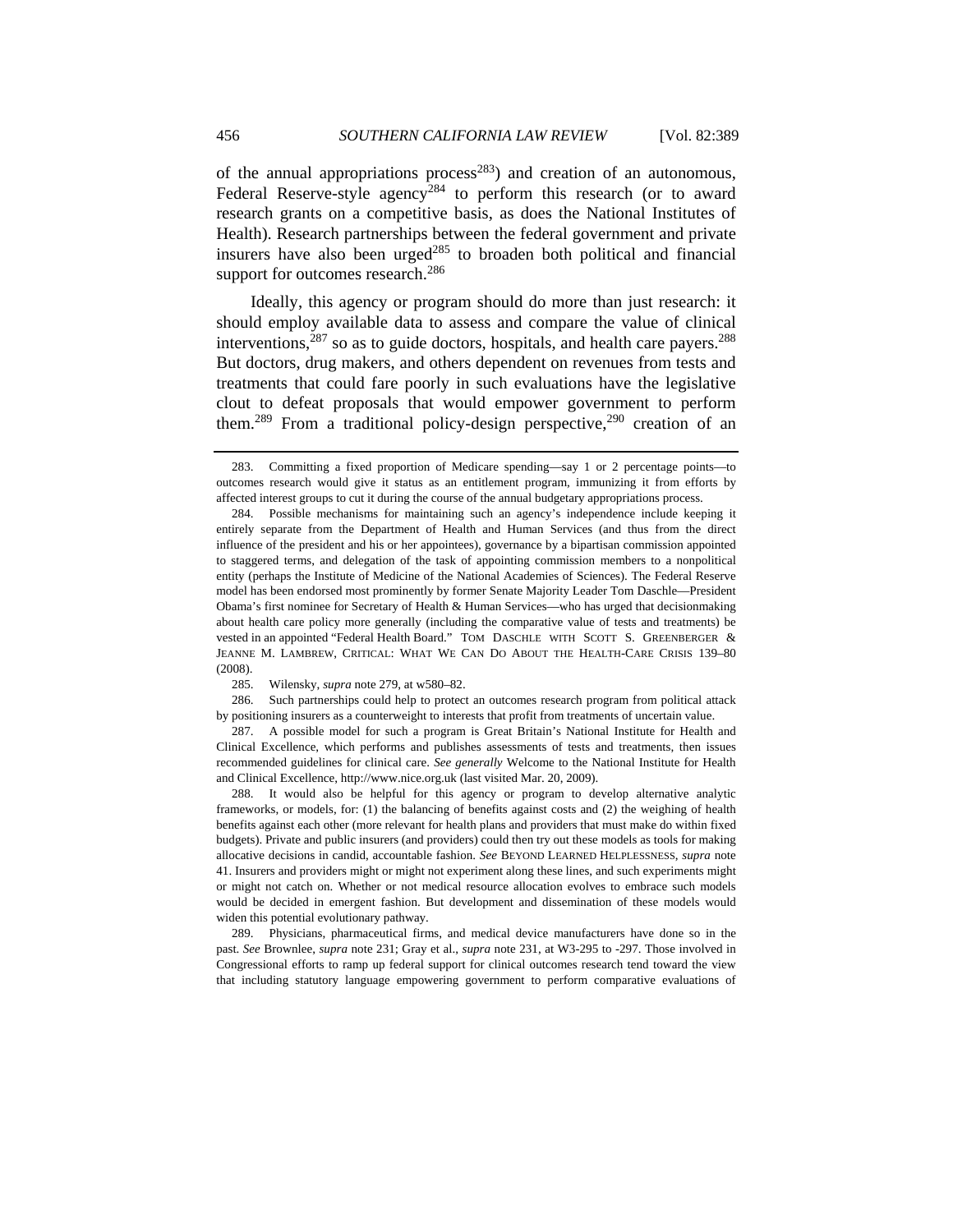agency that sponsors clinical outcomes research but does not assess the results—or offer guidance to providers and payers—is problematic. Why do this research without using it to improve health care quality and value? However, from an emergent systems perspective, even this limited mandate holds great promise. Such a program would generate a flood of outcomes data, enabling others to compare therapies and develop evidence-based practice protocols.<sup>291</sup> To be sure, these protocols would be quicker in coming were a federal agency to sponsor them on a large scale. But a series of high-profile studies that found oft-used therapies to be harmful or ineffective<sup>292</sup> could inspire doctors and patients to demand more vigorous efforts to compare treatments and to develop evidence-based guidelines. Rising medical spending, moreover, will put growing pressure on guideline authors to take costs into account. From an expanding base of data on therapeutic outcomes, evidence-based, cost-conscious protocols for payment and practice could emerge despite strong resistance from affected stakeholders.

 290. By "traditional policy design perspective," I refer here to approaches that envision a desired end state and call for reforms meant to bring about this state, rather than to create conditions for the future evolution of policy solutions. *See supra* text accompanying notes 202–03.

 291. Among the actors that might make use of a surge in outcomes data to compare treatments and craft protocols are medical academics, health plans, and insurers. The risk of bias in the development of protocols is omnipresent (as it would be were these same actors to participate in the formulation of government-sponsored protocols). The important subject of the management of conflicts of interest (for example, medical academics' relationships with drug companies, as well as their income from providing questionable treatments) is beyond my scope here.

medical interventions and to develop clinical practice protocols would doom legislation to increase funding for outcomes research. Interview with Anonymous Congressional Staff Involved in Developing Outcomes Research Legislation (Dec. 2006). And indeed the \$1.1 billion appropriated for comparative effectiveness research in February 2009, *see supra* note 281, was conditioned on the requirement that the interagency council responsible for coordinating this research not "mandate coverage, reimbursement, or other policies for any public or private payer" or issue "mandates or clinical guidelines for payment, coverage, or treatment." American Recovery and Reinvestment Act of 2009 §804(g), Pub. L. No. 111-5, 123 Stat. 115, 188. The potential for backlash from stakeholders concerned about adverse assessments of the value of tests and treatments was underscored by angry denunciations of the interagency council—and the \$1.1 billion appropriation—as a ploy to ration health care. *See, e.g.*, Kevin Freking, *Obama Team Sees Stimulus Advancing Health Reform*, SEATTLE TIMES, Feb. 14, 2009, http://seattletimes.nwsource.com/html/politics/2008744217\_apstimulushealthobama.html?syndication= rss.

 <sup>292.</sup> Within the last few years, clinical outcomes studies have made headlines by finding that commonly prescribed treatments increase risks to life. Examples include estrogen replacement therapy for menopausal women, *see* Garnet L. Anderson et al., *Effects of Estrogen Plus Progestin on Gynecologic Cancers and Associated Diagnostic Procedures: The Women's Health Initiative Randomized Trial*, 290 JAMA 1739, 1745–47 (2003), and Vioxx and other new-generation nonsteroidal anti-inflammatory medications, *see* Claire Bombardier et al., *Comparison of Upper Gastrointestinal Toxicity of Rofecoxib and Naproxen in Patients with Rheumatoid Arthritis*, 343 NEW ENG. J. MED. 1520, 1520 (2000).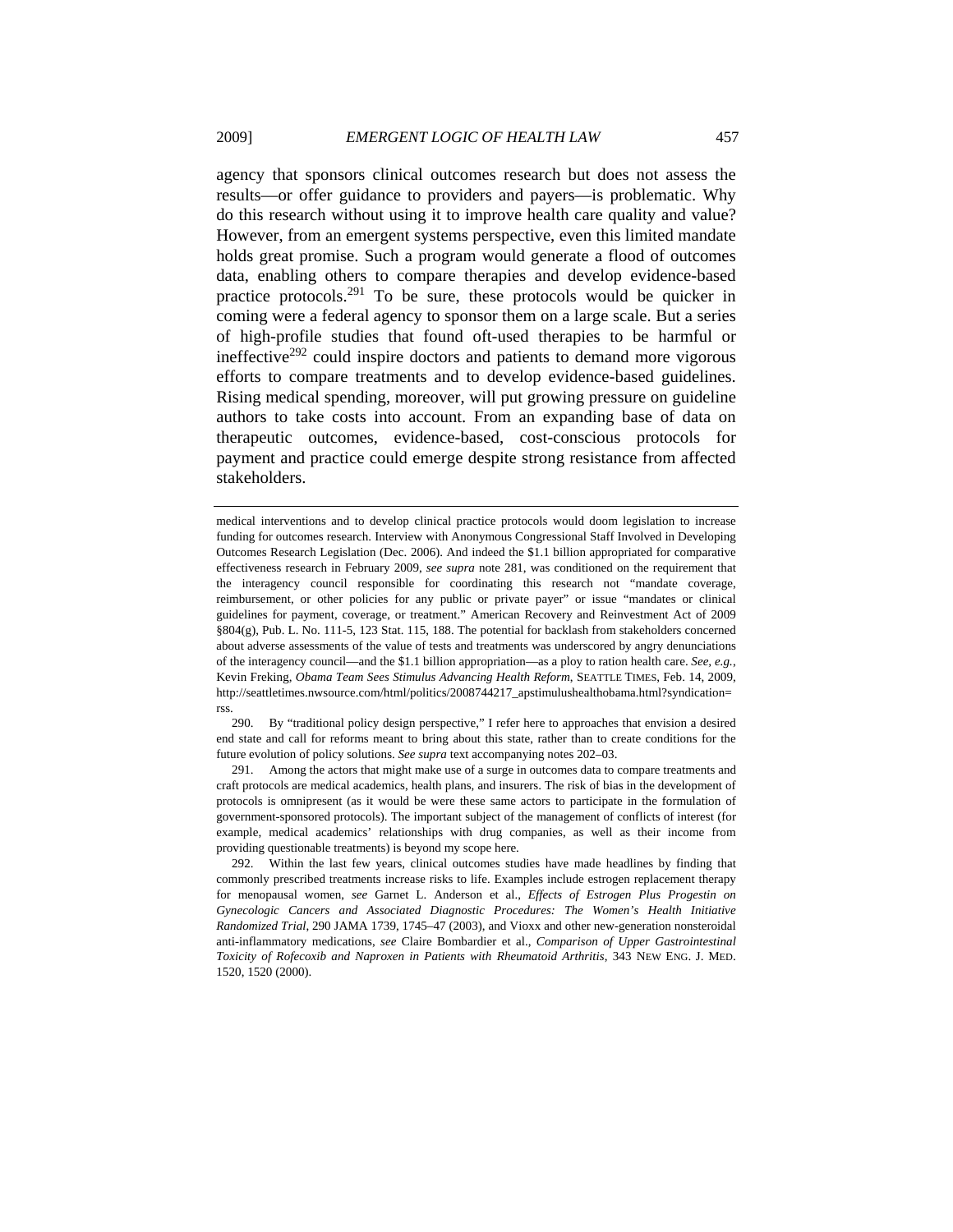Winning widespread compliance with such protocols will require an approach to our health care system's fragmentation.<sup>293</sup> Here also, there are emergent possibilities. Medicare is in a position to lead by adopting evidence-based performance standards and rewarding doctors and hospitals that comply. Congress recently authorized Medicare to make extra payments to hospitals that meet Medicare's performance standards<sup>294</sup> and to initiate small-scale trials of pay-for-performance incentives for physicians.295 Medicare's nearly 40 percent share of acute care hospital spending<sup>296</sup> and substantial contribution to physicians' incomes<sup>297</sup> give it enormous influence: past changes in Medicare's financial incentives to providers have produced large changes in the providers' treatment of both privately insured and Medicare patients.<sup>298</sup> Thus far, Medicare has declined to explicitly count costs when issuing coverage rules<sup>299</sup> or adopting performance standards. Its enabling statute arguably allows it to do so,<sup>300</sup>

 297. One study, drawing on data from the 2004 Medical Expenditure Panel Survey, found that 22.9 percent of U.S. physician income came from Medicare. Karen E. Lasser, Steffie Woolhandler & David U. Himmelstein, *Sources of Physician Income: The Contribution of Government Payments to the Specialist-Generalist Income Gap*, 23 J. GEN. INTERNAL MED. 1477, 1479 (2008). Some specialists cardiologists, geriatricians, hematologist-oncologists, nephrologists, rheumatologists, and urologists derive more than one-third of their income from Medicaid. *Id.* at 1478.

298. *See supra* note 249.

300. Section 1862(a)(1)(A) of the Social Security Act states: "Notwithstanding any other

<sup>293.</sup> *See supra* text accompanying notes 262–71.

 <sup>294.</sup> Section 501(b) of the Medicare Prescription Drug, Improvement, and Modernization Act of 2003, Pub. L. No. 108-173, 117 Stat. 2066, 2289–90, and section 5001(a) of the Deficit Reduction Act of 2005, Pub. L. No. 109-171, 120 Stat. 4, 28–29, establish hospital payment differentials to reward facilities that report how they fare on Medicare's performance measures. Beginning in fiscal year 2009, Medicare will pay hospitals differentially based on their performance on a variety of measures of quality, as well as their investment in medical information systems. Deficit Reduction Act § 5001(b).

 <sup>295.</sup> In 2005, Medicare initiated a pay-for-performance experiment (based on measures of quality in preventive care and management of chronic disease) involving ten large group practices. Press Release, Ctrs. for Medicare & Medicaid Servs., Medicare Begins Performance-Based Payments for Physician Groups (Jan. 31, 2005), *available at* http://www.cms.hhs.gov/apps/media/press/release.asp? Counter=1341.

 <sup>296.</sup> In 2003, Medicare paid 38.5 percent of America's acute-care hospital expenses. AM. HOSP. ASS'N, OVERVIEW OF THE U.S. HEALTHCARE SYSTEM 9 (2005), *available at* www.aha.org/aha/content/ 2005/PowerPoint/0502-us-system-overview.ppt.

 <sup>299.</sup> The most recent guidance document on coverage policy from CMS, the agency that administers Medicare, states: "Cost effectiveness is not a factor CMS considers in making NCDs. In other words, the cost of a particular technology is not relevant in the determination of whether the technology improves health outcomes or should be covered for the Medicare population through an NCD." CTRS. FOR MEDICARE & MEDICAID SERVS., DEP'T OF HEALTH & HUMAN SERVS., GUIDANCE FOR THE PUBLIC, INDUSTRY, AND CMS STAFF: FACTORS CMS CONSIDERS IN OPENING A NATIONAL COVERAGE DETERMINATION (2006), *available at* www.cms.hhs.gov/mcd/ncpc\_view\_ document.asp?id=6. For an excellent review of the controversy over the potential role of cost in Medicare coverage decisionmaking, see generally Jacqueline Fox, *Medicare Should, but Cannot, Consider Cost: Legal Impediments to a Sound Policy*, 53 BUFF. L. REV. 577 (2005).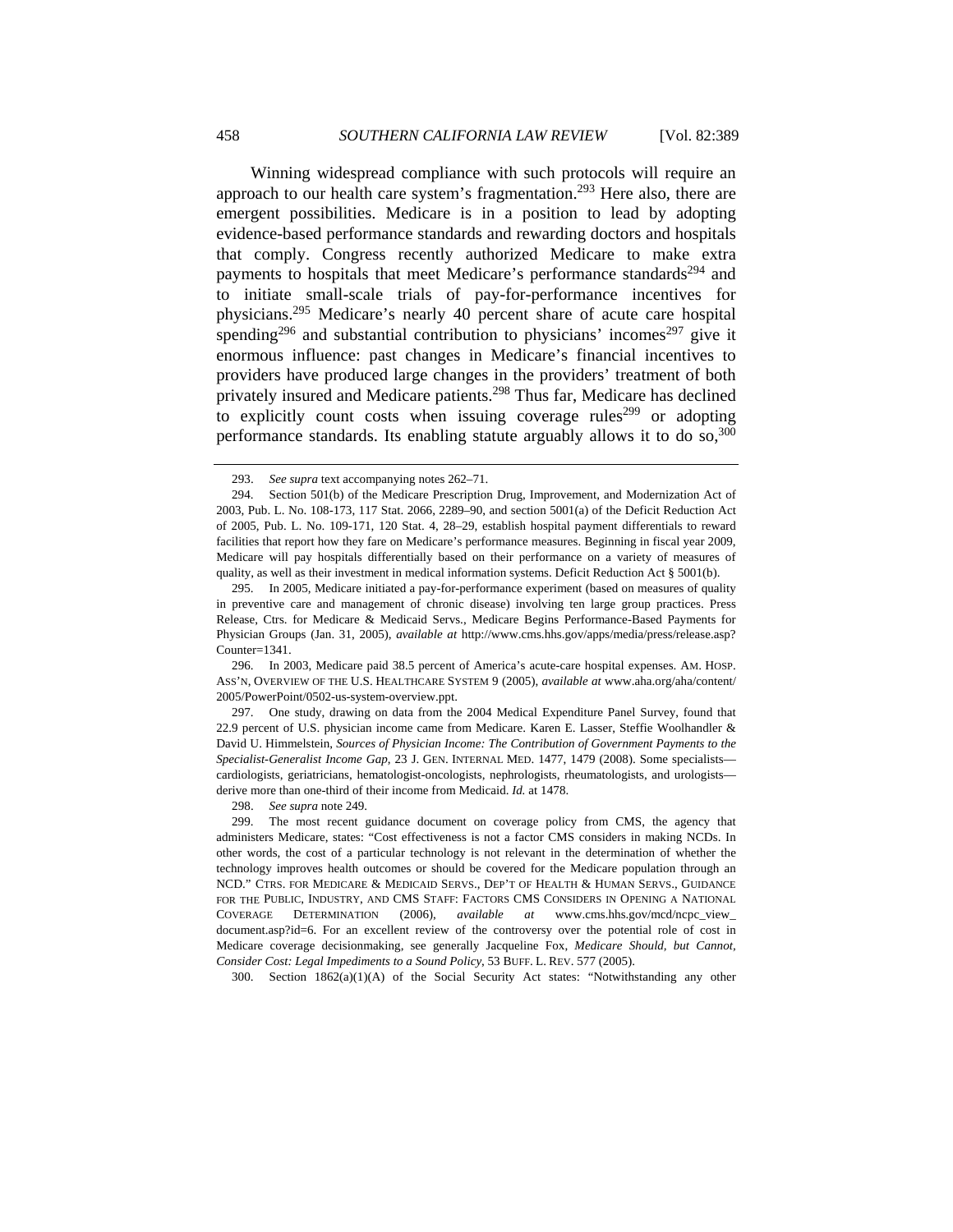but the usual alliance of doctors, hospitals, and drug and device companies has been firmly opposed. Still, there is reason for optimism. For the first time, Medicare is linking payment to compliance with clinical standards, thereby creating an incentive scheme that might someday be used to encourage cost awareness across our fragmented system. Private payers are following suit, joining with each other—and with hospitals and medical groups—to seek common ground on quality measures and practice protocols.<sup>301</sup> So far, they have been no more willing than Medicare to openly count  $costs$ ,  $302$  but they are forging collaborative arrangements  $303$ that could someday be employed to give effect to cost-conscious

 301. America's Health Insurance Plans, the principal trade association representing private health plans, is combining clinical data from multiple plans—and from Medicare—to make it possible to assess the performance of hospitals and physicians nationwide on agreed-on measures of health care quality. This aggregation of data will surmount a major obstacle to measurement of provider performance: the fact that providers report clinical data (for billing purposes) to multiple health plans, none of which, therefore, can assemble a complete picture of how well providers fare on quality measures. A consortium of health care industry stakeholders (including insurers, hospitals, group medical practices, and professional and trade associations) known as the National Quality Forum will formulate quality measures, including standards of care for common medical problems, that will then be applied to the aggregated data to assess health care providers' performance. The results of these assessments will be widely disseminated with three related purposes in mind: encouraging doctors and hospitals to do better, enabling health plans to reward providers based on performance, and allowing consumers to select providers based on quality. Press Release, Robert Wood Johnson Found., National Effort to Measure and Report on Quality and Cost-Effectiveness of Health Care Unveiled (Oct. 3, 2007), *available at* http://www.rwjf.org/newsroom/product.jsp?id=22371.

 302. Private health plans are beginning to collaborate with doctors and hospitals to develop standardized methods for tracking and comparing different providers' costs for tests and treatments. *Id.* The avowed aim of this collaboration among stakeholders is to support patients' (and payers') efforts to shop for the least expensive (that is, most cost-effective) way to achieve a given therapeutic result. *Id.* But the collaborators in this endeavor, so far, have refrained from explicitly balancing benefits against costs when formulating quality-of-care benchmarks.

 303. Interlocking consortia of private health plans, hospitals, medical specialty societies, and other health care industry stakeholders have formed over the past several years for the avowed purpose of reaching industry-wide agreement on the adoption and uses of quality-of-care benchmarks. These include the AQA alliance (focusing on physician care), the Hospital Quality Alliance ("HQA") (focusing on hospital care), and the Quality Alliance Steering Committee (meant to coordinate the efforts of the AQA alliance and HQA). *See* Press Release, AQA, Health Care Quality Leaders Join Forces (July 21, 2006), *available at* http://www.aqaalliance.org/HCQLeadersJoinForces072106.htm. *See also generally* AQA-HQA Collaboration–Quality Alliance Steering Committee, http:// www.aqaalliance.org/aqahqacollaboration.htm (last visited Mar. 20, 2009). The Department of Health and Human Services has participated in these consortia and indicated its intention to coordinate Medicare and private sector quality improvement efforts.

provision of [law], no payment may be made . . . for items or services . . . not reasonable and necessary for the diagnosis or treatment of illness or injury."  $42 \text{ U.S.C.}$  §  $1395y(a)(1)(A)$  (2000). The term "reasonable" has been construed by some commentators to permit consideration of cost; others have read this provision more restrictively. *E.g.*, Fox, *supra* note 299, at 584–95. Because Medicare has never explicitly balanced costs against benefits when promulgating national coverage rules, its authority to do so has not been litigated.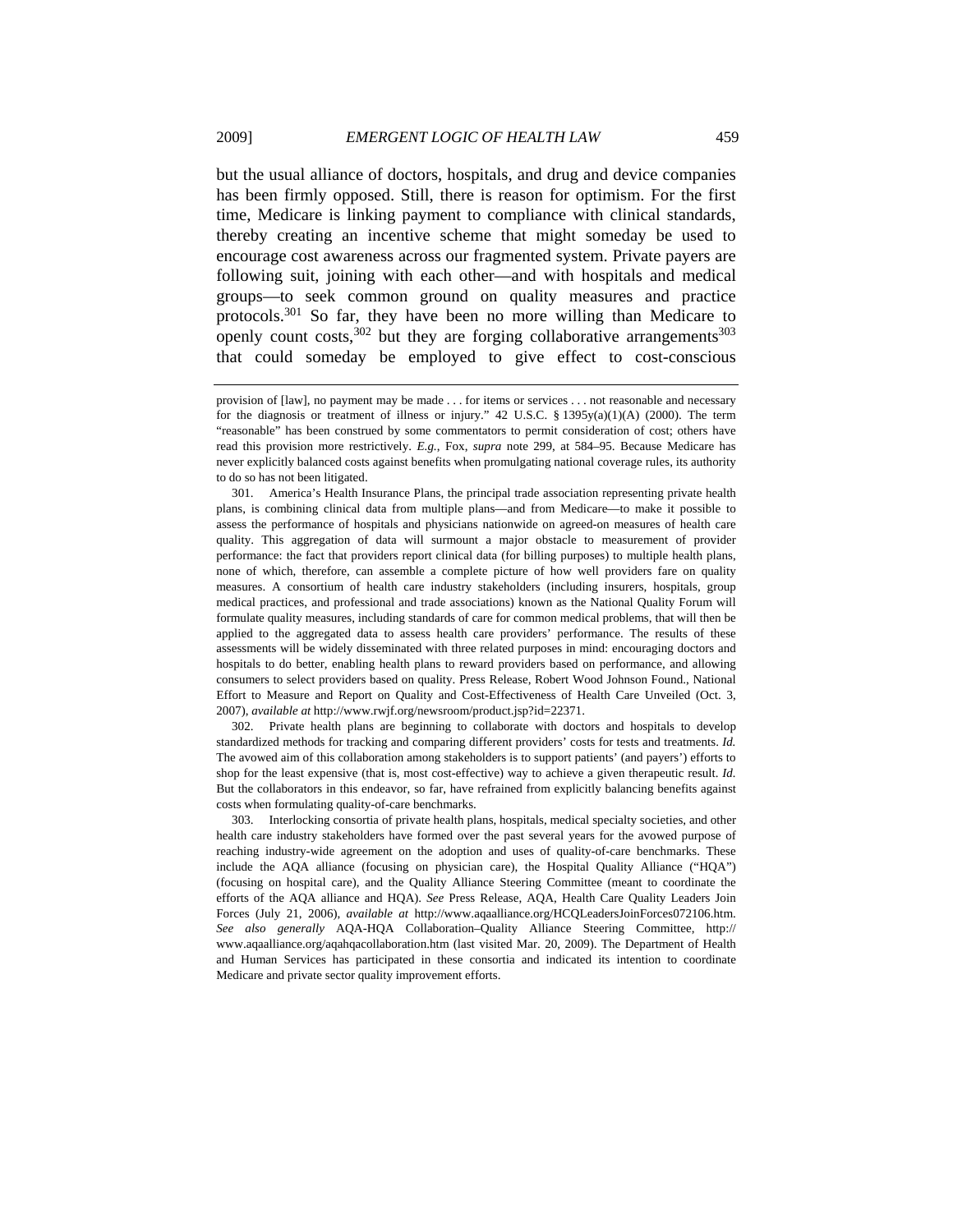protocols.304

b. The Emergent Potential of Current Law

Awareness of these potential evolutionary pathways can and should play a role in development of several areas of law that bear on cost and quality: these include antitrust and privacy doctrine, medical malpractice, and the law governing disputes over insurance coverage. Comprehensive discussion of the cost and quality implications of each of these areas of law is beyond my scope here, but I will offer a brief roadmap of potential problems and opportunities from an emergent systems perspective.

i. Antitrust- and Privacy-Law Barriers to Information Sharing?

Antitrust-law barriers to clinical data sharing among doctors, hospitals, and health plans for outcomes-research purposes should be minimized, if indeed there are any. $305$  Privacy-law protections should be construed with an eye toward the social importance of this research.<sup>306</sup> The

Analogously, the insurance exchanges proposed by President Obama and by candidates Hillary Clinton and John Edwards, *see* text accompanying notes 215–18, would require health plans to report their performance on quality-of-care benchmarks in order to sell coverage on these exchanges. If and when cost-benefit trade-offs are built into these quality measures, this prerequisite for market access would become a powerful lever for adoption of cost-conscious treatment protocols.

 305. Whether such barriers are real or merely perceived is unclear. Leaders in academic medicine's efforts to improve health care quality believe that antitrust law stands in the way. Mongan et al., *supra* note 272, at 3–5. Collaborative setting of standards for purposes of collecting and sharing data has raised antitrust issues in other industries, but antitrust law has been open to arguments about the pro-competitive impact of network economics. Medical antitrust law scholars who have considered this question tend toward the view that current antitrust doctrine poses no obstacles to industry collaboration on outcomes research. *See, e.g.*, David A. Hyman, *Five Reasons Why Health Care Quality Research Hasn't Affected Competition Law and Policy*, 4 INT'L J. HEALTH CARE FIN. & ECON. 159 (2004) (part of a special issue devoted to competition and health care quality); William M. Sage, David A. Hyman & Warren Greenberg, *Why Competition Law Matters to Health Care Quality*, HEALTH AFF., Mar.–Apr. 2003, at 31, 36–40.

306. *See* Lawrence O. Gostin & James G. Hodge, Jr., *Personal Privacy and Common Goods: A Framework for Balancing Under the National Health Information Privacy Rule*, 86 MINN. L. REV. 1439, 1440 (2002) (arguing that "[s]haring data may be necessary to achieve important health purposes" such as health research and public health, and urging that "health information privacy laws . . . carefully balance the need for individual privacy with the benefits of using health data for the common good"). State-of-the-art electronic security technologies, along with entry of clinical data in deidentified form

 <sup>304.</sup> Health care reform proposals urged by President Bush and by Republican and Democratic candidates for the presidency in 2008 presented additional emergent possibilities. The consumerdirected model, *see supra* notes 213–14, 229, advanced by the Bush administration and by Republican presidential candidates Rudolph Giuliani and Mitt Romney, would make insured patients more sensitive both to cost in general and to insurance contract provisions designed to encourage patients to seek care from providers who score high on performance measures. For example, a consumer-directed health plan might require a patient to pay much more out-of-pocket for diabetes or heart disease care from a doctor who scores below some threshold on relevant quality-of-care measures. If and when quality measures come to incorporate cost-benefit trade-offs, this tiering of insurance coverage, tied to provider performance, would strengthen doctors' and patients' incentives to accept these trade-offs.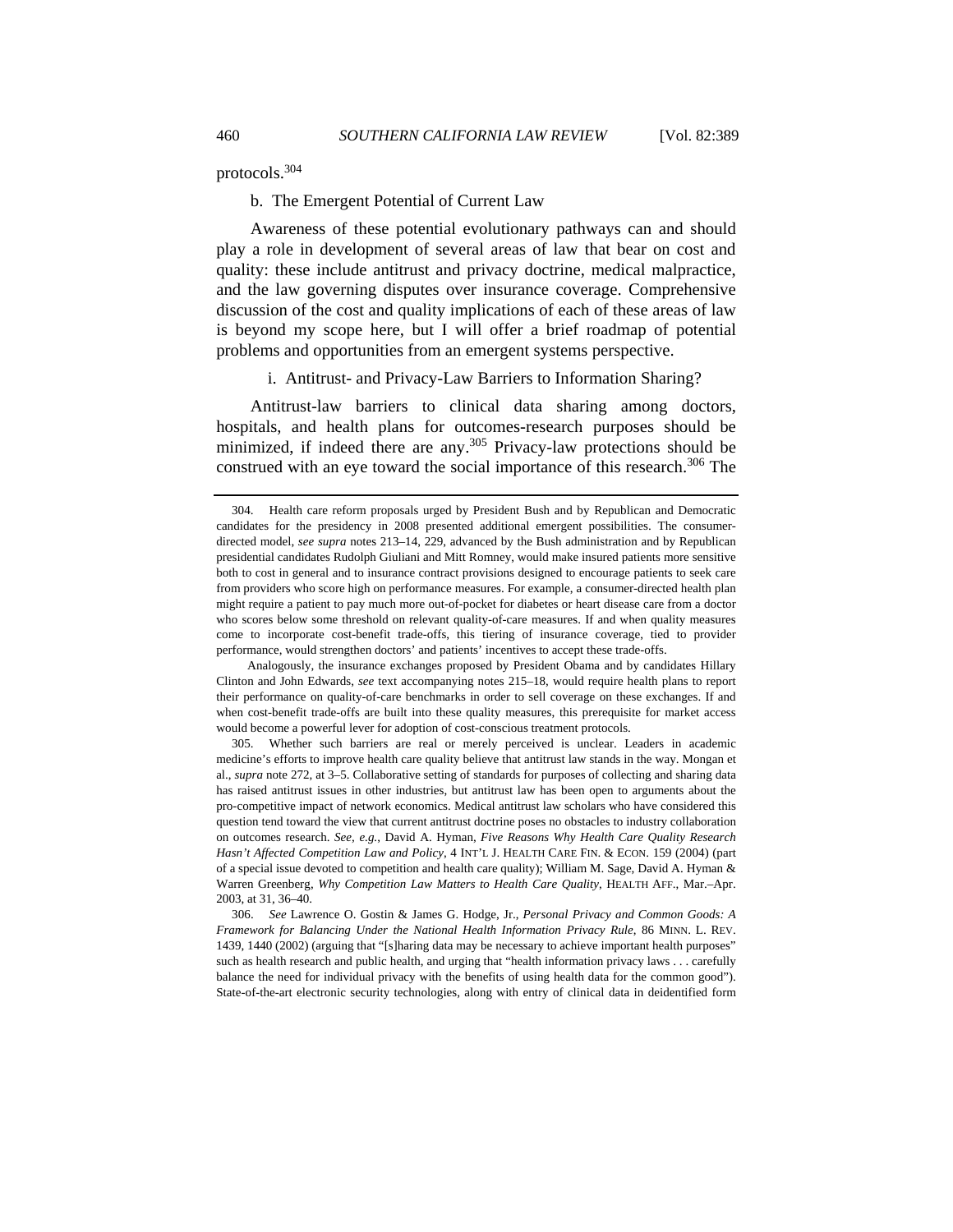question of antitrust obstacles to collaboration for the purpose of *agreeing* on quality measures and clinical practice protocols is more complex. There is an obvious tension between antitrust principles, which promote competition on quality as well as price, and collaborative setting of quality benchmarks. Yet current antitrust doctrine leaves room for the argument that collaborative standard setting can facilitate competition on quality by making it easier for consumers to comparison shop.<sup>307</sup> A comprehensive set of quality benchmarks, accompanied by comparative performance data, would empower patients to choose wisely from among competing doctors, hospitals, and health plans. This in turn would put market pressure on plans and providers to deliver greater value to consumers—the end result sought by antitrust law. There is a snarl of doctrinal and economic issues here, in need of disentangling by antitrust scholars familiar with health care.<sup>308</sup> But antitrust law can play a constructive role in the development of national standards of quality and value.<sup>309</sup> Antitrust law should aim to distinguish

 307. U.S. DEP'T OF JUSTICE & FED. TRADE COMM'N, ANTITRUST ENFORCEMENT AND INTELLECTUAL PROPERTY RIGHTS: PROMOTING INNOVATION AND COMPETITION 53–55 (2007), *available at* http://www.usdoj.gov/atr/public/hearings/ip/222655.pdf; VMEbus International Trade Associtation, U.S. Dep't of Justice Business Review Letter, 2006 WL 3326742 (Oct. 30, 2006).

 308. Among the entangled issues are how to keep collaborative standard setting from slowing the pace of therapeutic innovation, how to prevent anticompetitive abuse of standard-setting mechanisms (to exclude competing treatments and providers without scientific grounds for so doing), and the extent to which antitrust enforcement agencies and the courts should delve into the details of medical science and economics in order to make such judgments. Alternative legal approaches include looking to procedural fairness as a surrogate for inquiry into whether standard setting is anticompetitive as a substantive matter and, in the extreme, outright rejection of industry-wide clinical practice protocols and other quality standards as anticompetitive.

 309. Some market-oriented commentators hold a sharply different view. They question such standard setting, arguing that industry-wide adoption of medical practice protocols and other quality norms is contrary to the letter and spirit of antitrust law because it prevents competing providers and health plans from marketing multiple tiers of quality. *See* Clark C. Havighurst, *Applying Antitrust Law to Collaboration in the Production of Information: The Case of Medical Technology Assessment*, LAW & CONTEMP. PROBS., Spring 1988, at 341, 352–55 (arguing that agreements among professional bodies to develop consistent positions on the value of tests and treatments deny consumers the welfareenhancing benefits of competition). Consumer choice is enhanced, in this view, by allowing multiple levels of care, HAVIGHURST, *supra* note 11, at 7, and in the digital age, there is no lack of marketgenerated information available to consumers to help them to comparison shop for care. *See* James C. Robinson, *The End of Asymmetric Information*, 26 J. HEALTH POL. POL'Y & L. 1045, 1051 (2001). A rejoinder to this view, grounded in an analysis of antitrust doctrine, is beyond my brief here. But it would likely incorporate the near impossibility of comparison shopping (in the face of a cacophony of claims about quality) without broadly accepted benchmarks, as well as the near impossibility of

<sup>(</sup>that is, without information that could be used to trace the data back to individual patients) prior to its aggregation, should provide high levels of privacy protection. But elimination of all risks to privacy is not a realistic goal, particularly in view of the proliferation of high-powered data-mining methods and the possibilities for illicit use of these and other techniques. Sharona Hoffman & Andy Podgurski, *In Sickness, Health, and Cyberspace: Protecting the Security of Electronic Private Health Information*, 48 B.C. L. REV. 331, 366 (2007).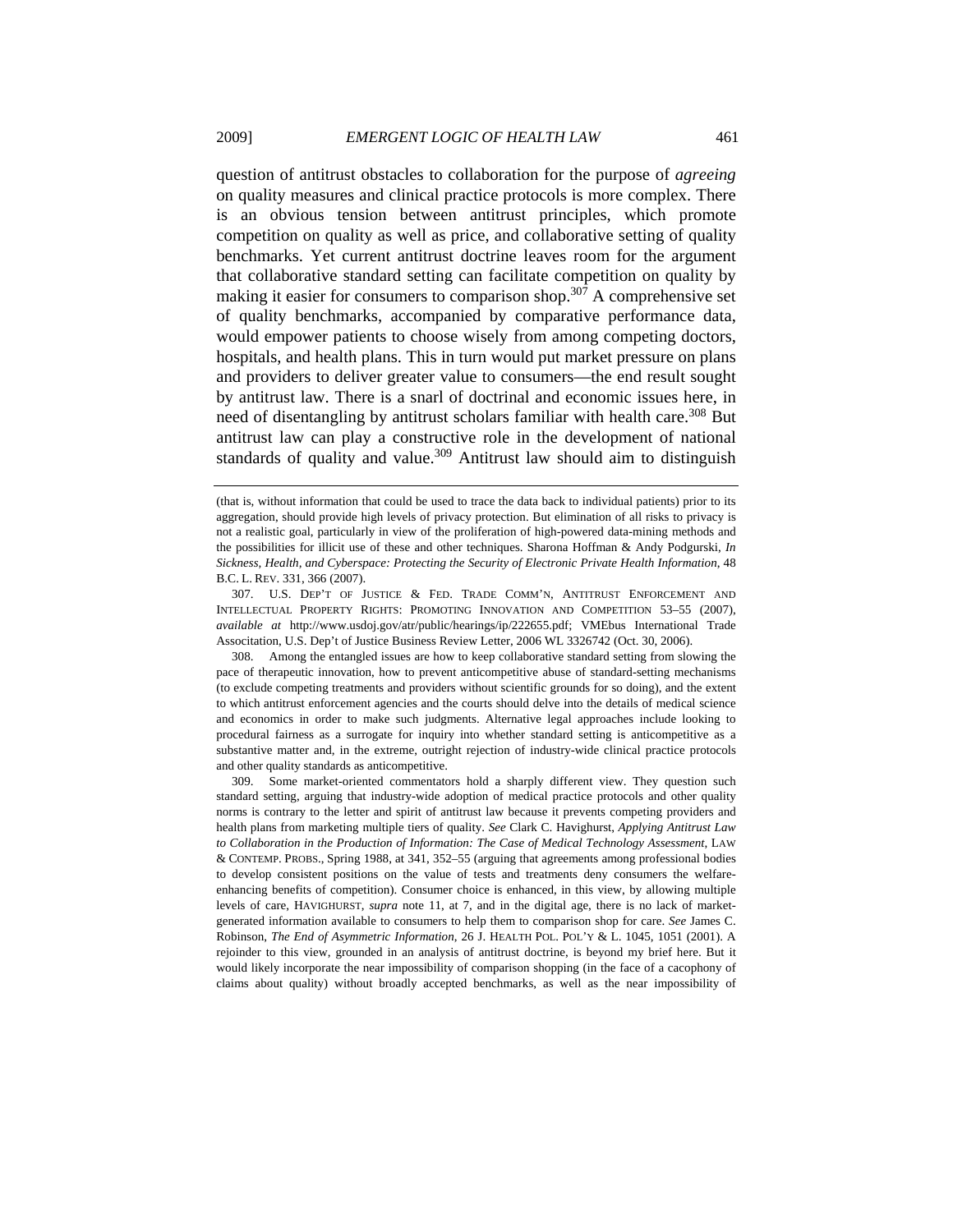between collaborative standard setting that spurs competition to deliver clinical value and collusive efforts that exclude rivals and suppress evidence-based therapeutic innovation.<sup>310</sup> By so doing, antitrust law can promote the evolution of cost-sensitive clinical practice norms and their dissemination through our fragmented health care system.

## ii. Tort Liability

Medical tort law's approach to health care quality and value is a relic of past, disproven premises about the practice of medicine. It is thus an obstacle to the emergence of more evidence-based, cost-sensitive clinical care. The malpractice system's greatest failing, from a quality and value perspective, is its reliance on clinical practitioners to specify standards of care.311 This deference to doctors is a departure from negligence law's general requirement of reasonable conduct, a requirement typically understood in utilitarian terms as a duty to take precautions so long as

310. *See supra* note 308.

maintaining multiple tiers of medical care when the same providers participate in many different health plans. S*ee supra* text accompanying notes 246–52. More controversially, it might suggest that enabling providers and plans to offer multiple economic tiers of care should count for less, from an antitrust perspective, than does preservation of most other forms of consumer choice, since medical care is widely seen as a merit good—that is, something society distributes (or ought to distribute) based on criteria other than ability or willingness to pay. *See* Richard A. Musgrave, *Merit Goods*, *in* 3 THE NEW PALGRAVE: A DICTIONARY OF ECONOMICS 452 (John Eatwell et al. eds., 1987) (setting out a definition of "merit good" and including health care as an example). Possible grounds for treating health care as a merit good, to be distributed (like education and fire protection) more equitably than most products and services, include: (1) the moral belief that all people should have access to high-quality care as a matter of right or human dignity and (2) the paternalistic concern that people will undervalue some forms of medical coverage and care—for example, preventive services and long-term management of silent but eventually devastating illnesses like diabetes and hypertension.

 <sup>311.</sup> The medical tort system's many failings have been widely discussed elsewhere. These failings include its lack of sensitivity and specificity as a tool for detecting negligence (studies that compared results from medical chart reviews of hospitalizations with the subsequent incidence of malpractice suits, settlements, and judgments arising from these hospitalizations have found little overlap between episodes of negligence discerned by chart reviewers and lawsuits brought, settled, or won), its limited deterrent impact on substandard practitioners, and its failure to compensate the vast majority of victims of negligence. Michelle M. Mello & David M. Studdert, *The Medical Malpractice System: Structure and Performance*, *in* MEDICAL MALPRACTICE AND THE U.S. HEALTH CARE SYSTEM 11 (William M. Sage & Rogan Kersh eds., 2006). Moreover, malpractice liability costs, combined with insurance market dysfunctions, have at times pushed liability insurance premiums high enough to measurably reduce patients' access to physicians in high-risk specialties like obstetrics and neurosurgery. OFFICE OF THE ASS'T SECRETARY FOR PLANNING & EVALUATION, U.S. DEP'T OF HEALTH & HUMAN SERVS., ADDRESSING THE NEW HEALTH CARE CRISIS: REFORMING THE MEDICAL LITIGATION SYSTEM TO IMPROVE THE QUALITY OF HEALTH CARE 3–6 (2003), *available at* http://aspe.hhs.gov/daltcp/reports/medliab.pdf. *But see* U.S. GEN. ACCOUNTING OFFICE, MEDICAL MALPRACTICE: IMPLICATIONS OF RISING PREMIUMS ON ACCESS TO HEALTH CARE 5–7 (2003), *available at* http://www.gao.gov/new.items/d03836.pdf (finding insufficient evidence to support claims that high malpractice insurance premiums are causing physicians in some specialties to withdraw from practice and thus reducing patients' access to care).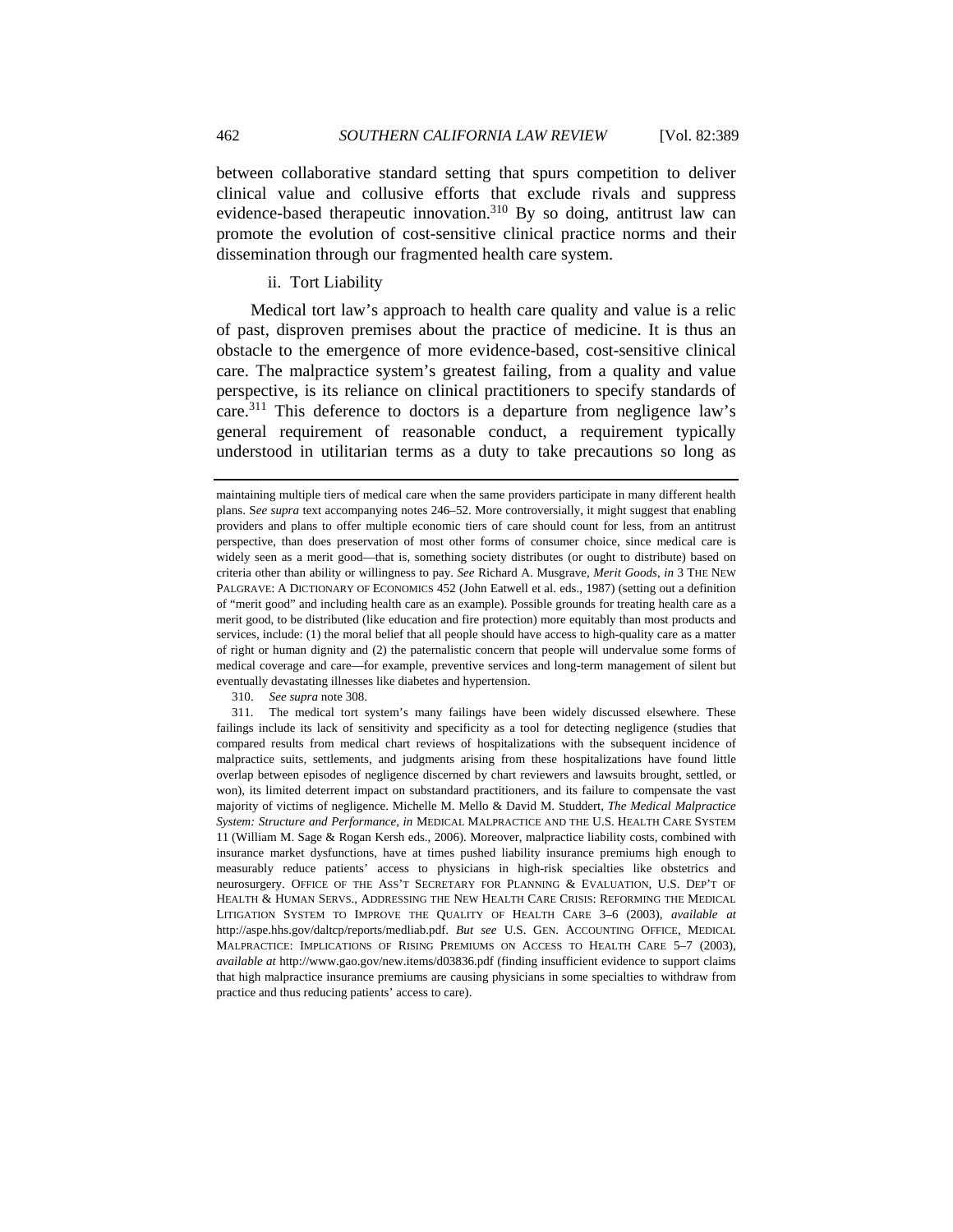benefits outweigh risks and costs.<sup>312</sup> Negligence law, to be sure, often looks to common practice within an industry as the measure of reasonableness. But the justification for doing so is that the market works well as a costbenefit $313$  balancing device—well enough to treat industry custom as the standard of care.<sup>314</sup>

For medical care, this justification has broken down, if indeed it were ever valid.315 It is now widely recognized that physicians know little about the efficacy of most tests and treatments,<sup>316</sup> that they often do not follow evidence-based clinical protocols even when such guidance exists, <sup>317</sup> and that insurance encourages provision of care with few benefits relative to cost.<sup>318</sup> Medical custom is thus a poor guide to socially optimal standards of care.

Malpractice law's reliance on custom locks in extant clinical practice norms that are products of these market failures. This does not benefit practitioners, since absent evidence-based answers to most clinical questions, different doctors treat the same medical problems in different ways.319 The result is Russian roulette in the courtroom when things go

<sup>312.</sup> *See, e.g.*, RESTATEMENT (SECOND) OF TORTS § 283 (1965) (defining negligence law's standard of conduct as "that of a reasonable man under like circumstances"); *id.* §§ 291–93 (defining reasonableness in terms of the balance between the risk and the utility of an actor's conduct). *But see* Heidi Li Feldman, *Prudence, Benevolence, and Negligence: Virtue Ethics and Tort Law*, 74 CHI.-KENT L. REV. 1431 (2000) (arguing that negligence law in fact recognizes nonutilitarian concerns such as prudence and care); Heidi M. Hurd, *The Deontology of Negligence*, 76 B.U. L. REV. 249 (1996) (arguing that negligence law can be consistent with non-risk-based deontological theories).

 <sup>313.</sup> I use "cost" here as shorthand for both risk and cost.

<sup>314.</sup> *See* James A. Henderson, Jr. & John A. Siliciano, *Universal Health Care and the Continued Reliance on Custom in Determining Medical Malpractice*, 79 CORNELL L. REV. 1382, 1388–89 (1994) (arguing that courts should look to industry custom to determine negligence when networks of contractual bargaining suffice to take all affected interests into account).

 <sup>315.</sup> It probably never was. Through the mid-twentieth century, most commentators on health care law and policy believed that doctors' scientific knowledge and patient-centered ethics ensured that (barring negligence) they would exercise medical judgment to which society, including the legal system, should defer. Kenneth Arrow captured this set of assumptions in his oft-cited 1963 article contending that physicians promise patient-centeredness to the public in order to win trust—and business—in the face of patients' inability to evaluate the effectiveness of medical care. Arrow assumed—with undue optimism, it turned out—that physicians *did* know how well their tests and treatments worked, and that they largely delivered on their promise to abjure economic incentives to act contrary to the interests of their patients. Arrow, *supra* note 85, at 965–66.

<sup>316.</sup> *See supra* text accompanying notes 230–40.

<sup>317.</sup> *See supra* text accompanying notes 33–35.

 <sup>318.</sup> Commentators have borrowed the term "moral hazard" from the casualty insurance context to convey the impact of insurance on medical spending. I have elsewhere questioned the analogy between increased risk taking by people with fire or auto insurance and increased health spending by people with medical insurance, Bloche, *supra* note 11, at 260–66, but it is plain that medical insurance promotes overspending on health services, relative to people's other wants and needs.

 <sup>319.</sup> CTR. FOR THE EVALUATIVE CLINICAL SCIS., *supra* note 115, at 2–5.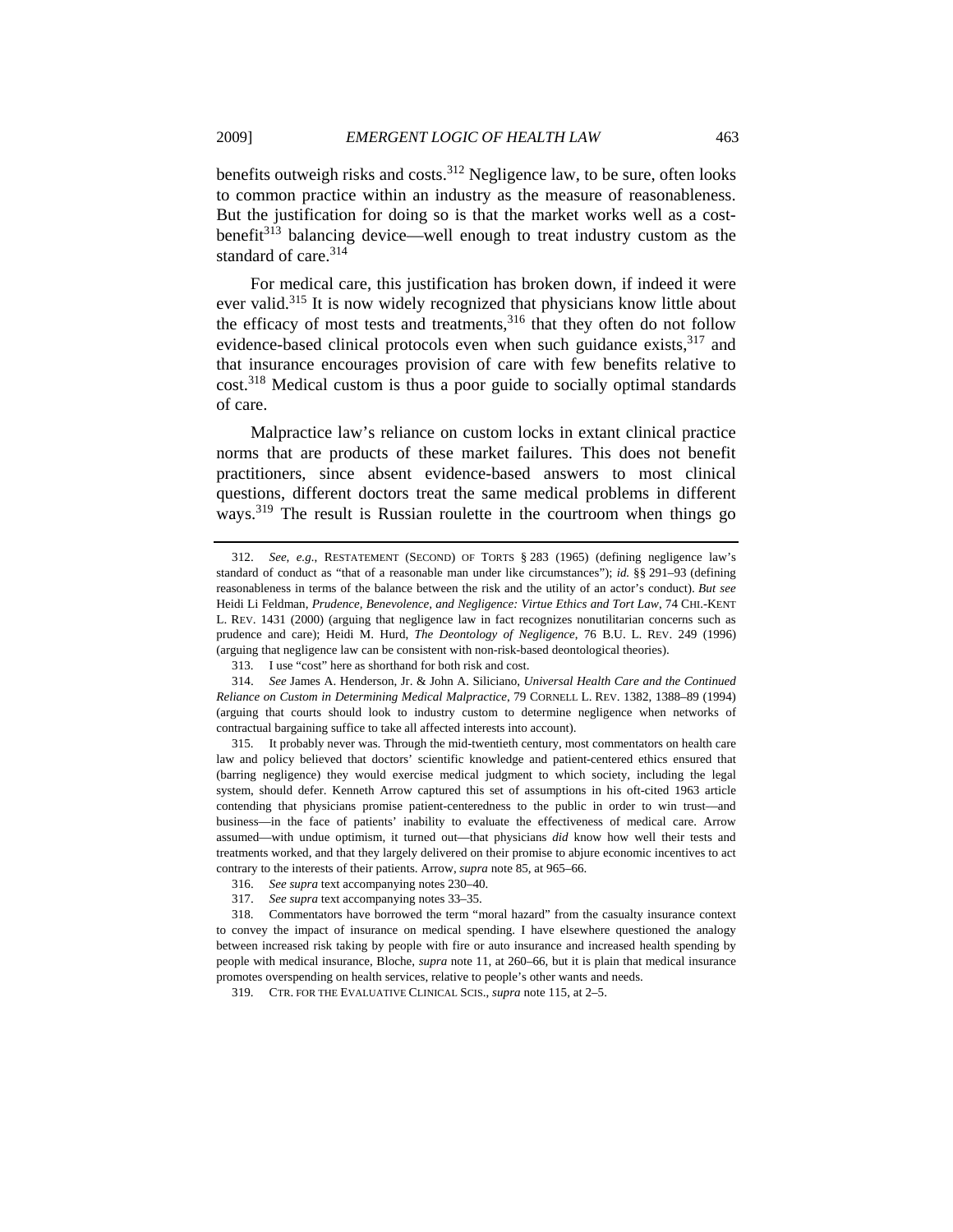wrong and patients sue. If there are multiple therapeutic options and the one chosen turns out badly,320 the plaintiff can find a physician-expert witness $321$  who would have opted for one of the other options. Malpractice law lets such testimony in, so long as the witness qualifies based on his or her credentials. The law puts testimony about the appropriate standard of care to the test of professional acceptance,  $322$  but it does not subject such testimony to *Daubert*-style scrutiny of its scientific foundations.323 And in many jurisdictions, malpractice law bars the admission of evidence-based practice protocols (by treating them as hearsay  $(324)$ ) unless an expert witness testifies as to their content. When evidence-based protocols find their way into court, they are usually given no more weight than other medical testimony,  $325$  however flimsy the science base on which this testimony

323. *See supra* note 146.

324. *See* 2 JOHN W. STRONG, MCCORMICK ON EVIDENCE § 321 (4th ed. 1992). In a minority of jurisdictions, practice protocols are admissible under the learned treatise exception to the hearsay rule. Albert Tzeel, *Clinical Practice Guidelines and Medical Malpractice: Guidelines Gaining Credibility in Courtrooms, May Eliminate Expert Testimony*, PHYSICIAN EXECUTIVE, Mar.–Apr. 2002, at 36, 37–38.

325. *See* Arnold J. Rosoff, *Evidence-Based Medicine and the Law: The Courts Confront Clinical Practice Guidelines*, 26 J. HEALTH POL. POL'Y & L. 327, 339–41 (2001) (discussing judicial reluctance to give clinical practice protocols greater weight than expert testimony concerning professional

 <sup>320.</sup> If a treatment yields a bad result because it was administered ineptly—say, the proverbial sponge left in the surgical patient or an overdose of a dangerous drug—negligence is open-and-shut, not a matter of Russian roulette (unless the alleged ineptitude requires a borderline call). Such cases matter because it is important to deter ineptitude and to adequately compensate its victims, but they are not my focus in the above discussion because their health care policy import is comparatively small. These cases involve errors of execution, not larger conflicts over how health care resources should be spent.

 <sup>321.</sup> Expert testimony is required in all jurisdictions unless "only common knowledge and experience" are required to judge the conduct. *See* H.H. Henry, Annotation, *Necessity of Expert Evidence to Support an Action for Malpractice Against a Physician or Surgeon*, 81 A.L.R. 2d 597, 608 (1962).

 <sup>322.</sup> Legal tests for professional acceptance vary by jurisdiction: formulations in wide use include the requirement that a standard of care be upheld by a "consensus of opinion" among physicians, that it be adhered to by the "ordinary practitioner," that it be followed by at least a "respectable minority" of physicians, and that it be what a "reasonable and prudent" doctor would undertake under similar circumstances. *See* Jackson v. Burnham, 39 P. 577, 580 (Colo. 1895) ("[W]hen a particular mode of treatment is upheld by a consensus of opinion among the members of the profession, it should be followed by the ordinary practitioner; and if a physician sees fit to experiment with some other mode, he should do so at his peril."); Boyanton v. Reif, 798 P.2d 603, 604–05 (Okla. 1990) ("The question in professional malpractice suits is not whether a physician has made a mistake, but whether he has used 'ordinary care'—that which is ordinarily exercised by his peers."); Jones v. Chidester, 610 A.2d 964, 969 (Pa. 1992) (stating that the correct standard for avoiding malpractice liability is that the physician "followed a course of treatment advocated by a considerable number of recognized and respected professionals in his given area of expertise"); Harris v. Robert C. Groth, M.D., Inc., P.S., 663 P.2d 113, 116 (Wash. 1983) ("[T]he plaintiff in an action for professional negligence must show that the defendant health care provider 'failed to exercise that degree of care, skill, and learning expected of a *reasonably prudent* health care provider in the profession or class to which he belongs.'"); 61 AM. JUR. 2D *Physicians, Surgeons, Etc.* § 189 (2002); Theresa K. Porter, *Cause of Action Against Physician or Surgeon for Breach of the Duty of Attention and Care*, *in* 21 CAUSES OF ACTION 1, 9–11 (1990).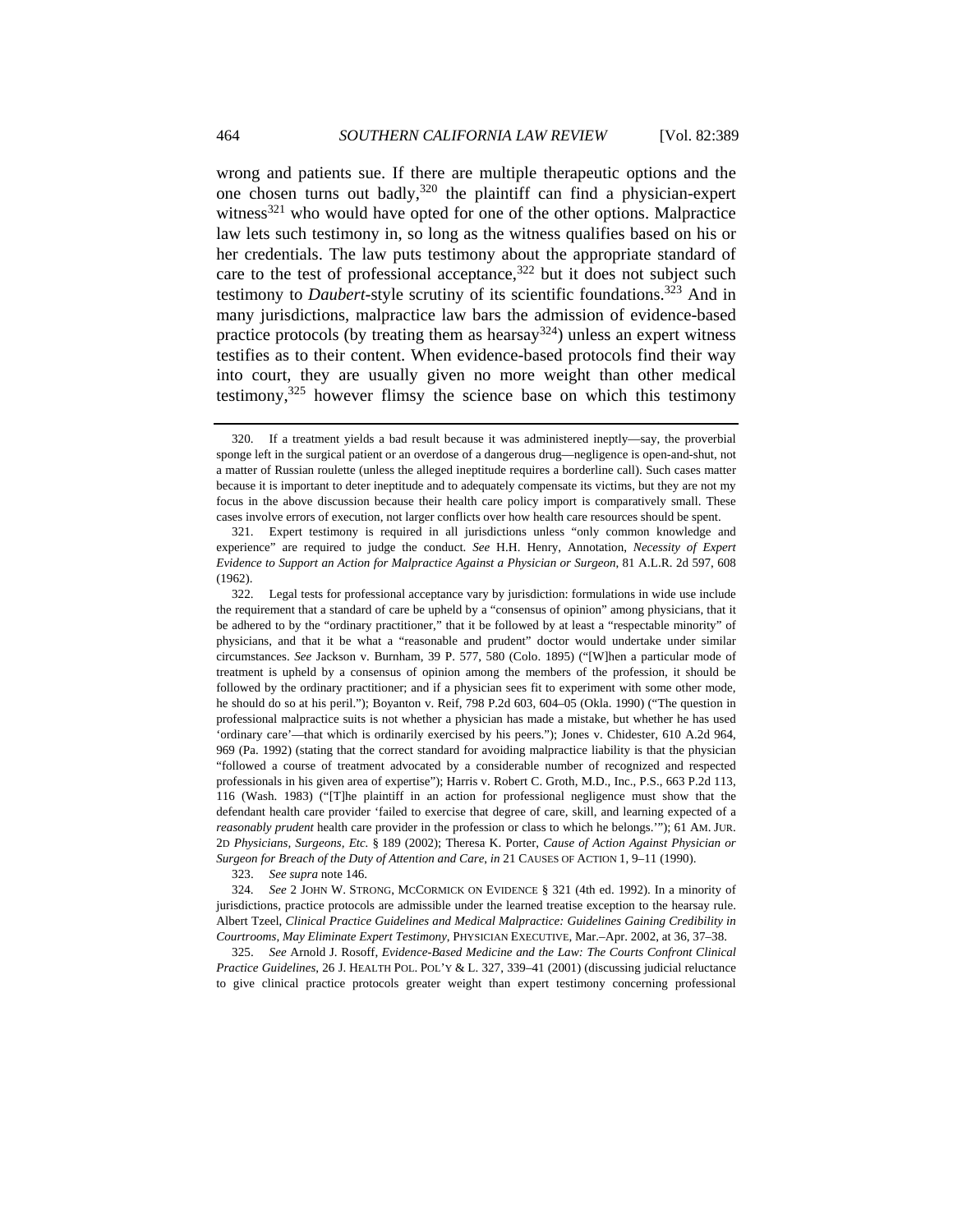rests.

Thus, doctors who follow these protocols are as vulnerable to the liability roulette wheel as are those who adhere to practice norms that lack a scientific basis. The opposing side need only produce an expert prepared to claim that an alternative therapy is widely employed and would have yielded a better outcome. Then jurors get to choose one side (unless the judge does so for them<sup>326</sup>) based on professional acceptance, not scientific rigor. The unfortunate consequence for health policy is that early adopters of an evidence-based protocol face enhanced liability risk if the protocol departs from common practice. Prevailing malpractice doctrine is thus at odds with its supposed justification—the utility of medical custom as a measure of reasonable care.

From an emergent systems perspective, there is thus a strong case for privileging evidence-based practice protocols over professional custom. Opportunism knocks: health care providers have taken an interest in practice protocols as a way to ward off lawsuits,  $327$  making providers potential supporters of greater legal deference to such protocols. This strategy may or may not shield doctors and hospitals from suits, $328$  but provider support for it could leverage reformers' efforts to incorporate science-backed protocols into legal standards of care.

In the near term, doing so is unlikely to restrain rising costs, except insofar as compliance with such protocols averts adverse clinical outcomes that are expensive to treat. Today's practice protocols rarely take cost into account, at least explicitly. But if and when practice protocols evolve toward greater cost sensitivity, their integration into legal standards of care would ease the way toward wide acceptance of clinical cost-benefit tradeoffs—in medical malpractice law and in society more generally. There is no guarantee of such acceptance; there could just as well be popular backlash against the courts for countenancing rationing. But incorporating cost-sensitive, science-based protocols into malpractice doctrine will be necessary to keep this body of law from emerging as a formidable obstacle

custom).

 <sup>326.</sup> A trial judge can do so, of course, by determining that one or the other side's expert has stated the correct standard of care as a matter of law (that is, no reasonable juror could conclude otherwise).

 <sup>327.</sup> Michelle M. Mello, *Of Swords and Shields: The Role of Clinical Practice Guidelines in Medical Malpractice Litigation*, 149 U. PA. L. REV. 645, 666 (2001).

 <sup>328.</sup> Although considerable research has addressed the impact of damage caps, shortened statutes of limitations, and other much-debated reforms on the incidence of malpractice suits and the size and frequency of settlements and awards, no study has decisively addressed the influence of clinical practice protocols on these variables.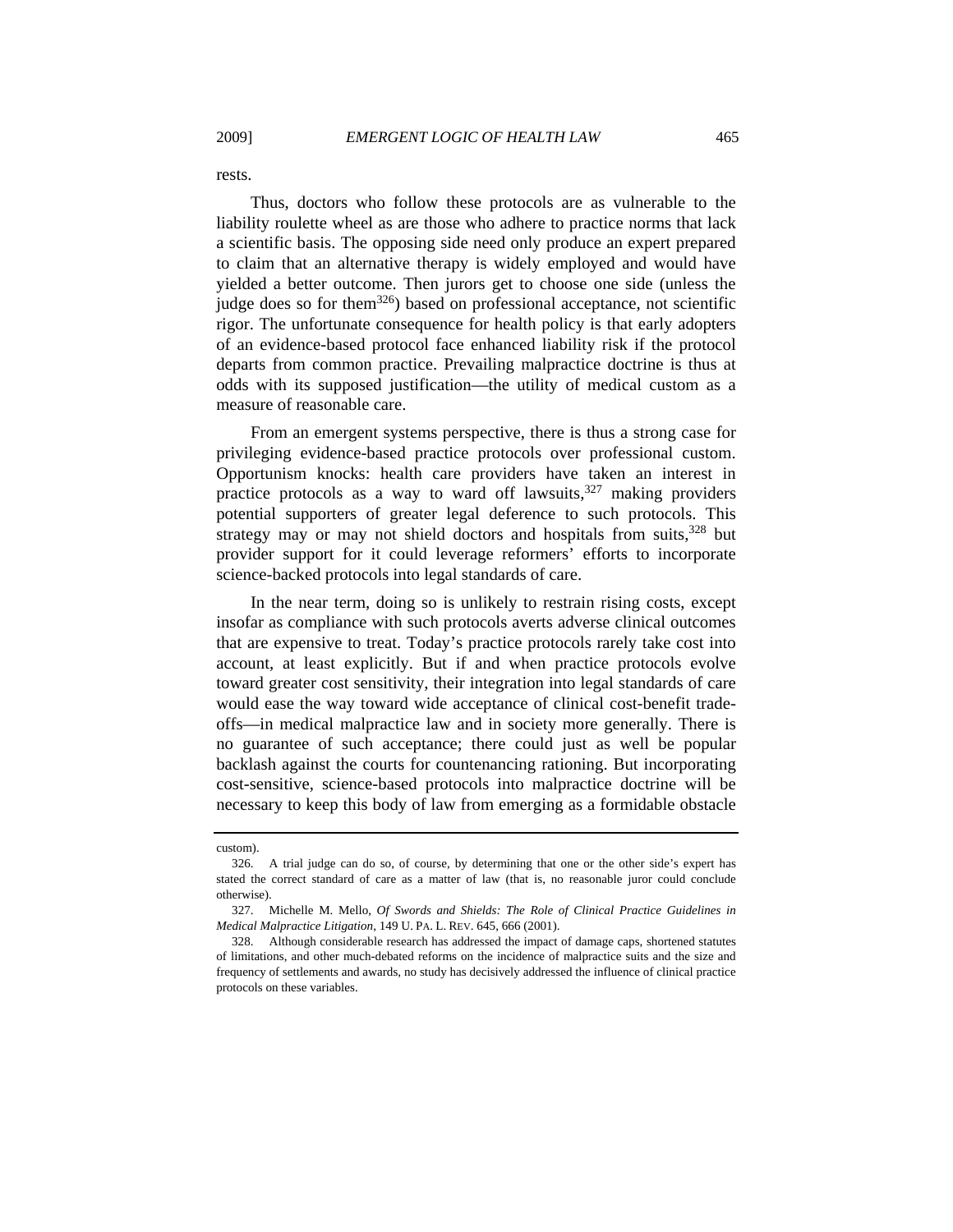to the balancing of health care's therapeutic benefits and economic burdens.

Detailed consideration of how evidence-based, cost-sensitive protocols might be incorporated into malpractice law is beyond my scope here.<sup>329</sup> Three principles, though, should guide efforts to nudge malpractice doctrine in this direction—if malpractice law is to abet progress toward cost-benefit trade-offs that Americans can tolerate. First, protocols should be science based. By this, I do not mean that they should be put to the steep tests required by the research community to treat hypotheses as established. $330$  The fractal complexity of clinical outcomes research  $331$ precludes gathering enough data to rest most medical decisions firmly on publishable science. A more realistic requirement is that protocols rest on clinical premises accepted by researchers as more probable than not, based on the best available data.<sup>332</sup>

Second, the cost-benefit (and health-health) trade-offs embedded in a protocol should be both explicit and broadly accepted by society. Covert rationing is not sustainable. It is inexorably exposed by America's entrepreneurs of revelation—plaintiffs' lawyers, journalists, congressional investigators, and others who reap rewards by minding the gaps between what those in authority say and do.<sup>333</sup> To win widespread, *sustained* acceptance for cost-benefit trade-offs, authors and adopters of practice protocols will need to state their premises about the value of life and various states of disability.334

 333. Bloche, *supra* note 257, at 946–47. Popular backlash in the late 1990s against covert rationing by aggressively managed health plans is illustrative. *Id.* at 925.

 334. Government agencies have, on occasion, been forthright about these premises without unleashing popular backlash. The Federal Aviation Administration's ("FAA") basing of its aviation safety rulemaking on dollar values for lives lost and degrees of injury inflicted is illustrative. *See* GRA INC., ECONOMIC VALUES FOR FAA INVESTMENT AND REGULATORY DECISIONS: A GUIDE § 2-2 (2004),

<sup>329.</sup> For a review of the possibilities, see Mello, *supra* note 327.

 <sup>330.</sup> Strictly speaking, scientists can never say that their hypotheses are *proven* by experiments; they can only judge that a hypothesis has not been *disproven.* KARL POPPER, THE LOGIC OF SCIENTIFIC DISCOVERY 10 (Routledge 2d ed. 2002) (1935). In practice, though, researchers treat a hypothesis as *established* when a sufficient number and variety of experiments (sufficiency here is a normative judgment) yield data *consistent with* that hypothesis.

<sup>331.</sup> *See supra* text accompanying notes 237–40.

 <sup>332.</sup> Use of a more-probable-than-not standard here reflects the reality that a clinician must *decide*, one way or the other. Since a decision must be made, any guidance with more than a 50 percent prospect of being "right" is useful. Judicial assessment of whether the factual premises undergirding a protocol are more probable than not will call for inquiry into both the reasoning behind them and the extent to which they are accepted by the research community. This is a demanding endeavor, but no more so than is the assessment required when courts engage in evidentiary gatekeeping under *Daubert*. Cassandra H. Welch, Note, *Flexible Standards, Deferential Review:* Daubert*'s Legacy of Confusion*, 29 HARV. J.L. & PUB. POL'Y 1085, 1094 (2006).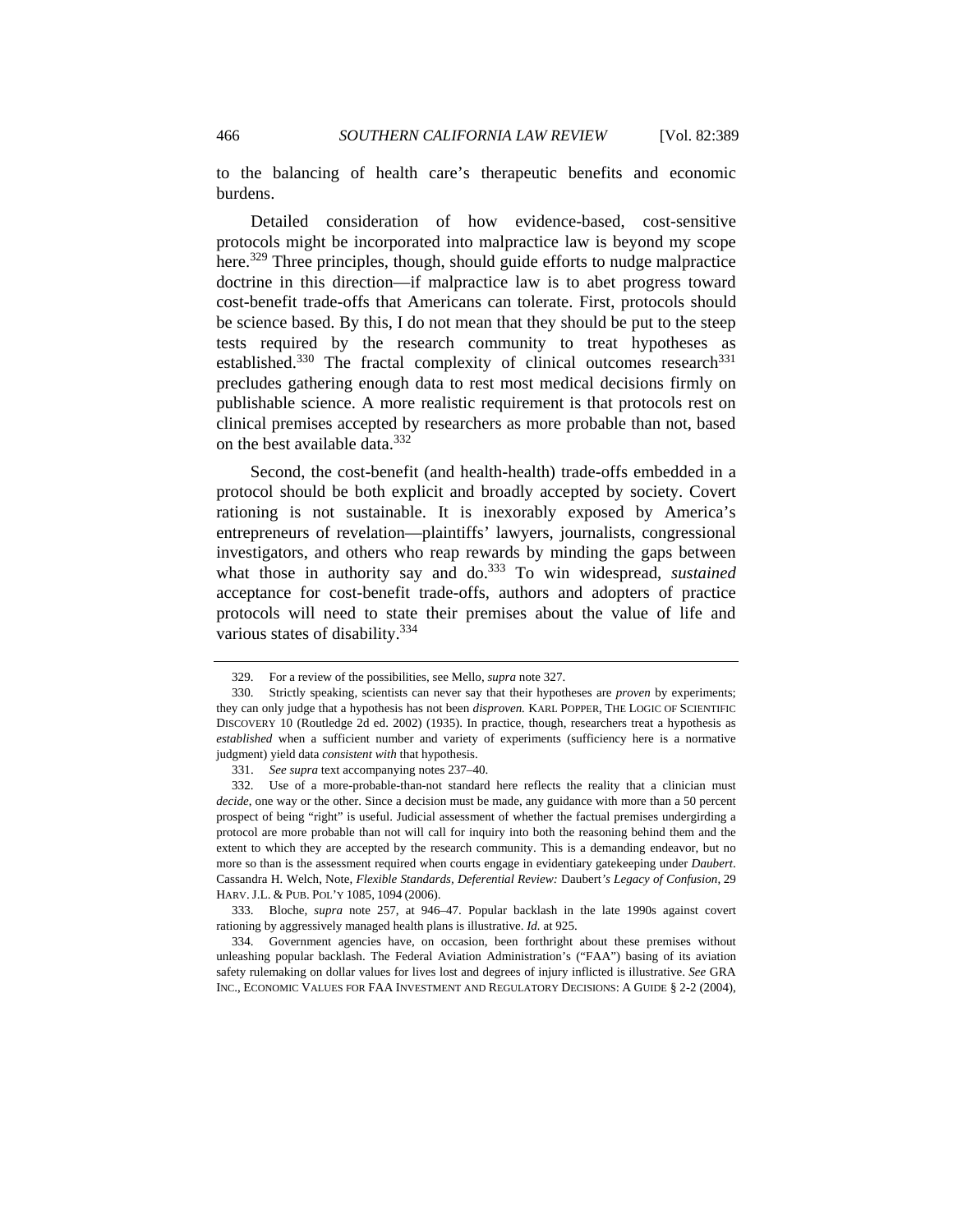Doing so will not guarantee public acceptance. Americans will first have to come to terms with the need to say no to some of medicine's benefits—a need most of us are not willing to acknowledge.335 But if and when growing cost pressures bring about broad acknowledgment of the need to set limits, protocol development processes that engage a wide range of participants will stand the best chance of yielding trade-offs that endure. Industry-wide collaboration along these lines—involving doctors, hospitals, and health plans—is already underway. So far, this collaboration has focused on the setting of quality-of-care standards<sup>336</sup> without regard for cost.337 But, like brain circuits that take on new behavioral tasks as evolution progresses, the organizations that oversee this collaboration could become venues for the weighing of benefits and costs.<sup>338</sup>

Still to develop are mechanisms for incorporating the values and preferences of heath care consumers.339 For reasons I set forth earlier, the favored mechanism of most market-oriented health law commentators consumer choice from among health plans with multiple cost-benefit tradeoff tiers—faces formidable cognitive obstacles and moral objections.<sup>340</sup> These cognitive and moral factors favor maintenance of a single costbenefit trade-off tier for liability purposes. This trade-off policy is likely to be a fuzzy compromise between two starkly different consumer perspectives: that of health plan purchasers who economize from behind a "veil of ignorance" concerning their future medical needs,  $341$  and that of sick people who want all the beneficial care they can get. $342$  Arguably,

- 335. *See supra* text accompanying notes 253–61.
- 336. *See supra* notes 301–03.
- 337. *See supra* note 302.
- 338. *See supra* text accompanying notes 303–04.

 339. Many such mechanisms have been proposed, including public opinion surveys, focus groups, presentation of hypothetical decisionmaking scenarios to research subjects, and elegant formulae that take account of data derived from these sources. So far, none of these approaches has gained institutional purchase, a reality that reflects our national unwillingness to acknowledge cost-benefit and health-health trade-offs in medical care.

340. *See supra* note 308.

 341. This veil, in truth, is translucent, not opaque. Chronic disease, genetic and behavioral risk factors, and other health information known to consumers when they purchase medical coverage reduce their inclinations to economize on some kinds of care—the care they anticipate needing.

 342. From an Olympian social welfare perspective, such a fuzzy compromise is unsatisfactory: the perspective of the consumer who economizes from behind the medical veil of ignorance is preferable. But as a practical matter, the perspective of the sick person in need will always have countervailing power: our hard-wired empathy (and the politics of social solidarity) will have a great deal of influence

*available at* http://www.faa.gov/regulations\_policies/policy\_guidance/benefit\_cost/media/050404% 20Critical%20Values%20Dec%2031%20Report%2007Jan05.pdf. Popular backlash admittedly will be more likely if such dollar values are built into clinical practice protocols, since medical care (unlike FAA and other health and safety regulation) involves identified lives.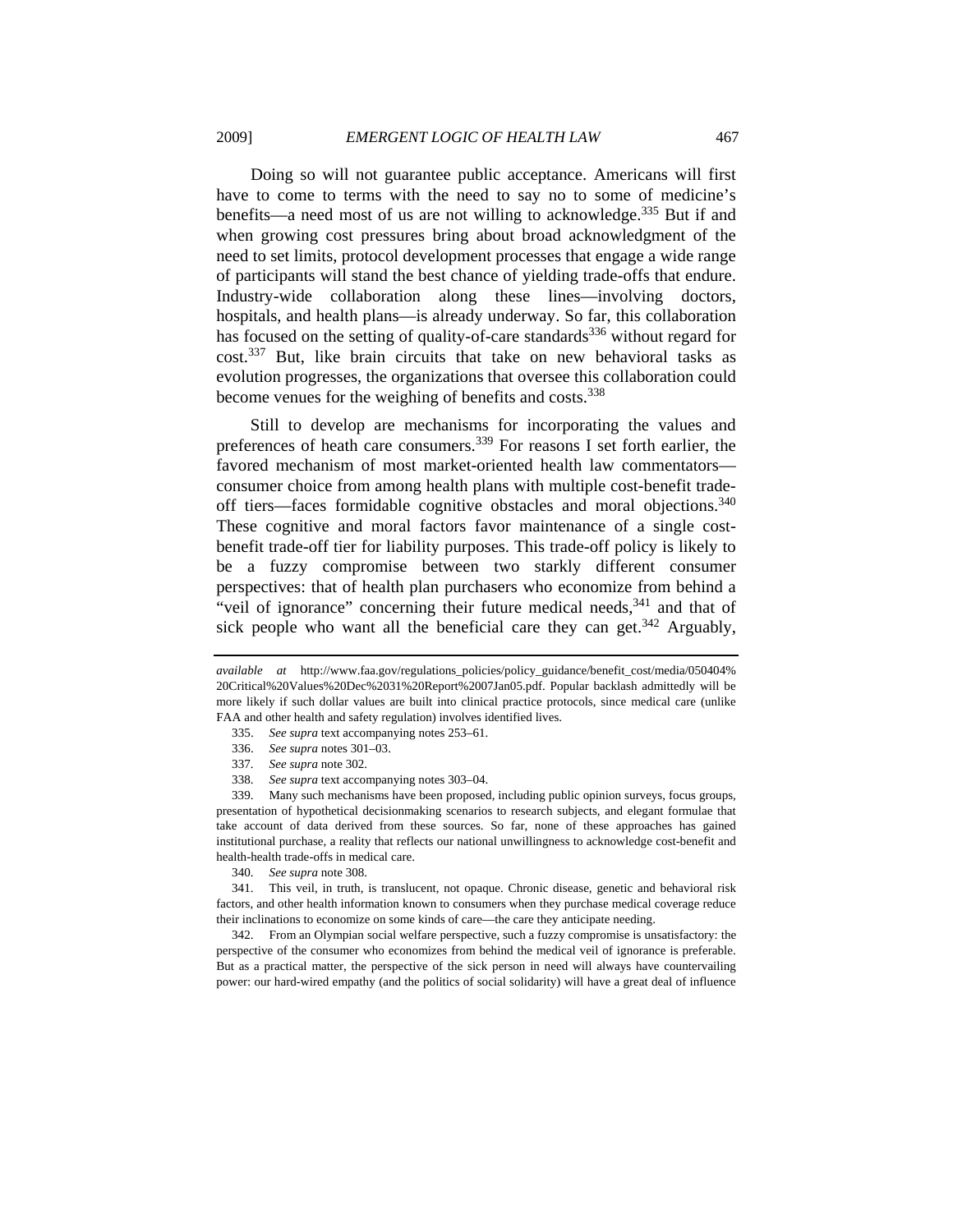industry-wide collaboration that balances the perspectives of providers and health plans can serve as a crude stand-in for formalized consumer input. Since health plans profit by paying for less, while doctors and hospitals have incentives to do more, their competing interests approximate the divergent perspectives of consumers before and after the onset of illness.

Third, malpractice law should not incorporate practice protocols inflexibly as irrebuttable presumptions. Medicine's irreducible variability—the fractal complexity of clinical situations—ensures that even protocols with solid research behind them will merit exceptions. Clinical outcomes research is necessarily population based, making it inevitable that some patients will be outliers. Malpractice law can accommodate this by treating protocols as rebuttable presumptions to be overridden upon an evidence-based showing that a different approach made sense in a particular case.<sup>343</sup>

Tort law can make another contribution to health care quality and value by incorporating state-of-the-art, systems approaches to the management of medical services. This will require moving beyond blame for individuals and toward shared duties to disseminate and adopt evidence-based protocols, coordinate diagnosis and treatment in complex cases, employ information systems that avert mistakes, and report and learn from errors.344 For example, a doctor's failure to prescribe beta blockers or aspirin to a heart attack patient upon discharge from the hospital should be treated not just as negligence on her part, but as breach of duty by the hospital—if the hospital has not made these medications part of its postheart-attack protocol and adopted monitoring practices to minimize the risk of their omission. And a nurse's misunderstanding of a doctor's hard-toread handwritten order, resulting in a fatal overdose, should be understood not merely as the nurse's (or the doctor's) negligence, but as the hospital's breach of its duty to employ reasonably safe information systems.

Rechanneling medical liability along these lines would help to

on the clinical practice norms adopted by physicians and the law. *Cf.* Bloche, *supra* note 11, at 272 (discussing compromise between patients' perspectives on health care resource allocation before and after the onset of illness).

 <sup>343.</sup> By "evidence-based" here, I do not mean scientific proof that measures up to *Daubert* standards of admissibility (an unrealistically high prerequisite, since comparative-effectiveness research cannot anticipate and keep pace with every potential exception to established protocols). A more pragmatic approach would be to require evidence sufficient to show that a prudent physician would, more probably than not, have departed from the protocol under the circumstances. Sharpening this test is a task beyond the scope of this Article. Doing so will be complicated by the tension between aspirations to make medical care more science based and more responsive to individual differences.

<sup>344.</sup> *See supra* text accompanying notes 114, 273–74.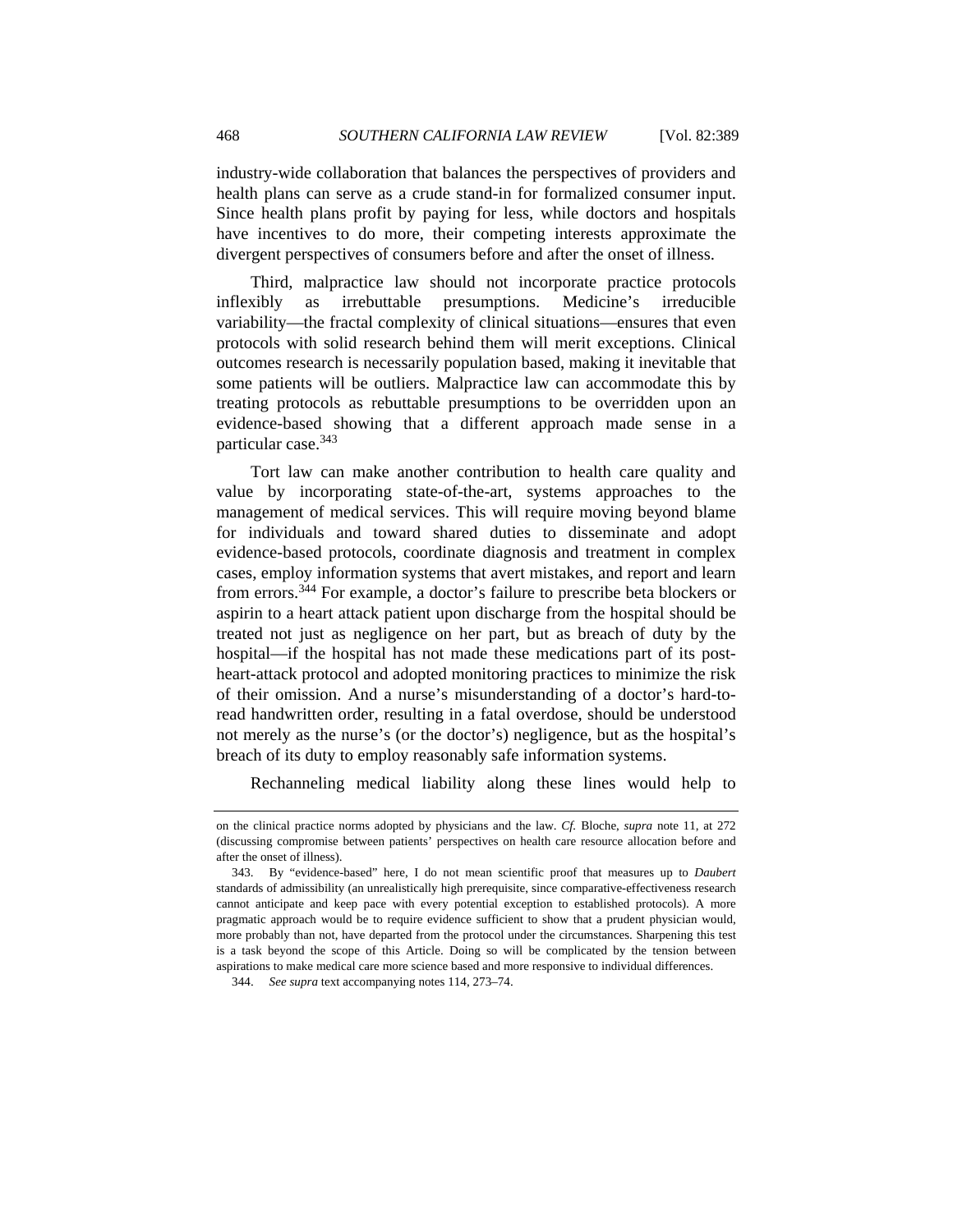promote the emergence of a better-coordinated, more efficient health care system.<sup>345</sup> Some have urged enterprise liability as a means of improving health care quality.<sup>346</sup> Were our medical system more vertically integrated, the case for this approach would be powerful.<sup>347</sup> But our fragmented system presents high barriers to the transmission of enterprise liability's deterrence signals from defendants (health plans or hospitals) to individual caregivers.348 And since malpractice settlements and judgments constitute less than 1 percent of U.S. health care spending,  $349$  enterprise liability's incentives would not suffice to bring about the vertical integration of American health care.<sup>350</sup> More realistic—and more doctrinally modest, and thus more suitable for judges to do—would be to extend traditional joint

 348. In theory (from a Coasean perspective), the degree of fragmentation should make no difference: industry actors should bargain toward allocations of liability to the lowest-cost risk avoiders, regardless of starting point (or default) liability rules. In practice, this classic story breaks down in the health care industry for many reasons. These include the transaction costs involved in such bargaining (among vast numbers of actors), the difficulty of pinpointing lowest-cost risk avoiders when risk is the product of collective efforts by independent industry actors (for example, multiple specialists in separate practices who treat the same patient), and cultural factors (for example, doctors' reluctance to forgo professional autonomy by acceding to hospitals' or health plans' supervisory authority in exchange for avoidance of the threat of liability).

Thus the choice of default liability rules matters greatly in health care. And in our fragmented system, hospitals and health plans generally lack the supervisory authority or bargaining leverage necessary to respond to enterprise liability's incentives by obliging physicians to adopt state-of-the-art systems approaches to medical care. *See supra* text accompanying notes 264–73.

 349. Gerard F. Anderson et al., *Health Spending in the United States and the Rest of the Industrialized World*, 24 HEALTH AFF. 903, 910 (2005) ("The cost of defending U.S. malpractice claims, including awards, legal costs, and underwriting costs, was an estimated \$6.5 billion in 2001-0.46 percent of total health spending.").

 350. Moreover, as a practical matter, doctors, hospitals, and health plans strongly oppose enterprise liability. Doctors equate giving up the "right to be sued," as one put it, with surrendering their authority and autonomy to insurance or hospital bureaucrats, while hospitals and health plans fear that jurors will see them as "deep pocket[s]." Randall R. Bovbjerg & Robert Berenson, *Enterprise Liability in the Twenty-First Century*, *in* MEDICAL MALPRACTICE AND THE U.S. HEALTH CARE SYSTEM, *supra* note 311, at 219, 230–31.

 <sup>345.</sup> There are numerous open questions within the interstices of this proposition. These include whether health plans (which typically contract with many hospitals and physicians but do not exercise managerial control over them) should share in such liability, whether hospitals should ever share responsibility for their staff physicians' negligent treatment of outpatients (courts have thus far said no), and how liability should be distributed among clinical caregivers and institutions (especially hospitals) with system-wide responsibility. Developing rich responses to these questions is beyond the scope of this Article.

<sup>346.</sup> *E.g.*, PAUL C. WEILER, MEDICAL MALPRACTICE ON TRIAL 114 (1991).

 <sup>347.</sup> Organizations that integrate health care financing, physician services, and hospital care would be best situated (and most motivated) to adopt systems approaches to patient safety and medical care quality in response to enterprise liability. For an early, comprehensive argument on behalf of enterprise liability for medical malpractice, see Kenneth S. Abraham & Paul C. Weiler, *Enterprise Medical Liability and the Evolution of the American Health Care System*, 108 HARV. L. REV. 381, 415– 20 (1994) (preferring hospitals to health insurers as objects of enterprise liability).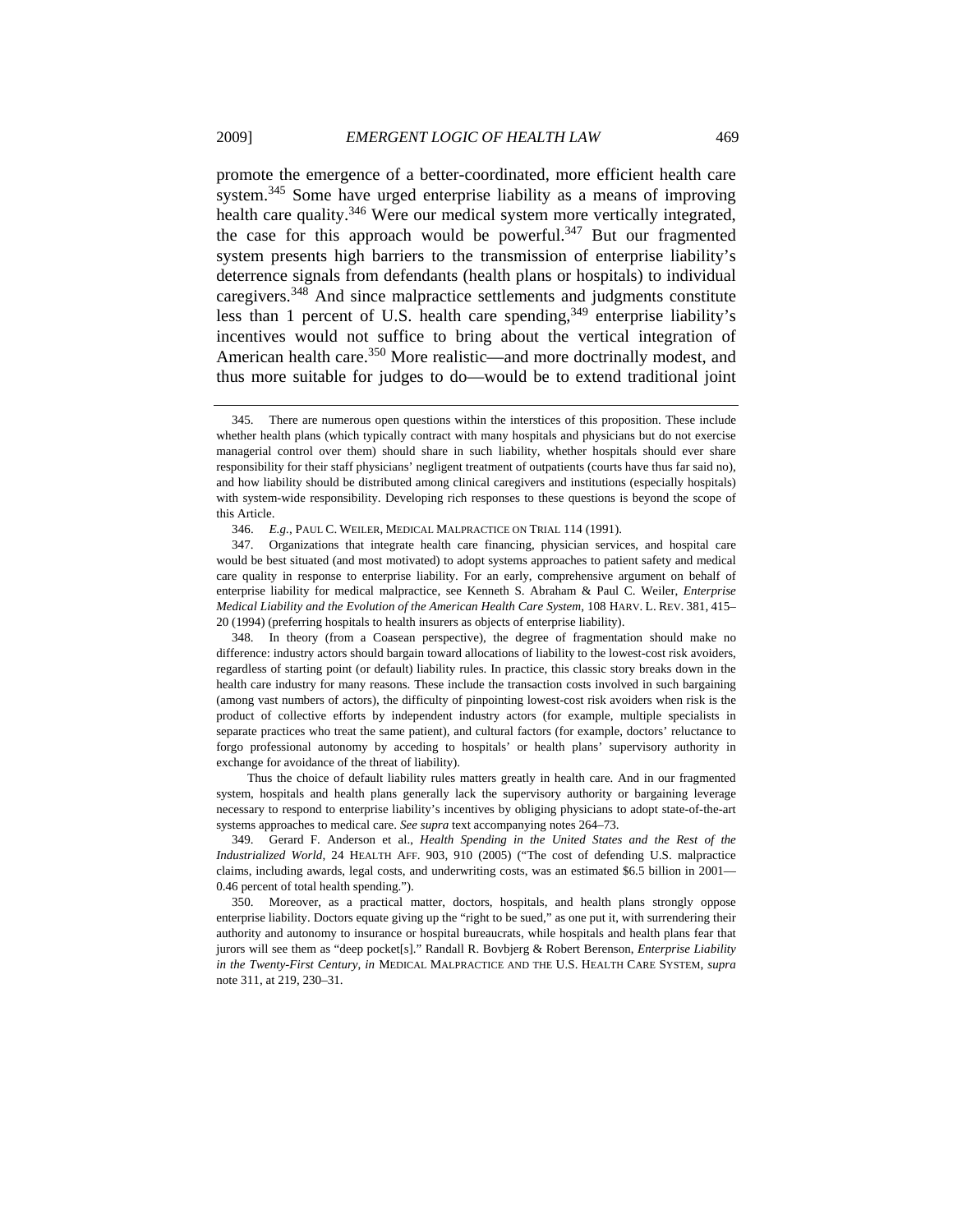and several liability to encompass a duty to adopt proven systems approaches to improvement of quality and avoidance of error.<sup>351</sup> The provider's personal fault would remain part of the picture, but the failure of health care organizations to adopt information systems, management strategies, and other quality improvement methods that might have averted  $error<sup>352</sup>$  would subject them to liability. This would complicate litigation and settlement to some degree, but mounting evidence of the risk avoidance achievable through state-of-the-art systems approaches<sup>353</sup> weighs in favor of accepting this cost.  $354$ 

iii. Health Insurance Contracts and "Medical Necessity"

The law governing disputes over medical coverage is more consequence than cause of American society's reluctance to accept limits on beneficial care.<sup>355</sup> Nearly all health insurance contracts employ the term medical necessity as their standard for coverage, and Americans continue to see this term as a promise to pay for care whenever its expected benefits outweigh the clinical risks.<sup>356</sup> Courts no longer defer blindly to treating-

 352. Organizations subject to this duty would include health plans, hospitals, group medical practices, and all others in position to reduce the risk of error by adopting systems approaches.

 355. Some advocates of minimally regulated medical markets assert otherwise, contending that courts' lack of deference to insurers' coverage denials is a large obstacle to health care cost containment. *See, e.g.*, HAVIGHURST, *supra* note 11, at 115. They are right about judges' lack of deference, but in my view, judges' attitudes toward nay-saying by health plans reflect our society's unwillingness to tolerate the withholding of beneficial care. *See supra* note 308.

 356. To be sure, health insurance contracts also contain a wide array of specific exclusions and limitations; for example, no coverage for cosmetic surgical procedures and limited numbers of psychotherapy sessions per year. Legal disputes over these exclusions and limitations are much less common than are disputes over "medical necessity." One type of exclusion, though, does occasion considerable conflict—noncoverage for "investigational" or "experimental" treatments. *See, e.g.*, Elsroth v. Consol. Edison Co., 10 F. Supp. 2d 427, 440 (S.D.N.Y. 1998) (denying the insured's motion for a preliminary injuction requiring the defendant-insurer to precertify high-dose chemotherapy treatment because it was deemed experimental); Watts v. Mass. Mut. Life Ins. Co., 892 F. Supp. 737, 746 (W.D.N.C. 1995) (denying the insured's motion for a temporary restraining order and/or preliminary injunction preventing the insurer from declining to cover autologous bone-marrow transplant with high-dose chemotherapy ("ABMT-HDC") because the treatment was experimental); Kekis v. Blue Cross & Blue Shield of Utica-Watertown, Inc. 815 F. Supp. 571, 578 (N.D.N.Y. 1993) (granting the insured a preliminary injunction and ordering the insurer to provide coverage of ABMT-HDC); Rollo v. Blue Cross/Blue Shield, Civ. A. No. 90-597, 1990 WL 312647 (D.N.J. Mar. 22, 1990)

 <sup>351.</sup> The legal foundations for such a duty are already in place. Since the mid-1960s, courts have held that hospitals have duties to take reasonable care in reviewing the credentials of staff physicians (including those who are independent contractors rather than employees) and monitoring doctors' and nurses' ongoing performance. Lee J. Dunn, Jr., *Hospital Corporate Liability: The Trend Continues*, MEDICOLEGAL NEWS, Oct. 1980, at 16, 16. Updating this duty to encompass adoption of systems approaches to quality improvement would be a small doctrinal step.

 <sup>353.</sup> *See* COMM. ON QUALITY OF HEALTH CARE IN AM., INST. OF MED., *supra* note 4, at 61–62.

 <sup>354.</sup> Any such extension of institutional liability should be accompanied by empirical study of both its costs and its impact on the incidence of error.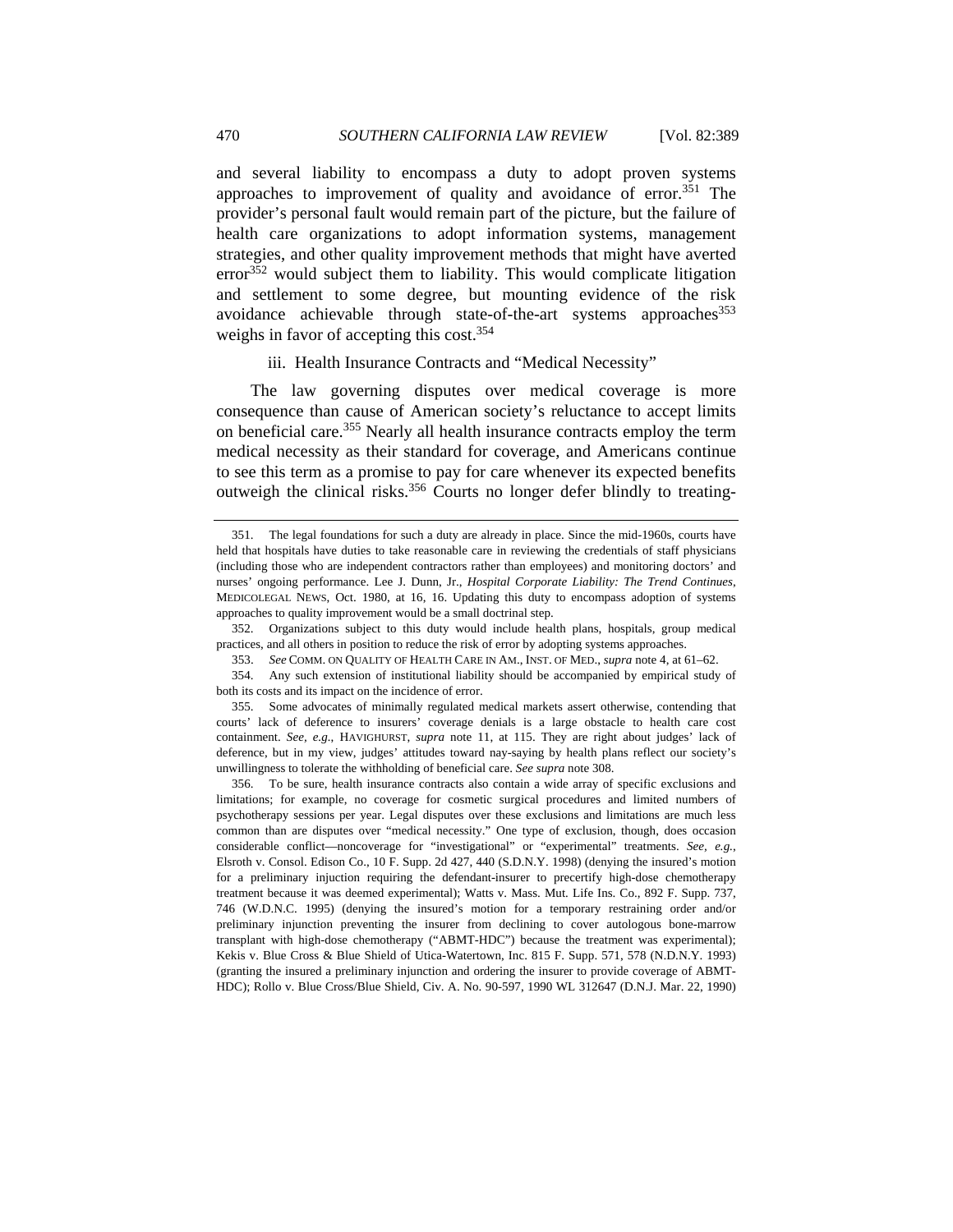doctors' determinations of medical need, $357$  but the law still looks to professional norms to give content to this formless term. In forty states, independent medical review schemes rely on physician panels to rule on medical necessity, based on professional practice.<sup>358</sup> Extant clinical practice is likewise the touchstone when courts confront medical necessity disputes, whether as breach-of-contract or tort claims.<sup>359</sup> As the 1990s backlash against managed care underscores, Americans are not ready to recognize medical necessity as warrant for withholding care, so long as expected benefits outweigh clinical risks. But the law governing coverage disputes could support the emergence of cost-sensitive, evidence-based clinical protocols by permitting insurers to adopt them in lieu of traditional medical-necessity clauses. A cautious approach is in order: courts should not accede to contractual departures from long-standing consumer expectations<sup>360</sup> absent clear explanation of the terms of coverage.<sup>361</sup> Contract language allowing health plans to weigh therapeutic benefits against costs should explain trade-off principles in plain language.<sup>362</sup>

 360. This deference to long-standing expectations reflects: (1) appreciation of the fact that people buy medical coverage (and other kinds of insurance) in large part for the sense of security that it offers and (2) acknowledgment that most insurance subscribers have no role in the drafting or negotiation of the specific provisions of insurance policies. This accords with insurance law's special regard for "the reasonable expectations of the insured." *See generally* Kenneth S. Abraham, *Judge-Made Law and Judge-Made Insurance: Honoring the Reasonable Expectations of the Insured*, 67 VA. L. REV. 1151 (1981) (discussing the justifications for the "expectations principle").

 361. Clarity about health plan terms that depart from consumer expectations requires more than the use of language readily accessible to the average person: plan marketing procedures should ensure that such terms are communicated to potential subscribers in vivid, high-visibility fashion. Coverage exclusions, in particular, should be conveyed in concrete language, perhaps accompanied by examples of tests and treatments covered or excluded under common circumstances. Bloche, *supra* note 11, at 316.

Health plans should also be clear in their contracts about how the protocols they adopt treat scientific uncertainty concerning the efficacy of tests and treatments. Do they, for example, rely on best

<sup>(</sup>enjoining a defendant medical insurer from denying coverage for ABMT-HDC).

<sup>357.</sup> *See supra* note 89 and accompanying text.

<sup>358.</sup> *See supra* 99–101, 121 and accompanying text.

 <sup>359.</sup> These disputes present as breach-of-contract cases when patients (or providers) sue insurers to obtain payment after care has been provided or to secure preauthorization of payment in order to proceed with treatment. They present as tort cases when refusal to preauthorize care has led to denial of care, resulting (allegedly) in injury. ERISA preempts these state law claims when employers provide coverage. But patients with employment-based coverage can obtain payment for care under ERISA after prevailing in state-level independent medical review proceedings. Rush Prudential HMO, Inc. v. Moran, 536 U.S. 355, 359 (2002).

<sup>362.</sup> *Id.* The FAA's explicit valuation of life—and of several levels of injury and disability—in dollar terms, GRA INC., *supra* note 334, offers one model for such clarity. As with other limits on medical coverage that depart from consumer expectations, *see supra* note 361, such valuations—and how they are to be incorporated into clinical protocols—should be presented clearly, in vivid, highvisibility fashion, in health plan marketing materials, not merely in the "small print" of insurance contracts.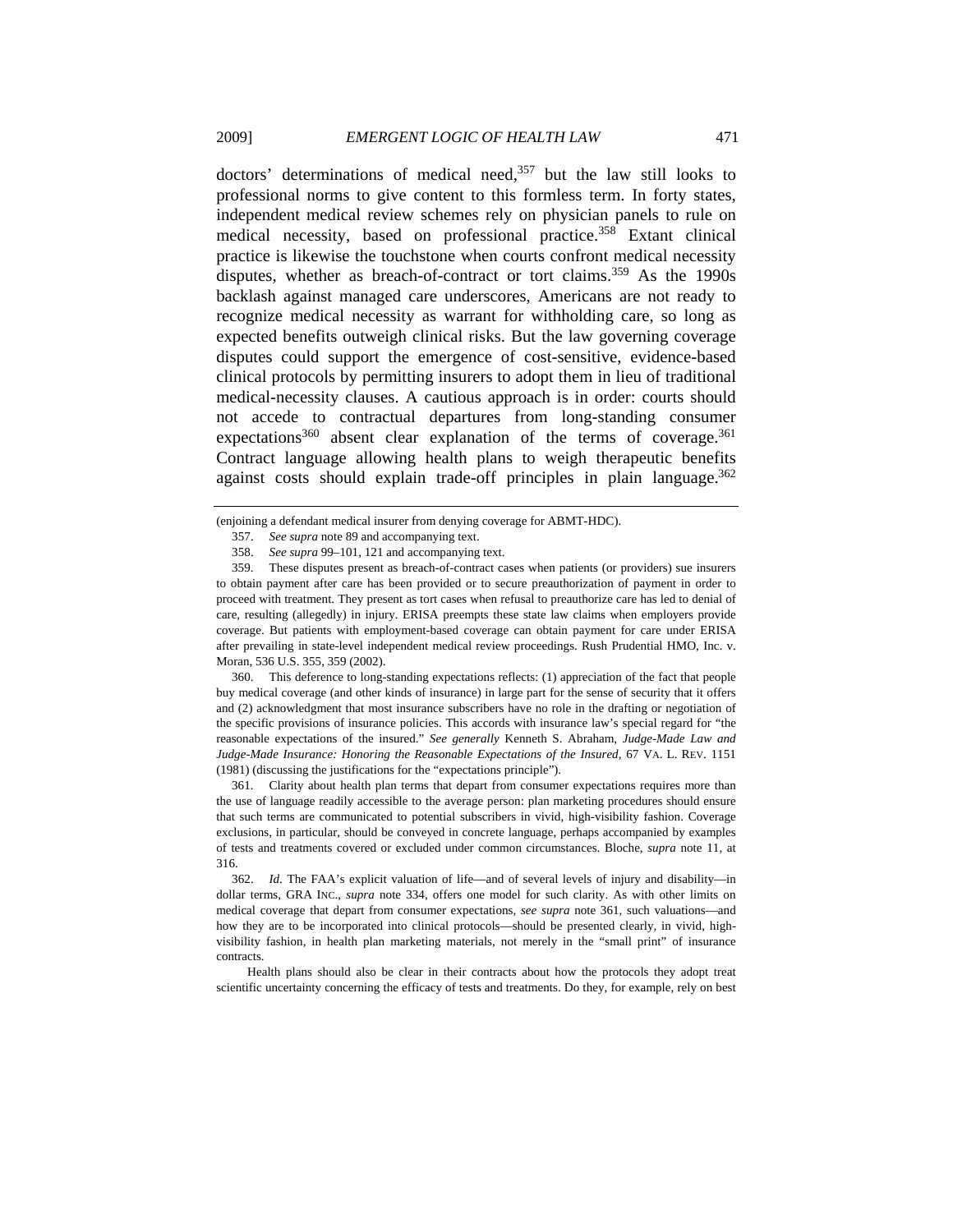Clinical protocols need not be written into the contract; it should suffice to incorporate them by reference.<sup>363</sup> But the cost-benefit trade-offs that underlie each protocol should somewhere be made explicit, $364$  and they should be consistent with the trade-off principles set out in the contract.

One might imagine hybrid contracts, containing traditional medicalnecessity clauses modified by language incorporating some evidence-based protocols—for example, all protocols adopted by one or another of the industry-wide collaborations I discussed earlier.<sup>365</sup> Given the incompleteness of the science base for medical practice, total replacement of medical necessity (and thus, deference to customary practice) by clinical protocols is impracticable, and will remain so for the foreseeable future. Insurers might or might not offer these cost-sensitive contractual formulations, and consumers might or might not accept them in exchange for lower premiums. But if such plans emerge, the law should enable them, rather than stifling them by subjecting coverage denials to review based on customary practice when denials rest on evidence-based, cost-sensitive protocols.

c. Expectations, Incentives, and the Evolution of Medical Technology

The above-discussed adjustments to current law have large potential to speed the development of cost-sensitive clinical practice if and when Americans accept the need to limit beneficial care for the common good. But so long as society rejects such limits, law cannot impose them. Health plans will not set them, and providers will not abide by them.<sup>366</sup> Still, there are measures that government can take to slow the escalation of

estimates of efficacy by protocol drafters (including leading researchers in a specialty), or do they reject tests and treatments outright when these have not yet been shown scientifically to work? If plans take the latter, more aggressive course, they should advise consumers in plain language that many therapies in wide use lack scientific proof of efficacy and thus will not be covered. Bloche, *supra* note 11, at 316. An in-between course that plans could take is to cover widely used clinical measures based on best estimates of efficacy by protocol drafters, but to insist on scientific evidence of efficacy for *new* clinical interventions.

 <sup>363.</sup> To require that they be set out in full in health insurance contracts could turn these contracts into multivolume medical treatises—hardly a way to make them understandable to subscribers.

 <sup>364.</sup> It should suffice for protocol developers to state the cost-benefit trade-off rules on which protocols rely. The industry-wide protocol development collaborations now getting underway, *see supra* notes 301, 303, offer an opportunity in this regard: each collaboration could adopt a common cost-benefit trade-off standard for the protocols it adopts. This would enable health plans to adopt packages of protocols that rest on compatible trade-offs—trade-offs that are also consistent with the resource allocation principles articulated in plans' contracts with subscribers.

<sup>365.</sup> *See supra* notes 301, 303.

 <sup>366.</sup> Market forces will drive health plans and providers to eschew such limits, as the late 1990s backlash against managed-care organizations' rationing methods illustrates. *See supra* text accompanying notes 227–29.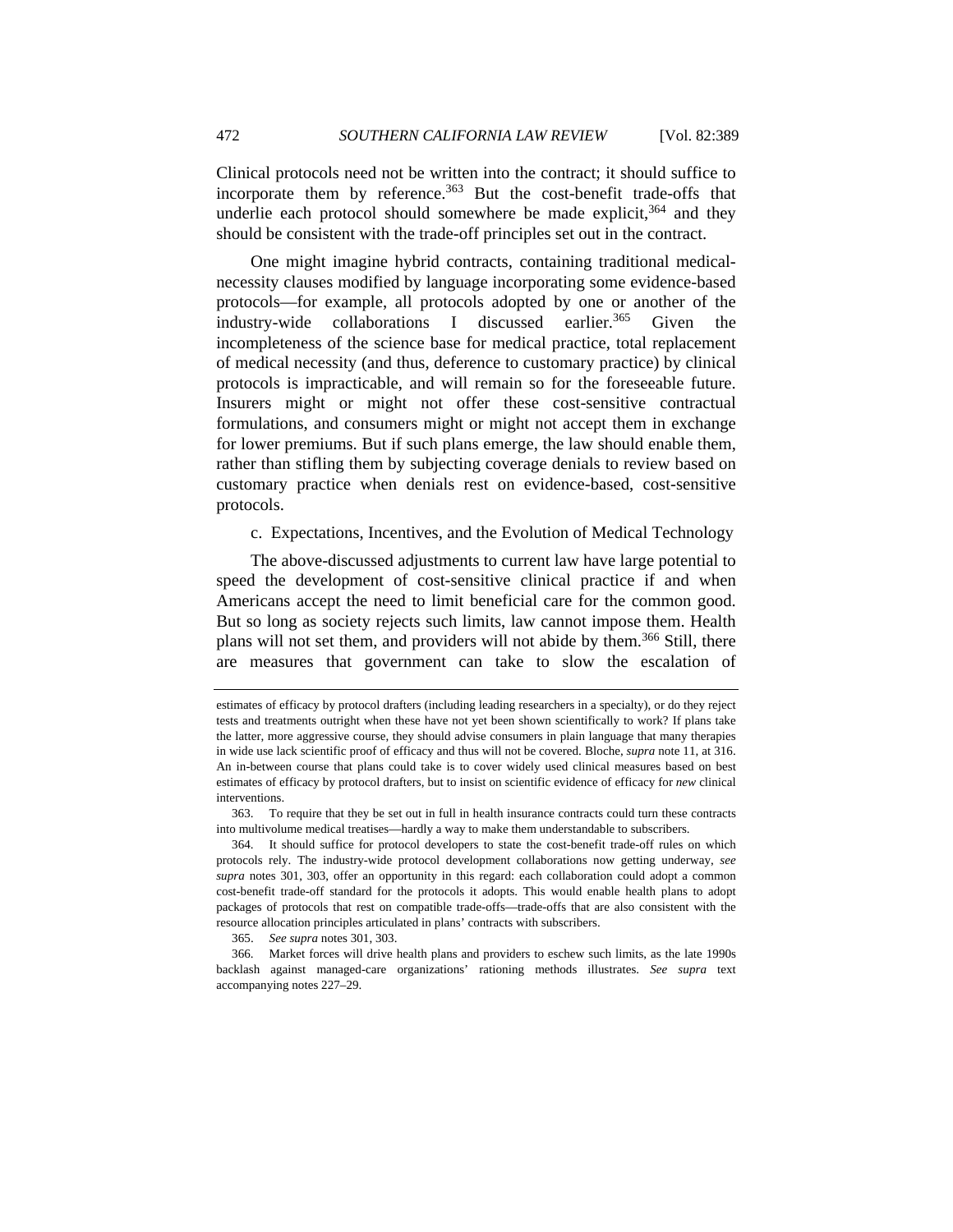technology-intensive medical spending. Attentiveness to emergent possibilities suggests an evolutionary strategy anchored in people's different expectations about treatments that are technically feasible now and those that might arise as medicine advances. Put simply, most of us bristle at the prospect of being denied the benefits of today's health care on account of cost, but we are not made livid by our lack of access to the technologies of the future.<sup>367</sup> We *hope* for cures to diseases that terrify us, and some of us feel rage or despair over the blind cruelty of illnesses that wreck the lives of loved ones or end them prematurely. Yet we do not rail against health plans, providers, and public officials because they do not deliver, say, the magically effective care Dr. McCoy gives his *Star Trek* shipmates.

This expectations gap constitutes a cost-control opportunity that does not depend on widespread willingness to ration contemporary medicine's benefits. By reining in the development of ever more expensive technologies, we can restrain future spending growth without saying no now to beneficial care for identified patients. An obvious worry about this strategy is the risk of retarding clinical breakthroughs—advances that yield high value, relative to cost, and that are thus worth paying for.<sup>368</sup> But there is a fortuitous answer to this problem. Major breakthroughs tend to result from leaps in *biological* understanding of disease—advances in biochemistry and physiology that open the way for elegant, decisive interventions. Penicillin, which destroys bacterial cell walls, is perhaps the best-known example. A more recent illustration is the revolution in our understanding of lipid metabolism, $369$  which opened the way for development of the statin drugs that tens of millions of Americans take to slow the growth of artery-clogging atherosclerotic plaque.<sup>370</sup> Therapies that target mechanisms of disease in such elegant fashion tend to be relatively inexpensive to provide, once the basic science that supports them has been

 <sup>367.</sup> Put differently, our anchoring heuristic for the health care we expect is the medical technology currently available. People alive at the dawn of the twentieth century did not take umbrage at the unavailability of antibiotics (which did not appear until the 1930s). Similarly, we do not bristle today because the gene therapies of the future are not yet on pharmacists' shelves.

<sup>368.</sup> *See generally* CUTLER, *supra* note 65 (reviewing health services research that has identified tests and treatments worth paying for).

 <sup>369.</sup> *See* Nicole Kresge, Robert D. Simoni & Robert L. Hill, *30 Years of Cholesterol Metabolism: The Work of Michael Brown and Joseph Goldstein*, 281 J. BIOLOGICAL CHEMISTRY e25 (2006).

 <sup>370.</sup> The statin medications work by inhibiting an enzyme that catalyzes one of the steps in cholesterol synthesis. This reduces the level of low-density lipoproteins (so-called bad cholesterol) in the blood, which, in turn, slows, stops, and under some conditions reverses the formation of atherosclerotic plaque. Dominic S. Ng, *The Role of Statins in Oxidative Stress and Cardiovascular Disease*, 5 CARDIOVASCULAR & HAEMATOLOGICAL DISORDERS—DRUG TARGETS 165 (2005).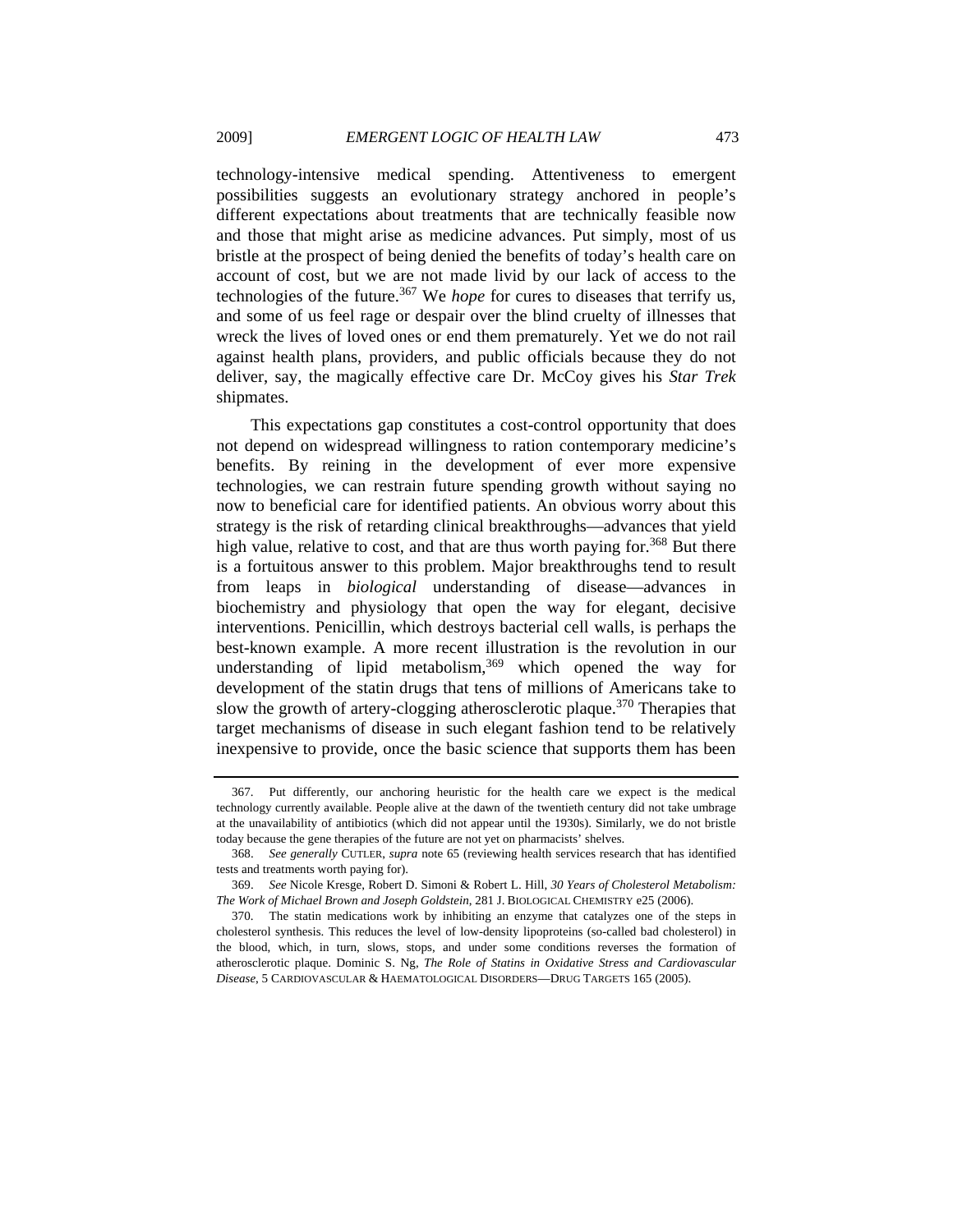paid for.

By contrast, our most costly treatments—those that Lewis Thomas famously termed "half way technologies"<sup>371</sup>—tend to rest on comparatively crude understandings of the biology of disease. They are, paradoxically, marvels of engineering, electronics, and materials science, and of modest, often minimal medical benefit. $372$  Examples include drug-coated stents designed to keep atherosclerotic arteries open,  $373$  high-technology life support,<sup>374</sup> and last-ditch radiation and chemotherapy regimens meant mainly to sustain hope. Such treatments account for much of the outpouring of medical spending that occurs in the last months of life, in surgical suites, intensive care units, and elsewhere. They are expensive because they are both technology intensive and clinically indecisive. They employ costly, complex equipment and highly trained, well-paid personnel. And their inability, in most cases, to make more than a modest therapeutic difference leads, perversely, to their intensive and sustained (rather than one-shot) use. In medicine, as in warfare, decisive victory is cheaper than drawn-out struggle.

A rational incentive scheme for therapeutic advance would reserve the greatest rewards for those technologies most likely to add clinical value. But the American health care system rewards the adoption of new technologies with little regard for value. Physician time spent performing invasive, technology-intensive procedures is much better compensated than is time spent counseling patients, consulting medical journals, or ordering and overseeing minimally invasive measures.<sup>375</sup> Doctors thus have

 <sup>371.</sup> LEWIS THOMAS, THE LIVES OF A CELL 34 (1974).

 <sup>372.</sup> When I characterize their benefits as modest, I mean modest in the aggregate, relative to cost. Such technologies do, in some cases, add years to people's lives and diminish suffering and disability. Examples include angioplasty during the first twelve hours after a heart attack, Albert Schömig et al., *Mechanical Reperfusion in Patients with Acute Myocardial Infarction Presenting More than 12 Hours from Symptom Onset*, 293 JAMA 2865, 2869–71 (2005) (finding that angioplasty within twelve to forty-eight hours from symptom onset can positively affect long-term outcomes), and replacement of severely arthritic hips and knees with artificial joints, NIH Consensus Dev. Panel on Total Hip Replacement, *Total Hip Replacement*, 273 JAMA 1950, 1950 (1995) ("Total hip replacement is an option for nearly all patients with diseases of the hip that cause chronic discomfort and significant functional impairment. Most patients have an excellent prognosis for long-term improvement in symptoms and physical function.").

<sup>373.</sup> *See* William H. Maisel, *Unanswered Questions—Drug-Eluting Stents and the Risk of Late Thrombosis*, 356 NEW ENG. J. MED. 981 (2007).

 <sup>374.</sup> This can include computer-controlled ventilators and cardiac-assist devices, electronic monitoring of intracardiac pressures as well as peripheral blood pressure and heart rate, total parenteral nutrition (intravenous feeding), and pressor support for patients unable to sustain viable blood pressure.

 <sup>375.</sup> William C. Hsaio et al., *Results and Policy Implications of the Resource-Based Relative-Value Study*, 319 NEW ENG. J. MED. 881 (1988) (finding that despite the fact that both consume the same resource inputs, invasive procedures tend to be compensated at more than double the rate of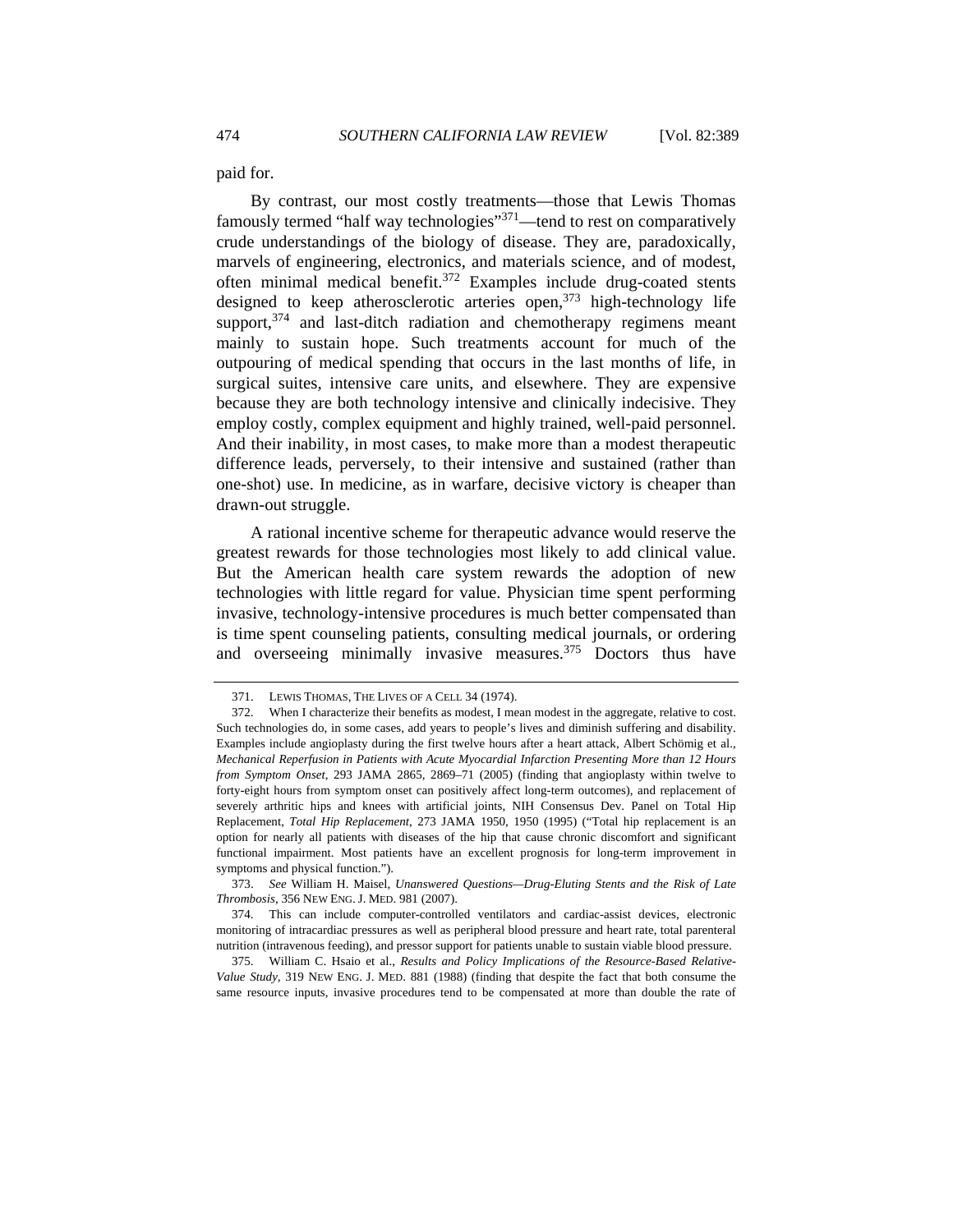powerful incentives to adopt new halfway technologies,<sup>376</sup> and, in turn, biotechnology firms (and investors) have strong incentives to develop them. By contrast, clinical advances that build on biological breakthroughs to treat disease in decisive fashion typically yield fewer financial rewards for doctors, since these therapies tend to be less invasive and technology intensive.377 This reward scheme is a recipe for rapid growth of spending on those technologies that are least likely to yield high clinical benefits relative to cost.

To the extent possible, given market and political constraints, the compensation gap between physician time spent performing technologyintensive procedures and talking with patients (or providing noninvasive care) should be closed. Market pressures rule out an immediate push by private insurers in this direction, since large cuts in a health plan's payments for such procedures are likely to prompt specialists to drop out of that plan.378 But Medicare's large market share—it accounts for almost one-fourth of physician payment<sup> $379$ </sup>—positions it to lead by initiating such reductions. Medicare should go as far as is politically feasible toward closing the chasm between payment for high-tech procedures and other uses of physician time. As evidence accrues concerning the comparative effectiveness of clinical approaches,  $380$  Medicare should adjust its valuations of physician time accordingly.

Stakeholder opposition, mainly from medical specialists,<sup>381</sup> will limit Medicare's ability to do these things.<sup>382</sup> Yet any progress that Medicare can

evaluation-and-management services).

 <sup>376.</sup> Hospitals can also profit handsomely from these technologies, which due to economies of scale and close proximity of complementary inpatient services, are often hospital based. But doctors' incentives have a much greater influence on their rate of adoption, since doctors are the key decisionmakers.

 <sup>377.</sup> An example is the prescription of statins—based on advances in our understanding of cholesterol metabolism, *see supra* note 370—to treat or prevent buildup of atherosclerotic plaque in blood vessels. Pharmaceutical firms, of course, can benefit greatly from the sale of drugs, so long as they remain patent protected, but they cannot ethically or legally share these revenue streams with prescribing doctors. The cardiologist who evaluates a patient, then prescribes a statin along with, perhaps, a few other medications might be able to bill a few or several hundred dollars. The cardiologist who spends the same time performing an angioplasty with placement of a stent might be able to collect a few or several thousand dollars.

 <sup>378.</sup> In most regions, individual health plans lack sufficient market share to impose such cutbacks without losing large numbers of specialists and thereby diminishing their ability to compete. Antitrust law, of course, keeps plans from colluding to dictate such cuts.

 <sup>379.</sup> *See supra* note 297.

<sup>380.</sup> *See supra* text accompanying notes 279–86.

 <sup>381.</sup> Firms that develop and manufacture halfway technologies are likely to join in this opposition.

 <sup>382.</sup> New legislation—sure to be resisted by specialty societies—would be necessary to empower CMS, the federal agency that runs Medicare, to do so. CMS is currently required by statute to set fees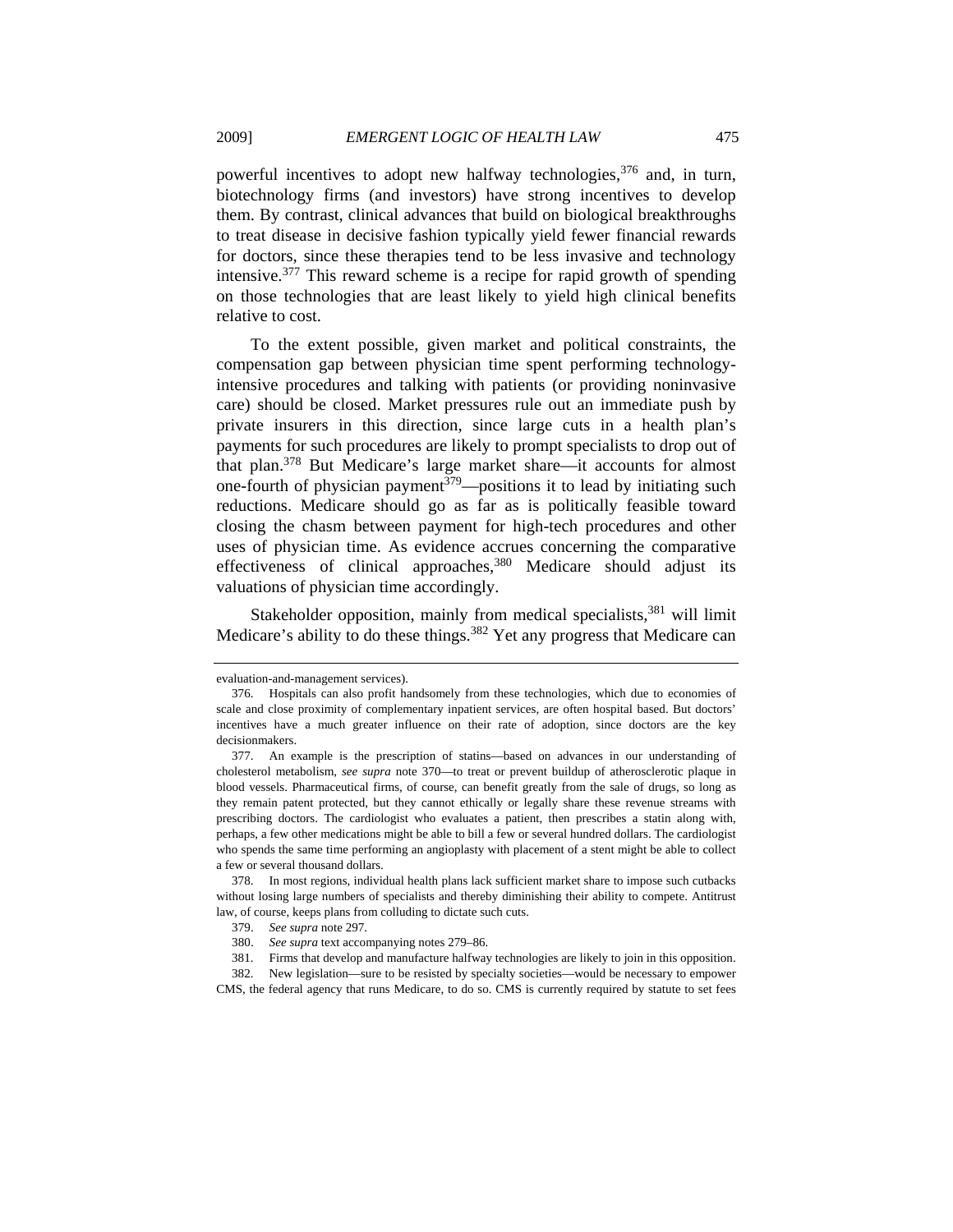downward, especially if (as has happened with past Medicare payment reforms) private health plans follow Medicare's lead. Such progress would diminish doctors' incentives to adopt new halfway technologies and thus reduce investment in efforts to develop them. This, in turn, would slow their introduction into clinical practice, moderating their contribution to rising costs. Unidentified future patients would forgo some therapeutic benefits—probably low, in the aggregate, relative to the costs saved. But popular objections to denial of beneficial care would not come into play, since the tests and treatments "withheld" would not be available to anyone in the here-and-now.

This approach can be applied more generally, in ways that differentiate between technologies that are more and less likely to add high value relative to their costs. Pharmaceutical and medical device firms could be rewarded for new products with intellectual property protection for varying periods, based on how much a product improves therapeutic outcomes. This might nudge research and development decisions, over time, toward larger therapeutic advances by reducing these firms' opportunities to reap windfalls from exclusive marketing of modest improvements. Alternatively, government could reward firms directly for medical innovation (through prizes or other payments) while requiring all such innovations to pass into the public domain.<sup>383</sup> Such rewards could be tied to favorable comparative-efficacy research results, or to sales levels,<sup>384</sup> if evidence-based clinical practice protocols come to play a large role in the adoption of medical innovations.

Potentially intractable complications cast doubt on the viability of these ideas. Settling on metrics of therapeutic improvement would prove

based on the Resource-Based Relative Value Scale ("RBRVS") methodology, a species of cost-ofservice rate making. RBRVS incorporates physician effort and training costs but disregards therapeutic value. 42 U.S.C. § 1395w-4(a) (2000). RBRVS, enacted in 1989, was itself an improvement over the physician payment methodology enacted upon Medicare's creation in 1965—the "reasonable-charge" formula (which set payments to doctors based on the physician-charge schedules prevailing in a region, thereby inviting doctors to raise their fees as quickly as the market would bear). *See* Omnibus Budget Reconciliation Act of 1989, Pub. L. No. 101-239, § 6102, 103 Stat. 2106, 2169. RBRVS achieved modest reductions in some specialists' fees (10 to 20 percent in some cases) and correspondingly modest increases in primary care physicians' fees. John K. Iglehart, *Medicare's Declining Payments to Physicians*, 346 NEW ENG. J. MED. 1924, 1925–26 (2002).

<sup>383.</sup> *See* Steven Shavell & Tanguy van Ypersele, *Rewards Versus Intellectual Property Rights*, 44 J.L. & ECON. 525, 525–26 (2001) (arguing that giving innovators a choice between intellectual property rights and a reward system under which innovations would immediately enter the public domain is superior to merely conferring intellectual property rights).

<sup>384.</sup> *Id.* at 526.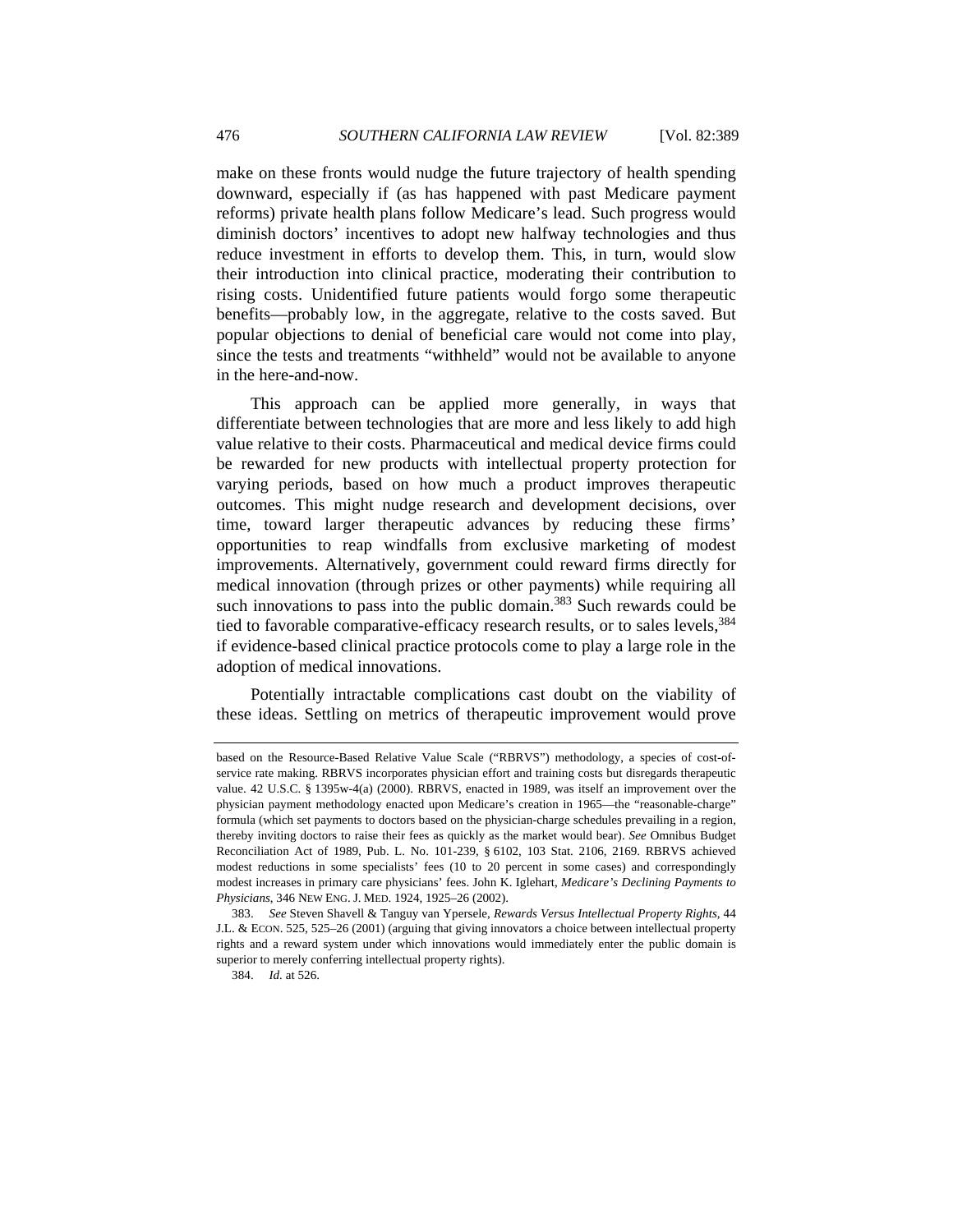difficult at both the statutory and administrative law levels. Political and legal conflict between stakeholders over the selection of benchmarks<sup>385</sup> could paralyze implementation of any sliding scale reward scheme. And firms that benefit from full-fledged intellectual property protection for halfway technologies are likely to oppose enactment of any sliding scale scheme. I raise these ideas not because I am sure they would work,  $386$  but because they suggest the broader potential of an evolutionary strategy—one that slows spending growth without awakening Americans' passionate objections to the withholding of beneficial care.

This strategy seizes the opportunity presented by people's different expectations concerning access to the beneficial care that is technically possible today and that might become feasible in the future. The strategy is emergence oriented in two ways: it exploits an opening for comparatively modest change in current law, and it anticipates industry actors' adaptations to changed incentives (and to others' adaptations). It finesses a premise embedded in our culture and politics—the notion that doctors should provide care, whatever the cost, whenever expected benefits outweigh risks—by slowing the development of high-cost technologies. By itself, however, this finesse could not suffice to keep health care from absorbing an ever-rising share of our national wealth. So long as we continue to reject clinical limit setting on account of cost, therapies of great technical virtuosity and modest benefit will proliferate at the ragged edges $387$  of biological understanding, pushing medical spending upward.

## V. CONCLUSION

The American way of paying for and providing health care cannot

 <sup>385.</sup> The possibilities for conflict are much enhanced by the subjectivity inherent in selection of medical outcome measures. As is the case for selection of outcome measures by comparative-effective researchers, *see supra* text accompanying notes 235–36, and adoption of quality-of-care benchmarks for the purpose of comparing provider performance, *see supra* text accompanying notes 300–02, different personal preferences and values are best captured by different measures. There will thus always be room to object to designated metrics of therapeutic advance on the ground that they privilege some patients' concerns while giving short shrift to those of others.

 <sup>386.</sup> They merit further exploration by scholars of intellectual property who are familiar with the dynamics of technological change in health care. That exploration is beyond the scope of this Article, as is consideration of whether likely opposition from drug and device makers renders these ideas politically implausible.

 <sup>387.</sup> The term "ragged edges" is Daniel Callahan's, meant to capture the truth that however far our biological understandings of disease advance, and however quickly we devise effective therapies based on these understandings, there will always be a frontier zone of biological ignorance and minimally effective tests and treatments. DANIEL CALLAHAN, WHAT KIND OF LIFE: THE LIMITS OF MEDICAL PROGRESS 63–65 (1990).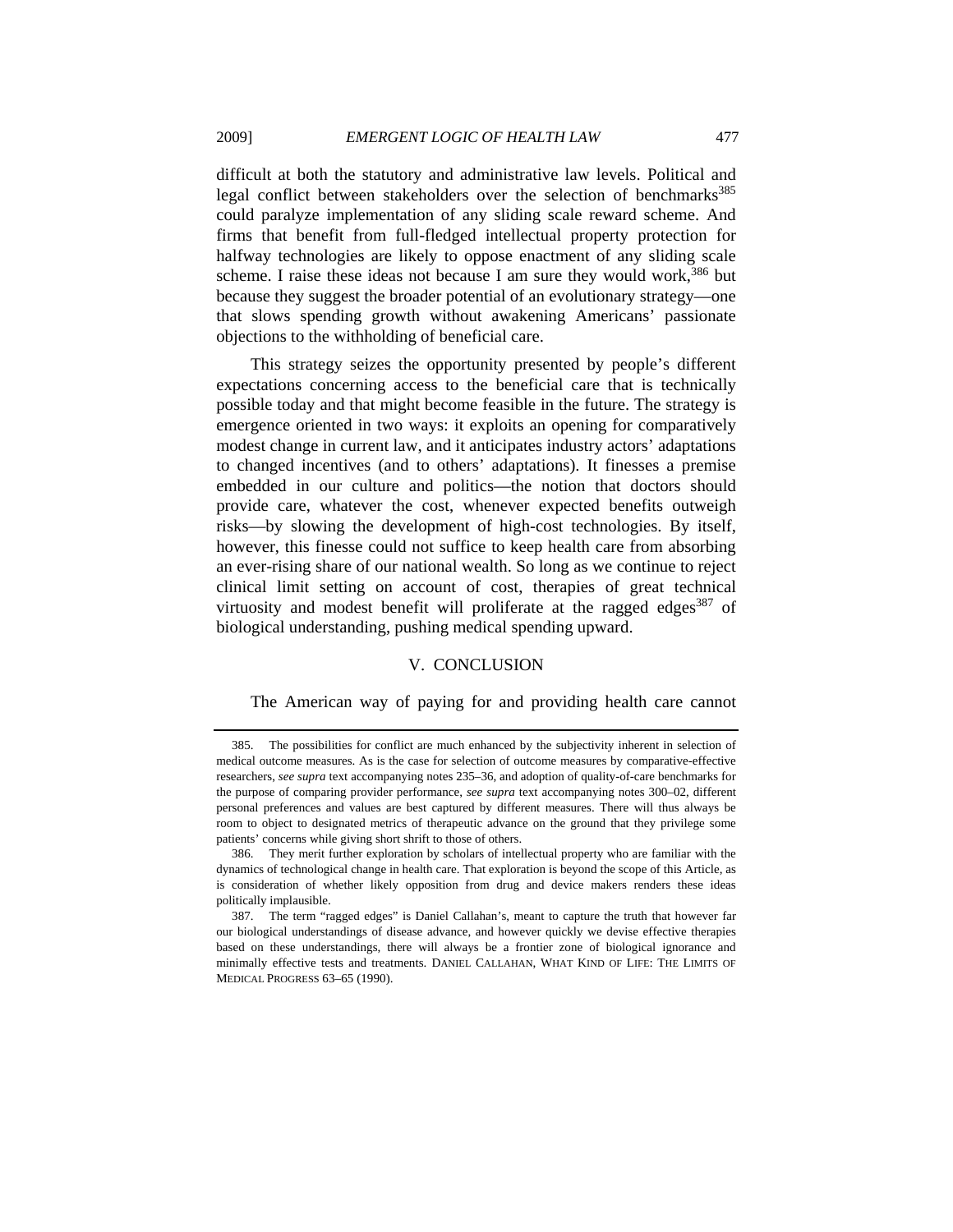long survive. Since the early 1990s, a million people per year have lost or foregone medical coverage, a figure that masks countless stories of anguish—of loved ones dying too soon, life savings lost, and needless suffering and disability. Health spending, meanwhile, has become the fiscal equivalent of global warming. Current rates of increase are unsustainable without federal deficits or tax increases of astonishing size.<sup>388</sup> American enterprise faces a parallel threat from the soaring cost of employee coverage.

Can law help to divert our country from this path? I have argued here that the law has enormous potential to do so, but that this potential remains unfulfilled. To take advantage of the possibilities, we must begin to treat health law as more than a jumble of diverse doctrinal parts. Legal schemes that are well designed for some purposes often work poorly in concert, yielding chaos instead of coherent governance in the health sphere. On the other hand, no single, unifying paradigm can capture all that we expect from the legal governance of health care provision. Like medicine itself, health law pursues diverse and conflicting aims. Organizing the governance of medicine around any one theory is bound to neglect some of these aims. Theory, nevertheless, is indispensable. Too often, health lawyers disregard the big picture, urging answers to discrete questions without heeding the connections between moving parts. Coherence matters, even if it can never be complete, owing to health law's competing goals.

With an eye toward coherence, where possible, and toward opportunities to turn health care policy away from its current path toward ruin, this Article offers a new conception of health law. My core proposition is that health law's disconnected doctrinal spheres and myriad decisionmakers are usefully understood as an emergent system. The same is the case for the American way of medical care financing and provision. This understanding comes to terms with health law's contradictions, confusion, and resistance to wholesale change. It also explains our health care system's multiple dysfunctions as regards access, cost, and value. These contradictions and dysfunctions are not the fault of some failed master designer. No one actor has a grand overview or the power to impose a unifying vision. Countless market actors, public planners, and legal and regulatory decisionmakers interact in oft-chaotic ways, clashing with, reinforcing, and adjusting to each other. Out of these interactions, a larger regulatory system emerges—one that incorporates the health sphere's competing interests and values. Change in this system, for worse and for

<sup>388.</sup> *See supra* text accompanying notes 41–44.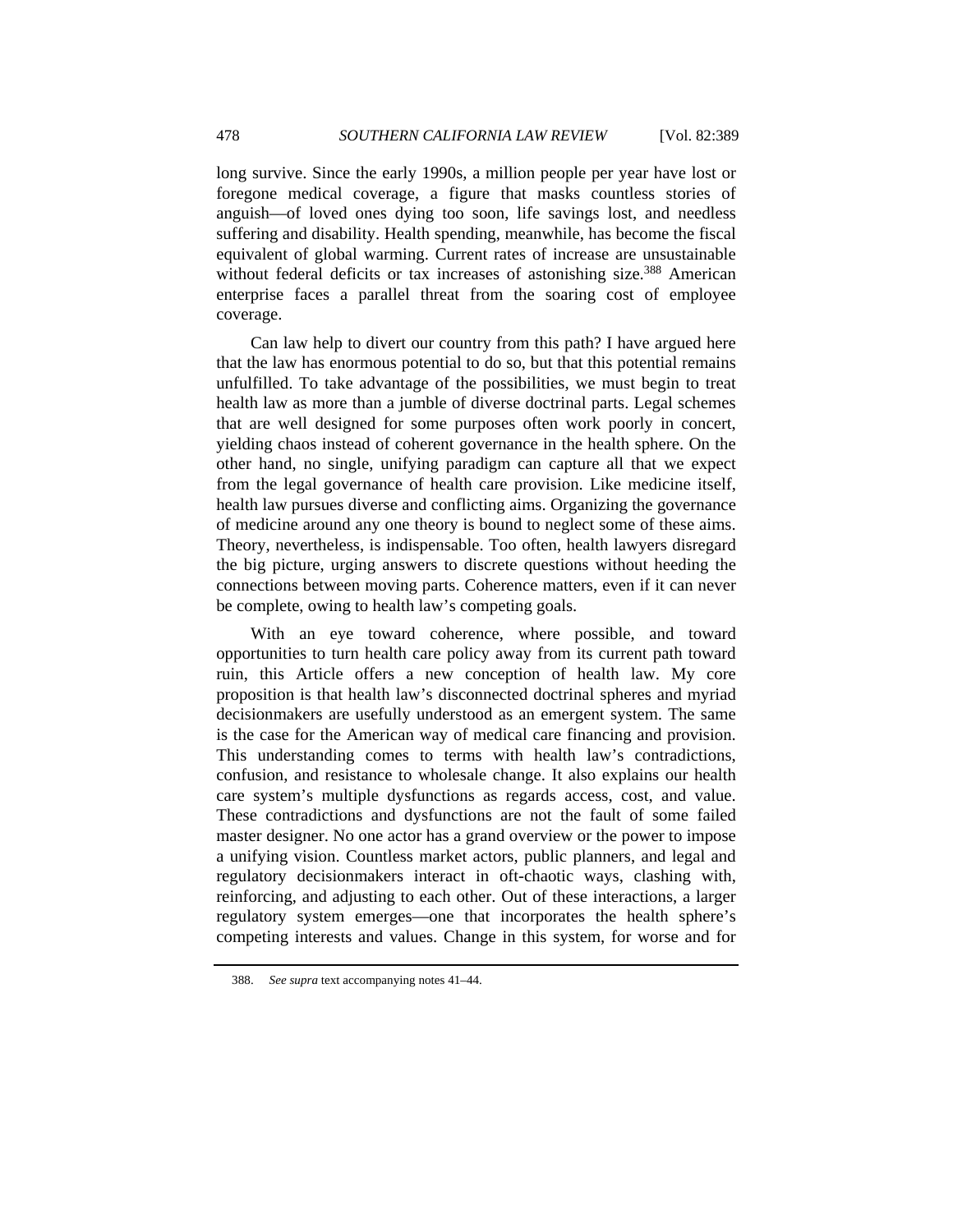better, arises from the interplay between its myriad actors.

By quitting the quest for a single, master design, we can better focus our efforts on real-world possibilities for legal and policy change. We can and should continuously survey the landscape of stakeholders and expectations with an eye toward potential launching points for evolutionary processes—processes that leverage current institutions and incentives. What we cannot do is to plan or predict these evolutionary pathways in precise detail—the complexity of interactions among market and government actors precludes fine-grained foresight of this sort. But we can determine the general direction of needed change, identify seemingly intractable obstacles, and envision ways to diminish or finesse them over time. Dysfunctional legal doctrines, interest group expectations, consumers' anxieties, and embedded institutional and cultural barriers can all be dealt with in this way, in iterative fashion.

In this Article, I have set out a strategy for doing so. To illustrate this strategy, I have proposed a package of approaches to the most urgent questions we face in health care policy and law. I have urged approaches to universal coverage that build on possibilities immanent in existing legal and institutional arrangements, draw energy from cultural currents (for example, rising emphasis on personal responsibility), and minimize disruption of settled expectations. And I have counseled cost-control stratagems that work around obstacles to scientific assessment of tests and treatments, resistance from purveyors of profitable care, and the popular belief that we are entitled to all beneficial care, regardless of cost. The indirectness and incompleteness of these approaches is bound to dismay scholars and activists who prefer one or another elegant, sweeping solution to our crises of health care access, cost, and value. But we are not about to adopt any single, all-encompassing answer. The clashing values and perspectives of the health sphere's disconnected legal and regulatory decisionmakers make doing so impossible.

There are early signs that reform strategies sensitive to emergent possibilities are catching on. Pending state-level reform plans, as well as proposals developed during the last presidential campaign, are open ended in their approaches to the health system's future design. In contrast to President Clinton's failed plan, which scripted the workings of the system it envisioned in great detail, this new generation of reform ideas leaves central questions unresolved. The principal Democratic presidential candidates' plans built on employment-based coverage but opened the way to multiple evolutionary possibilities; these ranged from purchase of private insurance by individuals to single-payer coverage. Republican proposals